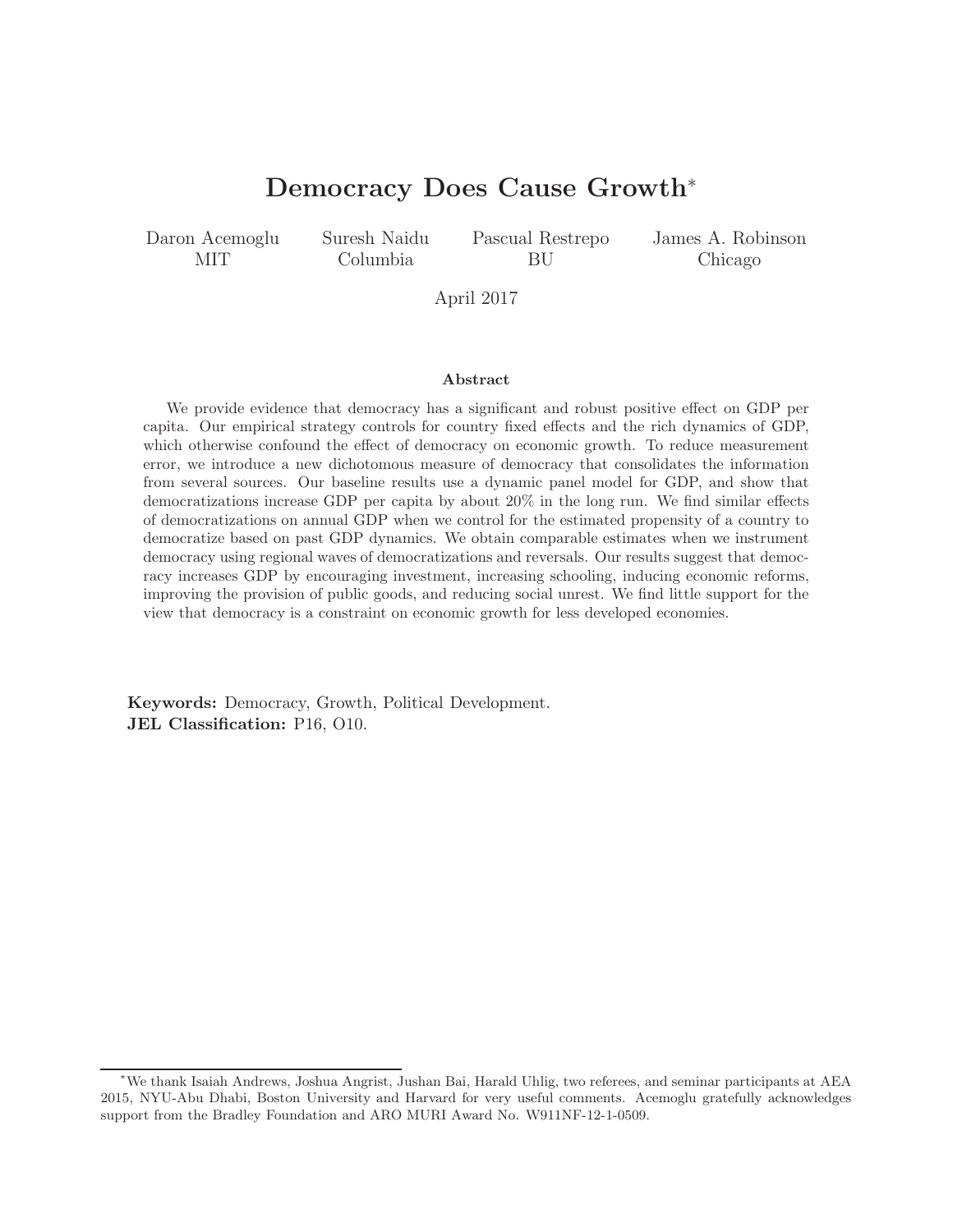# 1 Introduction

With the spectacular economic growth under nondemocracy in China, the eclipse of the Arab Spring, and the recent rise of populist politics in Europe and the United States, the view that democratic institutions are at best irrelevant and at worst a hindrance for economic growth has become increasingly popular both in academia and policy discourse. For example, the prominent *The New York Times* columnist Tom Friedman argues that:

"One-party nondemocracy certainly has its drawbacks. But when it is led by a reasonably enlightened group of people, as China is today, it can also have great advantages. That one party can just impose the politically difficult but critically important policies needed to move a society forward in the 21st century" (Friedman, 2009).

while Robert Barro states this view even more boldly:

"More political rights do not have an effect on growth" (Barro 1997, p. 1).

Although some recent contributions estimate a positive effect of democracy on growth, the pessimistic view of the economic implications of democracy is still widely shared. From their review of the academic literature until the mid-2000s, Gerring et al. (2005, p. 323) conclude that "the *net* effect of democracy on growth performance cross-nationally over the last five decades is negative or null."

In this paper we challenge this view. Using a panel of countries from 1960 to 2010, we estimate the impact on economic growth of the unprecedented spread of democracy around the world that took place in the last 50 years. The evidence suggests that democracy does cause growth, and its effect is significant and sizable.<sup>[1](#page-1-0)</sup> Our estimates imply that a country that transitions from nondemocracy to democracy achieves about 20 percent higher GDP per capita in the next 25 years than a country that remains a nondemocracy. The effect of democracy does not depend on the initial level of economic development, though we find some evidence that democracy is more conducive to growth in countries with greater levels of secondary education.

The estimation of the causal effect of democracy (or a democratization) on GDP faces several challenges. First, existing democracy indices are subject to considerable measurement error, leading to spurious changes in democracy scores that do not correspond to real changes in democratic institutions.

Second, democracies differ from nondemocracies in unobserved characteristics, such as institutional, historical, and cultural aspects, that also impact their GDP. As a result, cross-country regressions, as

<span id="page-1-0"></span> $1$ Our specifications focus on the effect of democracy on the level of log GDP per capita, so that democratization affects growth in log GDP per capita. With some abuse of terminology, we will sometimes describe this as "the impact of democracy on economic growth" (rather than the impact of democratization on economic growth) or "the impact of democracy on GDP" (rather than on log GDP per capita). For brevity, we also often refer to GDP instead of GDP per capita.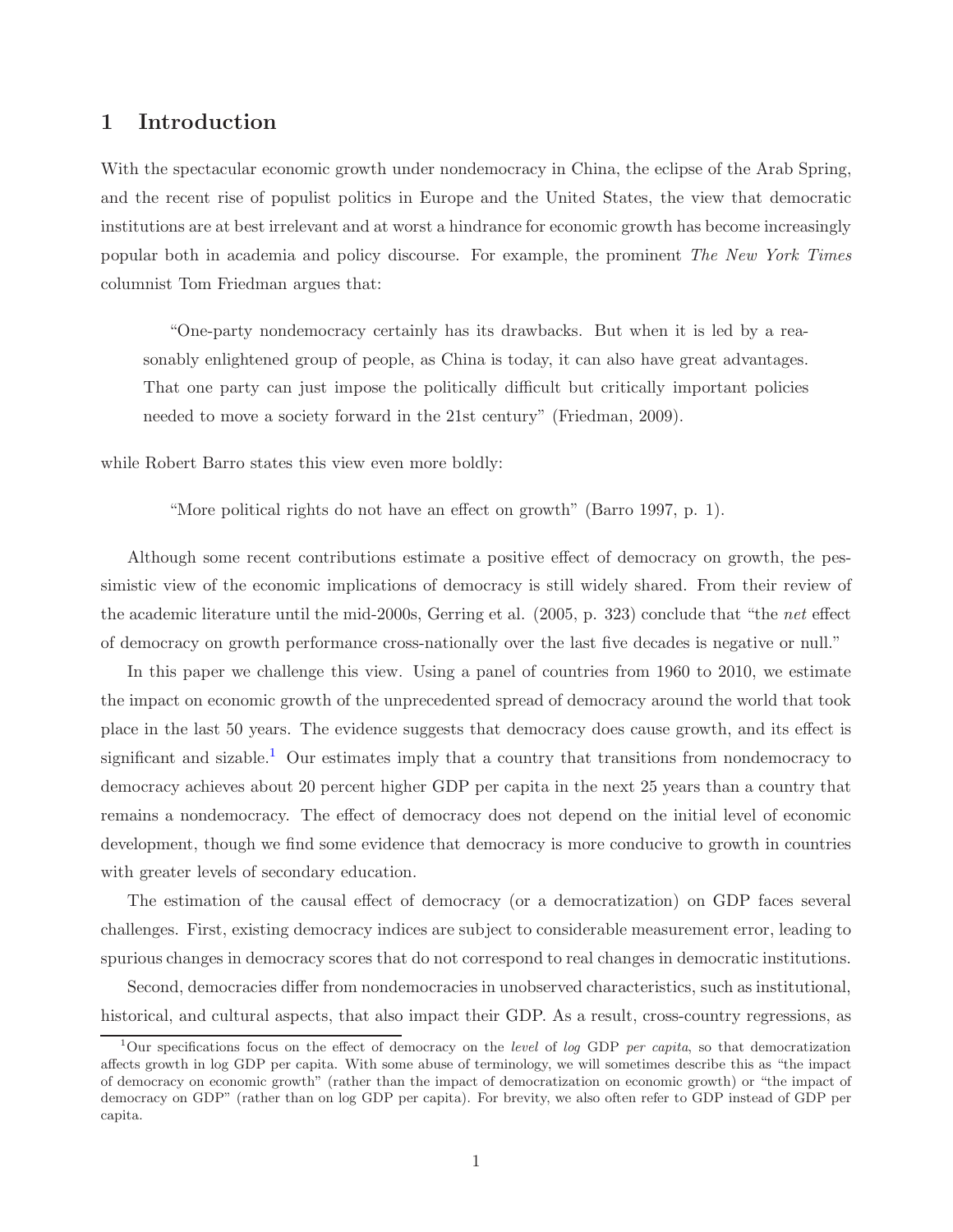those in Barro (1996, 1999), could be biased and are unlikely to reveal the causal effect of democracy on growth. Recent studies tackle this problem by using differences-in-differences or panel data estimates with country fixed effects.

Third, as shown in Figure [1,](#page-42-0) as well as in Acemoglu, et al.  $(2005)$  and Brückner and Ciccone (2011), democratizations are on average preceded by a temporary dip in GDP. This figure depicts GDP dynamics in countries that democratized at year zero relative to other countries that remained nondemocratic at the time. The pattern in this figure implies that the failure to properly model GDP dynamics, or the propensity to democratize based on past GDP, will lead to biased estimates of democracy on GDP. Though largely overlooked in previous work, the dip in GDP that precedes a democratization constitutes a clear violation of the parallel trends assumption that underlies the difference-in-differences or panel data estimates used in the literature. Modeling GDP dynamics would also enable an investigation of whether the impact of democratization on GDP is short-lived or gradual.

Last but not least, even if we control for country fixed effects and GDP dynamics, changes in democracy could be driven by time-varying unobservables related to future economic conditions, potentially leading to biased estimates.

In this paper, we address these challenges. We build on the important work by Papaioannou and Siourounis (2008) to develop a dichotomous measure of democracy, which combines several indices to purge spurious changes in each. We rely on this measure for most of our analysis, but also document the robustness of our results to other measures of democracy in the Online Appendix.

There is no perfect strategy for tackling the remaining challenges and estimating the causal effect of democracy on GDP. Our approach is to use a number of different strategies, which reassuringly all give very similar results. Our first approach uses a dynamic (linear) panel model for GDP, which includes both country fixed effects and autoregressive dynamics. The underlying economic assumption here is that conditional on the lags of GDP and country fixed effects, countries that change their democratic status are not on a differential GDP trend (and thus these lags successfully model the dip in GDP that precedes democratizations shown in Figure [1\)](#page-42-0). This strategy leads to robust and precise estimates which indicate that in the 25 years following a permanent democratization GDP per capita is about 20% higher than it would be otherwise.

Our second strategy adopts a semi-parametric treatment effects framework in which democratization the treatment—influences the distribution of potential GDP in all subsequent years. This strategy requires us to model the process of selection into democracy as a function of observables, in particular, lags of GDP (e.g., Jordà, 2005, Kline, 2011, or Angrist and Kuersteiner, 2011), but it does not rely on a parametric model for the dynamics of GDP, which affords us greater flexibility in estimating the time path of the impact of democracy on GDP. Related to our first approach, the economic assumption in this case is that conditional on the lags of GDP, countries that democratize are not on a differential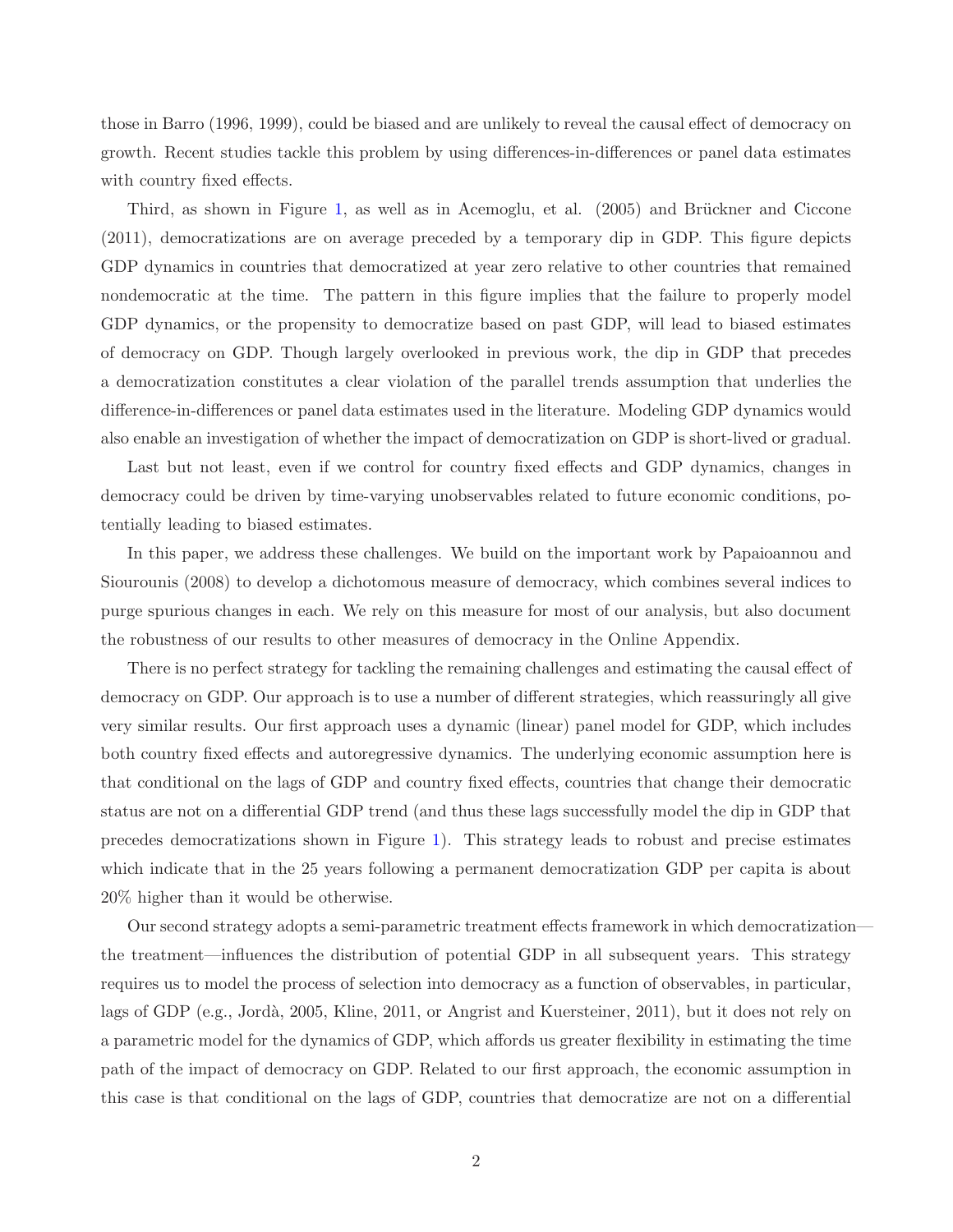GDP trend relative to other nondemocracies. We show that this approach successfully controls for the influence of the dip in GDP preceding democratizations shown in Figure [1,](#page-42-0) and estimates that, following a democratization, GDP increases gradually until it reaches a level 20-25% higher than what it would reach otherwise.

These two strategies model the selection of countries into different regimes and control for the dip in GDP in Figure [1](#page-42-0) as a function of their recent GDP per capita and time-invariant unobserved heterogeneity. However, they do not tackle the possibility that both democracy and GDP might be affected by time-varying omitted variables. Our third strategy confronts this challenge by using an instrumental-variables approach. The political science literature emphasizes that transitions to democracy often take place in regional waves (e.g., Huntington, 1991, Markoff, 1996). Based on this observation, we use regional waves in transitions to and away from democracy as an instrument for country-level democracy. Our instrumental-variables strategy exploits the diffusion of political regimes across countries in the same region and with common political histories. We pay special attention to distinguishing the diffusion of democracy from the role of regional economic shocks or the spread of economic conditions to nearby countries through trade and other mechanisms. By focusing on the variation created by regional waves of democratizations, our instrumental-variables strategy ensures that idiosyncratic changes in a country's political regime that may be endogenous to its growth do not bias our estimates. The resulting estimates of the impact of democracy on GDP are remarkably similar to those from our other two strategies: in our preferred specification, a democratization increases GDP per capita by about 25% in the first 25 years—though in some specifications the estimated effects are larger. This similarity bolsters our confidence that all three of our strategies are estimating the causal effect of democracy on GDP.

We further investigate the channels through which democracy increases GDP. Though our findings here are less clear-cut than our baseline results, they suggest that democracy contributes to future GDP by increasing investment, encouraging economic reforms, improving the provision of schooling and health care, and reducing social unrest. These results are consistent with, though of course do not prove, the hypothesis that democracies invest more in broad-based public goods and are more likely to enact economic reforms that would otherwise be resisted by politically powerful actors (e.g., Acemoglu, 2008). Although nondemocracies could also invest in public goods or enact far-ranging economic reforms, our results indicate that, at least in our sample, these countries are less likely to do so than democracies.

At the end of the paper, we turn to the common claim that democracy constraints economic growth for countries with low levels of development (e.g., Aghion, Alesina, and Trebbi, 2008, Posner, 2010, and Brooks, 2013). Our results do not support this view, but we do find that democracy has a larger impact on growth in countries where a greater fraction of the population has secondary schooling.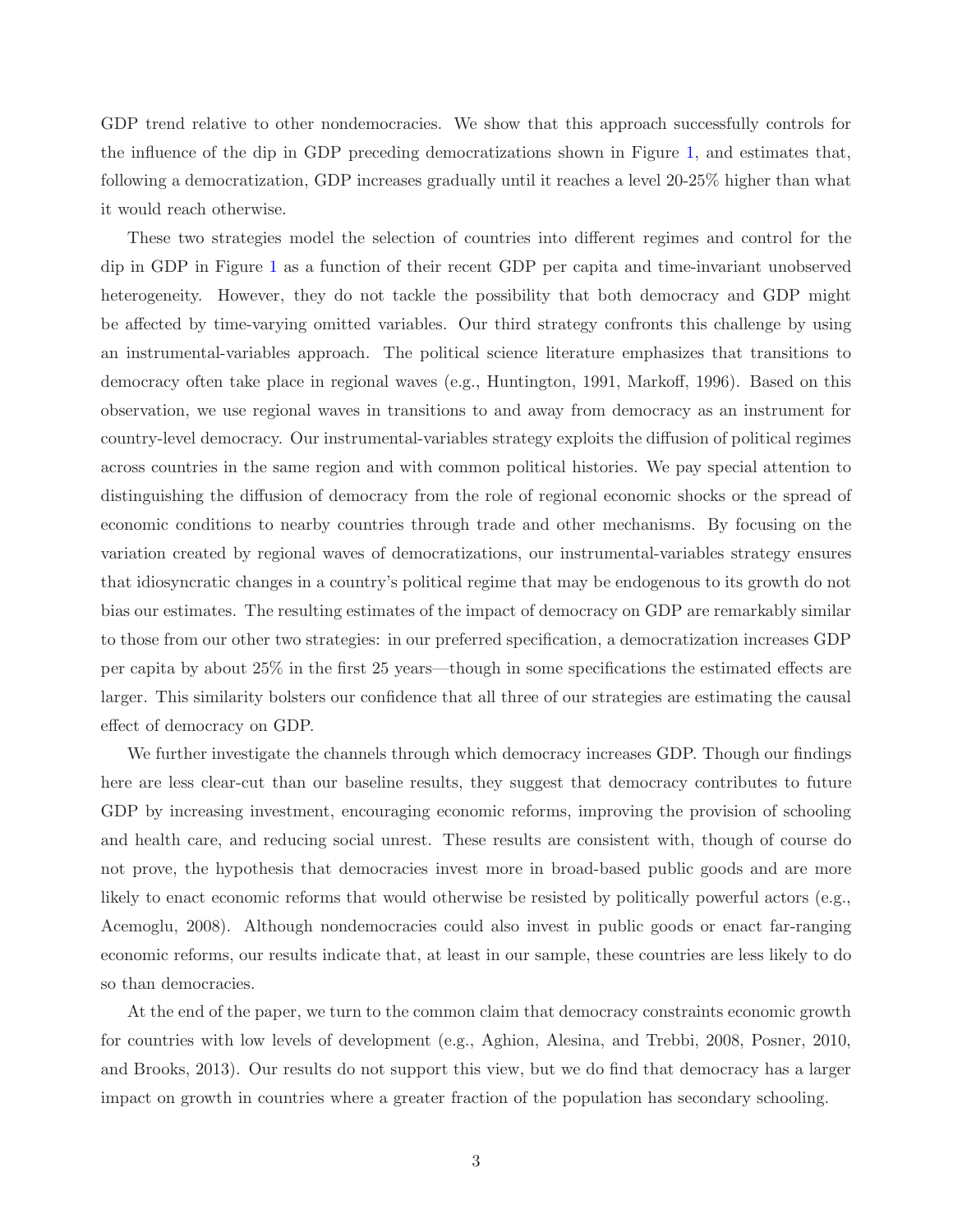There is a substantial literature in political science that investigates, but does not reach a firm conclusion on, the empirical linkages between democracy and economic outcomes, summarized in part in Przeworski and Limongi (1993) and in Doucouliagos and Ulubasoglu's (2006) meta-analysis.

Cross-country regression analyses, such as Helliwell (1994), Barro (1996, 1999), and Tavares and Wacziarg ([2](#page-4-0)001) have produced negative, though generally inconsistent, results.<sup>2</sup> More recent work, including Rodrik and Wacziarg (2005), Persson and Tabellini (2006), Papaioannou and Siourounis (2008), and Bates, Fayad and Hoeffler (2012), estimate positive effects using panel data techniques, though Murtin and Wacziarg (2014), Burkhart and Lewis-Beck (1994), and Giavazzi and Tabellini  $(2005)$  estimate insignificant effects on growth using similar strategies.<sup>[3](#page-4-1)</sup> These and other papers in this literature differ in their measure of democracy and choice of specifications, and neither systematically control for the dynamics of GDP nor address the endogeneity of democratizations. Although some of the papers in this literature control for lags of GDP in some of their specifications (e.g., Persson and Tabellini, 2006, Papaioannou and Siourounis, 2008, and Murtin and Wacziarg, 2014), they do not emphasize the importance of GDP dynamics and the bias that results from not appropriately controlling for the dip in GDP shown in Figure [1.](#page-42-0) The failure to recognize this point may in fact explain the divergent results in the literature: because growth rates are less serially correlated than GDP, contributions that focus on growth as the dependent variable tend to find positive effects, while studies that estimate models in levels generally find no effects—unless they model the dynamics of GDP like we do.

Persson and Tabellini (2008), too, use propensity score techniques to estimate the impact of democracy. However, they only focus on changes in the average growth rate of countries after a democratization, and do not develop the semi-parametric approach we use here nor model the selection into democracy as a function of lags of GDP. Also related is recent independent work by Meyersson (2015), who estimates the effect of successful coups on economic growth by comparing them to unsuccessful coups.

<span id="page-4-0"></span><sup>&</sup>lt;sup>2</sup>Another related literature investigates the effect of economic growth on democracy (e.g., Lipsett, 1959). We do not focus on this relationship here, though Figure [1](#page-42-0) clearly implies a very different pattern: temporary drops in GDP make transitions to democracy more likely. In addition, confirming that this is a robust property of the data, we also confirm that, consistent with Acemoglu et al. (2008, 2009), the level of GDP has no effect on democratizations, but it does have some impact on transitions to nondemocracy.

<span id="page-4-1"></span><sup>&</sup>lt;sup>3</sup>A smaller literature focuses on the effects of democracy on other economic outcomes. For example, Grosjean and Senik (2011), Rode and Gwartney (2012), and Giuliano, Mishra, and Spilimbergo (2013) look at the effect of democracy on economic reforms. Ansell (2010) looks at its impact on educational spending. Gerring, Thacker and Alfaro (2012), Blaydes and Kayser (2011), Besley and Kudamatsu (2006), and Kudamatsu (2012) investigate its impact on health, infant mortality and nutrition outcomes. Reynal-Querol (2005) and Cervellati and Sunde (2013) look at its impact on civil war. A more sizable literature looks at the effects of democracy on redistribution and inequality, and is reviewed and extended in Acemoglu et al. (2013). There is also a growing and promising literature that investigates the impact of democracy using within-country differences in the extent of democratic and electoral institutions (see, among others, Martinez-Bravo et al., 2012, Naidu, 2012, and Fujiwara, 2015).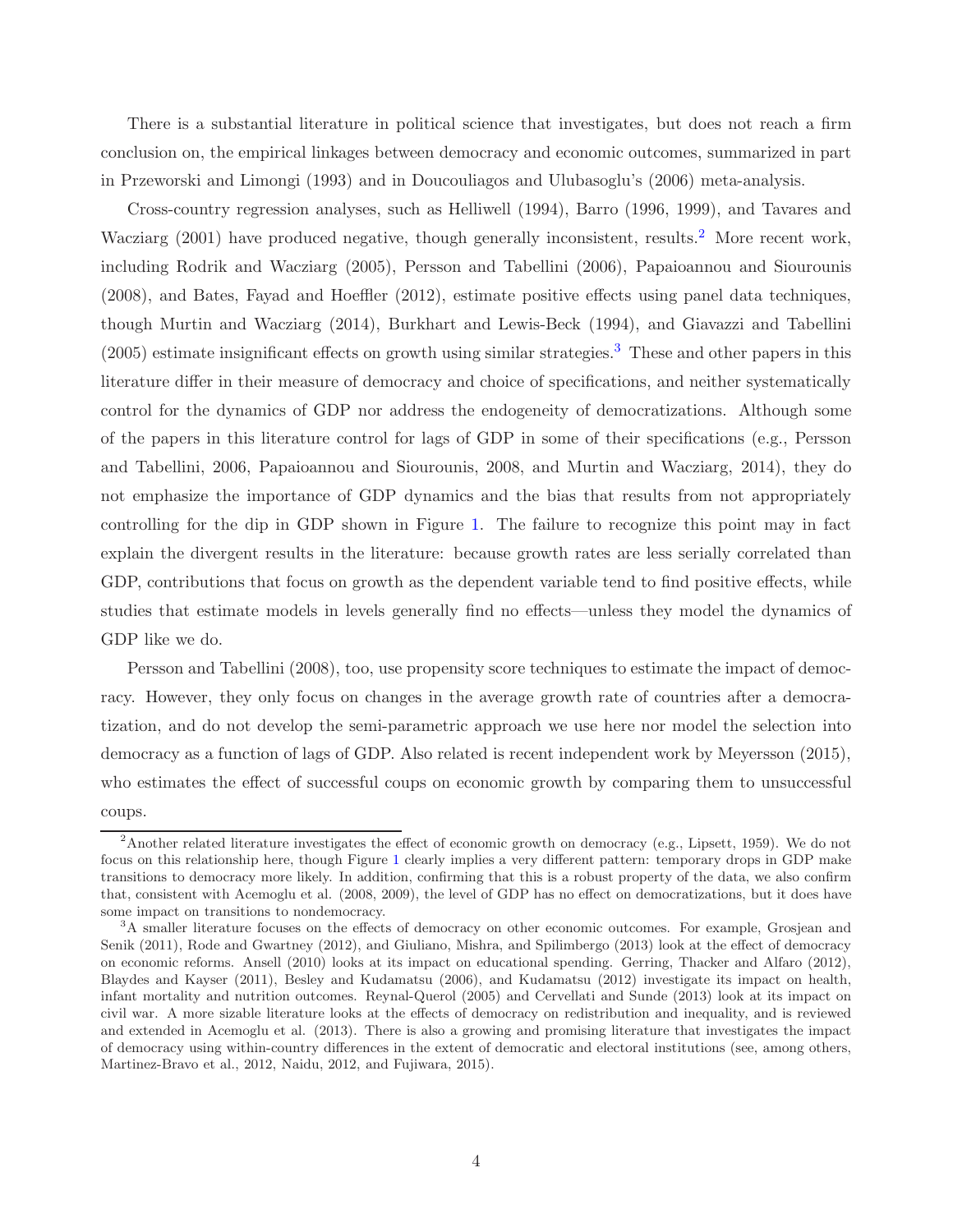We also build on and complement Persson and Tabellini (2009), who also exploit variation in geographically proximate neighbors' democracy (or more precisely, an inverse distance-weighted average of democracy among "neighbors"; see also Ansell, 2010, Aidt and Jensen, 2012, and Madsen et al., 2015). Using this approach, Persson and Tabellini estimate the impact of a country's "democratic capital" on growth. Unlike us, they do not instrument for democracy using regional waves, but use the distance-weighted average of democracy among "neighbors"to control for the transitions in and out of democracy in a regression that focuses on the impact on growth of a country's historical experience with democracy. Besides differences in question and specification, our instrumental variables strategy differs from theirs in that we focus on regional waves of democratization for countries with common political histories. We document below that regional waves have much greater and more robust explanatory power on the likelihood of democracy for a given country than variation coming from proximate neighbors' democracy.

The rest of the paper is organized as follows. The next section discusses the theoretical and empirical literature on the relationship between democracy and growth. Section [2](#page-50-0) describes the construction of our democracy index, and provides data sources and descriptive statistics for our sample. Section [3](#page-50-1) presents our dynamic panel model results. This model is estimated using the standard within estimator and various Generalized Method of Moments (GMM) estimators. This section also presents a variety of robustness checks. Section [4](#page-51-0) introduces the treatment effects framework and presents results from our semi-parametric strategy. Section [5](#page-52-0) presents our results obtained by instrumenting democracy with regional democratization waves. Section [6](#page-53-0) presents evidence on potential channels through which democracy affects growth. Section [7](#page-55-0) investigates the heterogeneous effects of democracy depending on the level of economic development and education. Section [8](#page-57-0) concludes. We present several additional exercises in our [Online Appendix.](http://pascual.scripts.mit.edu/research/04/DemocracyDoesCauseGrowthFull.pdf)

# 2 Data and Descriptive Statistics

We construct an annual panel that comprises 175 countries from 1960 to 2010, though not all variables are available for the entire sample. In order to address the issue of measurement error in democracy indices, we create a consolidated and dichotomous measure of democracy. Following Papaioannou and Siourounis (2008), our index combines information from several datasets, including Freedom House and Polity IV, and only considers a country as democratic when several sources classify it as such. In the Online Appendix we explain in detail the construction of our measure; here we provide an overview. We code our dichotomous measure of democracy in country c at time t,  $D_{ct}$ , as follows. First, we consider a country as democratic during a given year if Freedom House codes it as "Free"or "Partially Free," and Polity IV assigns it a positive score. When one of these two sources is unavailable, we verify if the country is also coded as democratic by Cheibub, Gandhi, and Vreeland (2010) or Boix, Miller,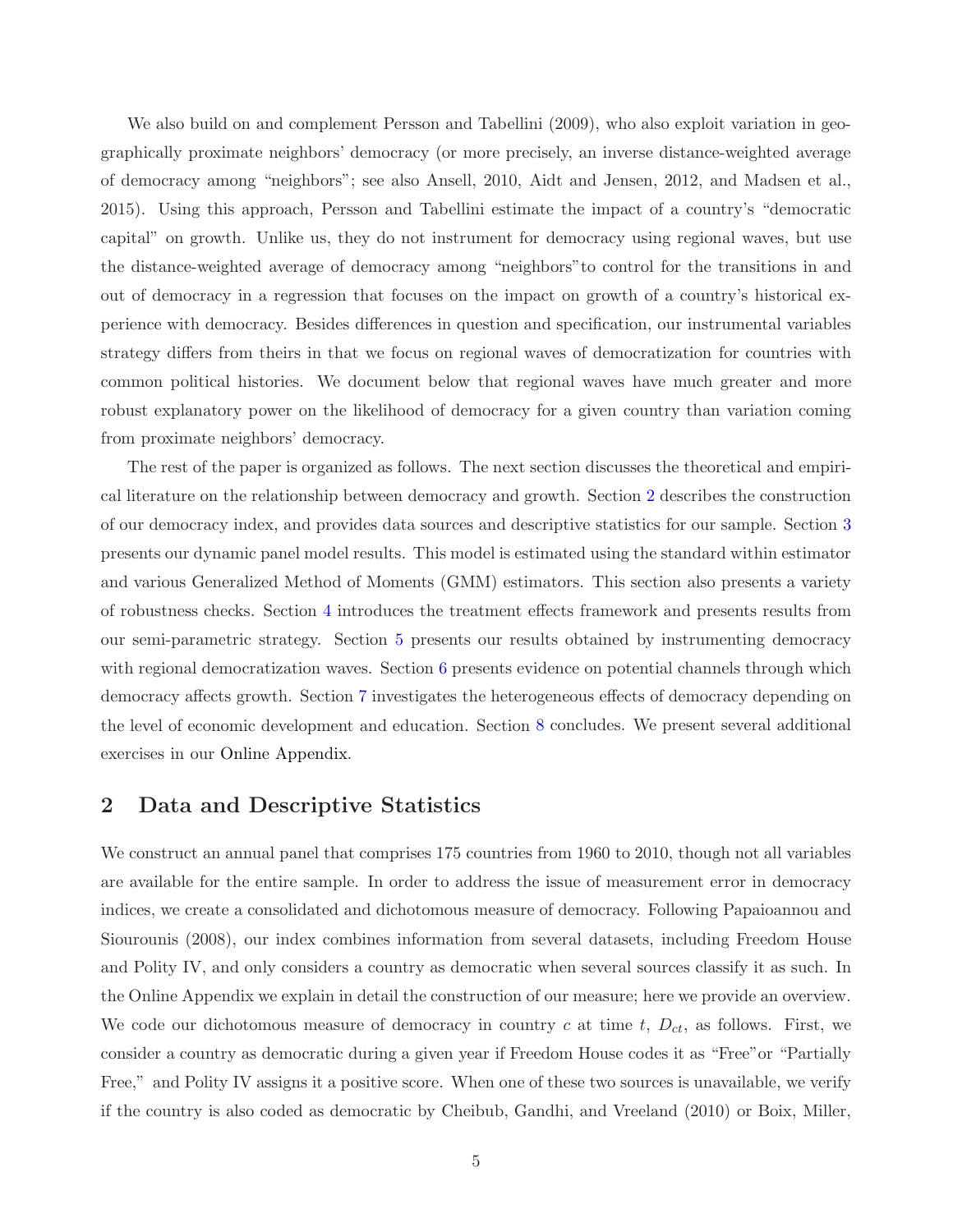and Rosato (2012). (These two datasets extend the popular Przeworski et al., 2000, dichotomous measure of democracy). Many of the democratic transitions detected in this manner are studied in detail by Papaioannou and Siourounis (2008), who use historical sources to date the exact year of the transition. When possible, we also draw on their data to verify the date of a democratization event.

Our measure of democracy covers 184 countries from 1960 to 2010, and is available for all the years during which a country was independent.<sup>[4](#page-6-0)</sup> By 1960, 31.5% of the countries that exist in the world today were democracies. By 2010, this percentage had increased to 64.1\%, which shows the unprecedented spread of democracy we study in this paper. Our measure identifies 122 democratizations and 71 reversals from democracy to nondemocracy. The countries and years in which these events took place are listed in the Online Appendix Tables [A1](#page-63-0) and [A2.](#page-64-0) Not surprisingly, our democracy measure is highly correlated with the Freedom House and Polity indices, as well as the Cheibub, Gandhi, and Vreeland (2010) and Boix, Miller, and Rosato (2012) measures.

The major difference between our measure of democracy and that of Papaioannou and Siourounis is that theirs only considers *permanent* transitions to democracy. By only considering democratizations that are not reversed, their index encodes information on the future state of democratic institutions, which exacerbates the endogeneity concerns when it is included as a right-hand side variable in GDP regressions. Instead, we code both permanent and transitory transitions to democracy and nondemocracy. For example, our measure of democracy indicates that Argentina had a short spell of democracy from 1973 to 1976, when it held general elections for the first time in ten years. This spell was interrupted by a military coup in 1976, which put a series of military dictators in power until 1983—a period we code as nondemocratic. Argentina returned to democracy again in 1983 when the collapse of the military junta gave way to general elections. While we code all such transitions, Papaioannou and Siourounis only code the permanent transition to democracy in 1983.

As our main outcome variable, we use the log of GDP per capita measured in year 2000 dollars, which we obtained from the World Bank Development Indicators. This measure is available for an

<span id="page-6-0"></span><sup>4</sup>Our measure of democracy captures a bundle of institutions that characterize electoral democracies. These institutions include free and competitive elections, checks on executive power, and an inclusive political process that permits various groups of society to be represented politically. To a lesser extent, our measure of democracy also incorporates the expansion of civil rights, which are taken into account in Freedom House's assessment of whether a country is free or not. Figure [A2](#page-79-0) in the Online Appendix shows that these institutional components covary strongly. Following a transition to democracy, we observe sharp improvements in the likelihood that the country holds free and competitive elections, enacts institutional constraints on the executive, and opens participation into the political system. The pattern in Figure [A2](#page-79-0) suggests that the effects we estimate correspond to the joint effects of this bundle of democratic institutions, which improve in tandem following a democratization.

Although our measure of democracy comprises the main characteristics of an electoral democracy, it leaves out other important de facto and de jure elements that are part of the broader set of inclusive institutions emphasized by Acemoglu and Robinson (2012). Consider for instance the case of North Korea. A democratization, according to our measure of democracy, would not transform it into South Korea. But in terms of political institutions, a democratization would get North Korea closer to the average electoral democracy in our sample, which includes countries such as Bangladesh, Indonesia, Kyrgyzstan, or Nepal. Though coded as democratic in 2010, these countries still struggle with clientelism, corruption, and lack of state capacity.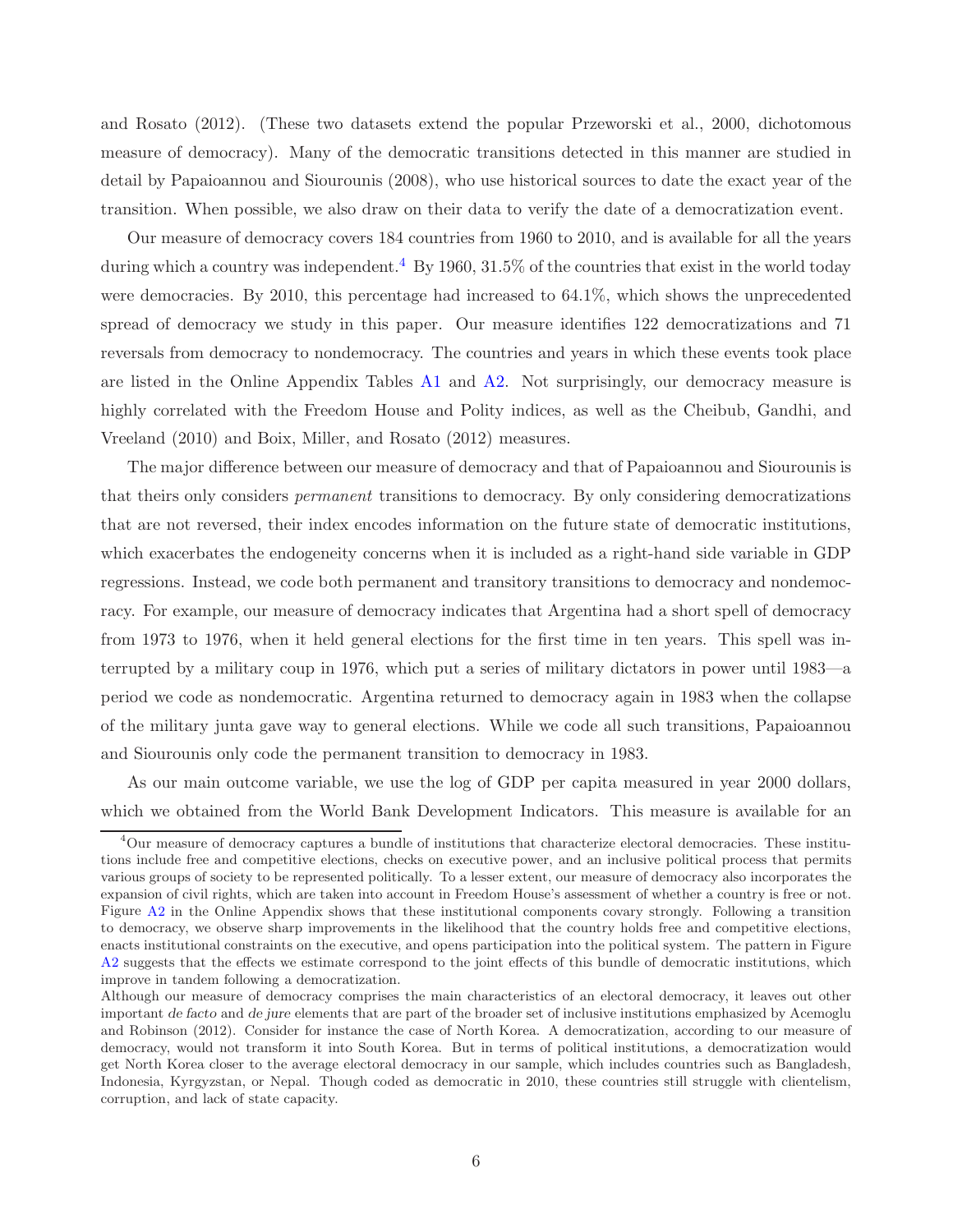unbalanced panel of 175 countries from 1960 to 2010 that comprise our main sample. Additional covariates used include: investment, trade (exports plus imports), secondary and primary enrollment, and infant mortality from the World Bank Development Indicators; financial flows (net foreign assets over GDP) from Lane and Milesi-Ferretti (2007); TFP from the Penn World Tables constructed by Feenstra et al. (2015) ; tax revenues from Hendrix (2010); and an index of economic reforms coded by Giuliano, Mishra and Spilimbergo (2013). Finally, using Banks and Wilson's (2013) Cross-National Time-Series Data Archive, we construct a dichotomous measure of social unrest that indicates the occurrence of riots and revolts. In some of our exercises we group countries in seven geographic regions following the World Bank classification. These regions are Africa, East Asia and the Pacific, Eastern Europe and Central Asia, Western Europe and other developed countries, Latin America and the Caribbean, the Middle East and the North of Africa, and South Asia.

Table [1](#page-34-0) presents descriptive statistics for our variables separately for democracies and nondemocracies. The raw data show several well-known patterns, including, for example, that democracies are richer and have more educated populations.

### 3 Dynamic Panel Estimates

In this section, we provide our baseline results using a dynamic (linear) panel model for GDP.

#### 3.1 Baseline Results

Our first approach to estimating the effects of democracy on GDP is to posit a full dynamic model for GDP:

<span id="page-7-0"></span>
$$
y_{ct} = \beta D_{ct} + \sum_{j=1}^{p} \gamma_j y_{ct-j} + \alpha_c + \delta_t + \varepsilon_{ct},\tag{1}
$$

where  $y_{ct}$  is the log of GDP per capita in country c at time t, and  $D_{ct}$  is our dichotomous measure of democracy in country c at time t. The  $\alpha_c$ 's denote a full set of country fixed effects, which will absorb the impact of any time-invariant country characteristics, and the  $\delta_t$ 's denote a full set of year fixed effects. The error term  $\varepsilon_{ct}$  includes all other time-varying unobservable shocks to GDP per capita. The specification includes  $p$  lags of log GDP per capita on the right-hand side to control for the dynamics of GDP as discussed in the Introduction.

Letting  $t_0$  denote the first year in the sample (1960), we impose the following assumption:

Assumption 1 (sequential exogeneity):  $\mathbb{E}(\varepsilon_{ct}|y_{ct-1},\ldots,y_{ct_0},D_{ct},\ldots,D_{ct_0},\alpha_c,\delta_t)=0$  for all  $y_{ct-1}$ ,  $\dots, y_{ct_0}, D_{ct}, \dots, D_{ct_0}, \alpha_c$ , and  $\delta_t$ , and for all c and  $t \geq t_0$ .

This is the standard assumption when dealing with linear dynamic panel models. It implies that democracy and past GDP are orthogonal to contemporaneous and future shocks to GDP, and that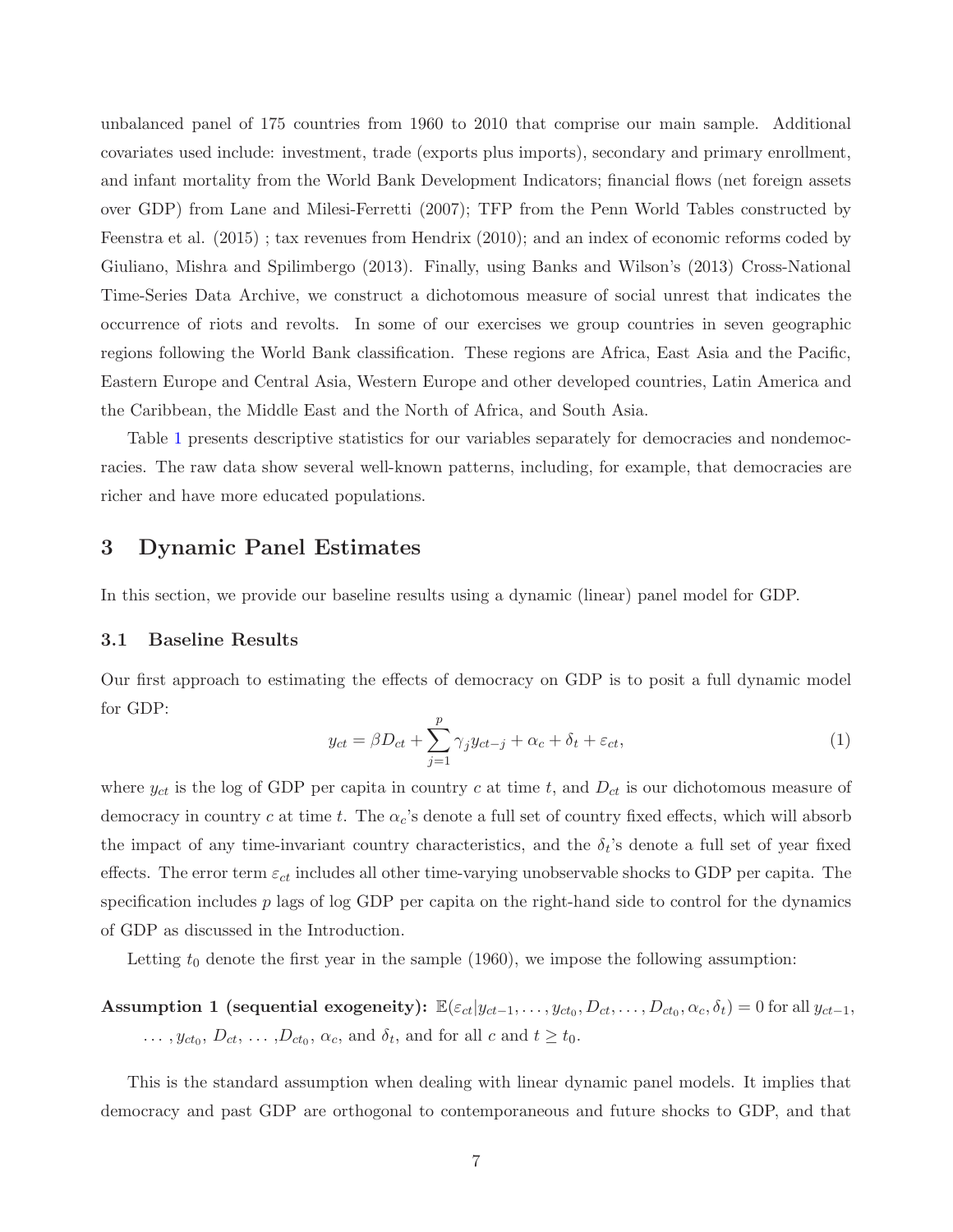the error term  $\varepsilon_{ct}$  is serially uncorrelated. It requires sufficiently many lags of GDP to be included in equation [\(1\)](#page-7-0) both to eliminate the residual serial correlation in the error term of this equation and to remove the influence of the dip in GDP that precedes a democratization.<sup>[5](#page-8-0)</sup>

Economically, this assumption imposes that countries that transition to or away from democracy are not on a different GDP trend relative to others with similar levels of GDP in the past few years (captured by the lags of GDP) and level of long-run development (captured by country fixed effects). This is a strong assumption but it is not implausible. Besides controlling for the fact that democratizations are more frequent after economic crises, the lags of GDP per capita summarize the impact of a range of economic factors that affect both growth and democracy, such as commodity prices, agricultural productivity, and technology. Indeed, many of these economic factors should impact future GDP primarily through their influence on current GDP. As our results in Section [6](#page-53-0) show, various policy and other institutional outcomes, such as taxes and a range of economic reforms, also change following democratization. But we do not view these changes as confounding our estimates of the effects of democracy, since they constitute some of the channels via which democracy impacts economic outcomes. Finally, our confidence in the plausibility of Assumption 1 is bolstered by the fact that controlling for a variety of economic factors and potential sources of differential trends in Table [4](#page-37-0) has very little impact on our estimates, and our instrumental-variables strategy in Section [5,](#page-52-0) which filters out country-specific changes in democracy, yields broadly similar estimates as well. This triangulation of evidence suggests that controlling for lags of GDP and country fixed effects is successfully accounting for the selection of countries into democracy.

In addition, we assume throughout this section that GDP and democracy follow stationary processes (conditional on country and year fixed effects). This assumption guarantees that the dynamic panel estimators that we use are consistent and have well-behaved limit distributions. We discuss and statistically test this assumption below.

Under Assumption 1 and stationarity, equation [\(1\)](#page-7-0) can be estimated using the standard within estimator.<sup>[6](#page-8-1)</sup> Columns 1-4 of Table [2](#page-35-0) report the within estimates controlling for different numbers of

$$
\beta^{0} = \mathbb{E} \left( \Delta y_{ct}^{0}(1) - \Delta y_{ct}^{0}(0) \right) D_{ct} = 1, D_{ct-1} = 0 = \beta.
$$

Moreover, for a permanent transition to democracy, as we define below, and for all  $s \geq 1$ ,  $\beta^s$  is determined recursively as  $\beta^s = \beta + \sum_{j=1}^p \gamma_j \beta^{s-j}$  (with the convention that  $\beta^s = 0$  for all  $s < 0$ ).

<span id="page-8-1"></span> ${}^{6}$ For future reference, we note that this involves the following "within transformation,"

$$
y_{ct} - \frac{1}{T_c} \sum_s y_{cs} = \beta \left( D_{ct} - \frac{1}{T_c} \sum_s D_{cs} \right) + \sum_{j=1}^p \gamma_j \left( y_{ct-j} - \frac{1}{T_c} \sum_s y_{cs-j} \right) + \delta_t + \left( \varepsilon_{ct} - \frac{1}{T_c} \sum_s \varepsilon_{cs} \right)
$$

,

with  $T_c$  being the number of times a country appears in the estimation sample. The within estimator has an asymptotic bias of order  $1/T$  when  $D_{ct}$  and  $y_{ct-<sub>j</sub>}$  are sequentially exogenous and GDP is stationary. Thus, for long panels, as the

<span id="page-8-0"></span><sup>&</sup>lt;sup>5</sup>It is also useful for comparison with our second strategy to note that equation [\(1\)](#page-7-0) can be interpreted as specifying the treatment effects of a transition to democracy (or a reversal). Anticipating notation we introduce in the next section, let  $\Delta y_{ct}^s(d) = y_{ct}^s(d) - y_{ct-1}$  denote the potential change in (log) GDP per capita from time  $t-1$  to time  $t+s$  for a country with a change in political regime to  $d \in \{0,1\}$  at time t. Then the "treatment effect" implied by equation [\(1\)](#page-7-0) is: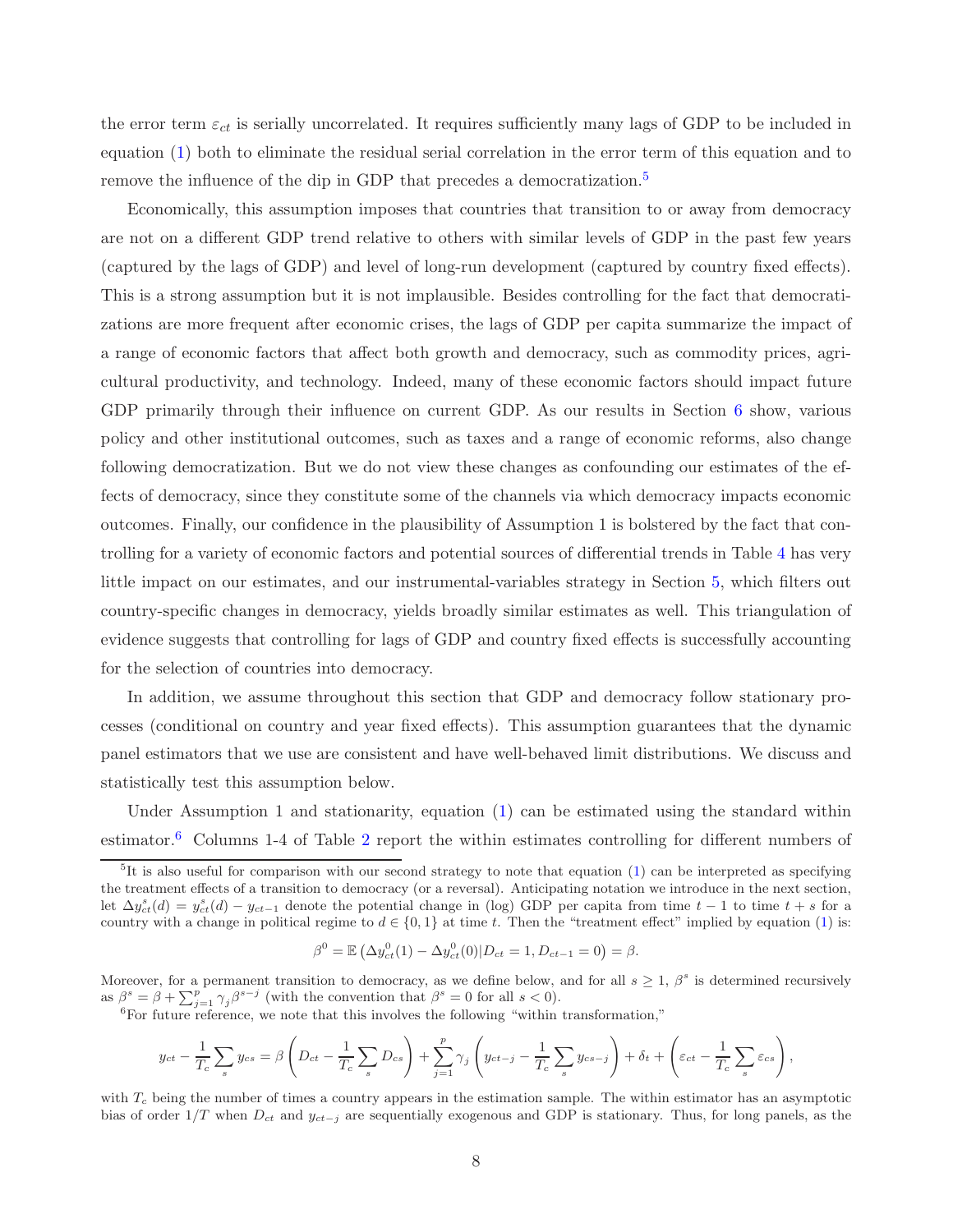lags. Throughout, the reported coefficient on democracy is multiplied by 100 to ease its interpretation, and we report standard errors robust against heteroskedasticity.

The first column of the table controls for a single lag of GDP per capita. In a pattern common with all of the results that we present, we find a sizable amount of persistence in GDP, with a coefficient on lagged (log) GDP of 0.973 (standard error  $= 0.006$ ). Consistent with the stationarity assumption, this coefficient is significantly less than 1.

The democracy variable is also estimated to be positive and highly significant, with a coefficient of  $0.973$  (standard error  $= 0.294$ ). From the estimates in Table [2,](#page-35-0) we can also derive the long-run effect of a *permanent* transition to democracy, defined as the impact on  $y_{c\infty}$  of a switch from  $D_{ct-1} = 0$  to  $D_{ct+s} = 1$  for all  $s \geq 0$ . Given the estimate in Table [2](#page-35-0) of about a 1% per year increase in GDP per capita following such a permanent transition to democracy, the dynamic process for GDP in equation [\(1\)](#page-7-0) fully determines how the effects on GDP unfold over time. These estimates imply that such a permanent transition increases GDP per capita by about 1.97% one year after democratization, by about 2.9% the year after, and so on. Iterating this calculation, the cumulative long-run effect of a permanent transition to democracy on GDP is

<span id="page-9-2"></span>
$$
\frac{\widehat{\beta}}{1 - \sum_{j=1}^{p} \widehat{\gamma}_j},\tag{2}
$$

where a hat ("ˆ") denotes the parameter estimates.[7](#page-9-0) Applying this formula to the estimates from column 1, we find that a permanent transition to democracy increases GDP per capita by 35.59% in the long run (standard error=14%). In the table, we also report the impact of a permanent transition to democracy after 25 years, which is computed similarly and estimated to be 17.8% in this case  $(\text{standard error}=5.7\%).$ <sup>[8](#page-9-1)</sup>

Column 2 adds a second lag of GDP per capita. Though the implied dynamics are now richer (with the first lag being positive and greater than 1, while the second one is negative), the overall amount of persistence of GDP, reported in the row at the bottom of the table, is close to that found in column 1. The long-run effect of a permanent democratization is now smaller and equal to 19.6%.

Column 3, which is our preferred specification, includes four lags of GDP per capita. The overall pattern is very similar to that of column 2. The coefficient on our democracy variable is now 0.787 (standard error=0.226), and the implied long-run impact is a  $21.24\%$  (standard error=7.21%) increase in GDP per capita.

one we use, the within estimator provides a natural starting point.

<span id="page-9-0"></span> $<sup>7</sup>$  For future reference, this formula is written for the general case with multiple lags on the right-hand side. Note also</sup> that because it is a ratio of estimates, equation [\(2\)](#page-9-2) will have a small sample bias. Our Monte Carlo exercise in the Online Appendix shows that this bias tends to attenuate the positive long-run effect of democracy on growth.

<span id="page-9-1"></span><sup>8</sup>Here, we computed the long-run impact of a permanent transition to democracy compared to a counter-factual path in which a country never democratizes. Table [A3](#page-65-0) in the Online Appendix provides an alternative calculation in which we take into account the possibility that the country may still democratize at other time in the future.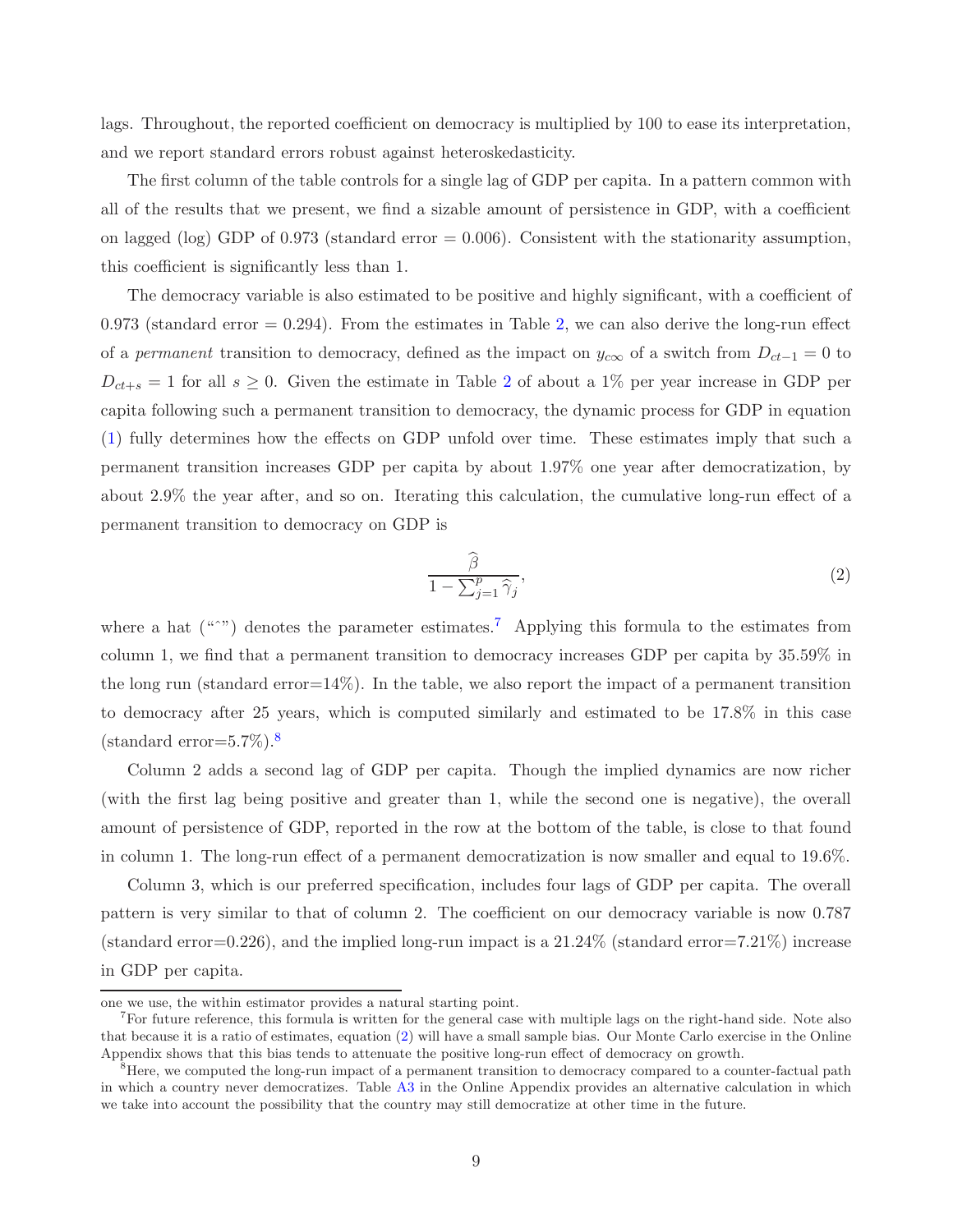Figure [2](#page-42-1) plots the time path of the effects on GDP from a permanent transition to democracy at time 0 (defined as above), together with the 95% confidence interval for these estimates. As argued above, this time path is fully determined by the estimated dynamic process for GDP. We find that 25 to 30 years after a transition to democracy, most of the long-run gains from democracy in terms of GDP are realized and GDP is about 20% higher.

Column 4 includes four more lags of GDP (for a total of eight lags). We do not present their coefficients and just report the p-value for a joint test of significance, which suggests they do not jointly affect current GDP. The overall degree of persistence and the long-run impact of democracy on GDP per capita are very similar to the estimates in column 3.

The within estimates of the dynamic panel model in columns 1-4 have an asymptotic bias of order  $1/T$ , which is known as the Nickell bias. This bias results from the failure of strict exogeneity in dynamic panel models (Nickell, 1981, Alvarez and Arellano, 2003). Because T is fairly large in our panel (on average, each country is observed 38.8 times), this bias should be small in our setting, which motivates our use of the within estimator in columns 1-4 as a natural starting point.

The rest of Table [2](#page-35-0) reports various GMM estimators that deal with the Nickell bias, and produce consistent estimates of the dynamic panel model for finite  $T$ . The sequential exogeneity assumption implies the following moment conditions

$$
\mathbb{E}[(\varepsilon_{ct} - \varepsilon_{ct-1})(y_{cs}, D_{cs+1})'] = 0
$$
 for all  $s \le t - 2$ .

Arellano and Bond (1991) develop a GMM estimator based on these moments. In columns 5-8, we report estimates from the same four models reported in columns 1-4 using this GMM procedure. Consistent with our expectations that the within estimator has at most a small bias, the GMM estimates are very similar to our preferred specification in column 3. The only notable difference is that GMM estimates imply a slightly smaller persistence for the GDP process, which leads to smaller long-run impacts than in column 3. For example, in column 7, which presents the GMM estimates of our preferred specification with four lags, we find a long-run impact of democracy on GDP per capita of 16.45% (standard error=8.436%).

In addition, the bottom rows in columns 5 to 8 report the p-value of a test for serial correlation in the residuals of equation [\(1\)](#page-7-0). This is a test for AR2 correlation in the first-differenced residuals, the absence of which is required for consistent estimation (and where the first-differencing is because Arellano and Bond's estimator takes first differences of the model in equation [\(1\)](#page-7-0)). The p-values for this test indicate that we reject the assumption of no serial correlation in the residuals when we include fewer than 4 lags; this is not surprising in view of the fact that such a sparse lag structure does not adequately control for the dynamics of GDP per capita. More importantly, the assumption of no serial correlation cannot be rejected when we include four or more lags, as in our preferred specification in column 7.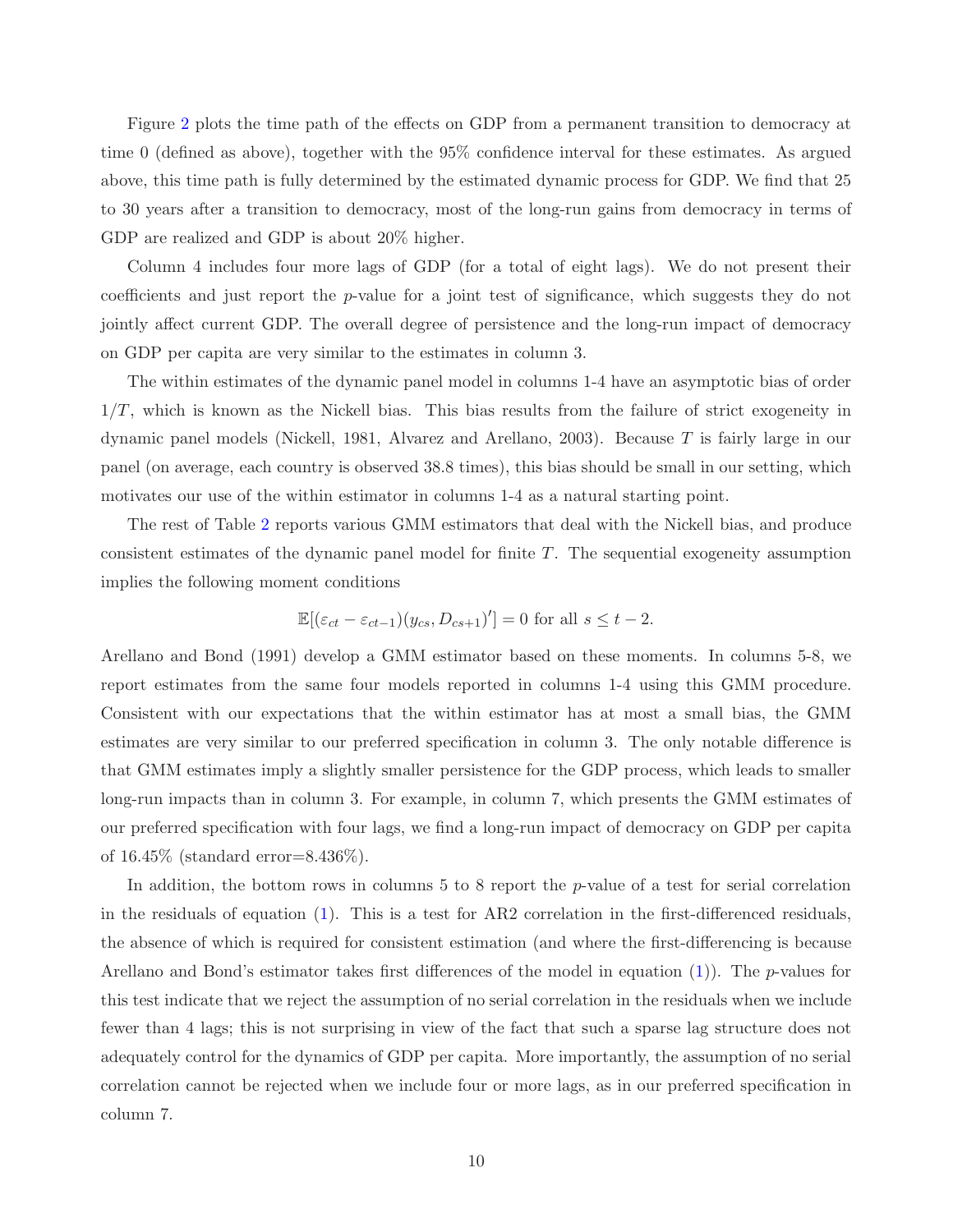One drawback of the Arellano and Bond GMM estimator is that the number of moment conditions is of the order of  $T^2$ . Thus, for large values of T, we have a version of the "too many instruments" problem, which leads to an asymptotic bias of order  $1/N$  in our GMM estimates (see Alvarez and Arellano,  $2003$ ).<sup>[9](#page-11-0)</sup> To address this issue, we use an alternative estimator proposed by Hahn, Hausman, and Kuersteiner (2002), which is unbiased when N and T are both large, Assumption 1 holds and GDP is stationary.<sup>[10](#page-11-1)</sup> We refer to this procedure as the HHK estimator throughout the paper. The results using this estimator are reported in columns 9-12. Once we include four or more lags, they are similar to the within estimates. For example, in column 11, which corresponds to our preferred specification, the long-run effect of a permanent transition to democracy on GDP is estimated as 25.03% (standard  $error=10.581\%$ ).

We carried out a number of tests to check stationarity and also verified the robustness of our main findings to a unit root or to near-unit root levels of persistence in the GDP process. First, we use Levin, Lin, and Chu's (2002) test for the presence of a unit root in GDP. Below each of our within estimates, we report in the bottom rows in Table [2](#page-35-0) adjusted t-statistics from Levin, Lin, and Chu's test for unit roots. In all cases, the presence of a unit root in GDP is comfortably rejected.<sup>[11](#page-11-2)</sup>

As a second strategy, we explicitly allow GDP to have a unit root. We estimate a transform of equation [\(1\)](#page-7-0) that rearranges the original equation under the assumption of a unit root to obtain

$$
\Delta y_{ct} = \beta D_{ct} + \sum_{j=1}^{p} \gamma_j' \Delta y_{ct-j} + \alpha_c + \delta_t + \varepsilon_{ct},\tag{3}
$$

<span id="page-11-1"></span> $10$ Hahn, Hausman, and Kuersteiner (2002) note that Arellano and Bond's GMM estimator is a minimum distance combination of estimates of the model

$$
y_{ct}^* = \beta D_{ct}^* + \sum_{j=1}^p \gamma_j y_{ct-j}^* + \varepsilon_{ct}^*,
$$

obtained via 2SLS separately for  $t = 1, 2, ..., T-1$  using  $\{y_{cs}, D_{cs}\}_{s=1}^{t-1}$  as instruments. Here  $x_{ct}^*$  is the forward orthogonal deviation of variable  $x_{ct}$ , defined as

$$
x_{ct}^{*} = \sqrt{\frac{T-t}{T-t+1}} \left( x_{ct} - \frac{1}{T-1} \sum_{s > t} x_{cs} \right).
$$

They instead propose estimating the above equation for each t using a Nagar estimator with  $\{y_{cs}, D_{cs}\}_{s=1}^{t-1}$  as instruments, which is robust to the use of many instruments. Specifically, this estimator is given by  $\hat{\beta} = (X'(I - kM_Z)X)^{-1}X'(I - kM_Z)$  $kM_Z$ )Y, where  $k = 1 + \frac{L}{N}$ , L is the degree of overidentifying restrictions, N the number of countries  $(k = 1$  yields the usual 2SLS estimator),  $X$  is the vector of the endogenous right-hand side variables,  $Z$  denotes the vector of the instruments, Y is the dependent variable, and  $M_Z$  denotes orthogonal projection on Z (Nagar, 1959). We follow this procedure and also compute standard errors using 100 bootstrap repetitions.

<span id="page-11-2"></span> $11$ We should note, however, that the Levin, Lin, and Chu test requires two restrictive conditions to be satisfied: that the persistence of the GDP process is the same for all countries and that all cross-sectional dependence can be fully absorbed by year fixed effects.

When computing the test statistics for our unbalanced panel, we use the adjustment factors that Levin, Lin, and Chu (2002) suggest for the average length of our panel (38.8 years).

<span id="page-11-0"></span> $^{9}$ In our estimates, we have used Arellano and Bond's estimator with a fixed and *ad hoc* weighting matrix with 2's on the main diagonal and -1's on the two main subdiagonals above and below it. As shown in Alvarez and Arellano (2003) and Hayakawa (2009), this estimator remains consistent when T is large. The efficient GMM estimator requires the estimation of a  $T \times T$  weighting matrix, and could exhibit a severe bias when T is large.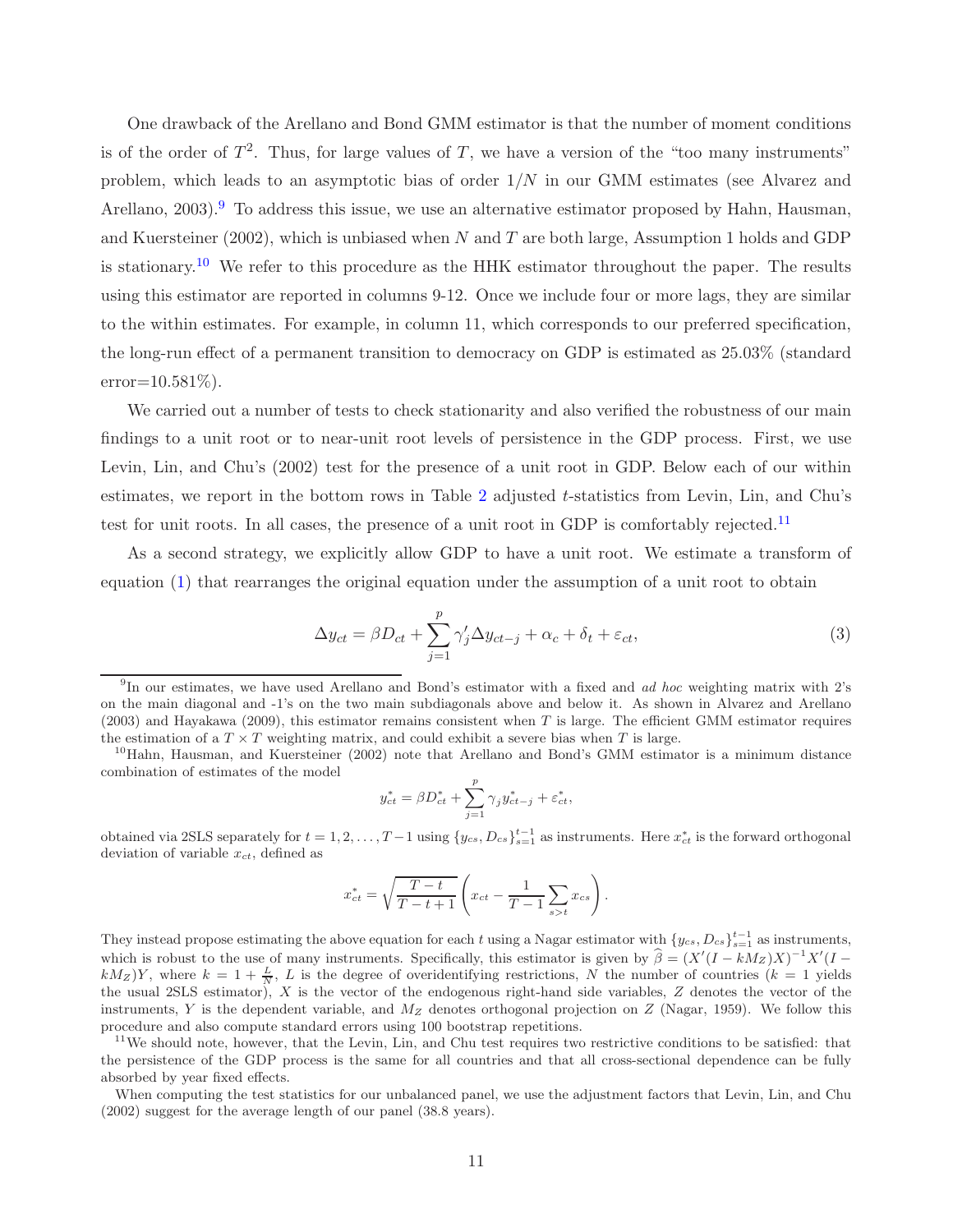where  $\gamma'_j = \left(\sum_{i=0}^j \gamma_i\right) - 1$  (in terms of  $\gamma_j$  in equation [\(1\)](#page-7-0)). Table [3](#page-36-0) reports within, GMM and HHK estimates of this equation, which all show similar positive effects of democracy on GDP. Because this specification assumes that democratizations have a permanent impact on the growth rate of GDP, the long-run effect on the level of GDP is not defined, and the cumulative effects of a democratization on GDP after 25 years are somewhat larger. The bottom row of this table indicates that the growth rate of GDP exhibits little persistence, confirming that these specifications are not affected by near-unit root dynamics.

Our third strategy to deal with unit root or near-unit root dynamics in the GDP process is to impose different levels of persistence for this process ranging from 0.95 to 1. To do so, we restrict the sum of the coefficients on lags of GDP,  $\sum_{j=1}^{p} \gamma_j$  (which governs the overall amount of persistence), to be equal to 0.95, 0.96, 0.97, 0.98, 0.99, or 1. These models are obtained by replacing the left-hand side variable in equation [\(1\)](#page-7-0) by  $y_{ct} - \left(\sum_{j=1}^p \gamma_j\right) y_{ct-1}$ , which implies that the right-hand side coefficients are given by  $\gamma'_{j} = \left(\sum_{i=0}^{j} \gamma_{i}\right) - \rho$ . We then estimate this restricted model using the within estimator. The results, reported in Table [A4](#page-66-0) in the Online Appendix, show that our findings are robust to assuming high levels of persistence for the GDP process. Because in these models the left-hand side variable and the regressors are stationary (provided that  $\sum_{j=1}^{p} \gamma_j \leq 1.95$ ), and the persistence term is not estimated, our estimates are robust both to the potentially poor asymptotic behavior of the estimators near a unit root and to actual nonstationarity.

Finally, Table [A5](#page-67-0) in the Online Appendix presents Monte Carlo simulations confirming that the Nickell bias in our setting, even with near-unit root persistence in GDP, is very small, typically in the range of 1 to 5%, and also that this small Nickell bias induces essentially no bias in the estimates of the effect of democracy on GDP.<sup>[12](#page-12-0)</sup>

Overall, these results give us confidence that our results are not unduly affected by the stationarity assumption. Motivated by this, we focus on the specification in levels with four lags of GDP for the rest of the paper.

<span id="page-12-0"></span> $12$ Specifically, we simulate counterfactual GDP processes using the parameter estimates as well as the estimates of the dispersion of country fixed effects obtained in column 3 of Table [2.](#page-35-0) We set the level of persistence in the GDP process as either 0.963 (as estimated in column 3), 0.97, 0.98, or 0.99. We then apply our standard within and GMM estimators to these simulated datasets. (The HHK estimator is asymptotically unbiased under these scenarios). The results confirm that there is a Nickell bias in the estimation of the degree of GDP persistence ranging from 1% to 5%, but more importantly, that there is essentially no bias in the estimation of the impact of democracy on GDP. Our results further indicate that inference based on the usual limit distributions of the within estimator remains valid. For example, the standard deviation of all the estimates of the democracy coefficient is 0.223, which roughly matches the estimated standard error of 0.226 presented in column 3 of Table [2.](#page-35-0) Two reasons likely account for the very small bias of the within and GMM estimator in our context. First, as already noted, our time dimension T is large. Second, there is considerable variation in country fixed effects. As noted by Alvarez and Arellano (2003) and Hayakawa (2009), the within and the GMM estimator perform better when the variance in unobserved heterogeneity is large relative to the variance of the shock in the GDP equation.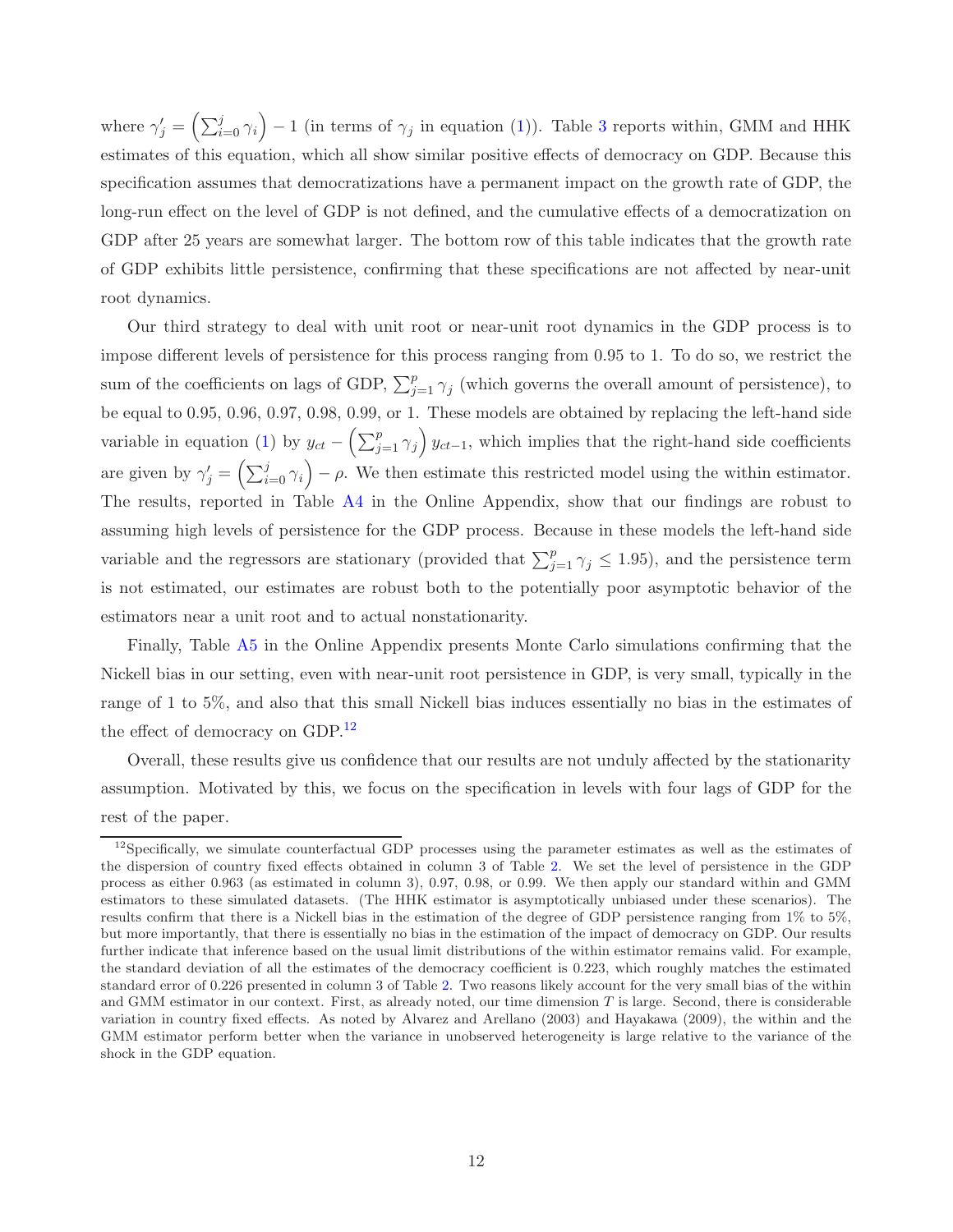#### 3.2 Robustness

The critical threats to the validity of the estimates reported so far come from the presence of timevarying economic and political factors that simultaneously impact democracy and GDP (country fixed effects absorb the time-invariant factors). We next investigate these threats. The results are reported in Table [4,](#page-37-0) which is structured in three panels: the top one presents results that use the within estimator, the middle one presents results that use Arellano and Bond's GMM estimator, and the bottom one is for the HHK estimator. To save space, we only report the estimates for the democracy coefficient, the implied long-run effects of democracy, and the cumulative effects on GDP 25 years after a democratization. Column 1 reproduces our baseline estimates for comparison.

The most obvious source of bias in our estimates would come from differential GDP trends among the countries that democratize. In column 2, we control for potential trends related to differences in the level of GDP at the start of our sample. To do so, we interact dummies for the quintile of the GDP per capita rank of the country in 1960 with a full set of year effects (to maximize our sample, we use Angus Maddison's GDP estimates for 1960, which are available for 149 countries). This specification identifies the effect of democracy by comparing countries that had similar levels of economic development at the start of our sample. These controls have very little impact on our results. The within estimate for the coefficient of democracy is now 0.718 (standard error=0.249), and the long-run effect is 22.17%. Arellano and Bond's GMM and the HHK estimates remain similar once these controls are included, though the effects of democracy are slightly smaller.<sup>[13](#page-13-0)</sup>

In column 3, we verify that our results are not driven by the transition to democracy of Soviet and Soviet satellite countries. In particular, we add interactions between a dummy for Soviet and Soviet satellite countries and dummies for the years 1989, 1990, 1991, and post-1992. These controls have little impact on our results, and the long-run effect of democracy increases slightly to 24.86%.

The dip in GDP preceding democratization shown in Figure [1](#page-42-0) might reflect the impact of unrest preceding transitions to democracy, which may also have long-lasting effects on subsequent growth. Motivated by this concern, and anticipating further issues that will be discussed in the context of our IV strategy in Section [5,](#page-52-0) we control in column 4 for four lags of unrest, with little effect on our results.

Democracy may be driven by external economic shocks (trade or financial flows) that also affect growth directly. To deal with this possibility, in column 5 we add four lags of trade exposure (import plus exports over GDP) and in column 6 we control for lags of external financial flows. These specifications need to be interpreted with some caution since trade and financial flows are endogenous to democracy. Nevertheless, the results are very similar to our baseline findings.

<span id="page-13-0"></span><sup>&</sup>lt;sup>13</sup>The effect of democracy on GDP is also robust to the inclusion of country-specific linear trends, but in this case, because the persistence of GDP is estimated to be significantly lower, the long-run effects are considerably smaller. For example, using the within estimator, the coefficient of democracy is  $0.91$  (se=0.37), the persistence of GDP is estimated at 0.85, and the long-run effect of democracy on GDP is an increase of 6.1%.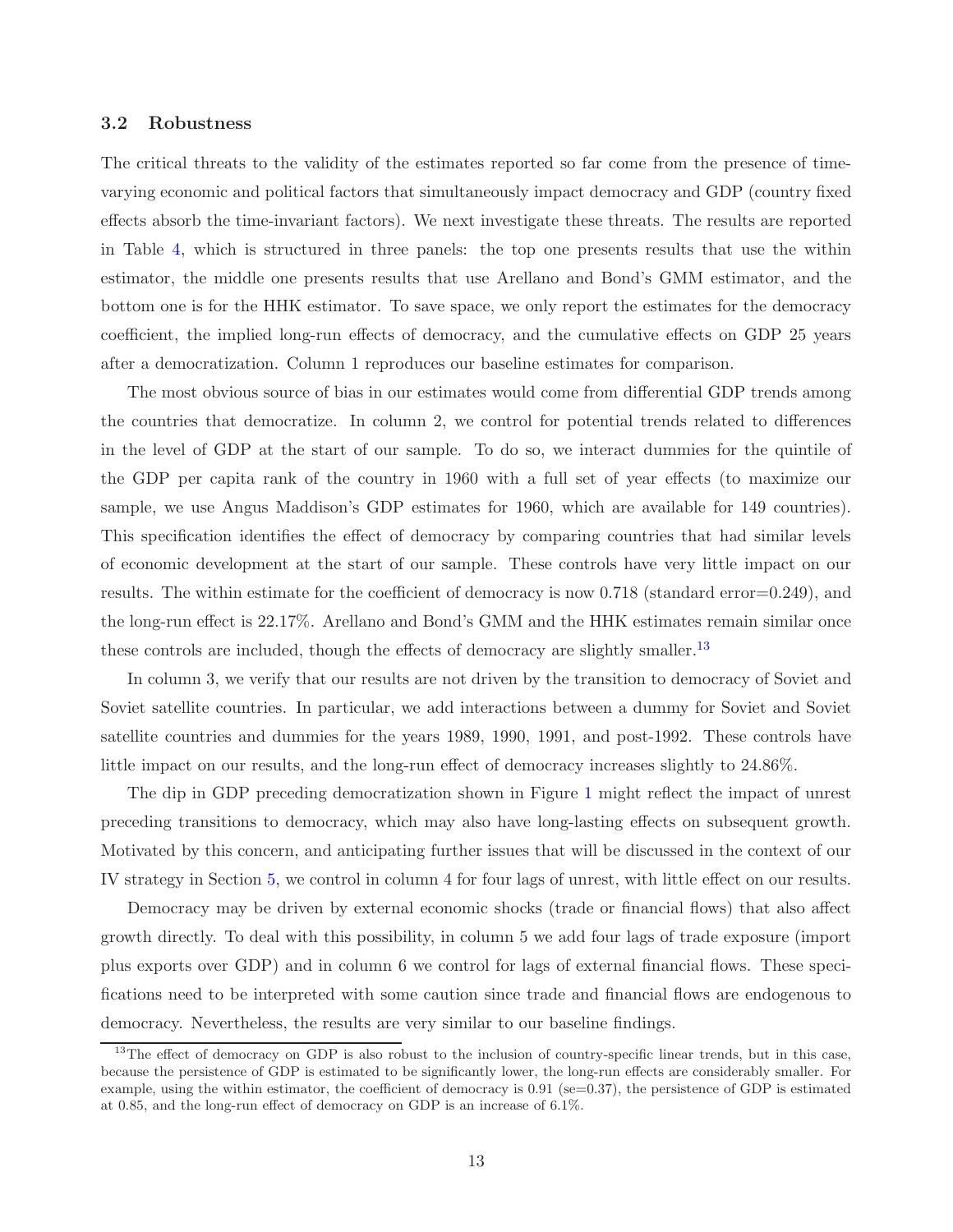Demographic changes could also affect growth and simultaneously increase the likelihood of democracy. To address this possibility, in column 7 we include as controls four lags of the log of population and four lags of the share of the population below 16 and the share above 64 (all from the World Bank Development Indicators). These controls also have little effect on our estimates.

In Section [5,](#page-52-0) we will exploit regional democratization waves as an exogenous source of variation in a country's likelihood of transitioning to democracy. Here, we would like to understand whether our baseline results are driven by differential movements in GDP and democracy across region  $\times$ initial regime cells (which will be the level at which our instruments vary). In column 8 we answer this question by controlling for a full set of geographic region  $\times$  initial regime  $\times$  year effects. This ensures that the effect of democracy on GDP is identified from differences between countries in the same region and that had the same initial political regime (democracy or nondemocracy) at the start of our sample. Reassuringly, this strategy leads to estimates that are similar to our baseline results.<sup>[14](#page-14-0)</sup>

The Online Appendix contains additional robustness checks. First, in Table [A6](#page-68-0) we explore whether our results are robust to using other measures of democracy. We find similar qualitative results using a dichotomous version of the Freedom House democracy index, Papaioannou and Siourounis's and Boix, Miller, and Rosato's measures of democracy. We find positive, though imprecise, estimates using a dichotomous measure based on the Polity index and Cheibub, Gandhi, and Vreeland's democracy-dictatorship measure as well. Importantly, the table further shows that, with any measure of democracy, not controlling for GDP lags leads to inconsistently signed and imprecise estimates of the effect of democracy on GDP. This exercise underscores the importance of correctly specifying and estimating the GDP dynamics. In Table [A7,](#page-69-0) we show similar results using alternative measures of GDP per capita.

Second, in Table [A8](#page-70-0) in the Appendix, we explore the sensitivity of our baseline results to outliers. We estimate our preferred specification excluding countries with a standarized residual above 1.96 or below -1.96, and we also exclude observations with a Cook's distance above a common rule-of-thumb threshold (four divided by the number of observations). Finally, we report results using Li's (1985) and Huber's robust estimators. In all cases, the results, especially for the long-run effect of democracy, are very similar to our baseline results, establishing that our findings are not driven by outliers.

Third, in Table [A9](#page-71-0) we present alternative GMM estimators that either truncate the number of lags used to form moment conditions so as to lessen the finite-sample bias resulting from "too many instruments" in Arellano and Bond's GMM estimator, or add additional, nonlinear moment conditions

<span id="page-14-0"></span><sup>&</sup>lt;sup>14</sup>The size of our estimates is also similar to that of our baseline 2SLS results contained in Table  $6$  below, even though they exploit an orthogonal source of variation.

Motivated by our IV specifications reported in Section [5,](#page-52-0) in additional exercises which we do not report, we also found similar estimates controlling for four lags of the average GDP per capita, average unrest and average trade (import plus exports over GDP) among countries in the same region ×initial regime cells. These controls take into account regional shocks among countries with similar political characteristics.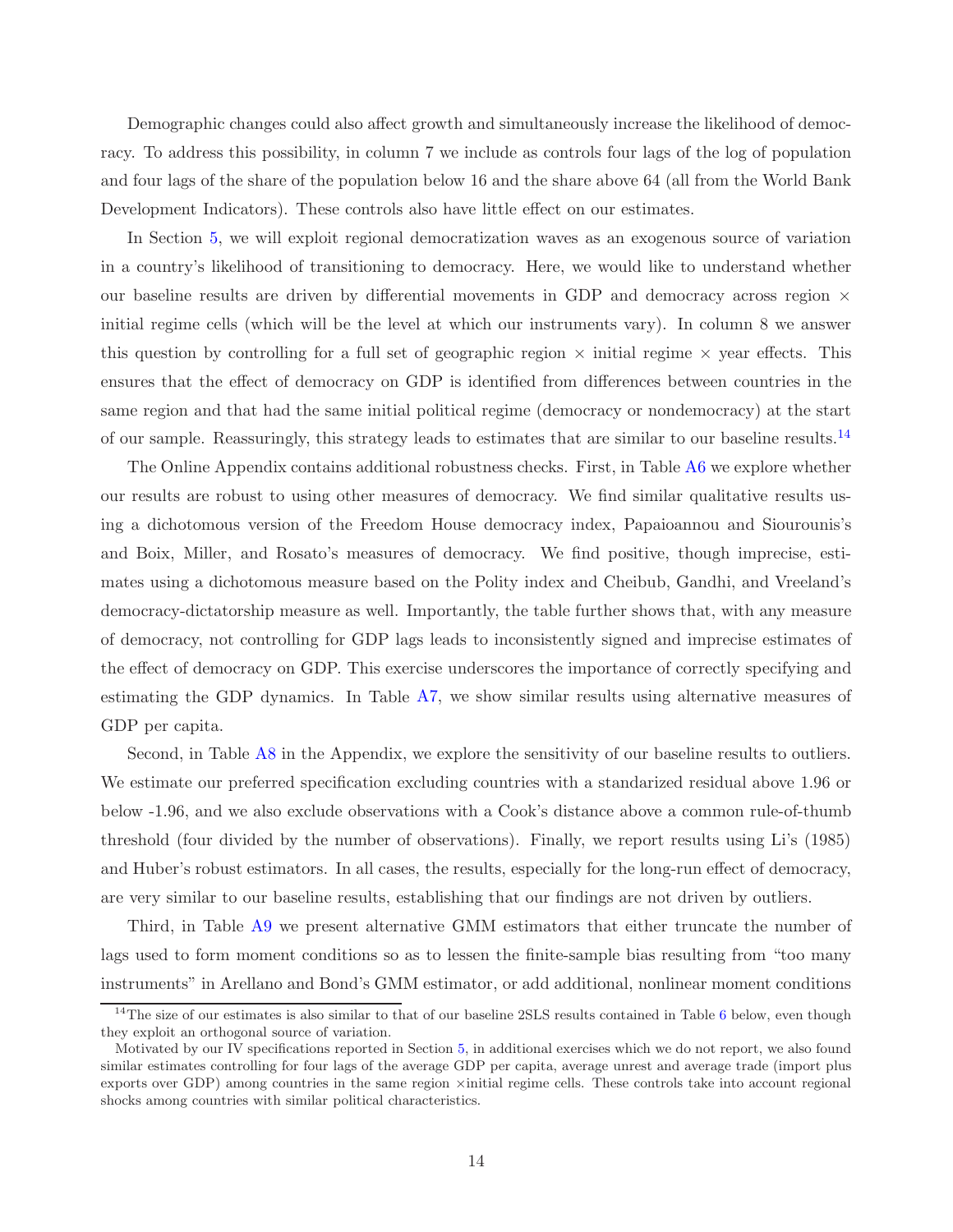proposed by Ahn and Schmidt (1995). The estimates remain very similar to those in Table [2.](#page-35-0)<sup>[15](#page-15-0)</sup>

Fourth, in Table [A10,](#page-72-0) we explore separately the effect of democratizations and reversals (transitions from democracy to nondemocracy). Both democratizations and reversals yield similar results: democratizations increase GDP, and reversals reduce it. Though our estimates for reversals are less precise, we cannot reject the restriction that they are of equal size (in absolute value) to the effects of democratizations. These results are of interest not only because they are informative on the extent to which we expect GDP to decline following a transition to nondemocracy, but also because they refute the possible concern that our baseline findings reflect not the impact of democracy but the impact of *any* regime change on future GDP.

# 4 Treatment Effects and Semi-Parametric Estimates

In the previous section, we controlled for GDP dynamics using a dynamic (linear) panel model. This strategy allowed us to remove the confounding influence of the GDP dip shown in Figure [1](#page-42-0) and compute the cumulative effects on GDP of a permanent transition to democracy. Though this approach is closely related to the most common one in the literature and enables efficient estimation under its maintained assumptions, it heavily relies on the linearity assumption. Linearity also imposes that the effects of transitions to and from democracy are the same in absolute value, and restricts the time pattern of the cumulative effects of democracy on GDP, which is derived by extrapolating the linear process for GDP into the future.

In this section we propose an alternative strategy to estimate the effects of a transition to democracy on the subsequent path of GDP by modeling the selection of countries into democracy, but without specifying a parametric process for GDP (though we still need to specify a model for either the likelihood of a transition to democracy or the conditional expectation of future GDP among nondemocracies—hence the label "semi-parametric"). We next explain this approach and then present our estimates.

#### 4.1 Modeling Selection on Observables

Let us recap the notation for potential outcomes used already in footnote [5.](#page-8-0) Let  $y_{ct}^s(d)$  denote the potential GDP level (in logs) at time  $t + s$  for country c transitioning to either democracy or a nondemocracy at time t, denoted by  $d \in \{0, 1\}$ . Specifically, for a country transitioning to democracy at t, we have  $d = 1$  ( $D_{ct} = 1, D_{ct-1} = 0$ ), and for one that remains in nondemocracy, we have  $d = 0$  $(D_{ct} = D_{ct-1} = 0)$ . Let  $\Delta y_{ct}^s(d) = y_{ct}^s(d) - y_{ct-1}$  denote the potential change in (log) GDP per capital

<span id="page-15-0"></span><sup>&</sup>lt;sup>15</sup>We do not use the full set of moments exploited in Blundell and Bond (1998), however. The additional level instruments that they use is only justified when there is stationarity, which in our setting would make sense only if the cross-section of the countries at the beginning of our sample is very near the steady state. When this is not the case, as is likely in our application, these additional moments would lead to inconsistent estimates.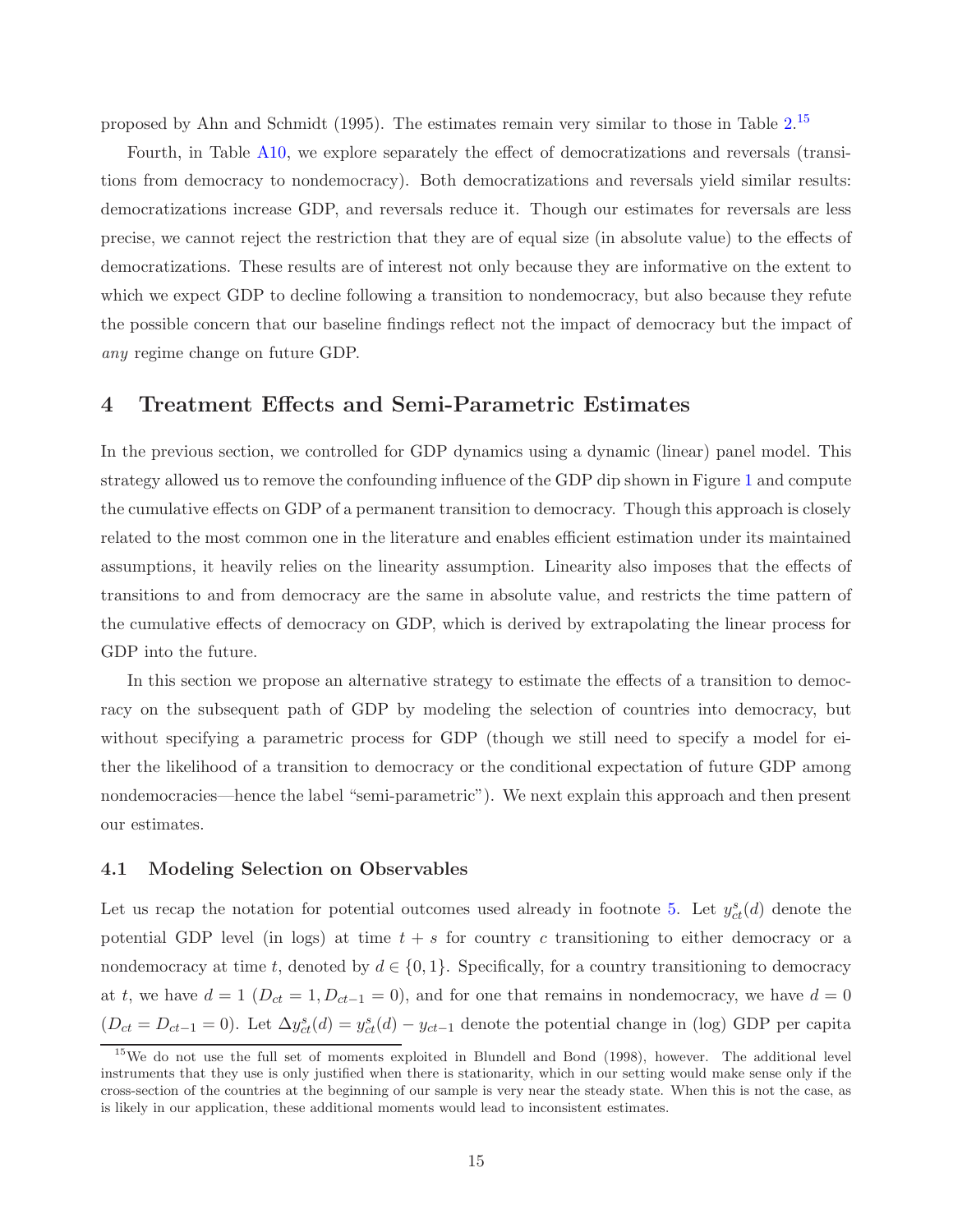from time  $t-1$  to time  $t+s$  for a country with a change in political regime  $d \in \{0,1\}$ . With analogy to the treatment effects literature, we can think of  $d \in \{0,1\}$  as corresponding to the "treatment," and  $\Delta y_{ct}^s(d)$  for  $s \geq 0$  as the potential outcomes affected by the treatment.

The causal effect of a transition to democracy at time t on GDP s periods thereafter for countries that are democratizing is

$$
\beta^{s} = \mathbb{E} (\Delta y_{ct}^{s}(1) - \Delta y_{ct}^{s}(0) | D_{ct} = 1, D_{ct-1} = 0).
$$

Unlike the estimates in the previous section, these effects are defined without making any parametric assumptions about the GDP process. Also, these estimates correspond not to the effect of a permanent democratization, but to the impact of a democratization at time t that may itself be reversed in subsequent years. Notice that because we are focusing on countries that are democratizing (as specified by conditioning on  $D_{ct} = 1$  and  $D_{ct-1} = 0$ , these estimates correspond to the "treatment effects on the treated."

The challenge in estimating  $\beta^s$  is that countries that democratize may be different in terms of their potential outcomes than those that remain in nondemocracy. The key assumption that allows us to overcome this problem is that the selection into democracy can be modeled as a function of observables (lags of GDP and time effects in our case):

Assumption 2 (selection on observables):  $\Delta y_{ct}^s(d) \perp D_{ct}|D_{ct-1} = 0, y_{ct-1}, y_{ct-2}, y_{ct-3}, y_{ct-4}, t$  for all  $y_{ct-1}, \ldots, y_{ct_{-4}}$ , and for all  $c, t$ , and  $s \geq 0$ .

This assumption recognizes that transitions to democracy may be preceded by a dip in GDP, but also implies that, among nondemocracies, there are no other confounding factors that impact the propensity to democratize and that are related to potential outcomes. Note also that because we are focusing on transitions to democracy, Assumption 2 only imposes independence conditional on  $D_{ct-1} = 0.$ 

The economic content of this assumption is similar to Assumption 1, which was the basis of our analysis in the previous section. Both assumptions condition on lags of GDP to model selection into democracy and to remove the GDP dip shown in Figure [1.](#page-42-0) Moreover, as already pointed out for Assumption 1, they both rule out time-varying omitted factors that affect both GDP and democracy. Yet they differ in how they incorporate the dynamics of GDP and unobserved fixed country characteristics. Assumption 1 restricts GDP dynamics to be linear, but allows for time-invariant unobserved country characteristics to shift GDP additively. On the other hand, Assumption 2 does not require us to specify the functional form of the dynamics of GDP or how fixed and unobserved country characteristics affect it. But it does so at the cost of restricting unobserved country heterogeneity to be common to all countries that are nondemocracies at time  $t-1$  and that have experienced the same recent path for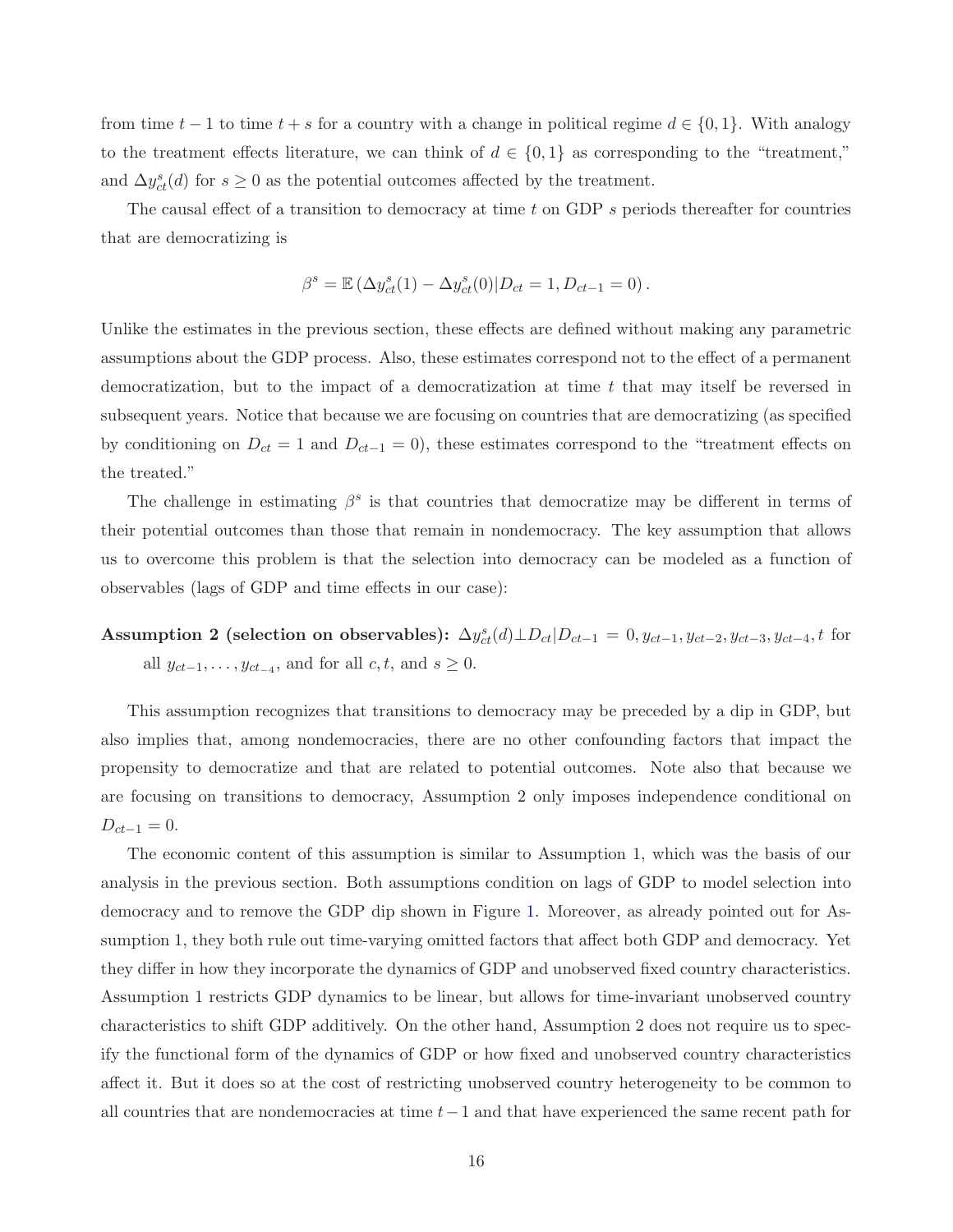GDP per capita. Put differently, Assumption 2 imposes one of the following two requirements: either omitted characteristics that affect both the likelihood of democratization and GDP growth (such as the GDP dip in Figure [1\)](#page-42-0) are fully captured by the lags of GDP, or any such omitted characteristics are common to all nondemocracies at time  $t-1$  (as would be the case for institutional features common to nondemocratic regimes), so that countries that democratize are not on a different trend relative to other nondemocracies with similar levels of GDP in the recent past. We will show that controlling for the lags of GDP indeed removes the GDP dip, providing partial support for the first requirement. The second requirement receives support from the evidence in Acemoglu et al. (2005) and Table [A11](#page-73-0) in the Appendix, which suggests that the economic factors that permanently increase a country's GDP do not increase the likelihood of democratization.[16](#page-17-0)

#### 4.2 Estimation under Selection on Observables

We next outline three alternative methods that rely on Assumption 2 to estimate the treatment effects of democracy. The first builds on Jord`a (2005) and Kline (2011) and uses a linear regression of changes in GDP s years after democratization on year fixed effects and four lags of GDP (at years  $t-1, t-2, t-3$ and  $t - 4$ ) for nondemocracies to form a counterfactual for countries that transition to democracy.<sup>[17](#page-17-1)</sup> Although we are using a linear regression to estimate the counterfactual, we are not imposing linear dynamics for GDP (as we estimate the counterfactual separately for each s).

Our second approach follows Angrist and Kuersteiner (2011) and Angrist, Jord`a and Kuersteiner (2013), and estimates the effect of democratizations on growth conditioning on the propensity score for transitions to democracy. We model and estimate this propensity score via a probit regression of the probability of transitioning to democracy (conditional on  $D_{ct-1} = 0$ ) on year fixed effects and four lags of GDP. We then estimate the causal effect of democracy on GDP using the efficient weighting scheme of Hirano, Imbens, and Ridder (2003), with the propensity score determining the weights given to different observations. This scheme gives greater weight to observations in the control group

$$
\widehat{\beta}^s = \widehat{\mathbb{E}}\left[\Delta y_{ct}^s(d)|D_{ct} = 1, D_{ct-1} = 0\right] - \widehat{\mathbb{E}}[X_{ct}'|D_{ct} = 1, D_{ct-1} = 0]\widehat{\pi}^s,
$$

<span id="page-17-0"></span> $16$ Neither assumption implies the other. Assumption 1 implies Assumption 2 in two important cases, however. First, when country fixed effects in the GDP equation are unrelated to democracy, as the evidence in Acemoglu et al. (2005) suggests. Second, when GDP levels in our sample are close to their respective steady-state values, in which case the lags of GDP can fully summarize the long-run differences across countries that might otherwise invalidate Assumption 2. Beyond these two cases, Assumption 1 could hold while Assumption 2 fails if, even conditional on the lags of GDP, there are unobserved fixed country characteristics impacting both GDP and democratization. Assumption 2 could hold while Assumption 1 fails if GDP dynamics are nonlinear or if there are factors that are common to nondemocracies, affect GDP, and vary over time.

<span id="page-17-1"></span> $17$ Specifically, in this approach the conditional expectation of  $s_{ct}^s(0)$  is modeled as  $\mathbb{E}[\Delta y_{ct}^s(0)|X_{ct}, D_{ct}=0, D_{ct-1}=0] = X'_{ct}\pi^s$ . Thus the estimate of the effect of democracy on GDP s years after a transition to democracy is computed as

where  $\widehat{\mathbb{E}}[X|S]$  denotes the sample average of X for all observations in a set  $S$ ,  $\widehat{\pi}^s$  denotes the OLS estimate of  $\pi^s$ , and the term  $\mathbb{E}[X'_{ct}|D_{ct} = 1, D_{ct-1} = 0]\hat{\pi}^s$  stands for the counterfactual cumulative (s-year) growth for countries that democratized at time t (meaning their growth had they not democratized).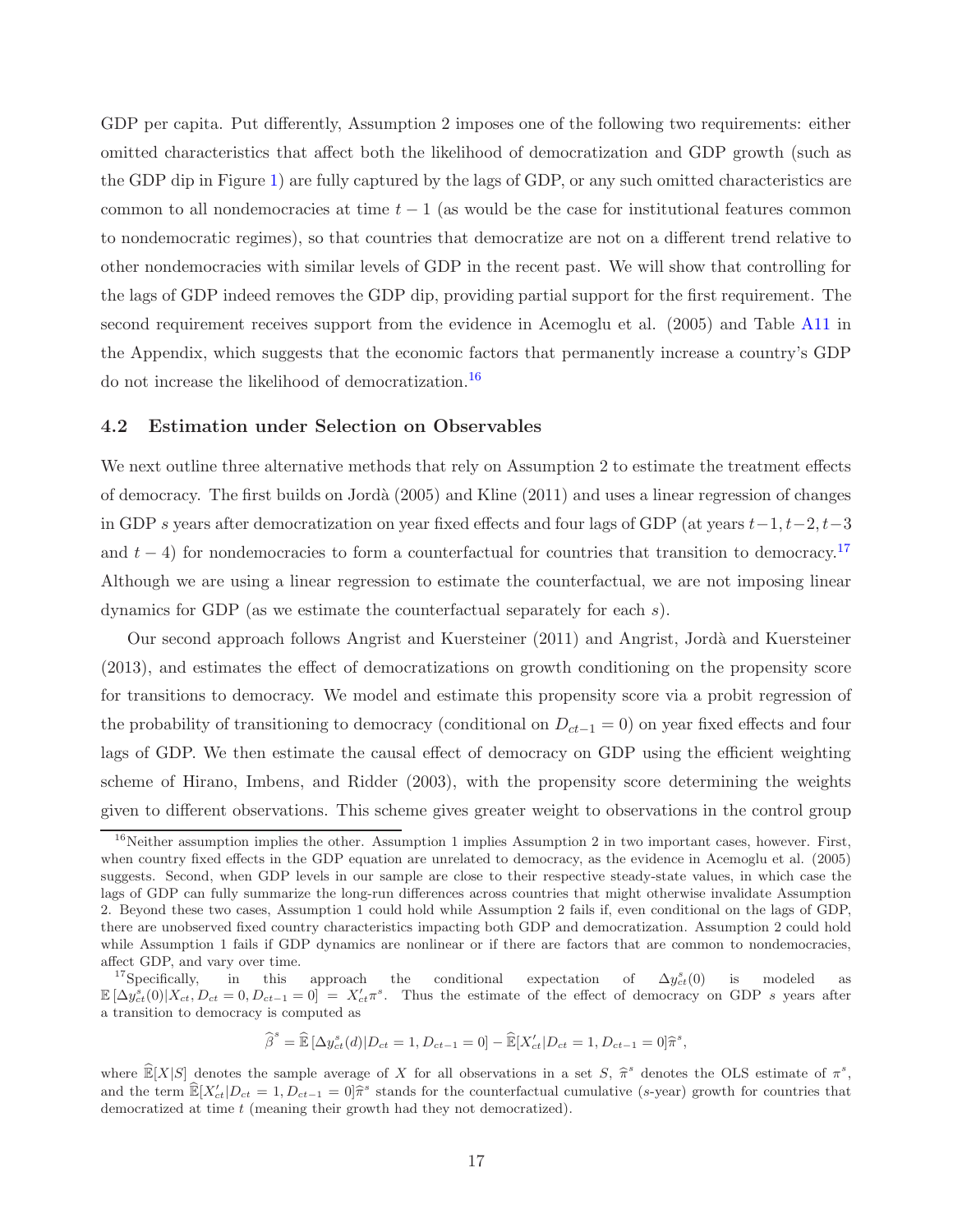(nondemocratizers) with a high propensity score which exhibit similar dynamics in GDP to those preceding a democratization, thus generating a control group comparable to democratizers.<sup>[18](#page-18-0)</sup>

Our third approach combines these two into a "doubly-robust estimator" that both reweighs observations in the control group by their propensity score and adjusts the counterfactual outcome using a linear regression model. Intuitively, this estimator partials out the influence of covariates linearly and reweighs the data using the propensity score to obtain a control group comparable to democratizers. The doubly-robust estimator is consistent if either the linear model for potential outcomes or the probit model for democratizations is valid (see Imbens and Wooldridge, 2009).

Figure [3](#page-43-0) depicts the estimates  $\hat{\beta}^s$  from the first approach for  $s = -15, -14, \ldots, 30$ , with  $s = 0$ corresponding to the year of democratization. The estimates for negative values of s are included as a specification test (they should not be affected by subsequent democratization). The solid line plots the estimated effects of a democratization on GDP (in log points) over time, and the dotted lines plot its  $95\%$  confidence interval.<sup>[19](#page-18-1)</sup> Reassuringly, we see no differential trend in GDP before democratization. Thereafter, there is a gradual increase in GDP, plateauing between 20 and 25 years at about 25%.

Panel A of Table [5](#page-38-0) also summarizes these estimates by reporting the average effect over different time horizons. The estimates in this table confirm the lack of significant effects before democratization, which is reassuring. They show as well that between 20 and 25 years after a democratization, GDP increases by about  $24\%$  (standard error=7.7%).

Figure [4](#page-43-1) plots the estimates,  $\widehat{\beta}^s$ , obtained from our second approach based on the propensity score. The pattern is similar to that in Figure [3,](#page-43-0) with no trends preceding the democratization and an impact of democracy on subsequent GDP that plateaus at about 24% between 20 and 25 years later. These estimates are also summarized in Panel B of Table [5](#page-38-0) and are similar to the ones presented in Panel A of the same table.

Figure [5](#page-44-0) and Panel C of Table [5](#page-38-0) present the doubly-robust estimates, which are also similar to those from the previous two strategies. Once again, there is no evidence of a dip in GDP preceding democracy and the effects of democracy on GDP plateau at about 24% between 20 and 25 years.

Not only are the estimates from these three approaches very close to each other, but they are also

$$
\widehat{w}_{ct} = \frac{1}{\widehat{\mathbb{E}}(D_{ct})} \left( 1\{D_{ct} = 1\} - 1\{D_{ct} = 0\} \frac{\widehat{P}_{ct}}{1 - \widehat{P}_{ct}} \right).
$$

Our "doubly robust estimator" computes the causal effect of democracy as  $\hat{\beta}^s = \hat{\mathbb{E}}((\Delta y_{ct+j} - X_{ct}^t \hat{\pi}^s) \cdot \hat{w}_{ct} | D_{ct-1} = 0),$ where  $\hat{\pi}^s$  is our estimate for the counterfactual model  $\mathbb{E}[\Delta y_{ct}^s(0)|X_{ct}, D_{ct} = 0, D_{ct-1} = 0] = X'_{ct}\pi^s$ .

<span id="page-18-0"></span><sup>&</sup>lt;sup>18</sup>The results from the probit model and the implied propensity scores are presented in Table [A11](#page-73-0) as well as in Figure [A7,](#page-84-0) which confirms that the propensity scores for democratizers and nondemocratizers have a common support. Using the estimated propensity scores,  $\widehat{P}_{ct}$ , we compute the effect of democracy on GDP as  $\widehat{\beta}^s = \widehat{\mathbb{E}}\left[\Delta y_{ct+j} \cdot \widehat{w}_{ct} \mid D_{ct-1} = 0\right]$ with weights:

<span id="page-18-1"></span><sup>&</sup>lt;sup>19</sup>We implemented all estimators in this section using Stata 13's newly released teffects command and computed standard errors using 100 bootstrap samples in which we clustered the data at the country level. This takes into account the correlation among observations for the same country, which occurs naturally since our sample is a pooled cross section.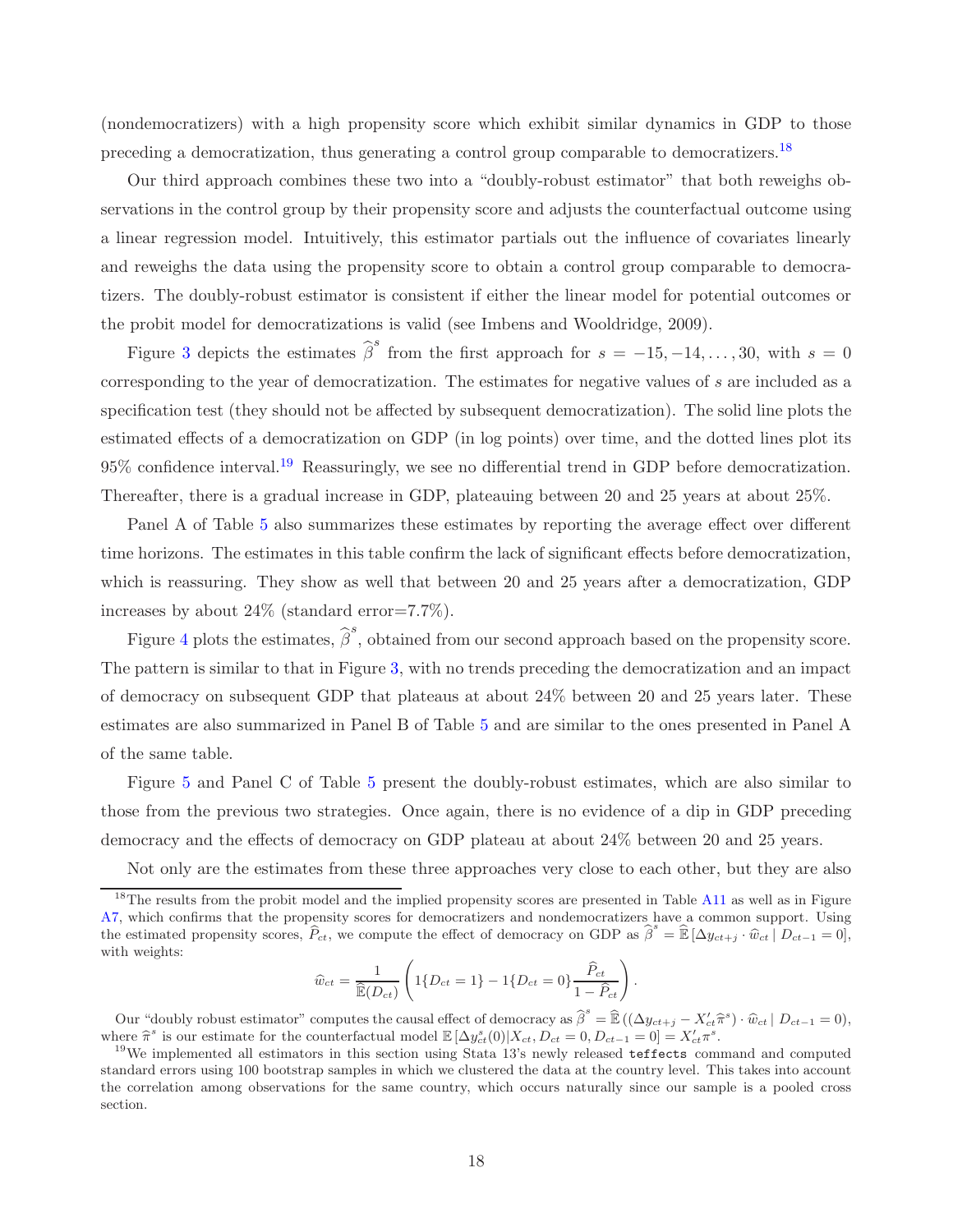similar to the impact of democracy on GDP obtained from the dynamic linear panel model presented in the previous section. The congruence between the results of these approaches suggests that the specific parametrization of the GDP process is not playing an unduly important role in our conclusions.

Following an analogous procedure, we also estimate the effects of a reversal from democracy to nondemocracy on GDP. Figure [A5](#page-82-0) in the Online Appendix presents our findings. Though these estimates are less precise, they show that transitions to nondemocracy produce declines in GDP that are comparable (in absolute value) to the effects on GDP from a transition to democracy.<sup>[20](#page-19-0)</sup>

Finally, in the Online Appendix Section [A8](#page-57-0) we discuss the details of two democratizations in our sample, Portugal and South Korea. Before their democratizations, both countries had low estimated propensity scores, indicating that democratization was not ex-ante likely. Following their democratizations, both countries experienced rapid subsequent growth relative to countries with similar estimated probabilities of democratizing. These case studies also illustrate some of the mechanisms via which democracy increases growth, which we explore systematically in Section [6](#page-53-0) below.

### 5 IV Estimates: Democratization Waves

So far, our estimation strategies controlled for GDP dynamics and the influence of fixed unobserved characteristics in a number of ways. In this section, we develop an instrumental variables (IV) strategy to deal with time-varying omitted variables that may simultaneously affect the likelihood of democracy and GDP growth. Our IV strategy also alleviates concerns related to measurement error in our measure of democracy, and provides a different and complementary approach to the issue of endogenous selection into democracy (which our previous strategies confronted by conditioning on past GDP lags).

#### 5.1 IV Strategy and Exclusion Restriction

As highlighted by the Arab Spring experience, democratizations and the social unrest that leads to a change of regime often occur in regional waves. Countries in Latin America and the Caribbean reverted from democracy to nondemocracy in the 1970s, and democratized again in the 1980s and early 1990s. The fall of the Soviet Union spurred a wave of democratizations in Eastern Europe, Central Asia, and Africa in the 1990s in what Huntington (1991) dubbed the "The Third Wave" (see also Markoff, 1996). $^{21}$  $^{21}$  $^{21}$ 

Although there is no consensus on the factors that create such waves, the existing evidence suggests

<span id="page-19-0"></span> $^{20}$ Our baseline estimates correspond to the treatment effects on the treated. Figure [A6](#page-83-0) in the Online Appendix presents estimates of the average treatment effect of democracy, which can be estimated under somewhat more restrictive assumptions than treatment effects on the treated (as they require the specification of counterfactual outcomes for democratizers) and have worse finite sample properties (because of the relatively low probability of a transition to democracy).

<span id="page-19-1"></span> $^{21}$ Although Przeworski et al. (2000) challenge the existence of democratization waves, the consensus in political science is that democracy waves exist (Doorenspleet, 2000, Strand et al., 2012, Brinks and Coppedge, 2006, and Treisman, 2013).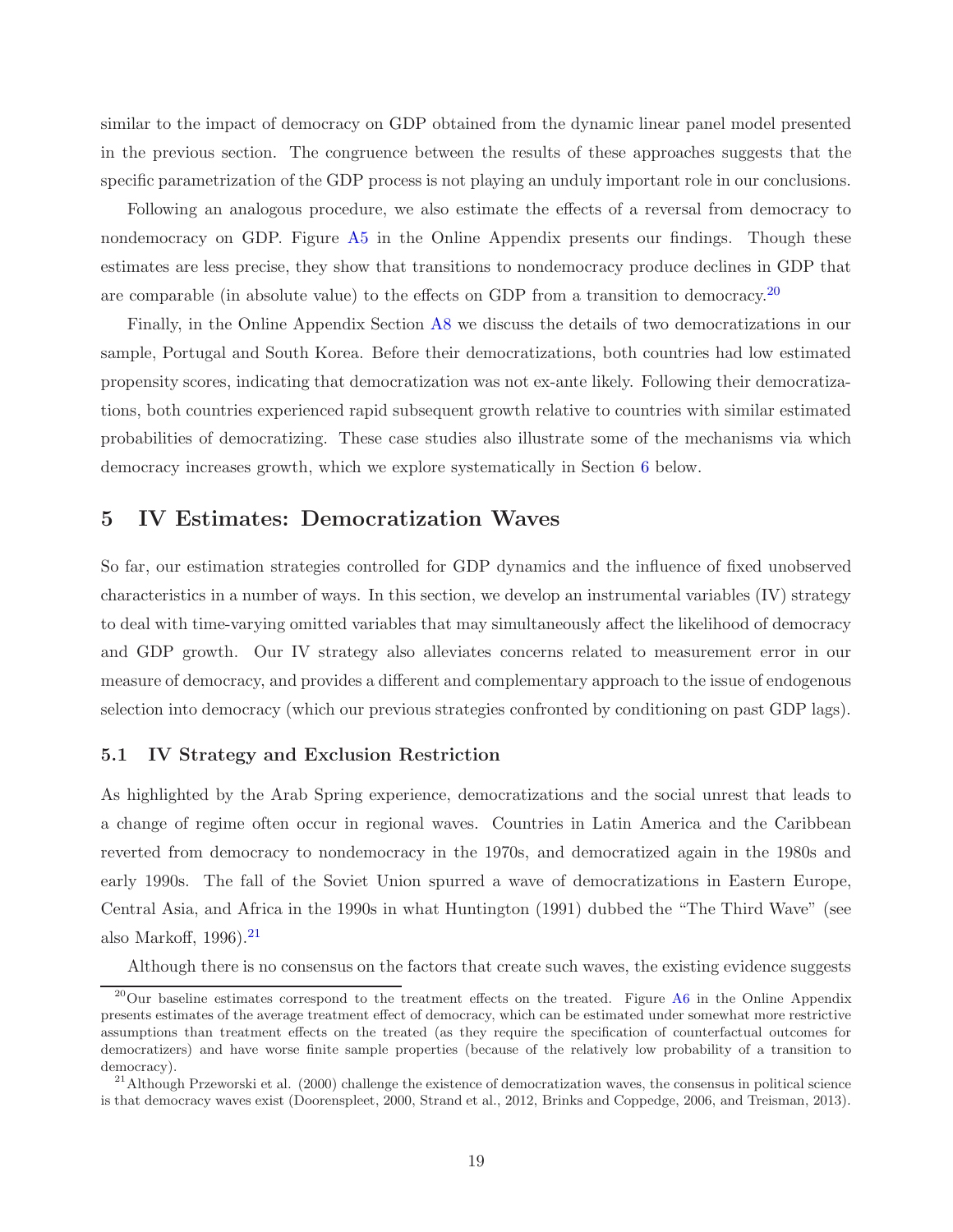that they are not explained by regional economic trends. For instance, as elaborated further below, Bonhomme and Manresa (2015) find that, even conditioning on GDP, transitions to democracy are correlated within regions. The most reasonable hypothesis is that this regional pattern reflects the diffusion of the demand for democracy (or more generally, dissatisfaction with a given regime) across countries within a region, which tend to have similar histories, political cultures, practical problems, and close informational ties (e.g., see Kuran, 1989, Lohmann, 1994, and Ellis and Fender, 2011, for theoretical models of the informational spread of political protests, and Buera, Monge-Naranjo and Primiceri, 2011, and Aidt and Jensen, 2012, for empirical evidence). $^{22}$  $^{22}$  $^{22}$ 

Motivated by these observations, we exploit regional waves of democratization and transitions to nondemocracy as a source of exogenous variation in democracy.

We illustrate the existence of democratization waves in the top panel of Figure [6.](#page-45-0) For each of the seven regions described in Section [2,](#page-50-0) we compute the share of democracies among initial nondemocracies, and present its evolution over time relative to the year in which the first democratization in that region took place (we remove the first democratization in the region to avoid a mechanical increase in the share of democratic countries at time zero). For comparison, we also plot for the remaining regions the share of democracies among initial nondemocracies. Following the first democratization in a region, the share of countries that democratize in that region quickly converges to that of other regions, which illustrates the existence of waves of democratization. The bottom panel presents an analogous figure for the share of countries that transitioned from being democracies to nondemocracies.

To formalize the existence of waves, we first define the set of countries that may influence the demand for democracy in a given country. For each country  $c$ , let  $D_{ct_0}$  denote whether the country was a democracy or nondemocracy at the start of our sample, and let  $R_c$  denote the geographic region in which the country lies (using the seven regions introduced in Section [2\)](#page-50-0). We posit that democracy in country c is influenced by democracy in the set of countries  $I_c = \{c' : c' \neq c, R_{c'} = R_c, D_{c't_0} = D_{ct_0}\}\,$ which includes countries in the same region and that share a similar political history, meaning that  $D_{c't_0} = D_{ct_0}$ . Using these sets, we define our instrument as

<span id="page-20-1"></span>
$$
Z_{ct} = \frac{1}{|I_c|} \sum_{c' \in I_c} D_{c't}.\tag{4}
$$

Here,  $Z_{ct}$  is the jack-knifed average of democracy in a region  $\times$  initial regime cell, which leaves out the own-country observation.

<span id="page-20-0"></span> $^{22}$  Regional waves are not only emphasized in classic accounts of the democratizations process as mentioned above, but also appear to be more important than the spatial spread of democracy mediated purely by geographic distance. In Table [A12](#page-74-0) in the Appendix, we use the same formulation of regional waves introduced below and show that they have greater and more robust explanatory power for own-country democracy than neighbors' democracy or democracy in other countries weighted by the inverse of (geographic) distance. Further supporting ideas related to the diffusion of democratic demands or discontent with nondemocratic regimes, we also find a major regional component to social unrest. In contrast, GDP does not exhibit such a marked pattern of geographic correlation.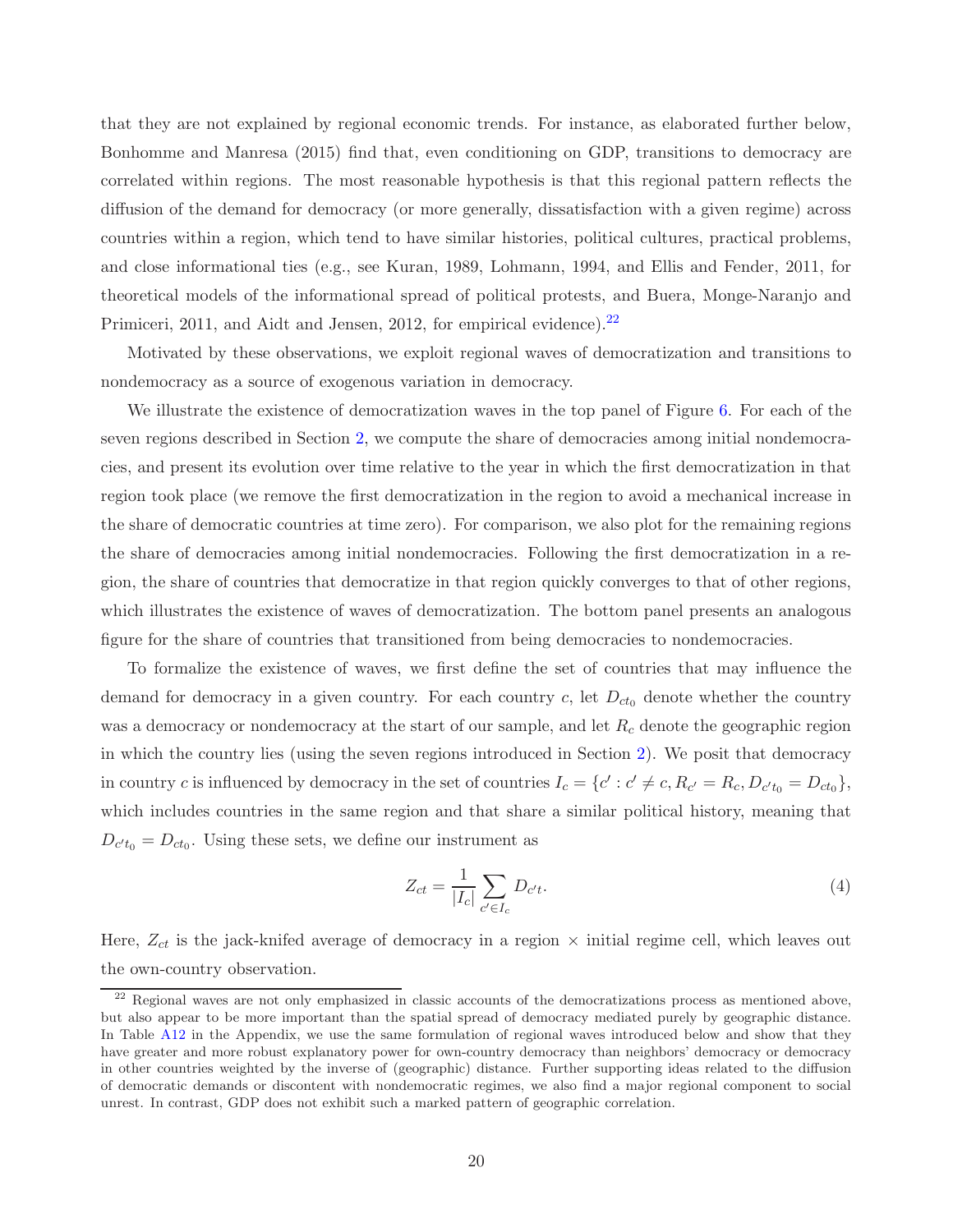The corresponding two-stage least squares (2SLS) model we estimate is given by

<span id="page-21-0"></span>
$$
y_{ct} = \beta D_{ct} + \sum_{j=1}^{p} \gamma_j y_{ct-j} + \alpha_c + \delta_t + \varepsilon_{ct}
$$
  
\n
$$
D_{ct} = \sum_{j=1}^{q} \pi_j Z_{ct-j} + \sum_{j=1}^{p} \phi_j y_{ct-j} + \theta_c + \eta_t + v_{ct}.
$$
\n(5)

This is identical to our dynamic panel model above, but we treat democracy as endogenous and instrument it using the lags of  $Z_{ct}$ .

Our key assumption in this section can be written as:

Assumption 3 (exclusion restriction):  $\mathbb{E}(\varepsilon_{ct}|y_{ct-1},\ldots,y_{ct_0},Z_{ct-1},\ldots,Z_{ct_0},\alpha_c,\delta_t)=0$  for all  $y_{ct-1}$ ,  $\dots$ ,  $y_{ct_0}$ ,  $Z_{ct_0}$ , ...,  $Z_{ct_0}$ ,  $\alpha_c$ , and  $\delta_t$ , and for all c and  $t \geq t_0$ .

Economically, this assumption amounts to imposing that conditional on lags of GDP and year and country fixed effects, the regional democratization wave variable  $Z_{ct-j}$  has no direct effect on the GDP per capita of country c at time t. Hence, our exclusion restriction requires that regional waves are significant determinants of democracy but are not themselves caused by regional trends in future GDP. This presumption is plausible for the reasons described above. This discussion also highlights the main threat to the validity of our instrumental-variables approach, which is a potential correlation between regional GDP and regional democracy (not working through the impact of a country's own democracy on its GDP). To verify that our results are not driven by such correlated regional trends, we present our estimates both with and without controlling for a range of other economic and political factors that may also spread across countries in the same region.

The key advantage of Assumption 3 over Assumptions 1 and 2 is that it allows for time-varying unobserved country heterogeneity, but requires that such heterogeneity not be related to past regional waves of democratization. Thus, idiosyncratic factors that simultaneously influence GDP and the likelihood of a democratic transition in a single country would violate Assumptions 1 or 2, but not Assumption 3. Particularly salient threats to Assumptions 1 and 2 include changes in social unrest or political discontent in a nondemocratic country that makes a democratic transition more likely while at the same time directly impacting future GDP, or a change in the structure of the economy leading to the rise of a middle class that simultaneously contributes to future growth prospects and articulates demands for a democratic transition. Because these types of idiosyncratic factors are not correlated with regional trends, they do not violate our Assumption 3 or bias our IV estimates.

### 5.2 First-Stage and 2SLS Estimates

The first-stage relations that underly our 2SLS estimates are shown in Panel B of Table [6.](#page-39-0) The sizable F-statistics for the excluded instruments, indicate that regional waves of democracy have a strong influence on the likelihood of democracy for countries in that region. In terms of time patterns, the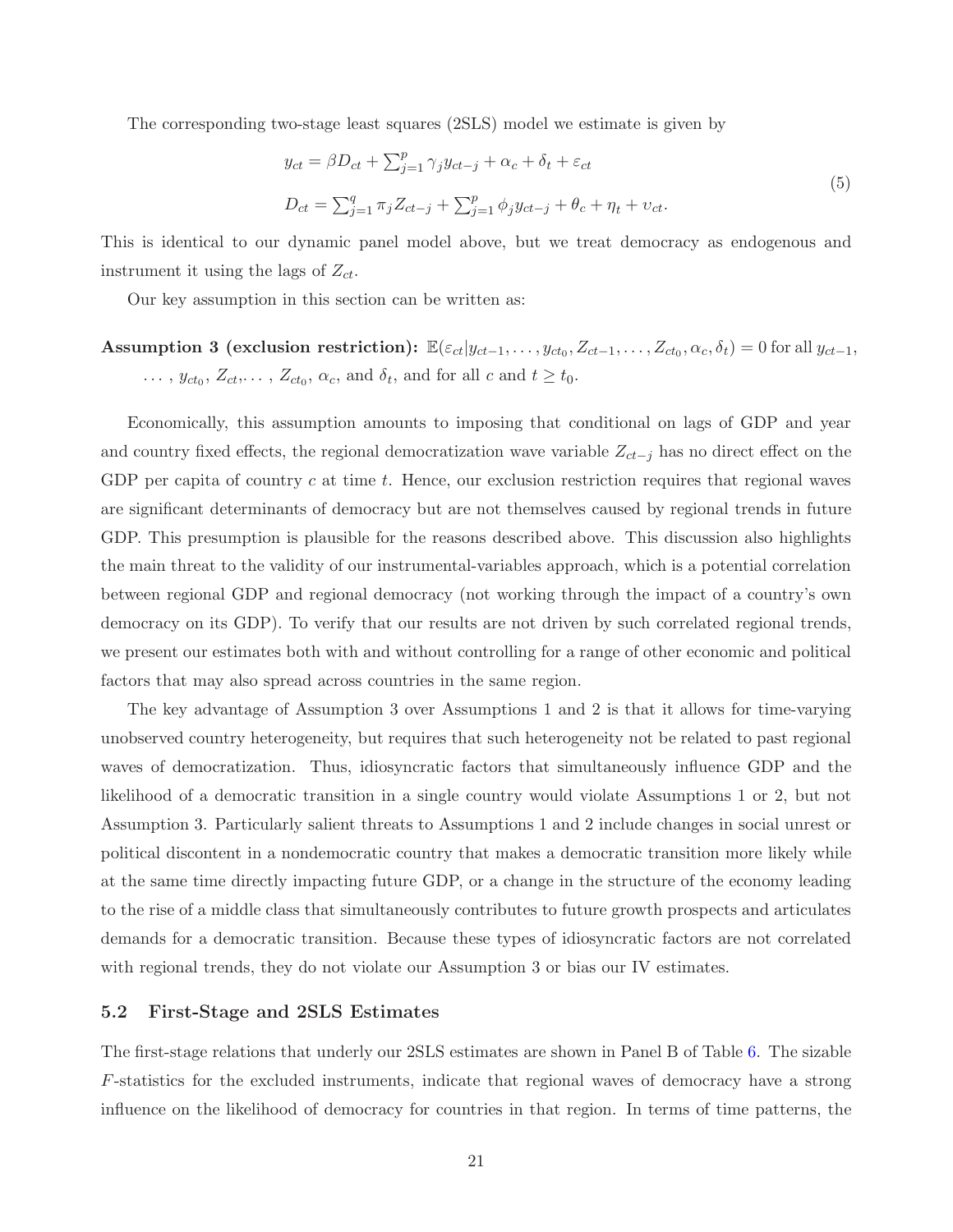largest impact is from the one-year lag  $Z_{ct-1}$ , though further lags of our instrument continue to have an effect.

Panel A of Table [6](#page-39-0) presents our 2SLS estimates of equation  $(5)$ . These estimates are consistent for large T and if the GDP process is stationary as in the dynamic panel model presented in Section [3.](#page-50-1) Column 1 presents the simplest 2SLS estimate using one lag of the instrument. The democracy coefficient is estimated at 0.966 (standard error=0.558), which is slightly larger than our baseline within estimates of the dynamic panel model. The implied long-run effect of a permanent democratization on GDP per capita is now  $26.32\%$  (standard error=17.07%), which is similar to the one obtained in the previous sections.

Consistent with our treatment of a country's own GDP dynamics, column 2 uses four lags of  $Z_{ct}$ as instruments. This specification leads to a slightly larger 2SLS coefficient of 1.149 (standard error=0.554) and a long-run effect of  $31.52\%$  (standard error=17.42%). The fact that our IV strategy produces somewhat larger effects of democracy on GDP may reflect a downward bias introduced by time-varying unobservables or the possibility of attenuation in our previous estimates due to measurement error in the index of democracy. The inclusion of several lags of  $Z_{ct}$  as instruments further allows us to perform a Hansen-type overidentification test, which provides no evidence of misspecification.

In columns 3 through 7 we probe the robustness of our results to the inclusion of time-varying covariates that could invalidate the exclusion restriction. The main concern throughout are other economic or political shocks that are correlated within regions and might simultaneously impact transitions to democracy and GDP.

In column 3, as in the OLS results, we control for a full set of interactions between GDP quintiles in 1960 and year dummies, which take out common shocks related to the initial level of development of different countries and which could be correlated within regions. In column 4, we include, as we did in Table 2, interactions between a dummy for Soviet and Soviet satellite countries and dummies for the years 1989, 1990, 1991, and post-1992, which verify that our results are not driven by the geographically concentrated transitions away from socialism. Both specifications lead to only modest changes in our first-stage and 2SLS estimates.

In columns 5 through 7, we directly control for regional economic variables that may influence the onset of a regional wave in democracy and economic conditions simultaneously. In column 5 we deal with unobserved regional heterogeneity by including region-specific trends. Panel B shows that these controls have little impact on our first-stage relationships, bolstering our confidence that regional democratization waves are not correlated with other regional trends. The resulting 2SLS estimates are somewhat larger in this case than before, but the implied long-run effects remain similar.

In columns 6 we control for observable shocks at the level of the region  $\times$  initial regime cell. Intuitively, GDP in a country may be influenced by contemporary GDP or other economic variables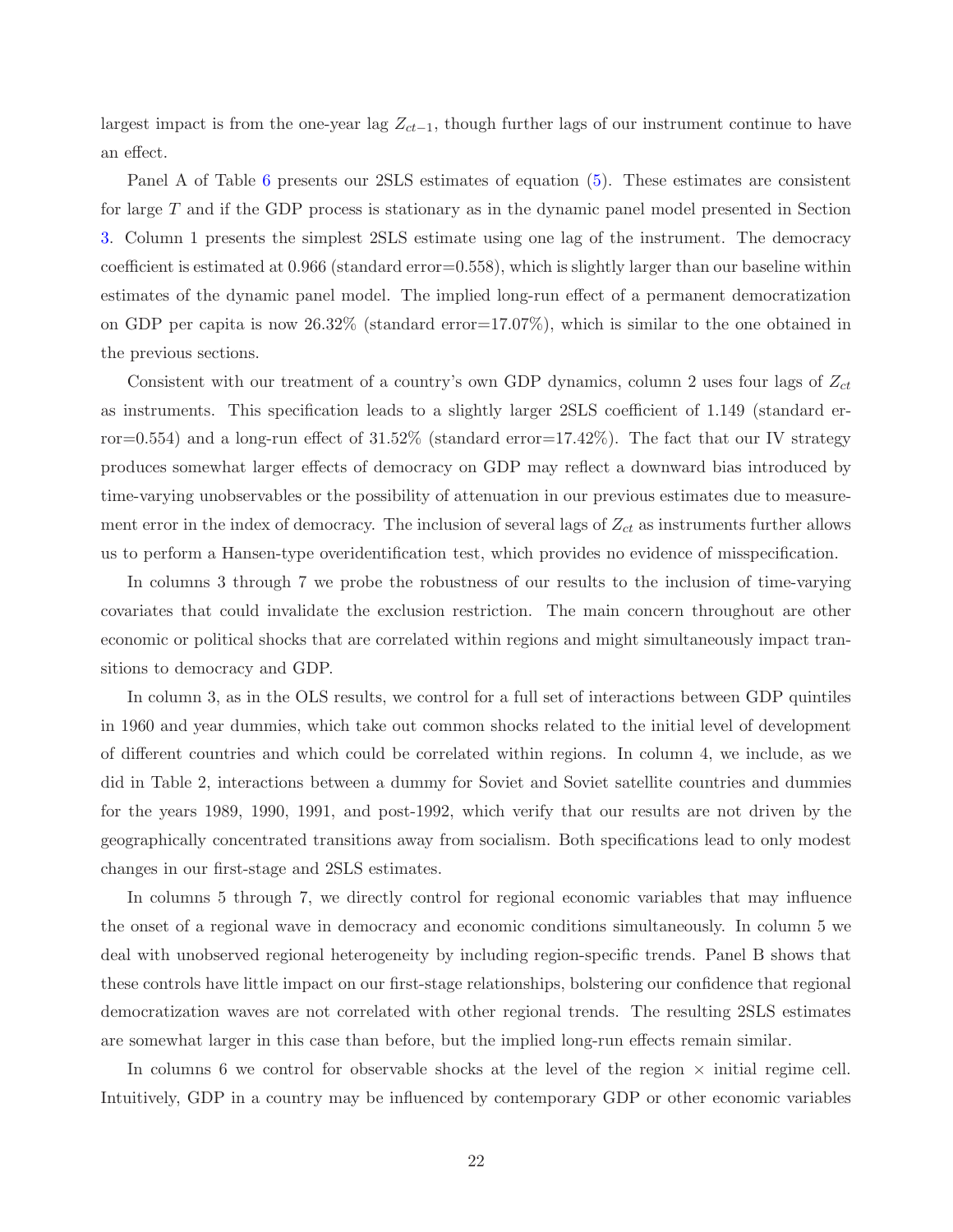such as trade patterns among countries in the same cell. We address these concerns by including average GDP and trade in each cell on the right-hand side. Because contemporaneous values of these variables are endogenous, we instrument them using four of their lags. Panel B once again shows a robust and similar first stage. The 2SLS estimate for democracy in Panel A is larger than the baseline, but with only modestly greater long-run effects. These results are particularly reassuring in conjunction with those reported in column 7 of Table [4,](#page-37-0) which showed very similar estimates when we directly controlled for a full set of region  $\times$  initial regime cell  $\times$  year effects, thus exploiting the complement of the variation being exploited here.

Regional correlation in political variables, such as unrest or political instability, can lead to a violation of our exclusion restriction if they spread across countries. To deal with this concern, column 7 extends the model in column 6 by also controlling for average unrest in each region  $\times$  initial regime cell, instrumented using its lags. Because our results in Section [6](#page-53-0) suggest that social unrest is endogenous to democracy, this is a demanding specification that may attenuate the impact of democracy on GDP. Nevertheless, the results remain similar to the baseline specification in column 2.

Columns 8 and 9 develop a complementary strategy against the threat posed by regionallycorrelated omitted factors, and explicitly model the spatial correlation of GDP,  $y_{ct}$ , and GDP shocks,  $\varepsilon_{ct}$ . First, we allow GDP to be spatially correlated as a function of the inverse of the distance between countries. Specifically, in column 8 we include a weighted average  $\mathbb{W}^d y_t$  of GDP in other countries as a covariate and instrument it using four of its lags (see Kelejian and Prucha, 1998, Anselin, 2001, and Lee, 2007 on the estimation of spatial panel models). Here,  $\mathbb{W}^d$  is the  $N \times N$  matrix of inverse distances between countries with zeros on the diagonal (where N is the number of countries), and  $y_t$ is a  $N \times 1$  vector of GDP at time t in all countries. The results in this case continue to be precisely estimated and are similar to our baseline findings.

In column 9 we estimate a more demanding model in which we also allow the GDP shocks,  $\varepsilon_{ct}$ , to be spatially correlated. Specifically, let  $\varepsilon_t$  denote the  $N \times 1$  column vector of time t error terms  $\varepsilon_{ct}$  in the GDP equation [\(5\)](#page-21-0). We assume that  $\varepsilon_t$  satisfies the spatial auto-regressive process

$$
\varepsilon_t = \lambda \mathbb{W}^d \varepsilon_t + \zeta_t,\tag{6}
$$

where  $\zeta_t$  is an error term that is independent across countries. This specification for the error term allows a fairly flexible pattern of correlation in GDP across countries.

To estimate this model, we must include the "spatial lags" of all of our right-hand side variables,  $\mathbb{W}^dD_t$ ,  $\mathbb{W}^d y_t$ ,  $\mathbb{W}^d y_{t-1}$ ,  $\mathbb{W}^d y_{t-2}$ ,  $\mathbb{W}^d y_{t-3}$ , and  $\mathbb{W}^d y_{t-4}$  on the right hand side, and instrument them using their first four time lags. Hence,  $\mathbb{W}^d D_{t-1}$ ,  $\mathbb{W}^d D_{t-2}$ ,  $\mathbb{W}^d D_{t-3}$ , and  $\mathbb{W}^d D_{t-4}$  are part of the instrument list. In this case, our model continues to be identified because the matrix of inverse distances,  $\mathbb{W}^d$ , that governs the spatial correlation of GDP does not coincide with the regional pattern that mediates democratization waves (which was specified in equation [\(4\)](#page-20-1)).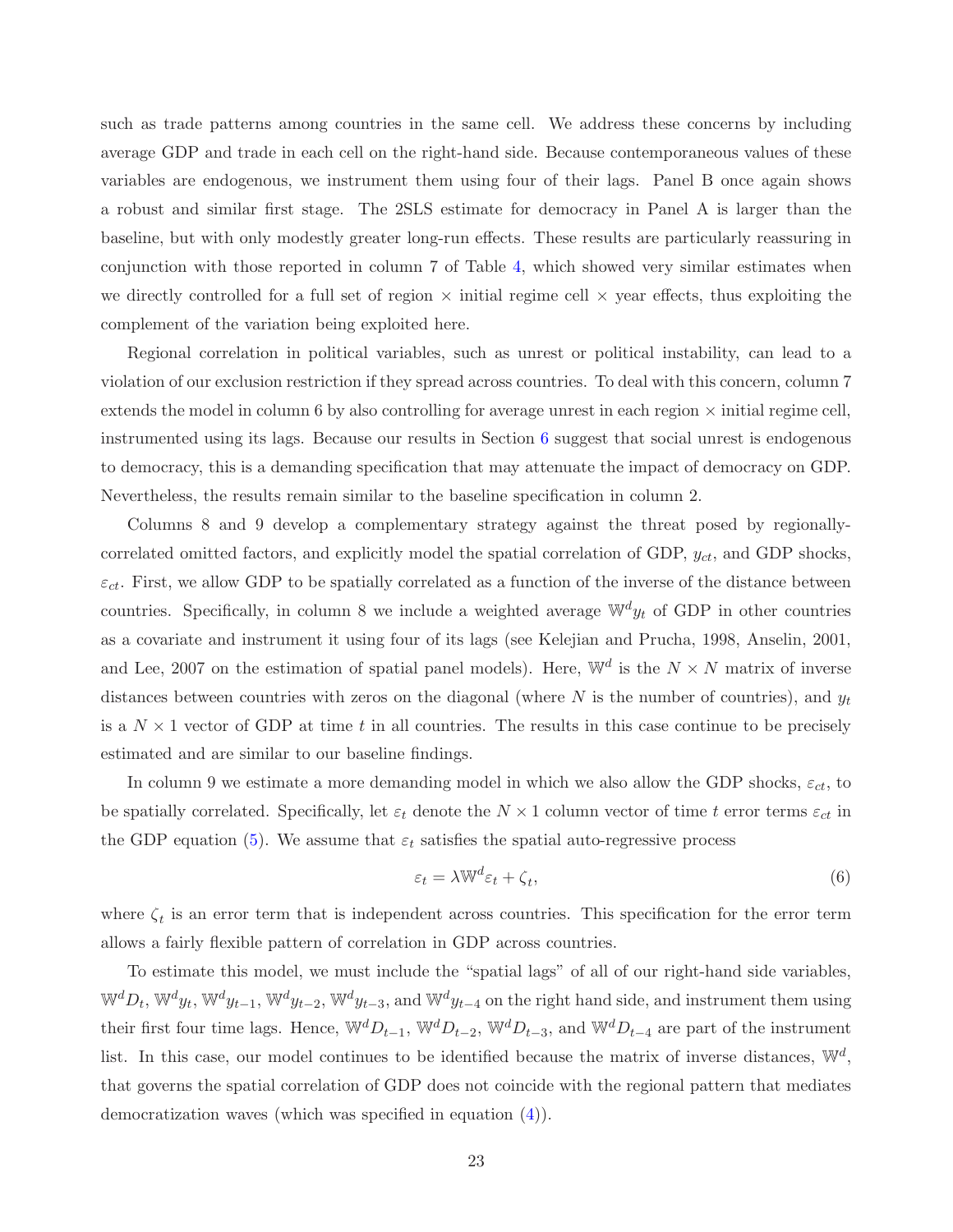Indeed, we find it plausible that the correlation of GDP shocks across countries depends on geographic distance, while democratization waves take place within regions since, as discussed in footnote [22,](#page-20-0) protests and discontent with nondemocracies appear to have a marked regional element. Consistent with this reasoning, the first stages shown in Panel B indicate that the relationship between regional democratization waves and country-level transitions to democracy is essentially unaffected by the inclusion of the inverse-distance-weighted GDP and democracy in other countries. Our 2SLS estimate in this case is of a similar magnitude but less precisely estimated. This is not surprising given the difficulty of separately estimating the spatial GDP correlation and the effect of regional democratization waves.

Panel C presents the corresponding HHK estimates described in Section [3,](#page-50-1) but now we use lags of  $Z_{ct}$  as external instruments for democracy.<sup>[23](#page-24-0)</sup> This estimator is consistent for finite T as long as our exclusion restriction in Assumption 3 holds. The results are broadly similar to our IV estimates.

In the Online Appendix, we report a number of additional robustness checks for our IV estimates. Table [A13](#page-75-0) explores the sensitivity of our IV results to outliers. In addition, we investigated the sensitivity of our IV results to different constructions of the instrument in Table [A14.](#page-76-0) For example, we find similar results when we construct the instrument using alternative codings of the initial regime or using finer distinctions among initial regimes (e.g., British colonies, French colonies, civil dictatorships, military dictatorships, mixed and presidential democracies, parliamentary democracies, royal dictatorships, and socialist regimes). We further constructed an alternative instrument computed as a jack-knifed average of democracy in each region interacted with a full set of region  $\times$  initial regime dummies. This instrument produced similar results as well.

In summary, relying on the plausibly exogenous sources of variation in democracy resulting from regional democratization waves leads to estimates of the impact of democracy on GDP that are in the ballpark of our results in Sections [3](#page-50-1) and [4.](#page-51-0) It is particularly reassuring that this IV strategy, which models selection into democracy and nondemocracy in an entirely different way than our two first strategies, nonetheless produces very similar estimates.

### 6 Mechanisms

In this section we use our design to explore the potential mechanisms via which democracy might affect growth, even though we cannot definitively distinguish across these mechanisms or rule out the possibility that there are other intermediating variables at work.

<span id="page-24-0"></span><sup>&</sup>lt;sup>23</sup>In particular, using the notation from footnote [10,](#page-11-1) we estimate the model  $y_{ct}^* = \beta D_{ct}^* + \sum_{j=1}^p \gamma_j y_{ct-j}^* + \varepsilon_{ct}^*$ , with the Nagar estimator, separately for  $t = 1, 2, ..., T-1$ . We use  $\{y_{cs}\}_{s=1}^{t-1}$  and  $Z_{ct-1}, ..., Z_{ct-4}$  as instruments. These  $T-1$ estimators are consistent (even with many instruments) and are again combined with efficient weights.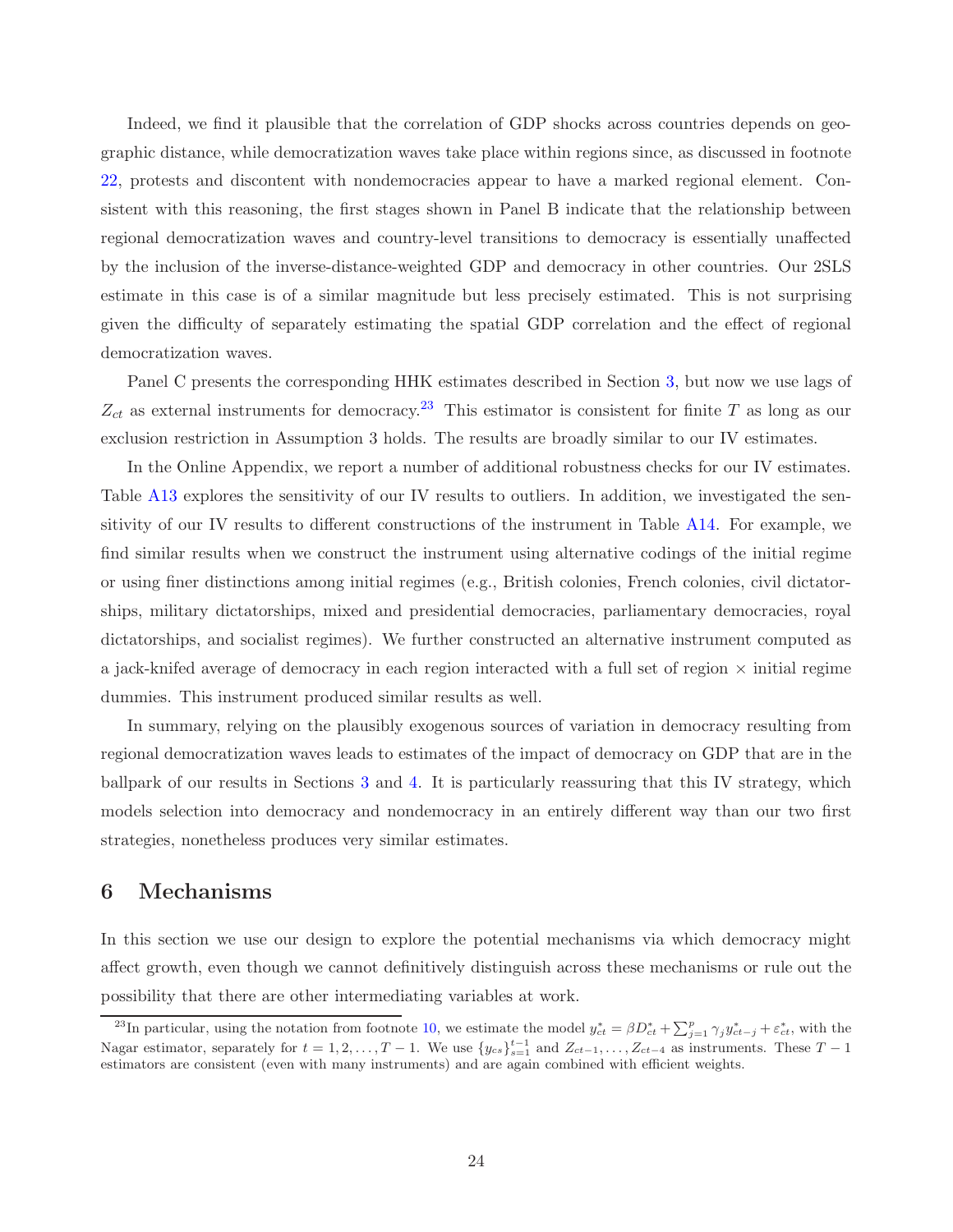We estimate models of the form

<span id="page-25-0"></span>
$$
m_{ct} = \beta D_{ct} + \sum_{j=1}^{p} \gamma_j y_{ct-j} + \sum_{j=1}^{p} \eta_j m_{ct-j} + \alpha_c + \delta_t + \varepsilon_{ct},\tag{7}
$$

where  $m_{ct}$  is one of several potential channels, including the share of investment in GDP (in logs), TFP (in logs), the measure of economic reforms introduced by Giuliano, Mishra and Spilimbergo, 2013, (normalized between 0 and 100), the share of trade in GDP (in logs), the share of taxes in GDP (in logs), primary school enrollment, secondary school enrollment, child mortality rates (in logs), and the social unrest dummy introduced above. Besides controlling for the dip in GDP that precedes a democratization, the lags of GDP on the right-hand side of [\(7\)](#page-25-0) help remove the mechanical effect of greater GDP on some of these intermediating variables.

Table [7](#page-40-0) presents estimates of equation [\(7\)](#page-25-0) using the within estimator (corresponding to column 3 of Table [2\)](#page-35-0), our preferred specification for the 2SLS estimator (corresponding to column 2 of Table [6,](#page-39-0) Panel A), and our preferred specification for the HHK estimator using the regional waves as instruments for democracy (corresponding to column 2 of our IV table, Table [6,](#page-39-0) Panel C).

In all specifications we find that democracy increases the likelihood of economic reforms, tax revenue as a percentage of GDP, and enrollment in primary and secondary education, and reduces child mortality (though for some of these variables the 2SLS estimates become considerably larger). We also obtain evidence of positive effects of democracy on investment and openness to trade, and negative estimates on social unrest, but these estimates are not precise in all specifications. Finally, we find no evidence of an impact of democracy on TFP.

Overall, these results suggest that democracy might be working through a number of channels. In particular, democracies seem to enact economic reforms that are conducive to growth. Democracies also seem to raise more taxes, but tend to invest more on public goods related to health and schooling, which may contribute to growth. In addition, democracy seems to reduce social unrest, which could also have a positive impact on economic growth. Of course, our strategy does not allow us to conclusively establish that these are the most important mechanisms, as they may be themselves outcomes of economic growth, but the fact that these variables increase following a democratization—even controlling for lags of GDP per capita—suggests that they are prime candidates for the channels through which democracy might cause growth.

# 7 Does Democracy Need Development?

As hinted in the Introduction, many critics of the view that democracy is good for economic performance suggest that democracy will be economically costly when certain preconditions, especially related to economic development and high human capital, are not satisfied. For example, Richard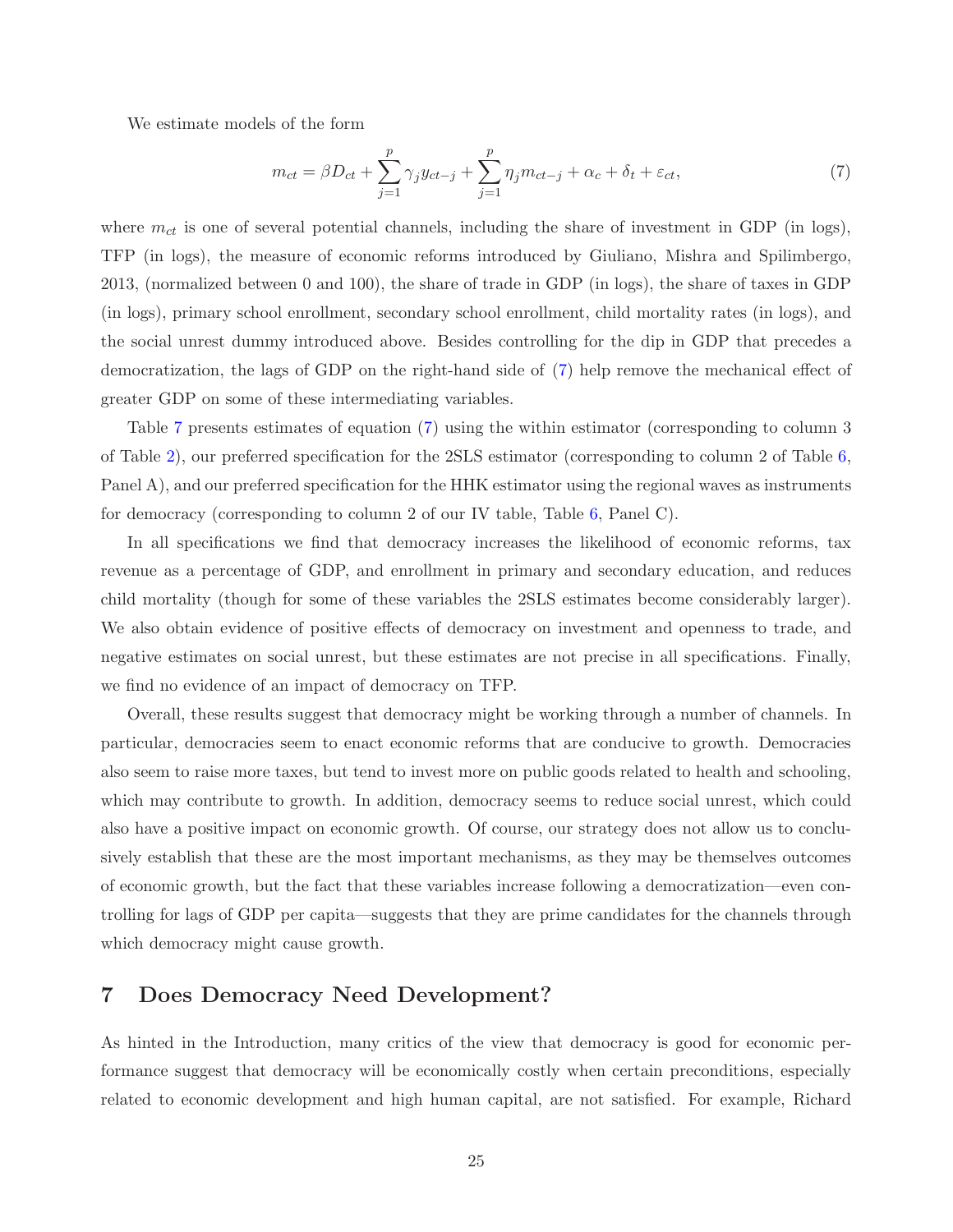Posner (2010) has argued "Dictatorship will often be optimal for very poor countries. Such countries tend not only to have simple economies but also to lack the cultural and institutional preconditions to democracy,"while David Brooks (2013) stated in the wake of the Egyptian coup of 2013, "It's not that Egypt doesn't have a recipe for a democratic transition. It seems to lack even the basic mental ingredients."

We investigate this hypothesis by considering interactions between democracy and the level of economic development (as proxied by the log of GDP per capita) and human capital (as proxied by the share of the population with secondary schooling from the Barro-Lee dataset). If this hypothesis is valid, we would expect the interaction terms to be positive and significant in both cases, and the main effect of democracy for low economic development or for low schooling countries to be negative.

Table [8](#page-41-0) presents the results from this exercise. We focus on the same three estimators as in Table [7](#page-40-0) (the within estimator, the 2SLS estimator, and the HHK estimator instrumenting for democracy and its interactions). Columns 1 through 4 present interactions with the log of GDP per capita, and columns 5 through 8 present interactions with the share of the population with secondary schooling. In columns 1 and 5, we interact democracy with the baseline level of GDP per capita (column 1) and secondary education (column 5) that prevailed in 1960. In columns 2 and 6, we interact democracy with the baseline level of GDP per capita (column 2) and secondary education (column 6) that prevailed in 1970. In columns 3 and 7, we interact democracy with the baseline level of GDP per capita (column 3) and secondary education (column 7) that prevailed in 1980. Finally, in columns 4 and 8 we interact democracy with, respectively, the lagged level of GDP per capita (column 4) or secondary education in the last five years before each observation (column 8). In all models we evaluate the main effect of democracy at the bottom 25th percentile of the interaction variable, so that it indicates whether democracy has a negative effect for countries at a low level of economic development or with low levels of schooling.

The patterns in Table [8](#page-41-0) are fairly clear. There is no significant interaction between democracy and the income level of a country that democratizes. The impact of democracy does not seem to depend on the level of development. Unlike popular claims in the literature, democracy does not have a negative effect for countries with low income levels. In fact, all of the main effects of democracy, which are computed for countries at the 25th income percentile, are positive and some are significant.

Only the interactions with the share of the population with secondary schooling play a significant role. These results, which are reported in columns 5-8, indicate that democracy is more conducive to growth in countries with more educated people than in others. Nevertheless, these interactions are quantitatively small; the effect of democracy is not negative even for countries at the 25th percentile of education in the top panel. Moreover, we do not find a similar pattern for the interactions between democracy and the share of the population with primary and tertiary education.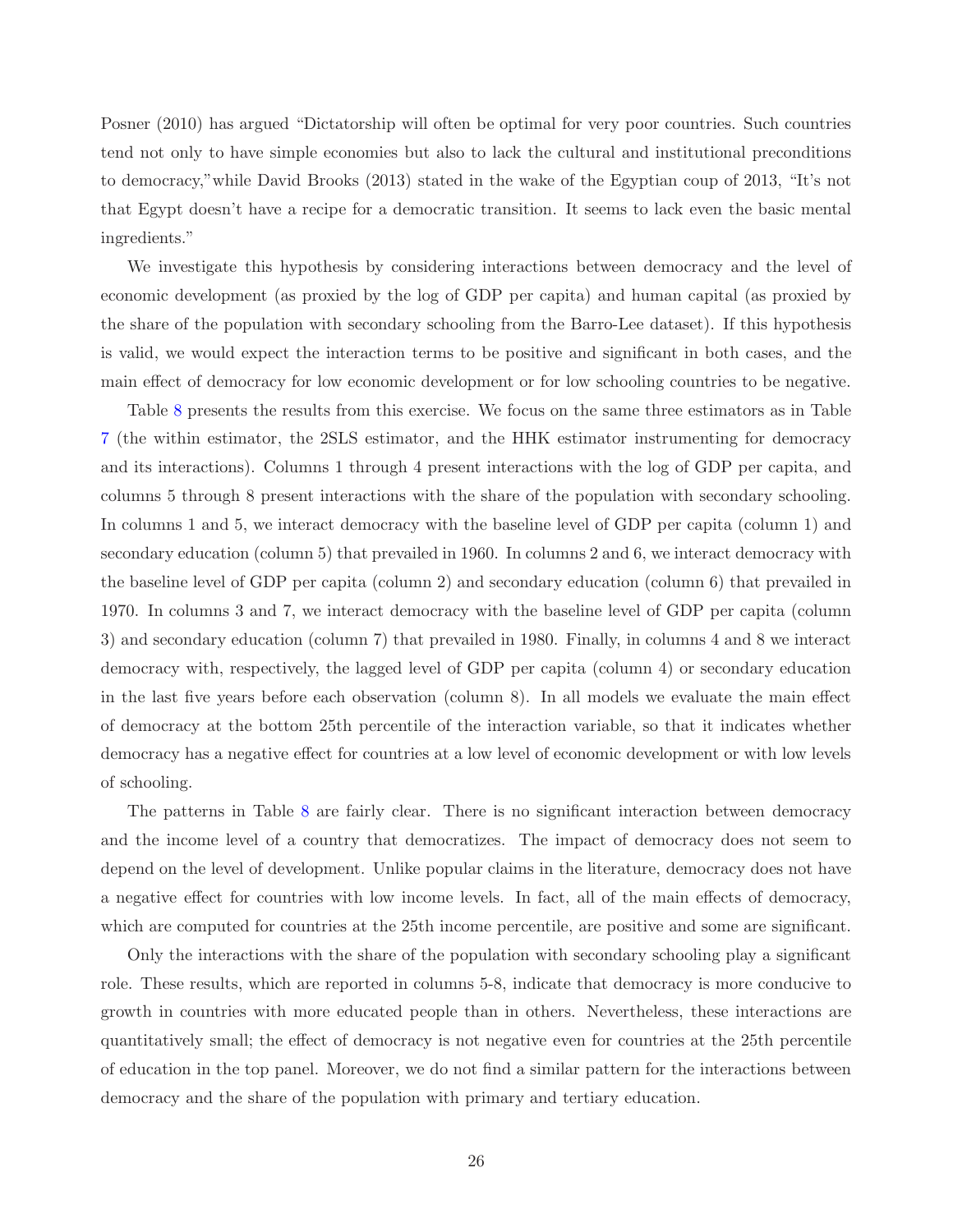Our strategy does not reveal what drives the interaction with secondary schooling. It could be that, as some experts believe, democracy works better with a more literate and modernized population (though Acemoglu et al., 2005, and 2009, find no evidence that democracies are more stable or more likely to emerge when human capital is high) or, as suggested in Acemoglu and Robinson (2006) and Galor and Moav (2006), high human capital might reduce the stakes of distributional conflicts in society, making democracy more stable. Our preferred interpretation is the latter, in part because we do not find any evidence of significant interactions with other variables related to how modernized the population is, such as the income level.

### 8 Conclusion

Skepticism about the performance of democratic institutions is as old as democracy itself. Plato denigrated democracy as the second worst form of government after tyranny, arguing that "in democracy they [the class of idle spendthrifts] are almost the entire ruling power"(1908, p. 564). Aristotle similarly thought that "it is not safe to trust them [the bulk of the people] with the first offices in the state, both on account of their iniquity and their ignorance; from the one of which they will do what is wrong, from the other they will mistake" (1912, p. 86). The view that democracy is a constraint on economic growth has recently been gaining ground.

In this paper, we show that once the dynamics of GDP are controlled for in a fixed effects OLS regression, there is an economically and statistically significant positive effect of democracy on future GDP per capita. This result remains true in GMM estimates that account for any bias due to lagged dependent variables, as well as with semi-parametric estimators that model the propensity to transition to democracy (and nondemocracy) using lags of GDP. Our preferred specifications imply that long-run GDP increases by about 20-25% in the 25 years following a democratization.

We also document that democratizations take place in regional waves: a country is more likely to transition to democracy or nondemocracy when the same transition recently occurred in other countries in the same region. We exploit this source of variation to identify the effect of democracy on GDP. Using regional waves as an instrument for democracy, we corroborate our finding that democracy increases GDP.

The triangulation of evidence from dynamic linear panel data models, semi-parametric matching and instrumental-variables methods, all leading to fairly similar estimates of the impact of democracy on GDP, gives us confidence that there is a positive causal effect of democracy on economic growth. Our evidence also suggests that democracy fosters higher GDP by enacting economic reforms, improving fiscal capacity and the provision of schooling and health care, and perhaps also by inducing greater investment and lower social unrest.

In contrast to the popular claims that democracy is bad for growth at early stages of economic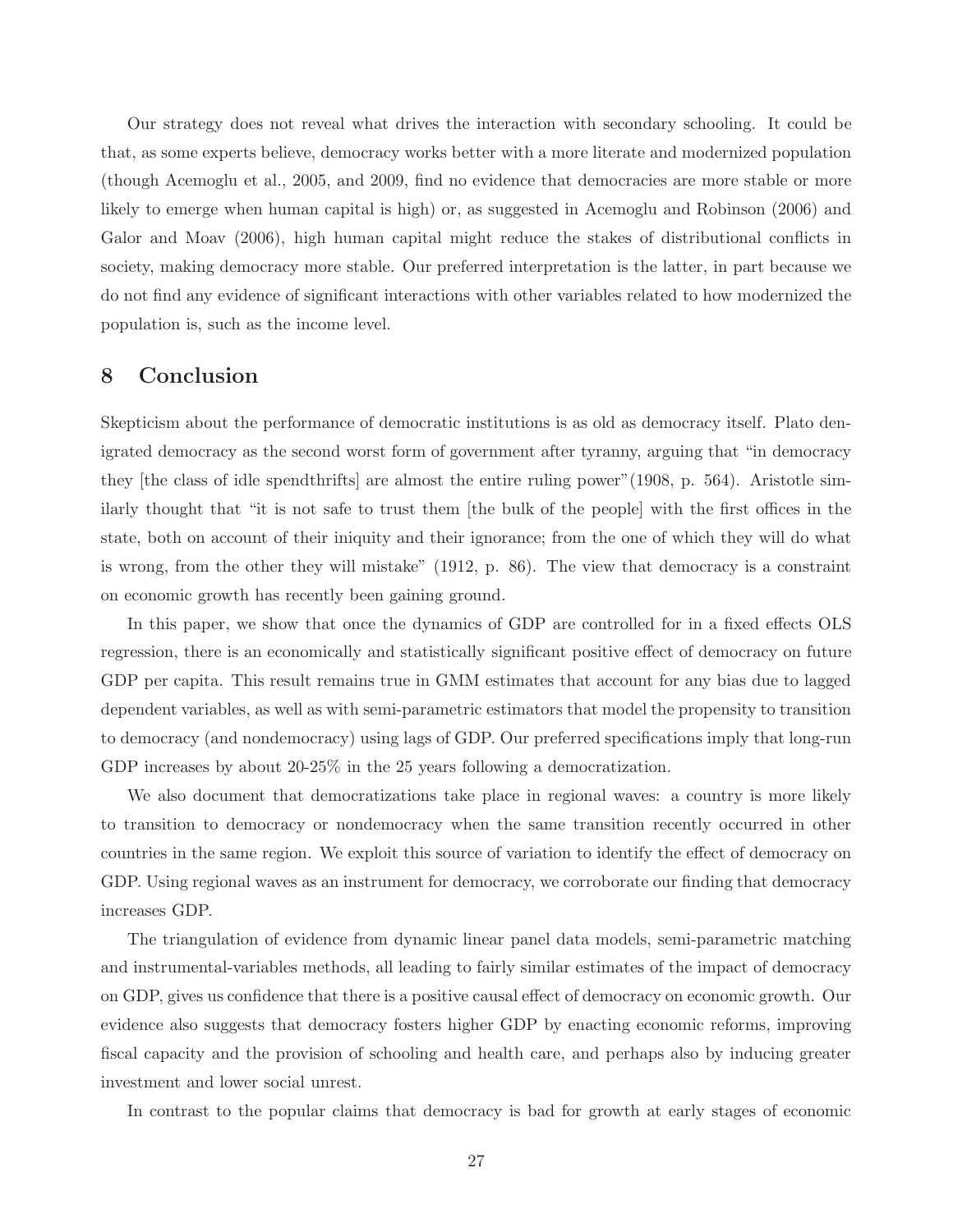development, we find no heterogeneity by level of income. There is some heterogeneity depending on the level of human capital, but these effects are not large enough to lead to negative effects of democracy for countries with low human capital.

Taken together, our results suggest that democracy is more conducive to economic growth than its detractors have argued, and that there are many complementarities between democratic institutions and proximate causes of economic development. Work using cross-country and within-country variation to shed more light on how democracy alters economic incentives and organizations, and to pinpoint what aspects of democratic institutions are more conducive to economic success is an obvious fruitful area for future research. An exploration of the possibly more complex interactions between political regimes and economic outcomes, incorporating among other things nonlinear dynamics, multiple regime types and richer heterogeneous effects, is another important area of future inquiry.

# References

Acemoglu, Daron (2008) "Oligarchic Vs. Democratic Societies" *Journal of the European Economic Association,* 6 (1), 1–44.

Acemoglu, Daron, Simon Johnson, James A. Robinson, and Pierre Yared (2005) "Income and Democracy," NBER Working Paper No 11205.

Acemoglu, Daron, Simon Johnson, James A. Robinson, and Pierre Yared (2008) "Income and Democracy," *American Economic Review*, 98 (3), 808–842.

Acemoglu, Daron, Simon Johnson, James A. Robinson and Pierre Yared (2009) "Reevaluating the Modernization Hypothesis," *Journal of Monetary Economics*, 56 (8), 1043–1058.

Acemoglu, Daron, Suresh Naidu, Pascual Restrepo and James A. Robinson (2013) "Democracy, Redistribution and Inequality," Handbook of Income Distribution, Volume 2, 1885–1966.

Acemoglu, Daron and James A. Robinson (2006) *Economic Origins of Dictatorship and Democracy*, New York: Cambridge University Press.

Acemoglu, Daron and James A. Robinson (2012) *Why Nations Fail*, New York: Crown.

Aghion, Phillipe, Alberto Alesina, and Francisco Trebbi (2008) "Democracy, Technology, and Growth "in Elhanan Helpman (ed.) *Institutions and Economic Performance*, Cambridge: Harvard University Press.

Ahn, Seung C. and Peter Schmidt (1995) "Efficient Estimation of Models for Dynamic Panel Data," *Journal of Econometrics*, 68 (1), 5–27.

Aidt, Toke and Peeter Jensen (2012) "Workers of the World, Unite! Franchise Extensions and the Threat of Revolution in Europe, 1820-1938 " CESifo working paper No. 3417.

Alvarez, Javier and Manuel Arellano (2003) "The Time Series and Cross-Section Asymptotics of Dynamic Panel Data Estimators," *Econometrica*, 71 (4), 1121–1159.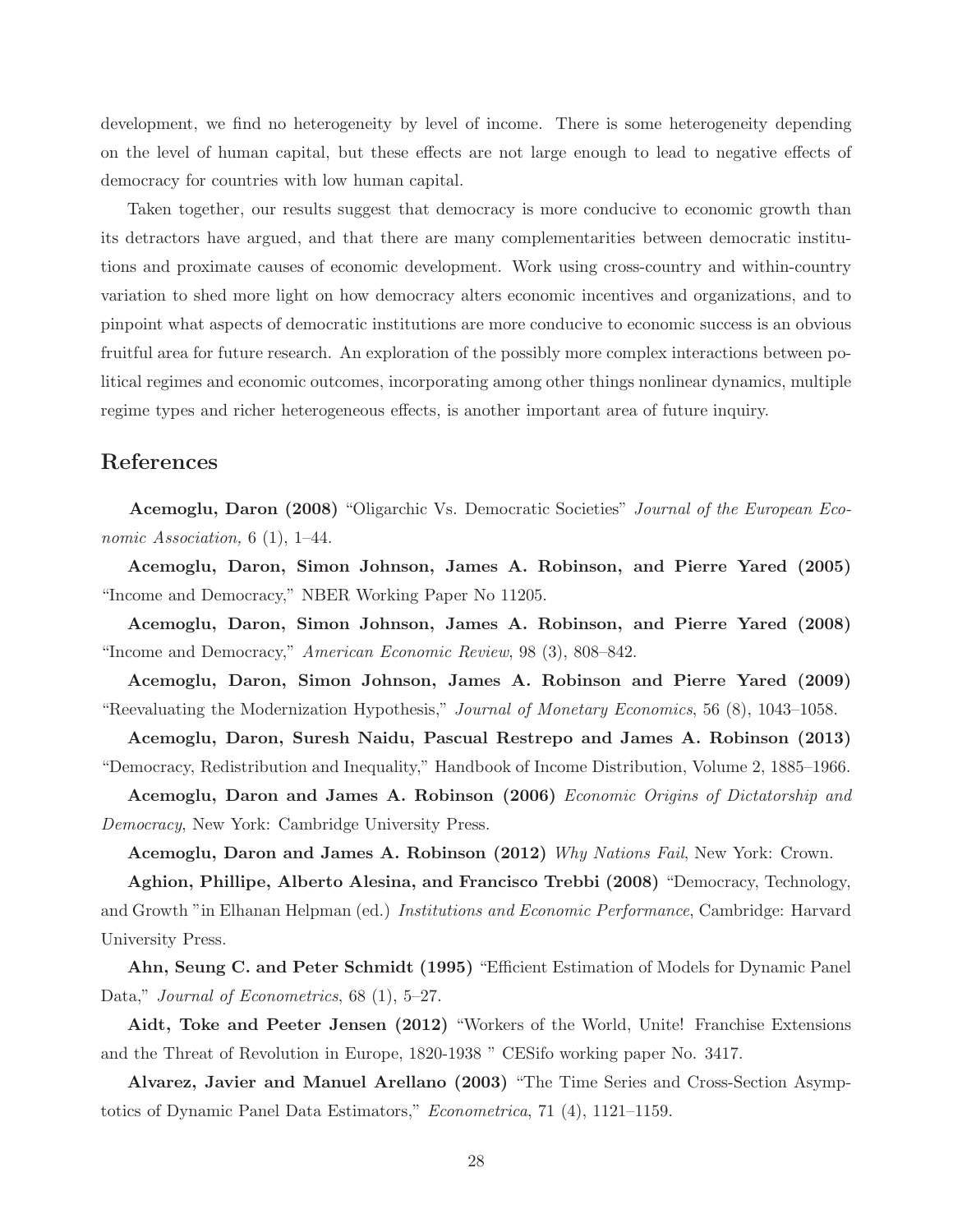Angrist, Joshua D. and Guido M. Kuersteiner (2011) "Causal Effects of Monetary Shocks: Semi- parametric Conditional Independence Tests with a Multinomial Propensity Score," *Review of Economics and Statistics*, 93 (3), 725–747.

Angrist, Joshua D., Oscar Jordà, and Guido Kuersteiner (2013) "Semiparametric Estimates of Monetary Policy Effects: String Theory Revisited," NBER Working Paper No. 19355.

Ansell, Ben W. (2010) *From the Ballot to the Blackboard: The Redistributive Political Economy of Education*, New York: Cambridge University Press.

Anselin, Luc (2001) "Spatial Econometrics" in B. Baltagi (Editor), *A Companion to Theoretical Econometrics*. Oxford: Blackwell.

Aristotle (1912) *A Treatise on Government*, Book III, translated by William Ellis A.M. New York: E.P. Dutton & Co.

Arellano, Manuel and Stephen Bond (1991) "Some Tests of Specification for Panel Data: Monte Carlo Evidence and an Application to Employment Equations," *Review of Economic Studies*, 58 (2), 277–297.

Banks, Arthur S. and Kenneth A. Wilson (2013) "Cross-National Time-Series Data Archive," Databanks International.

Barro, Robert J. (1996) "Democracy and Growth," *Journal of Economic Growth*, 1(1), 1–27.

Barro, Robert J. (1997) *Getting it Right: Markets and Choices in a Free Society*, MIT Press, Cambridge.

Barro, Robert J. (1999) "Determinants of Democracy," *Journal of Political Economy*, 107(S6), 158–183.

Bates, Robert H., Ghada Fayad and Anke Hoeffler (2012) "The State of Democracy in Sub-Saharan Africa,"*International Area Studies Review*, 15 (4), 323–338.

Besley, Timothy and Masayuki Kudamatsu (2006) "Health and Democracy," *American Economic Review*, 2006, 96 (2), 313–318.

Blaydes, Lisa and Mark Andreas Kayser (2011) "Counting Calories: Democracy and Distribution in the Developing World," *International Studies Quarterly*, 55(4), 887–908.

Blundell and Bond (1998) "Initial Conditions and Moment Restrictions in Dynamic Panel Data Models," *Journal of Econometrics*, 87, 115–143.

Boix, Carles and Michael Miller and Sebastián Rosato (2012) "A Complete Data Set of Political Regimes, 1800–2007,"*Comparative Political Studies*, 46(12), 1523 – 1554.

Bonhomme Stéphane, and Elena Manresa (2015) 'Grouped Patterns of Heterogeneity in Panel Data," *Econometrica,* 83(3), 1147–1184.

Brinks, Daniel and Michael Coppedge (2006), "Diffusion Is No Illusion: Neighbor Emulation in the Third Wave of Democracy "*Comparative Political Studies*, 39(4), 463–489.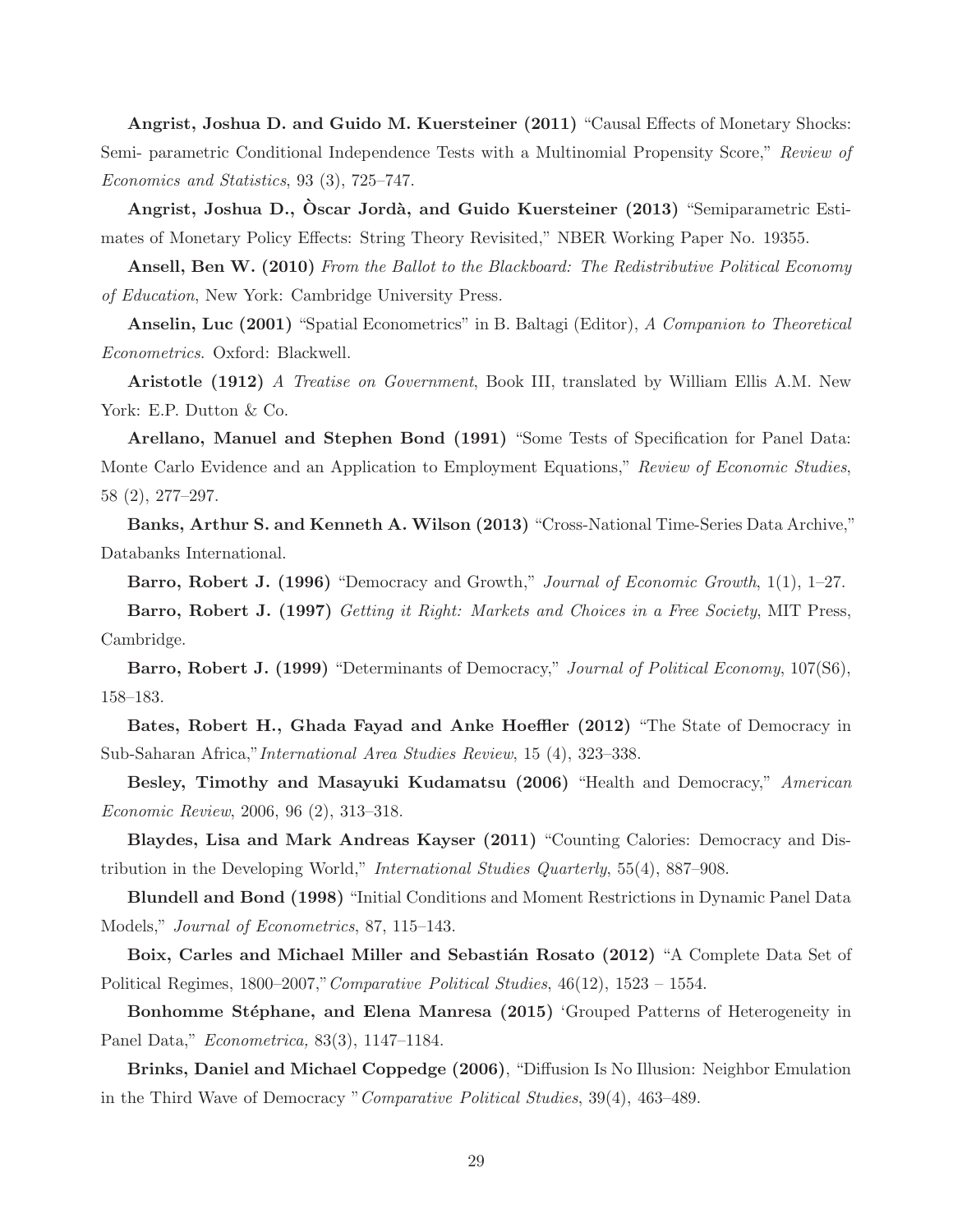Brooks, David (2013) "Defending the Coup." *The New York Times,* July 4, 2013. Retrieved online from <http://www.nytimes.com/2013/07/05/opinion/brooks-defending-the-coup.html>.

Brückner, Markus and Antonio Ciccone (2011) "Rain and the Democratic Window of Opportunity," *Econometrica*, 79(3), 923–947.

Buera, Francisco J., Alexander Monge-Naranjo, Giorgio E. Primiceri (2011) "Learning the Wealth of Nations," *Econometrica*, 79 (1), 1–45.

Burkhart, Ross E. and Michael S. Lewis-Beck (1994) "Comparative Democracy: The Economic Development Thesis," *The American Political Science Review*, 88 (4), 903–910.

Cervellati, Matteo and Uwe Sunde. (2013) "Democratizing for Peace? The Effect of Democratization on Civil Conflicts " *Oxford Economic Papers*, 65(4), 1-24.

Cheibub, José Antonio, Jennifer Gandhi, and James R. Vreeland (2010) "Democracy and Dictatorship Revisited," *Public Choice*, 143(1-2), 67–101.

Doorenspleet, Renske (2000) "Reassessing the Three Waves of Democratization," *World Politics*, 52(3), 384-406.

Doucouliagos, Hristos and Mehmet A. Ulubasoglu (2008) "Democracy and Economic Growth: A Meta-Analysis, "*American Journal of Political Science,* 52(1), 61–83.

Ellis, Christopher J. and John Fender (2011) "Information Cascades and Revolutionary Regime Transitions," *The Economic Journal*, 121 (553), 763–792.

Feenstra, Robert C., Robert Inklaar, and Marcel P. Timmer (2015) "The Next Generation of the Penn World Table. " *American Economic Review* 105(10), 3150–3182.

Friedman, Tom (2009) "Our One-Party Democracy." *The New York Times*, September 8, 2009. Retrieved online from: [http://www.nytimes.com/2009/09/09/opinion/09friedman.html?\\_r=0](http://www.nytimes.com/2009/09/09/opinion/09friedman.html?_r=0).

Fujiwara, Thomas (2015) "Voting Technology, Political Responsiveness, and Infant Health: Evidence from Brazil. " *Econometrica,* 83(2), 423–464.

Galor, Oded, and Omer Moav (2006) "Das Human-Kapital: A Theory of the Demise of the Class Structure."*The Review of Economic Studies*, 73(1), 85-117.

Gerring, John, Philip Bond, William Barndt, and Carola Moreno (2005) "Democracy and Growth: A Historical Perspective," *World Politics*, 57 (3), 323-64.

Gerring, John, Strom C. Thacker, and Rodrigo Alfaro (2012) "Democracy and Human Development," *Journal of Politics*, 2012, 74 (01), 1–17.

Giavazzi, Francesco and Guido Tabellini (2005) "Economic and Political Liberalizations," *Journal of Monetary Economics*, 52 (7), 1297–1330.

Giuliano, Paola, Prachi Mishra and Antonio Spilimbergo (2013) "Democracy and Reforms: Evidence from a New Dataset," *American Economic Journal: Macroeconomics*, 5(4), 179–204.

Grosjean, Pauline and Claudia Senik (2011) "Democracy, Market Liberalization, and Polit-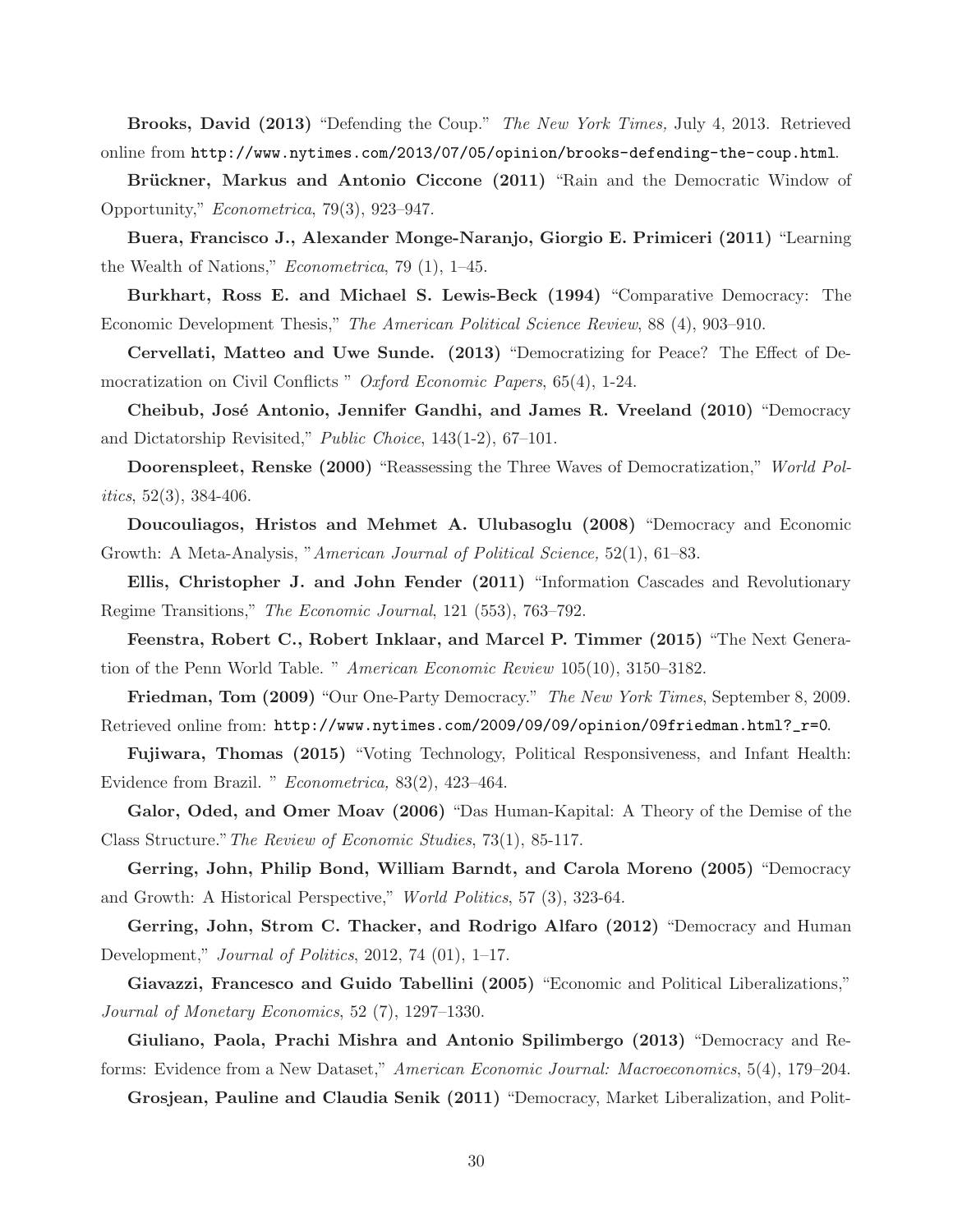ical Preferences,"*The Review of Economics and Statistics*, 93 (1), 365–381.

Hahn, Jinyong, Jerry A. Hausman, and Guido Kuersteiner (2001) "Bias Corrected Instrumental Variables Estimation for Dynamic Panel Models with Fixed Effects,"MIT Dept. of Economics Working Paper No. 01–24.

Hayakawa, Kazuhiko (2009) "On the Effect of Nonstationary Initial Conditions in Dynamic Panel Data Models," *Journal of Econometrics*, 153(2), 113–135.

Helliwell, John F (1994) "Empirical Linkages Between Democracy and Economic Growth," NBER working paper No. 4066.

Hendrix, Cullen S. (2010) "Measuring State Capacity: Theoretical and Empirical Implications for the Study of Civil Conflict," *Journal of Peace Research*, 47 (3), 273–285.

Hirano, Keisuke, Guido W. Imbens, and Geert Ridder (2003) "Efficient Estimation of Average Treatment Effects Using the Estimated Propensity Score," *Econometrica*, 71(4), 1161– 1189.

Huntington, Samuel P. (1991) *The Third Wave: Democratization in the Late Twentieth Century*, Norman: University of Oklahoma Press.

Imbens, Guido and Jeffrey Wooldridge (2009) "Recent Developments in the Econometrics of Program Evaluation, " *Journal of Economic Literature*, 47(1), 5–86.

Jordà, Oscar (2005) "Estimation and Inference of Impulse Responses by Local Projections." *American Economic Review*, 95(1): 161–182.

Kelejian, Harry H. and Ingmar Prucha (1998) "A Generalized Spatial Two Stage Least Squares Procedure for Estimating a Spatial Autoregressive Model with Autoregressive Disturbances," *Journal of Real Estate Finance and Economics* 17, 99–121.

Kline, Patrick (2011) "Oaxaca-Blinder as a Reweighting Estimator, " *The American Economic Review, P&P*, 101(3), 532–537.

Kudamatsu, Masayuki (2012) "Has Democratization Reduced Infant Mortality in Sub-Saharan Africa? Evidence from Micro Data," *Journal of the European Economic Association*, 10(6). 1294– 1317.

Kuran, Timur (1989) "Sparks and Prairie Fires: A Theory of Unanticipated Political Revolution," *Public Choice*, 61(1), 41–74.

Lane, Philip R. and Gian Maria Milesi-Ferretti (2007) "The External Wealth of Nations Mark II: Revised and Extended Estimates of Foreign Assets and Liabilities, 1970-2004," *Journal of International Economics*, 73(2), 223–250.

Lee, Lung-fei (2007) "GMM and 2SLS Estimation of Mixed Regressive, Spatial Autoregressive Models," *Journal of Econometrics,* 137, 489–514.

Levin, Andrew, Chein Fu Lin and Chia-Shang James Chu. (2002) "Unit Root Tests in Panel Data: Asymptotic and Finite-sample Properties " *Journal of Econometrics*, 108, 1 – 24.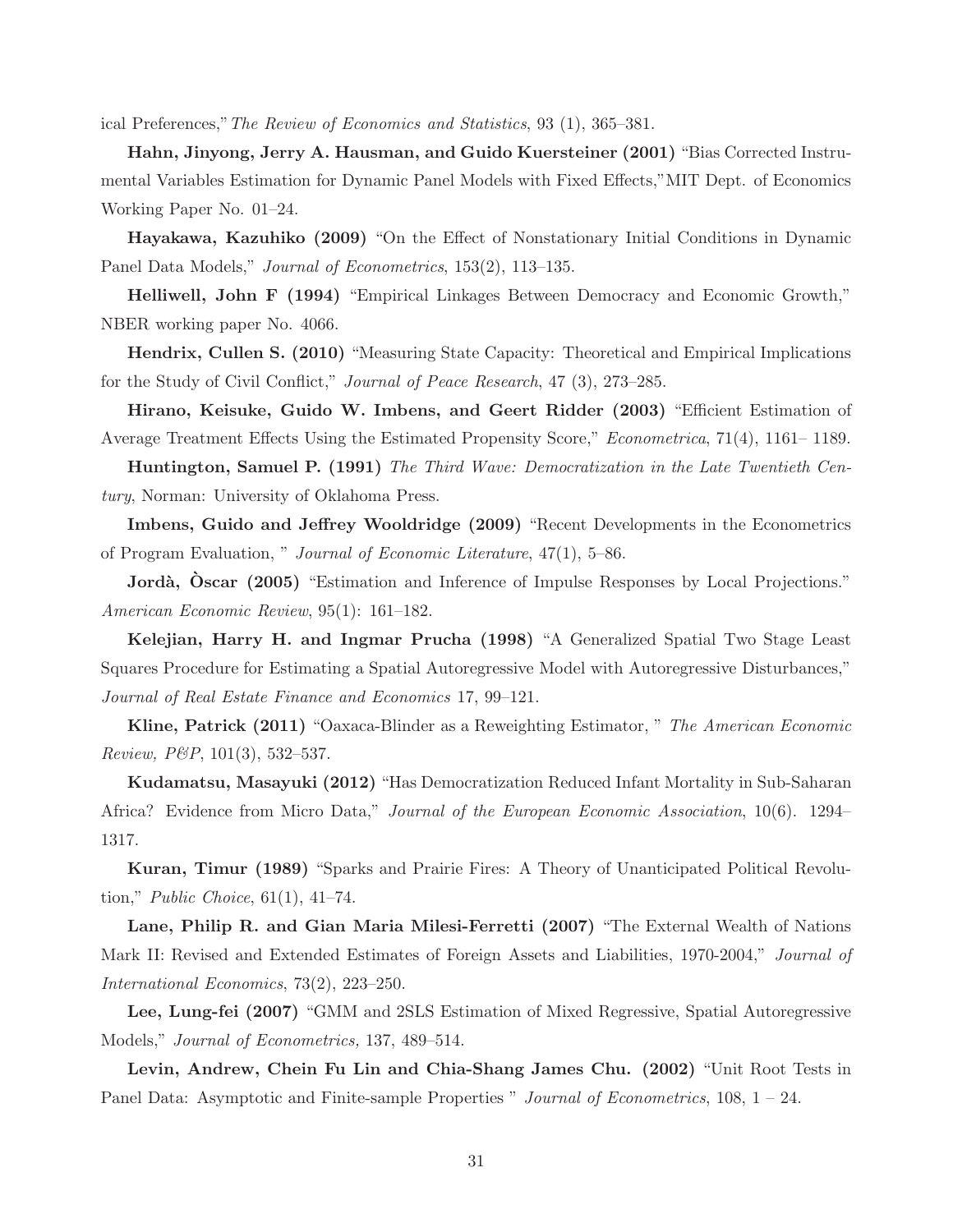Li, Guoying (1985) "Robust Regression," in *Exploring Data Tables, Trends, and Shapes*, pp. 281–343.

Lindblom, Charles E. (1977) *Politics and Markets: The World's Political Economic Systems*, Basic Books Inc., New York.

Lipset, Seymour M. (1959) "Some Social Requisites of Democracy," *American Political Science Review*, 53(1), 69-105.

Lohmann, Susanne (1994) "Dynamics of Informational Cascades: The Monday Demonstrations in Leipzig, East Germany, 1989-1991," *World Politics*, 47(1), 42–101.

Madsen, Jakob B., Paul A. Raschky and Ahmed Skali (2015) "Does Democracy Drive Income in the World, 1500?2000? "*European Economic Review*, 78, 175–195.

March, James G. and Johan P. Olsen (1984) "The New Institutionalism: Organizational Factors in Political Life," *American Political Science Review*, 78(3), 734–749.

Markoff, John (1996) *Waves of Democracy: Social Movements and Political Change*, Thousands Oaks: Pine Forge Press.

Martinez-Bravo, Monica, Gerard Padró-i-Miquel, Nancy Qian, and Yang Yao (2012) "The Effects of Democratization on Public Goods and Redistribution: Evidence from China," NBER Working Paper No. 18101.

Meyersson, Erik (2015) "Political Man on Horseback: Military Coups and Development," Mimeo, Stockholm School of Economics.

Murtin, Fabrice and Romain Wacziarg (2014) "The Democratic Transition, "*Journal of Economic Growth,* 19, 141–181.

Myersson, Erik (2015) "Political Man on Horseback: Military Coups and Development" Stockholm, mimeo.

Nagar, Anirudh L. (1959) "The Bias and Moment Matrix of the General k-Class Estimators of the Parameters in Simultaneous Equations," *Econometrica*, 27 (4), 575–595.

Naidu, Suresh (2012) "Suffrage, Schooling, and Sorting in the Post-Bellum US South," NBER Working Paper No. 18129.

Nickell, Stephen (1981) "Biases in Dynamic Models with Fixed Effects," *Econometrica*, 49(6), 1417–1426.

Papaioannou, Elias and Gregorios Siourounis (2008) "Democratisation and Growth," *Economic Journal*, 118(532), 1520–1551.

Park, Joon Y. and Peter C.B. Phillips (2000) "Nonstationary Binary Choice, " *Econometrica*, 68(5), 1249–1280.

Persson, Torsten and Guido Tabellini (2006) "Democracy and Development: The Devil in the Details," *American Economic Review*, 96(2), 319–324.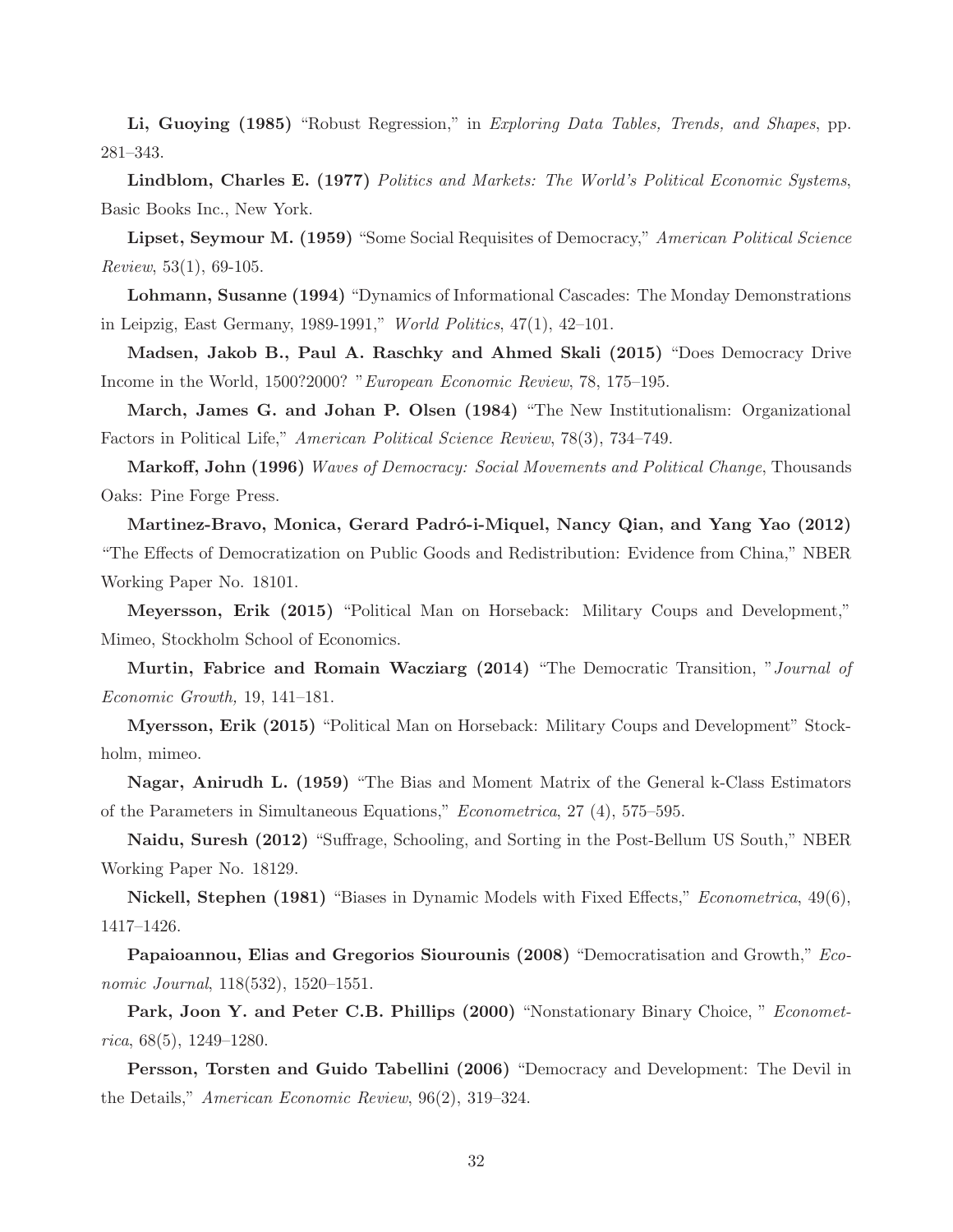Persson, Torsten and Guido Tabellini (2008) "The Growth Effects of Democracy: Is it Heterogenous and How Can It Be Estimated?," in Elhanan Helpman (ed.) *Institutions and Economic Performance*, Cambridge: Harvard University Press.

Persson, Torsten and Guido Tabellini (2009) "Democratic Capital: The Nexus of Political and Economic Change," *American Economic Journal: Macroeconomics*, 1(2), 88–126.

Plato (1908) *The Republic of Plato,* 3rd edition, Vol II, translated by Benjamin Jowett. Oxford: Clarendon Press.

Posner, Richard (2010) "Autocracy, Democracy, and Economic Welfare." *The Becker Posner Blog: A Blog by Gary Becker and Richard Posner,* October 10, 2010. Retrieved online from <http://www.becker-posner-blog.com/2010/10/autocracy-democracy-and-economic-welfareposner.html>

Przeworski, Adam and Fernando Limongi (1993) "Political Regimes and Economic Growth," *Journal of Economic Perspectives*, 7(3), 51–69.

Przeworski, Adam, Michael E Alvarez, José Antonio Cheibub, and Fernando Limongi (2000) *Democracy and Development: Political Institutions and Well-Being in the World, 1950-1990*, New York: Cambridge University Press.

Reynal-Querol, Marta (2005) "Does Democracy Preempt Civil Wars?"*European Journal of Political Economy* 21(2), 445–465.

Rodrik, Dani and Romain Wacziarg (2005) "Do Democratic Transitions Produce Bad Economic Outcomes?," *American Economic Review*, 95(2), 50–55.

Rode, Martin and James D. Gwartney (2012) "Does Democratization Facilitate Economic Liberalization?" *European Journal of Political Economy*, 28(4), 607–619.

Strand, Håvard, Håvard Hegre, Scott Gates and Marianne Dahl (2012) "Why Waves? Global Patterns of Democratization, 1816-2008," Mimeo, PRIO.

Tavares, José and Romain Wacziarg (2001) "How Democracy Affects Growth," *European Economic Review*, 45 (8), 1341–1378.

Treisman, Daniel (2013) "Democratization Over Time," Unpublished, Department of Political Science, UCLA.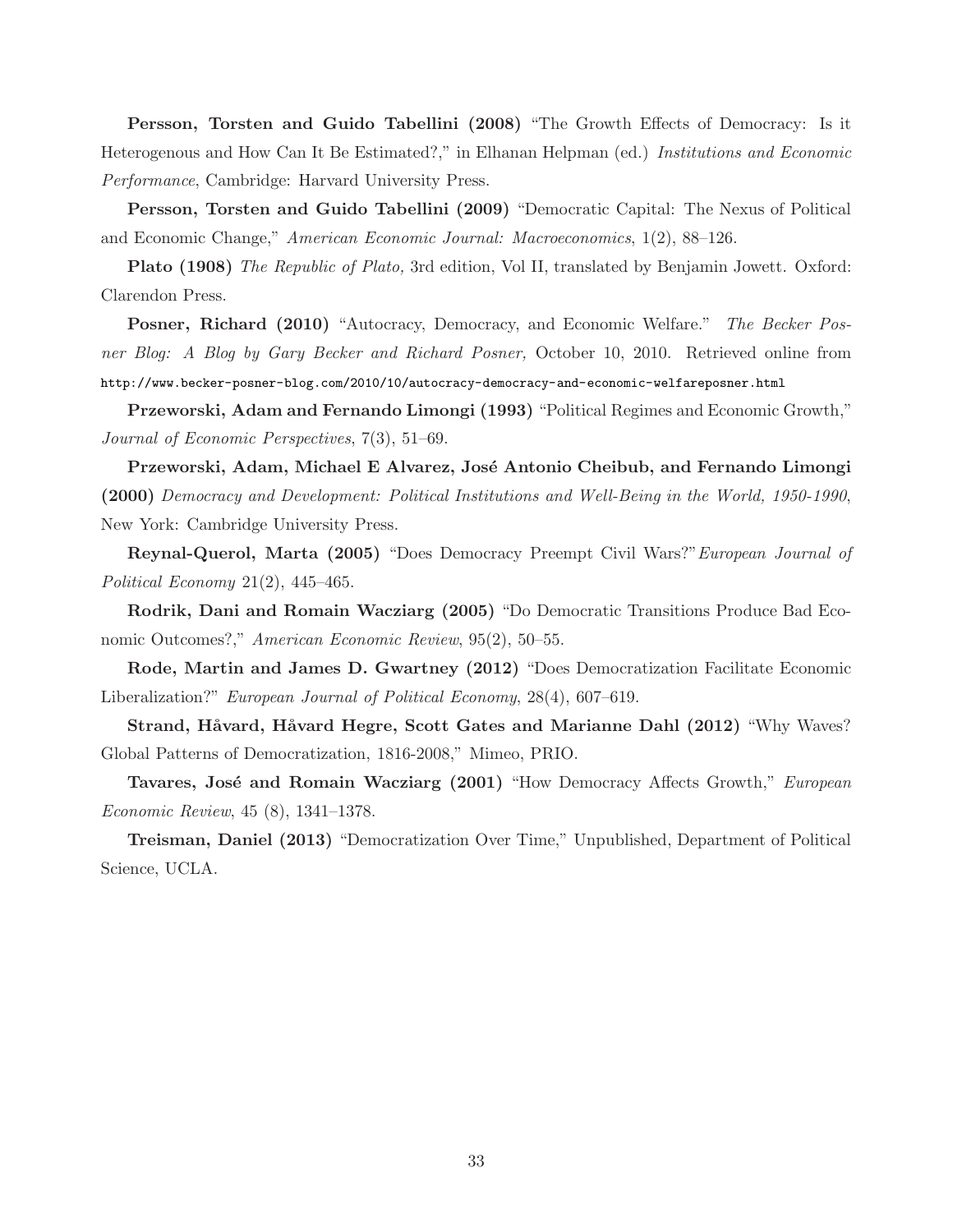|                                 |       | <b>NONDEMOCRACIES</b> |            | DEMOCRACIES |            |            |  |  |
|---------------------------------|-------|-----------------------|------------|-------------|------------|------------|--|--|
|                                 | Obs.  | Mean                  | Std. dev.  | Obs.        | Mean       | Std. dev   |  |  |
| GDP per Capita                  | 3,376 | \$2,074.46            | \$3,838.65 | 3,558       | \$8,149.97 | \$9,334.83 |  |  |
| Investment Share of GDP         | 3.225 | 0.2182                | 0.1023     | 3,340       | 0.2328     | 0.0741     |  |  |
| <b>TFP</b>                      | 1,863 | 1.0676                | 0.4056     | 2,744       | 0.9345     | 0.1646     |  |  |
| Trade Share of GDP              | 3.175 | 0.7162                | 0.5106     | 3.485       | 0.7715     | 0.4104     |  |  |
| Primary Enrollment Rate         | 2,861 | 90.29                 | 29.51      | 2,823       | 101.60     | 15.86      |  |  |
| Secondary Enrollment Rate       | 2,424 | 45.76                 | 31.77      | 2,538       | 75.40      | 29.78      |  |  |
| Tax Revenue Share of GDP        | 3.122 | 0.1587                | 0.0948     | 2,564       | 0.2075     | 0.0955     |  |  |
| Child Mortality Per 1000 births | 4,142 | 77.29                 | 49.64      | 3.615       | 33.26      | 32.65      |  |  |
| Unrest Dummy                    | 3.739 | 0.2870                | 0.4524     | 3,610       | 0.2191     | 0.4137     |  |  |
| Market Reforms Index $(0-100)$  | 3476  | 21.89                 | 23.26      | 2,829       | 52.11      | 24.75      |  |  |

<span id="page-34-0"></span>TABLE 1: SUMMARY STATISTICS FOR THE MAIN VARIABLES USED IN OUR ANALYSIS.

Notes: See the text for a full description of the variables and their corresponding sources. The table presents the statistics separately for nondemocracies (country/years for which our dichotomous democracy measure is 0) and democracies (country/years for which our dichotomous democracy measure is 1).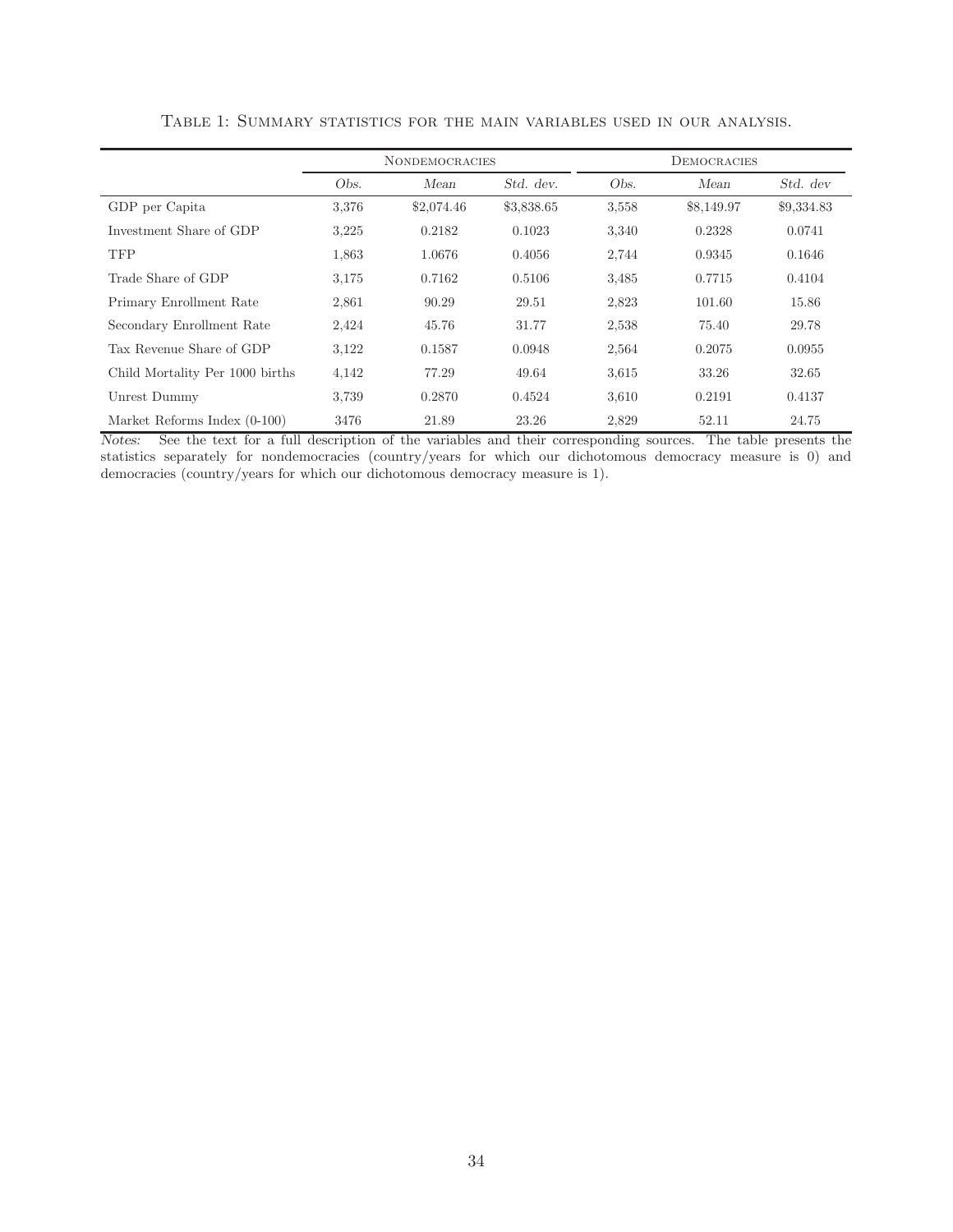<span id="page-35-0"></span>

|                                    | <b>WITHIN ESTIMATES</b> |          |          |          | ARELLANO AND BOND ESTIMATES |          |          |          | <b>HHK ESTIMATES</b> |          |          |          |
|------------------------------------|-------------------------|----------|----------|----------|-----------------------------|----------|----------|----------|----------------------|----------|----------|----------|
|                                    | (1)                     | (2)      | (3)      | (4)      | (5)                         | (6)      | (7)      | (8)      | (9)                  | (10)     | (11)     | (12)     |
| Democracy                          | 0.973                   | 0.651    | 0.787    | 0.887    | 0.959                       | 0.797    | 0.875    | 0.659    | 0.781                | 0.582    | 1.178    | 1.682    |
|                                    | (0.294)                 | (0.248)  | (0.226)  | (0.245)  | (0.477)                     | (0.417)  | (0.374)  | (0.378)  | (0.455)              | (0.387)  | (0.370)  | (0.352)  |
| $log$ GDP first $lag$              | 0.973                   | 1.266    | 1.238    | 1.233    | 0.946                       | 1.216    | 1.204    | 1.204    | 0.938                | 1.158    | 1.150    | 1.155    |
|                                    | (0.006)                 | (0.038)  | (0.038)  | (0.039)  | (0.009)                     | (0.041)  | (0.041)  | (0.038)  | (0.011)              | (0.038)  | (0.040)  | (0.036)  |
| log GDP second lag                 |                         | $-0.300$ | $-0.207$ | $-0.214$ |                             | $-0.270$ | $-0.193$ | $-0.205$ |                      | $-0.217$ | $-0.127$ | $-0.122$ |
|                                    |                         | (0.037)  | (0.046)  | (0.043)  |                             | (0.038)  | (0.045)  | (0.042)  |                      | (0.035)  | (0.050)  | (0.041)  |
| log GDP third lag                  |                         |          | $-0.026$ | $-0.021$ |                             |          | $-0.028$ | $-0.020$ |                      |          | $-0.030$ | $-0.040$ |
|                                    |                         |          | (0.028)  | (0.028)  |                             |          | (0.028)  | (0.027)  |                      |          | (0.026)  | (0.024)  |
| log GDP fourth lag                 |                         |          | $-0.043$ | $-0.039$ |                             |          | $-0.036$ | $-0.038$ |                      |          | $-0.039$ | $-0.028$ |
|                                    |                         |          | (0.017)  | (0.034)  |                             |          | (0.020)  | (0.033)  |                      |          | (0.015)  | (0.026)  |
| p-value lags 5 to 8                |                         |          |          | 0.565    |                             |          |          | 0.478    |                      |          |          | [0.094]  |
| Long-run effect of democracy       | 35.587                  | 19.599   | 21.240   | 22.008   | 17.608                      | 14.882   | 16.448   | 11.810   | 12.644               | 9.929    | 25.032   | 35.104   |
|                                    | (13.998)                | (8.595)  | (7.215)  | (7.740)  | (10.609)                    | (9.152)  | (8.436)  | (7.829)  | (8.282)              | (7.258)  | (10.581) | (11.140) |
| Effect of democracy after 25 years | 17.791                  | 13.800   | 16.895   | 17.715   | 13.263                      | 12.721   | 14.713   | 10.500   | 10.076               | 8.537    | 20.853   | 29.528   |
|                                    | (5.649)                 | (5.550)  | (5.297)  | (5.455)  | (7.281)                     | (7.371)  | (7.128)  | (6.653)  | (6.245)              | (6.032)  | (7.731)  | (7.772)  |
| Persistence of GDP process         | 0.973                   | 0.967    | 0.963    | 0.960    | 0.946                       | 0.946    | 0.947    | 0.944    | 0.938                | 0.941    | 0.953    | 0.952    |
|                                    | (0.006)                 | (0.005)  | (0.005)  | (0.007)  | (0.009)                     | (0.009)  | (0.009)  | (0.009)  | (0.011)              | (0.010)  | (0.009)  | (0.009)  |
| AR2 test p-value                   |                         |          |          |          | [0.01]                      | [0.08]   | [0.51]   | [0.95]   |                      |          |          |          |
| Unit root test $t$ -statistics     | $-4.79$                 | $-3.89$  | $-4.13$  | $-7.00$  |                             |          |          |          |                      |          |          |          |
| $p$ -value (reject unit root)      | [0.00]                  | [0.00]   | [0.00]   | [0.00]   |                             |          |          |          |                      |          |          |          |
| Observations                       | 6,790                   | 6,642    | 6,336    | 5,688    | 6,615                       | 6,467    | 6,161    | 5,513    | 6,615                | 6,467    | 6,161    | 5,513    |
| Countries in sample                | 175                     | 175      | 175      | 175      | 175                         | 175      | 175      | 175      | 175                  | 175      | 175      | 175      |

Table 2: Effect of democracy on (log) GDP per capita.

Notes: This table presents estimates of the effect of democracy on log GDP per capita. The reported coefficient on democracy is multiplied by 100. Columns 1-4 present results using the within estimator. Columns 5-8 present results using Arellano and Bond's GMM estimator. The AR2 row reports the p-value for <sup>a</sup> test of serial correlation in the residuals of the GDP series. Columns 9-12 present results using the HHK estimator. In all specifications we control for <sup>a</sup> full set of country and year fixed effects. Columns 4, <sup>8</sup> and <sup>12</sup> include <sup>8</sup> lags of GDP per capita as controls, but we only report the p-value of <sup>a</sup> test for joint significance of lags <sup>5</sup> to 8. Standard errors robust against heteroskedasticity and serial correlation at the country level are reported in parentheses.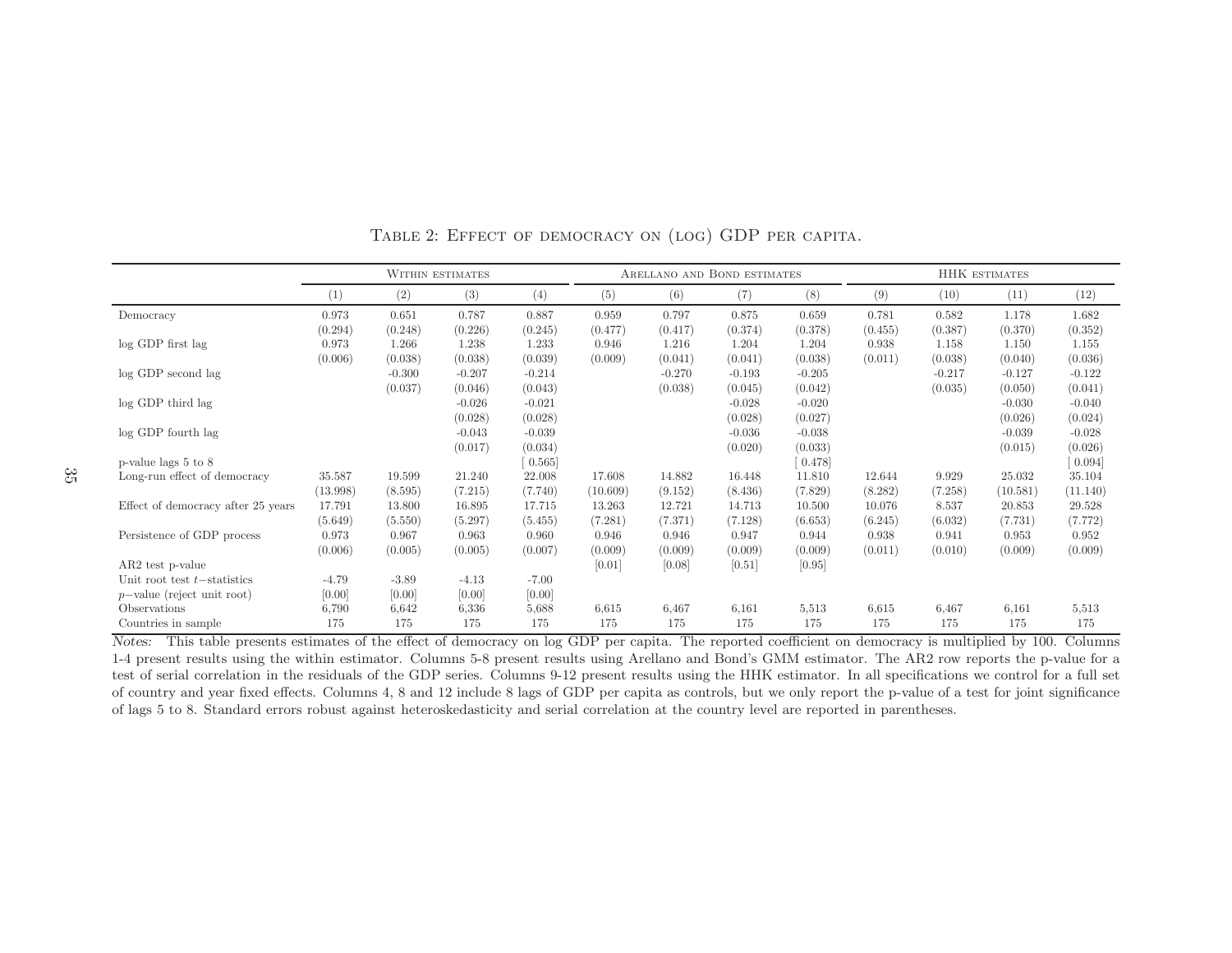|                                               |                  |         | <b>WITHIN ESTIMATES</b> |          |          | ARELLANO AND BOND ESTIMATES |          |          |          |          | HHK ESTIMATES |          |
|-----------------------------------------------|------------------|---------|-------------------------|----------|----------|-----------------------------|----------|----------|----------|----------|---------------|----------|
|                                               | $\left(1\right)$ | (2)     | (3)                     | (4)      | (5)      | (6)                         | (7)      | (8)      | (9)      | (10)     | (11)          | (12)     |
| Democracy                                     | 1.028            | 1.201   | 1.269                   | 1.378    | 1.458    | 1.715                       | 1.545    | 1.554    | 1.410    | 1.413    | 1.343         | 1.253    |
|                                               | (0.250)          | (0.237) | (0.243)                 | (0.284)  | (0.385)  | (0.385)                     | (0.368)  | (0.405)  | (0.323)  | (0.341)  | (0.348)       | (0.330)  |
| GDP growth first lag                          | 0.287            | 0.274   | 0.263                   | 0.250    | 0.294    | 0.278                       | 0.270    | 0.254    | 0.245    | 0.230    | 0.211         | 0.211    |
|                                               | (0.037)          | (0.037) | (0.039)                 | (0.037)  | (0.040)  | (0.038)                     | (0.041)  | (0.036)  | (0.034)  | (0.037)  | (0.039)       | (0.036)  |
| GDP growth second lag                         |                  | 0.047   | 0.060                   | 0.042    |          | 0.057                       | 0.064    | 0.047    |          | 0.075    | 0.082         | 0.057    |
|                                               |                  | (0.024) | (0.025)                 | (0.023)  |          | (0.025)                     | (0.025)  | (0.024)  |          | (0.023)  | (0.025)       | (0.020)  |
| GDP growth third lag                          |                  |         | 0.023                   | 0.024    |          |                             | 0.031    | 0.028    |          |          | 0.029         | 0.036    |
|                                               |                  |         | (0.018)                 | (0.017)  |          |                             | (0.018)  | (0.018)  |          |          | (0.015)       | (0.021)  |
| GDP growth fourth lag                         |                  |         | $-0.033$                | $-0.018$ |          |                             | $-0.022$ | $-0.013$ |          |          | $-0.007$      | $-0.004$ |
|                                               |                  |         | (0.022)                 | (0.025)  |          |                             | (0.022)  | (0.025)  |          |          | (0.015)       | (0.020)  |
| p-value lags 5 to 8                           |                  |         |                         | [0.00]   |          |                             |          | [0.00]   |          |          |               | [0.02]   |
| Long-run effect of democracy (on growth rate) | 1.443            | 1.768   | 1.845                   | 1.960    | 2.065    | 2.579                       | 2.349    | 2.273    | 1.867    | 2.032    | 1.961         | 1.790    |
|                                               | (0.360)          | (0.372) | (0.370)                 | (0.441)  | (0.559)  | (0.624)                     | (0.602)  | (0.644)  | (0.448)  | (0.511)  | (0.527)       | (0.488)  |
| Level effect of democracy after 25 years      | 35.483           | 43.245  | 45.275                  | 42.715   | 50.767   | 62.957                      | 57.296   | 50.090   | 46.067   | 49.685   | 47.791        | 40.543   |
|                                               | (8.820)          | (9.046) | (9.038)                 | (9.191)  | (13.718) | (15.105)                    | (14.572) | (13.322) | (11.017) | (12.448) | (12.770)      | (10.837) |
| Persistence of growth rate process            | 0.287            | 0.321   | 0.312                   | 0.297    | 0.294    | 0.335                       | 0.342    | 0.316    | 0.245    | 0.305    | 0.315         | 0.300    |
|                                               | (0.037)          | (0.041) | (0.038)                 | (0.043)  | (0.040)  | (0.043)                     | (0.041)  | (0.044)  | (0.034)  | (0.039)  | (0.043)       | (0.049)  |
| AR2 test p-value                              |                  |         |                         |          | [0.10]   | [0.81]                      | [0.98]   | [0.93]   |          |          |               |          |
| Observations                                  | 6,642            | 6,490   | 6,178                   | 5,523    | 6,467    | 6,315                       | 6,003    | 5,348    | 6,467    | 6,315    | 6,003         | 5,348    |
| Countries in sample                           | 175              | 175     | 175                     | 175      | 175      | 175                         | 175      | 174      | 175      | 175      | 175           | 174      |

Table 3: Effect of democracy on the growth rate of GDP per capita.

Notes: This table presents estimates of the effect of democracy on the growth rate of GDP per capita. The reported coefficient on democracy is multiplied by 100. Columns 1-4 present results using the within estimator. Columns 5-8 present results using Arellano and Bond's GMM estimator. The AR2 row reports the p-value for <sup>a</sup> test of serial correlation in the residuals of the growth rate series. Columns 9-12 present results using the HHK estimator. In all specifications we control for <sup>a</sup> full set of country and year fixed effects. Columns 4, <sup>8</sup> and <sup>12</sup> include <sup>8</sup> lags of the growth rate of GDP per capita as controls, but we only report the p-value of <sup>a</sup> test for joint significance of lags <sup>5</sup> to 8. Standard errors robust against heteroskedasticity and serial correlation at the country level are reportedin parentheses.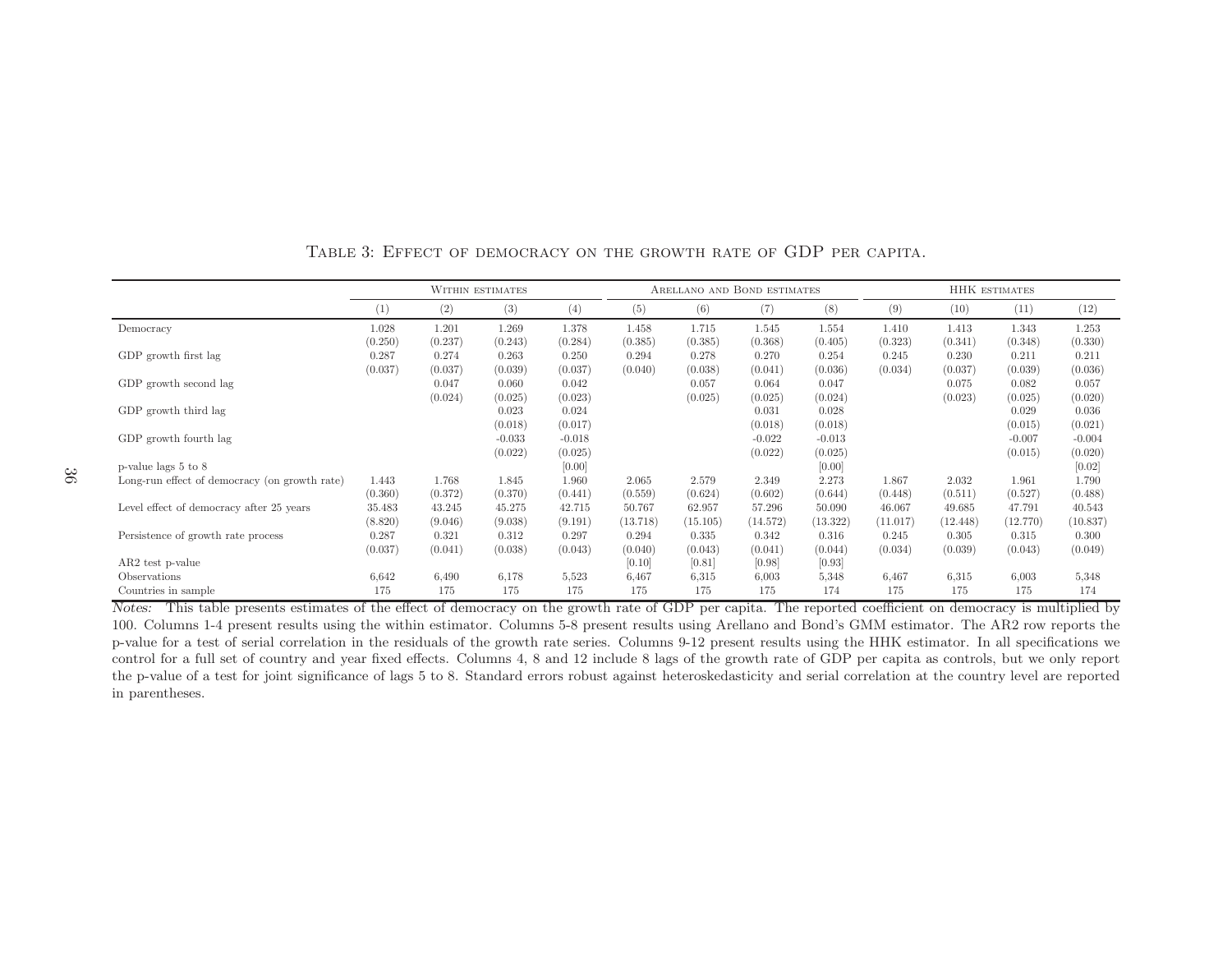| TABLE 4: EFFECT OF DEMOCRACY ON (LOG) GDP PER CAPITA CONTROLLING FOR COVARIATES. |  |  |  |  |  |
|----------------------------------------------------------------------------------|--|--|--|--|--|
|----------------------------------------------------------------------------------|--|--|--|--|--|

|                                    |          | GDP in 1960        |         |         |                                       | Lags of   | Lags of     | Region $\times$ |
|------------------------------------|----------|--------------------|---------|---------|---------------------------------------|-----------|-------------|-----------------|
|                                    |          | quintiles $\times$ | Soviet  | Lags of | Lags of                               | financial | demographic | regime $\times$ |
| COVARIATES INCLUDED:               |          | vear effects       | dummies | unrest  | trade                                 | flows     | structure   | vear effects    |
|                                    | (1)      | (2)                | (3)     | (4)     | (5)                                   | (6)       | (7)         | (8)             |
|                                    |          |                    |         |         | Panel A: Within estimates.            |           |             |                 |
| Democracy                          | 0.787    | 0.718              | 0.911   | 0.705   | 0.595                                 | 0.926     | 0.650       | 0.834           |
|                                    | (0.226)  | (0.249)            | (0.251) | (0.224) | (0.264)                               | (0.244)   | (0.230)     | (0.264)         |
| Long-run effect of democracy       | 21.240   | 22.173             | 24.860  | 17.000  | 14.593                                | 23.870    | 14.153      | 16.651          |
|                                    | (7.215)  | (8.702)            | (7.783) | (5.980) | (7.122)                               | (8.211)   | (5.419)     | (5.546)         |
| Effect of democracy after 25 years | 16.895   | 16.261             | 19.587  | 13.567  | 11.500                                | 18.149    | 12.251      | 14.532          |
|                                    | (5.297)  | (5.982)            | (5.724) | (4.644) | (5.336)                               | (5.435)   | (4.552)     | (4.726)         |
| Persistence of GDP process         | 0.963    | 0.968              | 0.963   | 0.959   | 0.959                                 | 0.961     | 0.954       | 0.950           |
|                                    | (0.005)  | (0.005)            | (0.005) | (0.004) | (0.006)                               | (0.006)   | (0.005)     | (0.005)         |
| Observations                       | 6,336    | 5,523              | 6,336   | 5,643   | 5,750                                 | 4,950     | 6,262       | 6,336           |
| Countries in sample                | 175      | 149                | 175     | 171     | 172                                   | 171       | 172         | 175             |
|                                    |          |                    |         |         | Panel B: Arellano and Bond estimates. |           |             |                 |
| Democracy                          | 0.875    | 0.730              | 1.073   | 0.693   | 1.034                                 | 1.017     | 0.756       | 1.217           |
|                                    | (0.374)  | (0.387)            | (0.403) | (0.396) | (0.469)                               | (0.373)   | (0.370)     | (0.420)         |
| Long-run effect of democracy       | 16.448   | 14.865             | 20.006  | 9.871   | 17.926                                | 18.607    | 12.152      | 18.209          |
|                                    | (8.436)  | (8.998)            | (8.981) | (6.479) | (9.021)                               | (7.842)   | (6.639)     | (6.746)         |
| Effect of democracy after 25 years | 14.713   | 12.759             | 17.874  | 9.159   | 15.659                                | 15.903    | 11.334      | 16.861          |
|                                    | (7.128)  | (7.350)            | (7.564) | (5.768) | (7.593)                               | (6.327)   | (6.004)     | (6.050)         |
| Persistence of GDP process         | 0.947    | 0.951              | 0.946   | 0.930   | 0.942                                 | 0.945     | 0.938       | 0.933           |
|                                    | (0.009)  | (0.008)            | (0.009) | (0.012) | (0.009)                               | (0.007)   | (0.010)     | (0.010)         |
| AR2 test p-value                   | [0.51]   | [0.90]             | [0.28]  | [0.62]  | [0.72]                                | [0.34]    | [0.58]      | [0.70]          |
| Observations                       | 6,161    | 5,374              | 6,161   | 5,467   | 5,570                                 | 4,779     | 6,090       | 6,161           |
| Countries in sample                | 175      | 149                | 175     | 171     | 172                                   | 171       | 172         | 175             |
|                                    |          |                    |         |         | Panel C: HHK estimates.               |           |             |                 |
| Democracy                          | 1.178    | 0.722              | 1.059   | 1.203   | 1.110                                 | 2.030     | 1.262       | 1.482           |
|                                    | (0.370)  | (0.357)            | (0.364) | (0.376) | (0.332)                               | (0.359)   | (0.355)     | (0.449)         |
| Long-run effect of democracy       | 25.032   | 15.731             | 21.648  | 25.557  | 24.575                                | 32.631    | 22.161      | 26.358          |
|                                    | (10.581) | (8.476)            | (9.431) | (9.842) | (9.031)                               | (7.727)   | (6.641)     | (9.178)         |
| Effect of democracy after 25 years | 20.853   | 12.719             | 18.313  | 20.753  | 19.407                                | 28.896    | 19.633      | 22.776          |
|                                    | (7.731)  | (6.503)            | (7.162) | (7.072) | (6.359)                               | (6.223)   | (5.647)     | (7.380)         |
| Persistence of GDP process         | 0.953    | 0.954              | 0.951   | 0.953   | 0.955                                 | 0.938     | 0.943       | 0.944           |
|                                    | (0.009)  | (0.006)            | (0.009) | (0.008) | (0.008)                               | (0.008)   | (0.006)     | (0.008)         |
| Observations                       | 6,161    | 5,374              | 6,161   | 5,467   | 5,570                                 | 4,779     | 6,090       | 6,161           |
| Countries in sample                | 175      | 149                | 175     | 171     | 172                                   | 171       | 172         | 175             |

Notes: This table presents estimates of the effect of democracy on log GDP per capita. The reported coefficient of democracy is multiplied by 100. Panel A presents results using the within estimator. Panel B presents results using Arellano and Bond's GMM estimator. The AR2 row reports the p-value for a test of serial correlation in the residuals of the GDP series. Panel C presents results using the HHK estimator. In all specifications we control for a full set of country and year fixed effects and four lags of GDP per capita. Additionally, we control for the covariates specified in each column label and described in the text. Standard errors robust against heteroskedasticity and serial correlation at the country level are reported in parentheses.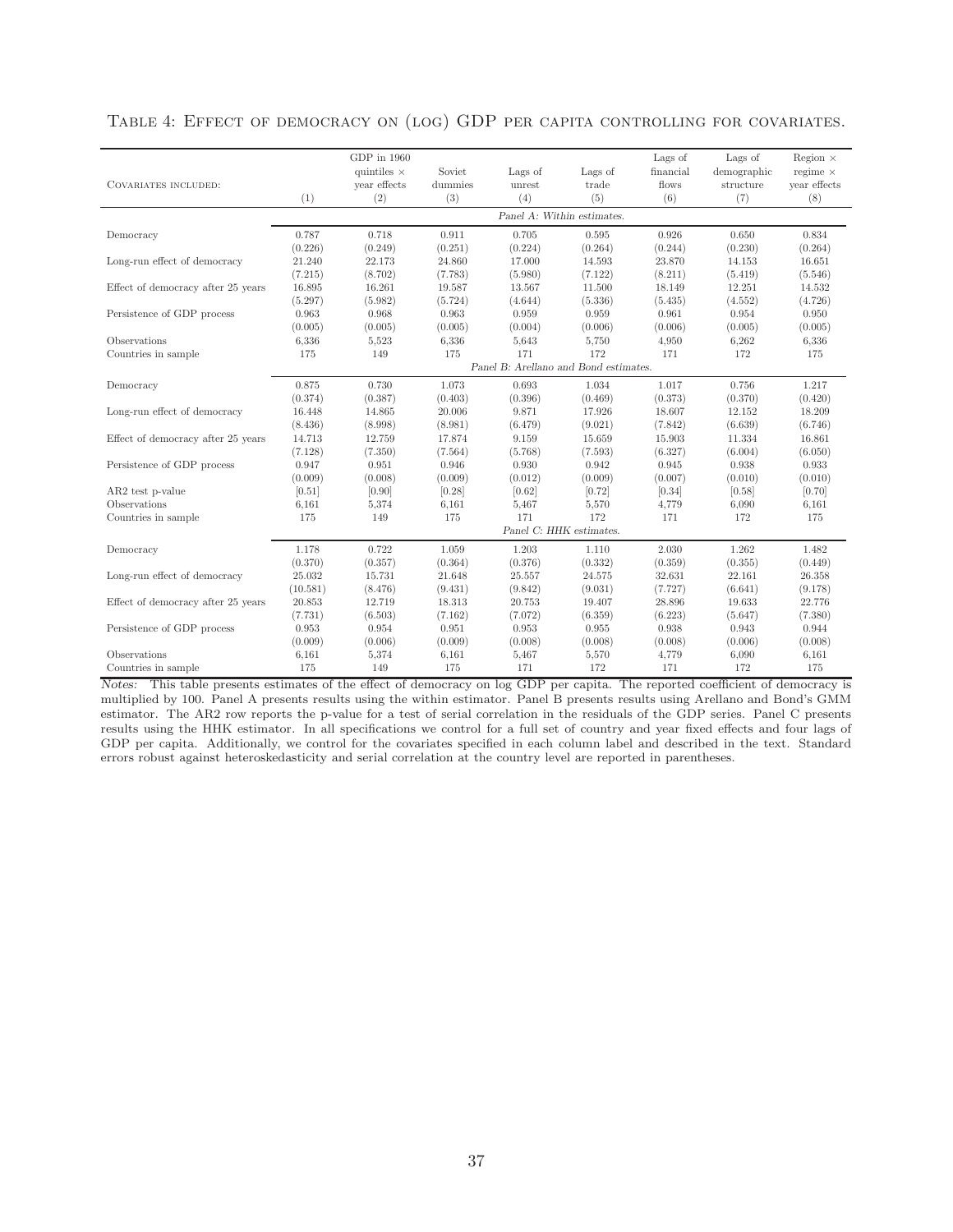| AVERAGE EFFECTS FROM:                  | $-5$ to $-1$      | $0$ to $4$ | $5 \text{ to } 9$ | $10 \text{ to } 14$                            | 15 to 19 | 20 to 24 | 25 to 29 |
|----------------------------------------|-------------------|------------|-------------------|------------------------------------------------|----------|----------|----------|
|                                        | years             | years      | years             | years                                          | years    | years    | years    |
|                                        | $\left( 1\right)$ | (2)        | (3)               | $\left( 4\right)$                              | (5)      | (6)      | (7)      |
|                                        |                   |            |                   | Panel A: Linear regression adjustment.         |          |          |          |
| Average effect of democracy on log GDP | 0.060             | 2.454      | 3.621             | 7.806                                          | 14.037   | 24.075   | 21.310   |
|                                        | (0.156)           | (1.382)    | (2.792)           | (4.416)                                        | (5.384)  | (8.262)  | (9.643)  |
|                                        |                   |            |                   | Panel B: Inverse propensity score reweighting. |          |          |          |
| Average effect of democracy on log GDP | $-1.586$          | 3.724      | 3.214             | 6.818                                          | 13.542   | 24.111   | 22.184   |
|                                        | (1.478)           | (1.789)    | (3.327)           | (4.848)                                        | (5.892)  | (9.035)  | (11.561) |
|                                        |                   |            |                   | Panel C: Doubly-robust estimator.              |          |          |          |
| Average effect of democracy on log GDP | 0.051             | 2.795      | 2.969             | 6.966                                          | 12.947   | 23.691   | 21.793   |
|                                        | (0.151)           | (1.471)    | (3.067)           | (4.359)                                        | (4.881)  | (7.638)  | (9.566)  |

### Table 5: Semi-parametric estimates of the effect of democratizations on (log) GDP per capita.

Notes: This table presents semi-parametric estimates of the effect of <sup>a</sup> democratization on log GDP per capita over different time horizons, indicated in the column labels. We report estimates of the average effect on the treated. Panel <sup>A</sup> presents estimates using regression adjustment to compute counterfactual outcomes for treated countries. Panel <sup>B</sup> presents estimates obtained via inverse propensity score reweighting. Panel <sup>C</sup> presents estimates obtained using <sup>a</sup> doubly-robust estimator, combining the regression adjustment and the inverse propensity score reweighting. Below each estimate we report robust standarderrors obtained via bootstrapping.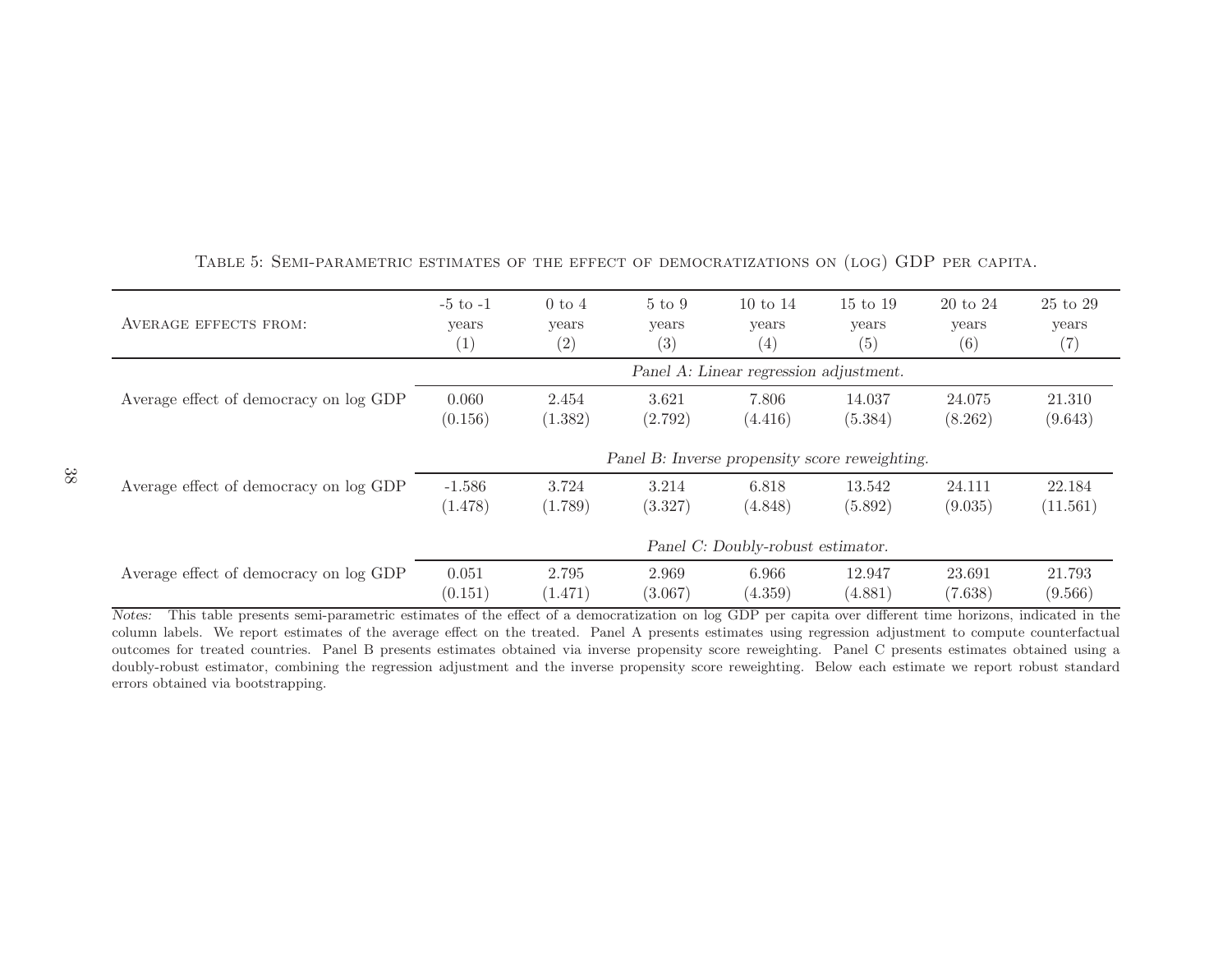<span id="page-39-0"></span>

|                                    |          |          | GDP in 1960<br>$quintiles \times$ | Soviet   | Regional                                    | Regional<br>$GDP \&$ | Regional<br>unrest | Spatial<br>lag | Spatial lags<br>of GDP and |
|------------------------------------|----------|----------|-----------------------------------|----------|---------------------------------------------|----------------------|--------------------|----------------|----------------------------|
| COVARIATES INCLUDED:               |          |          | year effects                      | dummies  | trends                                      | trade                | GDP $\&$ trade     | of GDP         | democracy                  |
|                                    | (1)      | (2)      | (3)                               | (4)      | (5)                                         | (6)                  | (7)                | (8)            | (9)                        |
|                                    |          |          |                                   |          | Panel A: 2SLS estimates with fixed effects. |                      |                    |                |                            |
| Democracy                          | 0.966    | 1.149    | 1.125                             | 1.292    | 1.697                                       | 1.817                | 1.107              | 1.335          | 1.361                      |
|                                    | (0.558)  | (0.554)  | (0.689)                           | (0.651)  | (0.885)                                     | (0.663)              | (0.656)            | (0.536)        | (0.895)                    |
| Long-run effect of democracy       | 26.315   | 31.521   | $35.226\,$                        | 35.723   | 36.788                                      | 41.544               | 25.016             | 37.482         | 38.439                     |
|                                    | (17.075) | (17.425) | (23.846)                          | (19.997) | (20.657)                                    | (17.157)             | (16.002)           | (17.836)       | (27.883)                   |
| Effect of democracy after 25 years | 20.836   | 24.866   | 25.618                            | 27.929   | 32.051                                      | 35.350               | 21.386             | 29.217         | 29.011                     |
|                                    | (12.862) | (12.978) | (16.538)                          | (14.944) | (17.703)                                    | (14.017)             | (13.342)           | (12.894)       | (19.692)                   |
| Persistence of GDP process         | 0.963    | 0.964    | 0.968                             | 0.964    | 0.954                                       | 0.956                | 0.956              | 0.964          | 0.965                      |
|                                    | (0.005)  | (0.005)  | (0.005)                           | (0.005)  | (0.006)                                     | (0.006)              | (0.006)            | (0.005)        | (0.006)                    |
| Hansen p-value                     |          | $[0.21]$ | [0.18]                            | [0.32]   | [0.28]                                      | [0.25]               | [0.09]             | [0.04]         | [0.19]                     |
| Observations                       | 6,312    | 6,309    | 5,496                             | 6,309    | 6,309                                       | 6,309                | 6,309              | 6,181          | 6,009                      |
| Countries in sample                | 174      | 174      | 148                               | 174      | 174                                         | 174                  | 174                | 173            | 173                        |
| Exc. Instruments F-stat.           | 119.1    | 33.2     | 16.8                              | 26.7     | 23.7                                        | 13.6                 | 16.7               | 17.5           | 4.6                        |
|                                    |          |          |                                   |          | Panel B: First-stage estimates.             |                      |                    |                |                            |
| Democracy wave t-1                 | 0.800    | 0.547    | 0.503                             | 0.480    | 0.498                                       | 0.522                | 0.508              | 0.540          | 0.586                      |
|                                    | (0.073)  | (0.101)  | (0.130)                           | (0.099)  | (0.092)                                     | (0.104)              | (0.102)            | (0.103)        | (0.101)                    |
| Democracy wave t-2                 |          | 0.133    | 0.109                             | 0.133    | 0.129                                       | 0.117                | 0.115              | 0.136          | 0.128                      |
|                                    |          | (0.081)  | (0.094)                           | (0.080)  | (0.081)                                     | (0.079)              | (0.078)            | (0.078)        | (0.088)                    |
| Democracy wave t-3                 |          | 0.227    | 0.270                             | 0.223    | 0.228                                       | 0.221                | 0.223              | 0.224          | 0.282                      |
|                                    |          | (0.067)  | (0.077)                           | (0.065)  | (0.070)                                     | (0.069)              | (0.070)            | (0.070)        | (0.077)                    |
| Democracy wave t-4                 |          | $-0.087$ | $-0.119$                          | $-0.075$ | $-0.123$                                    | $-0.083$             | $-0.064$           | $-0.072$       | $-0.107$                   |
|                                    |          | (0.110)  | (0.126)                           | (0.110)  | (0.106)                                     | (0.113)              | (0.113)            | (0.113)        | (0.116)                    |
|                                    |          |          |                                   |          | Panel C: HHK estimates.                     |                      |                    |                |                            |
| Democracy                          | 0.690    | 0.944    | 1.435                             | 0.719    | 0.822                                       | 1.311                | 0.897              | 1.021          | 1.206                      |
|                                    | (0.642)  | (0.479)  | (0.599)                           | (0.503)  | (0.480)                                     | (0.435)              | (0.371)            | (0.549)        | (0.485)                    |
| Long-run effect of democracy       | 14.512   | 24.766   | 46.767                            | 18.337   | 16.413                                      | 24.040               | 17.290             | 29.286         | 31.111                     |
|                                    | (14.703) | (14.083) | (22.556)                          | (13.688) | (10.700)                                    | (9.989)              | (8.556)            | (18.354)       | (15.167)                   |
| Effect of democracy after 25 years | 11.768   | 18.670   | 31.039                            | 13.969   | 13.778                                      | 21.100               | 14.668             | 21.133         | 23.702                     |
|                                    | (11.445) | (9.799)  | (13.113)                          | (9.935)  | (8.523)                                     | (8.038)              | (6.734)            | (11.942)       | (10.243)                   |
| Persistence of GDP process         | 0.952    | 0.962    | 0.969                             | 0.961    | 0.950                                       | 0.945                | 0.948              | 0.965          | 0.961                      |
|                                    | (0.011)  | (0.008)  | (0.008)                           | (0.009)  | (0.010)                                     | (0.010)              | (0.010)            | (0.009)        | (0.008)                    |
| Observations                       | 6,161    | 6,161    | 5,374                             | 6,161    | 6,161                                       | 6,161                | 6,161              | 6,132          | 5,960                      |
| Countries in sample                | 174      | 174      | 148                               | 174      | 174                                         | 174                  | 174                | 173            | 173                        |

Table 6: Instrumental-variables estimates of the effect of democracy on (log) GDP per capita.

Notes: This table presents IV estimates of the effect of democracy on log GDP per capita. The reported coefficient of democracy is multiplied by 100. Panel <sup>A</sup> presents 2SLS estimates instrumenting democracy with up to four lags of regional democracy waves and the p-value of <sup>a</sup> Hansen overidentification test. Panel B presents the corresponding first stage estimates and the excluded instruments  $F$  statistic. Panel C presents results using the HHK estimator instrumenting democracy with up to four lags of regional democracy waves (except for column 1, where we only use one lag). In all specifications we control for <sup>a</sup> full set of country and year fixed effects and four lags of GDP per capita. Additionally, we control for the covariates specified in each column label and described in the text. Standard errors robust against heteroskedasticity and serial correlation at the country level are in parentheses.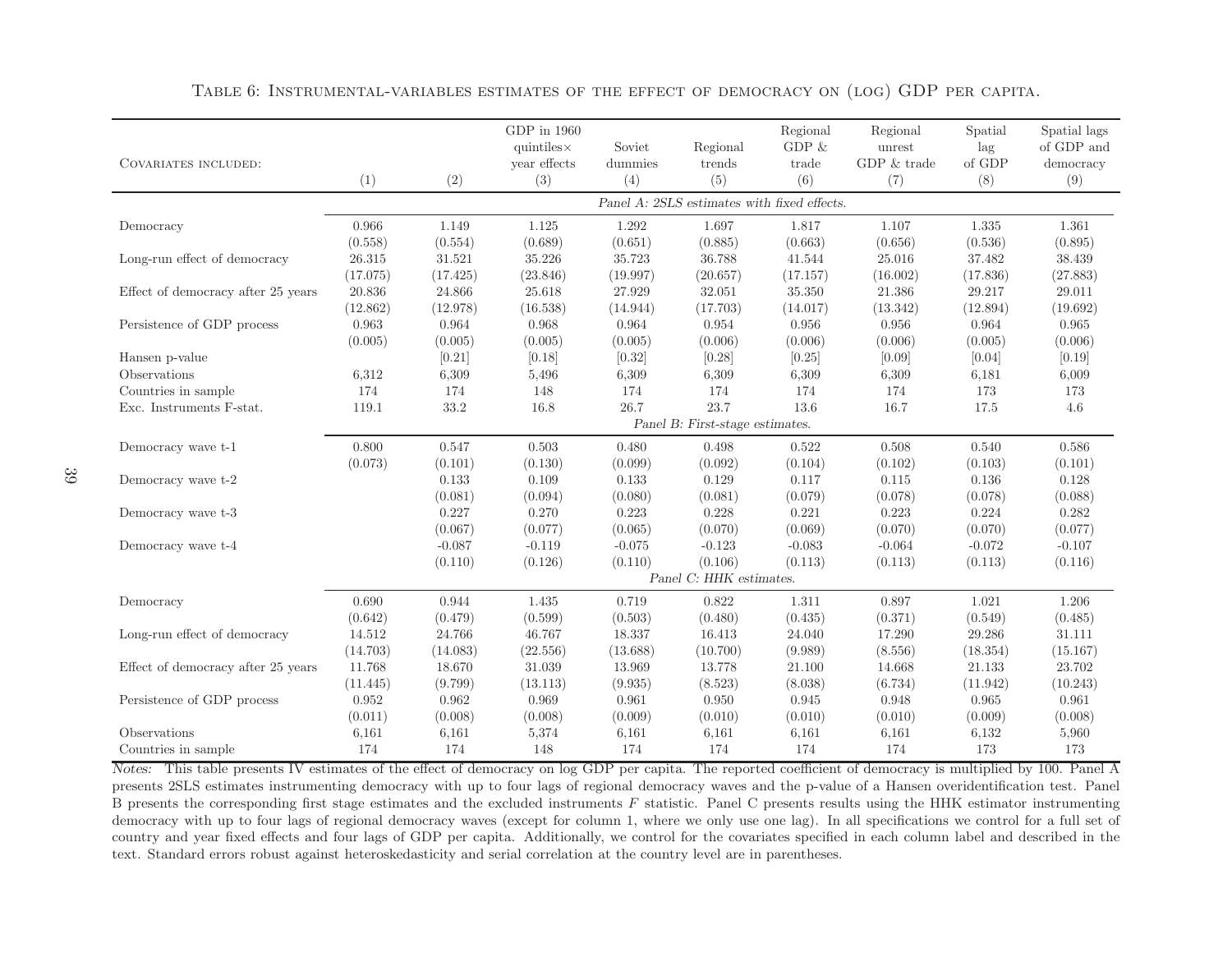| DEPENDENT VARIABLE:                | Log of<br>investment<br>share in GDP | Log of TFP | Index of<br>economic<br>reforms | Log of trade<br>share in GDP | log of tax<br>share in GDP | Log of primary<br>enrollment | Log of<br>secondary<br>enrollment | log of child<br>mortality | Dummy for<br>unrest |
|------------------------------------|--------------------------------------|------------|---------------------------------|------------------------------|----------------------------|------------------------------|-----------------------------------|---------------------------|---------------------|
|                                    | (1)                                  | (2)        | (3)                             | (4)                          | (5)                        | (6)                          | (7)                               | (8)                       | (9)                 |
|                                    |                                      |            |                                 |                              | Panel A: Within estimates. |                              |                                   |                           |                     |
|                                    |                                      |            |                                 |                              |                            |                              |                                   |                           |                     |
| Democracy                          | 2.391                                | $-0.205$   | 0.687                           | 0.689                        | 3.311                      | 1.042                        | 1.345                             | $-0.253$                  | $-7.832$            |
|                                    | (1.114)                              | (0.276)    | (0.348)                         | (0.676)                      | (1.409)                    | (0.338)                      | (0.610)                           | (0.063)                   | (2.185)             |
| Long-run effect of democracy       | 9.112                                | $-2.883$   | 5.580                           | 5.445                        | 16.062                     | 21.908                       | 18.960                            | $-34.264$                 | $-11.944$           |
|                                    | (4.255)                              | (3.858)    | (2.883)                         | (5.253)                      | (6.650)                    | (7.624)                      | (8.622)                           | (10.747)                  | (3.329)             |
| Effect of democracy after 25 years | 9.089                                | $-2.738$   | 5.359                           | 5.303                        | 15.864                     | 18.892                       | 18.057                            | $-21.400$                 | $-11.944$           |
|                                    | (4.245)                              | (3.648)    | (2.753)                         | (5.126)                      | (6.574)                    | (6.321)                      | (8.146)                           | (5.124)                   | (3.329)             |
| Persistence of outcome process     | 0.738                                | 0.929      | 0.877                           | 0.873                        | 0.794                      | 0.952                        | 0.929                             | 0.993                     | 0.344               |
|                                    | (0.020)                              | (0.012)    | (0.012)                         | (0.011)                      | (0.016)                    | (0.008)                      | (0.013)                           | (0.001)                   | (0.030)             |
| Observations                       | 5,665                                | 3,879      | 4,692                           | 5,738                        | 4,511                      | 3,714                        | 2,883                             | 6,084                     | 5,646               |
| Countries in sample                | 169                                  | 107        | 150                             | 172                          | 131                        | 166                          | 158                               | 173                       | 171                 |
|                                    |                                      |            |                                 |                              | Panel B: 2SLS estimates.   |                              |                                   |                           |                     |
| Democracy                          | 2.211                                | $-0.941$   | 3.224                           | 5.512                        | 8.088                      | 1.757                        | 4.116                             | $-0.715$                  | $-5.569$            |
|                                    | (2.852)                              | (0.667)    | (0.863)                         | (2.005)                      | (3.021)                    | (0.721)                      | (1.626)                           | (0.164)                   | (5.682)             |
| Long-run effect of democracy       | 8.440                                | $-12.738$  | 23.775                          | 40.589                       | 38.609                     | 36.693                       | 57.072                            | $-95.728$                 | $-8.471$            |
|                                    | (10.705)                             | (8.854)    | (6.215)                         | (13.580)                     | (14.330)                   | (15.505)                     | (21.698)                          | (26.347)                  | (8.577)             |
| Effect of democracy after 25 years | 8.419                                | $-12.167$  | 23.156                          | 39.817                       | 38.159                     | 31.611                       | 54.252                            | $-58.625$                 | $-8.471$            |
|                                    | (10.681)                             | (8.380)    | (6.039)                         | (13.375)                     | (14.121)                   | (12.863)                     | (20.267)                          | (13.123)                  | (8.577)             |
| Persistence of outcome process     | 0.738                                | 0.926      | 0.864                           | 0.864                        | 0.791                      | 0.952                        | 0.928                             | 0.993                     | 0.343               |
|                                    | (0.020)                              | (0.012)    | (0.012)                         | (0.012)                      | (0.017)                    | (0.008)                      | (0.013)                           | (0.001)                   | (0.030)             |
| Exc. instruments F-stat.           | 21.7                                 | 27.7       | 43.7                            | 21.5                         | 31.8                       | 12.1                         | 10.4                              | 26.3                      | 28.6                |
| Hansen p-value                     | [0.29]                               | [0.06]     | [0.22]                          | [0.09]                       | [0.69]                     | [0.09]                       | [0.12]                            | [0.02]                    | [0.84]              |
| Observations                       | 5,640                                | 3,871      | 4,670                           | 5,714                        | 4,489                      | 3,710                        | 2,879                             | 6,057                     | 5,619               |
| Countries in sample                | 168                                  | 107        | 149                             | 171                          | 130                        | 164                          | 156                               | 172                       | 170                 |
|                                    |                                      |            |                                 |                              | Panel C: HHK estimates.    |                              |                                   |                           |                     |
| Democracy                          | 6.603                                | 0.388      | 1.121                           | 1.255                        | 4.277                      | 1.384                        | 2.144                             | $-0.306$                  | $-3.638$            |
|                                    | (1.336)                              | (0.294)    | (0.371)                         | (0.790)                      | (2.044)                    | (0.366)                      | (0.644)                           | (0.068)                   | (2.931)             |
| Long-run effect of democracy       | 25.495                               | 7.518      | 22.655                          | 10.182                       | 24.622                     | 41.349                       | 43.070                            | $-54.798$                 | $-5.742$            |
|                                    | (5.313)                              | (6.011)    | (11.199)                        | (6.584)                      | (11.858)                   | (14.855)                     | (15.445)                          | (15.745)                  | (4.630)             |
| Effect of democracy after 25 years | 25.432                               | 6.748      | 15.698                          | 9.807                        | 23.966                     | 29.049                       | 36.865                            | $-29.139$                 | $-5.742$            |
|                                    | (5.294)                              | (5.366)    | (5.953)                         | (6.307)                      | (11.461)                   | (8.614)                      | (11.888)                          | (6.131)                   | (4.630)             |
| Persistence of outcome process     | 0.741                                | 0.948      | 0.951                           | 0.877                        | 0.826                      | 0.967                        | 0.950                             | 0.994                     | 0.366               |
|                                    | (0.018)                              |            | (0.018)                         | (0.014)                      |                            | (0.007)                      | (0.012)                           | (0.001)                   |                     |
| Observations                       | 5,125                                | (0.009)    | 4,236                           | 4,866                        | (0.031)                    |                              | 2,683                             |                           | (0.037)<br>5,233    |
|                                    |                                      | 3,557      |                                 |                              | 4,045                      | 3,579<br>164                 |                                   | 5,454                     |                     |
| Countries in sample                | 168                                  | 107        | 149                             | 171                          | 130                        |                              | 156                               | 172                       | 170                 |

### Table 7: Effects of democracy on potential mechanisms.

Notes: This table presents estimates of the effect of democracy on the different channels specified in the columns labels. The reported coefficient of democracy is multiplied by <sup>100</sup> (except for columns <sup>3</sup> and 9). Panel <sup>A</sup> presents within estimates. Panel <sup>B</sup> presents 2SLS estimates instrumenting democracy with four lags of regional democracy waves, the F statistic for the excluded instruments and the p-value of Hansen's overidentification test. Panel C presents results using the HHK estimator instrumenting democracy with four lags of regional democracy. In all specifications we control for a full set of country and year fixed effects, four lags of GDP per capita and four lags of the dependent variable. Standard errors robust against heteroskedasticity and serial correlation at the country level are in parentheses.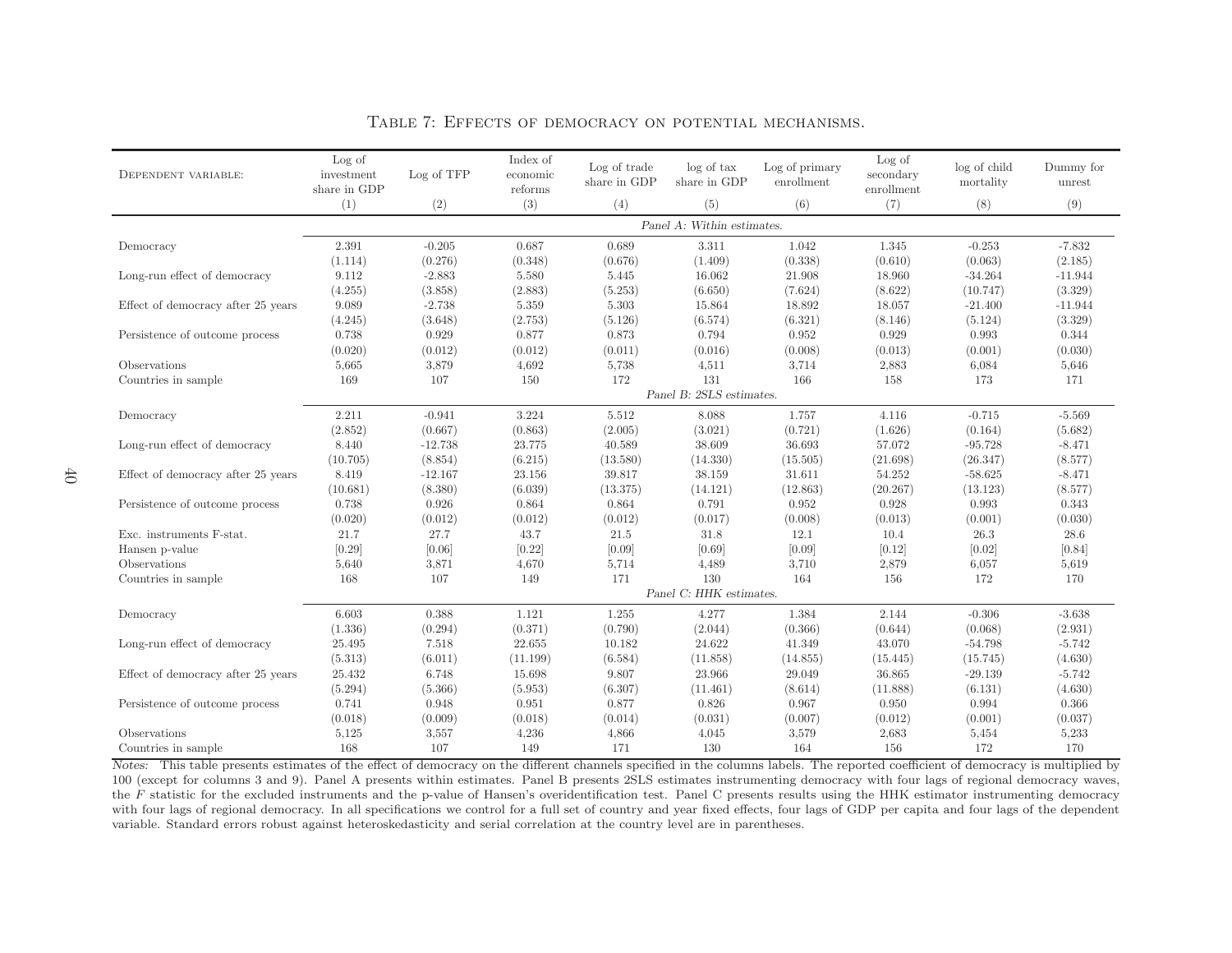| 1960<br>1970<br>1980<br>Lagged<br>1960<br>1970<br>1980<br>Lagged<br>MEASURED AT:<br>(1)<br>(2)<br>(3)<br>(5)<br>(8)<br>(4)<br>(6)<br>(7)<br>Panel A: Within estimates.<br>0.744<br>0.432<br>0.572<br>0.687<br>0.446<br>0.340<br>0.385<br>0.495<br>Democracy<br>(0.275)<br>(0.246)<br>(0.248)<br>(0.248)<br>(0.254)<br>(0.253)<br>(0.246)<br>(0.241)<br>0.038<br>Interaction<br>0.001<br>0.001<br>0.002<br>0.001<br>0.046<br>0.049<br>0.020<br>(0.002)<br>(0.001)<br>(0.002)<br>(0.002)<br>(0.028)<br>(0.020)<br>(0.014)<br>(0.013)<br>16.231<br>18.631<br>11.841<br>Long-run effect of democracy<br>20.489<br>19.843<br>13.785<br>10.480<br>14.597<br>(9.073)<br>(8.255)<br>(11.160)<br>(8.608)<br>(8.550)<br>(8.275)<br>(8.118)<br>(8.432)<br>Effect of democracy after 25 years<br>12.916<br>10.081<br>8.687<br>10.013<br>14.985<br>15.877<br>7.679<br>10.953<br>(6.565)<br>(5.960)<br>(5.848)<br>(5.943)<br>(5.964)<br>(5.872)<br>(5.728)<br>(5.821)<br>Persistence of GDP process<br>0.973<br>0.969<br>0.966<br>0.963<br>0.968<br>0.968<br>0.967<br>0.966<br>(0.005)<br>(0.005)<br>(0.005)<br>(0.006)<br>(0.005)<br>(0.005)<br>(0.005)<br>(0.006)<br>Observations<br>4,281<br>4,909<br>5,525<br>6,336<br>5,300<br>5,300<br>5,300<br>5,300<br>138<br>Countries in sample<br>93<br>109<br>131<br>175<br>138<br>138<br>138<br>Panel B: 2SLS estimates. | <b>INTERACTION WITH:</b> |  | Log GDP per capita: |  | Share with secondary: |  |
|---------------------------------------------------------------------------------------------------------------------------------------------------------------------------------------------------------------------------------------------------------------------------------------------------------------------------------------------------------------------------------------------------------------------------------------------------------------------------------------------------------------------------------------------------------------------------------------------------------------------------------------------------------------------------------------------------------------------------------------------------------------------------------------------------------------------------------------------------------------------------------------------------------------------------------------------------------------------------------------------------------------------------------------------------------------------------------------------------------------------------------------------------------------------------------------------------------------------------------------------------------------------------------------------------------------------------------------------------------|--------------------------|--|---------------------|--|-----------------------|--|
|                                                                                                                                                                                                                                                                                                                                                                                                                                                                                                                                                                                                                                                                                                                                                                                                                                                                                                                                                                                                                                                                                                                                                                                                                                                                                                                                                         |                          |  |                     |  |                       |  |
|                                                                                                                                                                                                                                                                                                                                                                                                                                                                                                                                                                                                                                                                                                                                                                                                                                                                                                                                                                                                                                                                                                                                                                                                                                                                                                                                                         |                          |  |                     |  |                       |  |
|                                                                                                                                                                                                                                                                                                                                                                                                                                                                                                                                                                                                                                                                                                                                                                                                                                                                                                                                                                                                                                                                                                                                                                                                                                                                                                                                                         |                          |  |                     |  |                       |  |
|                                                                                                                                                                                                                                                                                                                                                                                                                                                                                                                                                                                                                                                                                                                                                                                                                                                                                                                                                                                                                                                                                                                                                                                                                                                                                                                                                         |                          |  |                     |  |                       |  |
|                                                                                                                                                                                                                                                                                                                                                                                                                                                                                                                                                                                                                                                                                                                                                                                                                                                                                                                                                                                                                                                                                                                                                                                                                                                                                                                                                         |                          |  |                     |  |                       |  |
|                                                                                                                                                                                                                                                                                                                                                                                                                                                                                                                                                                                                                                                                                                                                                                                                                                                                                                                                                                                                                                                                                                                                                                                                                                                                                                                                                         |                          |  |                     |  |                       |  |
|                                                                                                                                                                                                                                                                                                                                                                                                                                                                                                                                                                                                                                                                                                                                                                                                                                                                                                                                                                                                                                                                                                                                                                                                                                                                                                                                                         |                          |  |                     |  |                       |  |
|                                                                                                                                                                                                                                                                                                                                                                                                                                                                                                                                                                                                                                                                                                                                                                                                                                                                                                                                                                                                                                                                                                                                                                                                                                                                                                                                                         |                          |  |                     |  |                       |  |
|                                                                                                                                                                                                                                                                                                                                                                                                                                                                                                                                                                                                                                                                                                                                                                                                                                                                                                                                                                                                                                                                                                                                                                                                                                                                                                                                                         |                          |  |                     |  |                       |  |
|                                                                                                                                                                                                                                                                                                                                                                                                                                                                                                                                                                                                                                                                                                                                                                                                                                                                                                                                                                                                                                                                                                                                                                                                                                                                                                                                                         |                          |  |                     |  |                       |  |
|                                                                                                                                                                                                                                                                                                                                                                                                                                                                                                                                                                                                                                                                                                                                                                                                                                                                                                                                                                                                                                                                                                                                                                                                                                                                                                                                                         |                          |  |                     |  |                       |  |
|                                                                                                                                                                                                                                                                                                                                                                                                                                                                                                                                                                                                                                                                                                                                                                                                                                                                                                                                                                                                                                                                                                                                                                                                                                                                                                                                                         |                          |  |                     |  |                       |  |
|                                                                                                                                                                                                                                                                                                                                                                                                                                                                                                                                                                                                                                                                                                                                                                                                                                                                                                                                                                                                                                                                                                                                                                                                                                                                                                                                                         |                          |  |                     |  |                       |  |
|                                                                                                                                                                                                                                                                                                                                                                                                                                                                                                                                                                                                                                                                                                                                                                                                                                                                                                                                                                                                                                                                                                                                                                                                                                                                                                                                                         |                          |  |                     |  |                       |  |
|                                                                                                                                                                                                                                                                                                                                                                                                                                                                                                                                                                                                                                                                                                                                                                                                                                                                                                                                                                                                                                                                                                                                                                                                                                                                                                                                                         |                          |  |                     |  |                       |  |
|                                                                                                                                                                                                                                                                                                                                                                                                                                                                                                                                                                                                                                                                                                                                                                                                                                                                                                                                                                                                                                                                                                                                                                                                                                                                                                                                                         |                          |  |                     |  |                       |  |
|                                                                                                                                                                                                                                                                                                                                                                                                                                                                                                                                                                                                                                                                                                                                                                                                                                                                                                                                                                                                                                                                                                                                                                                                                                                                                                                                                         |                          |  |                     |  |                       |  |
| 0.645<br>0.500<br>0.155<br>1.326<br>$-0.119$<br>$-0.484$<br>$-0.474$<br>0.600<br>Democracy                                                                                                                                                                                                                                                                                                                                                                                                                                                                                                                                                                                                                                                                                                                                                                                                                                                                                                                                                                                                                                                                                                                                                                                                                                                              |                          |  |                     |  |                       |  |
| (1.088)<br>(0.961)<br>(0.929)<br>(0.887)<br>(0.662)<br>(0.665)<br>(0.639)<br>(0.576)                                                                                                                                                                                                                                                                                                                                                                                                                                                                                                                                                                                                                                                                                                                                                                                                                                                                                                                                                                                                                                                                                                                                                                                                                                                                    |                          |  |                     |  |                       |  |
| 0.000<br>0.174<br>Interaction<br>$-0.002$<br>$-0.000$<br>$-0.003$<br>0.156<br>0.116<br>0.049                                                                                                                                                                                                                                                                                                                                                                                                                                                                                                                                                                                                                                                                                                                                                                                                                                                                                                                                                                                                                                                                                                                                                                                                                                                            |                          |  |                     |  |                       |  |
| (0.033)<br>(0.005)<br>(0.004)<br>(0.004)<br>(0.004)<br>(0.060)<br>(0.047)<br>(0.023)                                                                                                                                                                                                                                                                                                                                                                                                                                                                                                                                                                                                                                                                                                                                                                                                                                                                                                                                                                                                                                                                                                                                                                                                                                                                    |                          |  |                     |  |                       |  |
| 4.978<br>Long-run effect of democracy<br>18.838<br>19.275<br>36.116<br>$-3.649$<br>$-14.586$<br>$-14.135$<br>17.373                                                                                                                                                                                                                                                                                                                                                                                                                                                                                                                                                                                                                                                                                                                                                                                                                                                                                                                                                                                                                                                                                                                                                                                                                                     |                          |  |                     |  |                       |  |
| (43.554)<br>(31.473)<br>(30.208)<br>(29.900)<br>(19.968)<br>(19.023)<br>(18.114)<br>(18.629)                                                                                                                                                                                                                                                                                                                                                                                                                                                                                                                                                                                                                                                                                                                                                                                                                                                                                                                                                                                                                                                                                                                                                                                                                                                            |                          |  |                     |  |                       |  |
| Effect of democracy after 25 years<br>3.486<br>28.377<br>$-2.692$<br>$-10.574$<br>11.592<br>14.078<br>$-10.843$<br>13.133                                                                                                                                                                                                                                                                                                                                                                                                                                                                                                                                                                                                                                                                                                                                                                                                                                                                                                                                                                                                                                                                                                                                                                                                                               |                          |  |                     |  |                       |  |
| (25.784)<br>(21.795)<br>(21.085)<br>(21.317)<br>(14.837)<br>(13.901)<br>(13.312)<br>(14.524)                                                                                                                                                                                                                                                                                                                                                                                                                                                                                                                                                                                                                                                                                                                                                                                                                                                                                                                                                                                                                                                                                                                                                                                                                                                            |                          |  |                     |  |                       |  |
| Persistence of GDP process<br>0.973<br>0.969<br>0.967<br>0.963<br>0.967<br>0.967<br>0.966<br>0.965                                                                                                                                                                                                                                                                                                                                                                                                                                                                                                                                                                                                                                                                                                                                                                                                                                                                                                                                                                                                                                                                                                                                                                                                                                                      |                          |  |                     |  |                       |  |
| (0.006)<br>(0.006)<br>(0.006)<br>(0.008)<br>(0.006)<br>(0.006)<br>(0.006)<br>(0.006)                                                                                                                                                                                                                                                                                                                                                                                                                                                                                                                                                                                                                                                                                                                                                                                                                                                                                                                                                                                                                                                                                                                                                                                                                                                                    |                          |  |                     |  |                       |  |
| Exc. instruments F-stat.<br>6.6<br>6.1<br>7.0<br>14.0<br>18.5<br>16.0<br>12.4<br>17.6                                                                                                                                                                                                                                                                                                                                                                                                                                                                                                                                                                                                                                                                                                                                                                                                                                                                                                                                                                                                                                                                                                                                                                                                                                                                   |                          |  |                     |  |                       |  |
| Hansen p-value<br>[0.81]<br>[0.73]<br>[0.54]<br>[0.44]<br>[0.50]<br>[0.33]<br>[0.41]<br>[0.25]                                                                                                                                                                                                                                                                                                                                                                                                                                                                                                                                                                                                                                                                                                                                                                                                                                                                                                                                                                                                                                                                                                                                                                                                                                                          |                          |  |                     |  |                       |  |
| Observations<br>5,292<br>5,292<br>4,273<br>4,901<br>5,517<br>6,153<br>5,292<br>5,218                                                                                                                                                                                                                                                                                                                                                                                                                                                                                                                                                                                                                                                                                                                                                                                                                                                                                                                                                                                                                                                                                                                                                                                                                                                                    |                          |  |                     |  |                       |  |
| 93<br>138<br>109<br>131<br>174<br>138<br>138<br>138<br>Countries in sample                                                                                                                                                                                                                                                                                                                                                                                                                                                                                                                                                                                                                                                                                                                                                                                                                                                                                                                                                                                                                                                                                                                                                                                                                                                                              |                          |  |                     |  |                       |  |
| Panel C: HHK estimates.                                                                                                                                                                                                                                                                                                                                                                                                                                                                                                                                                                                                                                                                                                                                                                                                                                                                                                                                                                                                                                                                                                                                                                                                                                                                                                                                 |                          |  |                     |  |                       |  |
| Democracy<br>0.222<br>0.234<br>0.144<br>1.619<br>1.101<br>0.887<br>0.790<br>1.713                                                                                                                                                                                                                                                                                                                                                                                                                                                                                                                                                                                                                                                                                                                                                                                                                                                                                                                                                                                                                                                                                                                                                                                                                                                                       |                          |  |                     |  |                       |  |
| (0.379)<br>(0.401)<br>(0.445)<br>(0.477)<br>(0.686)<br>(0.679)<br>(0.638)<br>(0.584)                                                                                                                                                                                                                                                                                                                                                                                                                                                                                                                                                                                                                                                                                                                                                                                                                                                                                                                                                                                                                                                                                                                                                                                                                                                                    |                          |  |                     |  |                       |  |
| $-0.000$<br>0.001<br>Interaction<br>0.004<br>0.002<br>0.093<br>0.089<br>0.058<br>0.016                                                                                                                                                                                                                                                                                                                                                                                                                                                                                                                                                                                                                                                                                                                                                                                                                                                                                                                                                                                                                                                                                                                                                                                                                                                                  |                          |  |                     |  |                       |  |
| (0.003)<br>(0.003)<br>(0.004)<br>(0.004)<br>(0.046)<br>(0.037)<br>(0.028)<br>(0.013)                                                                                                                                                                                                                                                                                                                                                                                                                                                                                                                                                                                                                                                                                                                                                                                                                                                                                                                                                                                                                                                                                                                                                                                                                                                                    |                          |  |                     |  |                       |  |
| 7.692<br>4.480<br>22.375<br>Long-run effect of democracy<br>7.453<br>48.375<br>31.605<br>25.022<br>49.338                                                                                                                                                                                                                                                                                                                                                                                                                                                                                                                                                                                                                                                                                                                                                                                                                                                                                                                                                                                                                                                                                                                                                                                                                                               |                          |  |                     |  |                       |  |
| (13.213)<br>(13.442)<br>(14.002)<br>(21.975)<br>(21.502)<br>(20.748)<br>(19.522)<br>(23.950)                                                                                                                                                                                                                                                                                                                                                                                                                                                                                                                                                                                                                                                                                                                                                                                                                                                                                                                                                                                                                                                                                                                                                                                                                                                            |                          |  |                     |  |                       |  |
| Effect of democracy after 25 years<br>4.869<br>5.084<br>3.054<br>34.304<br>23.787<br>19.159<br>17.091<br>36.069                                                                                                                                                                                                                                                                                                                                                                                                                                                                                                                                                                                                                                                                                                                                                                                                                                                                                                                                                                                                                                                                                                                                                                                                                                         |                          |  |                     |  |                       |  |
| (8.286)<br>(8.850)<br>(9.435)<br>(15.084)<br>(14.107)<br>(11.965)<br>(14.981)<br>(14.116)                                                                                                                                                                                                                                                                                                                                                                                                                                                                                                                                                                                                                                                                                                                                                                                                                                                                                                                                                                                                                                                                                                                                                                                                                                                               |                          |  |                     |  |                       |  |
| Persistence of GDP process<br>0.971<br>0.969<br>0.968<br>0.967<br>0.965<br>0.965<br>0.965<br>0.965                                                                                                                                                                                                                                                                                                                                                                                                                                                                                                                                                                                                                                                                                                                                                                                                                                                                                                                                                                                                                                                                                                                                                                                                                                                      |                          |  |                     |  |                       |  |
| (0.009)<br>(0.008)<br>(0.008)<br>(0.009)<br>(0.008)<br>(0.008)<br>(0.008)<br>(0.009)                                                                                                                                                                                                                                                                                                                                                                                                                                                                                                                                                                                                                                                                                                                                                                                                                                                                                                                                                                                                                                                                                                                                                                                                                                                                    |                          |  |                     |  |                       |  |
| Observations<br>4,180<br>5,386<br>4,792<br>6,110<br>5,154<br>5,154<br>5,154<br>5,154                                                                                                                                                                                                                                                                                                                                                                                                                                                                                                                                                                                                                                                                                                                                                                                                                                                                                                                                                                                                                                                                                                                                                                                                                                                                    |                          |  |                     |  |                       |  |
| 93<br>138<br>Countries in sample<br>109<br>131<br>174<br>138<br>138<br>138                                                                                                                                                                                                                                                                                                                                                                                                                                                                                                                                                                                                                                                                                                                                                                                                                                                                                                                                                                                                                                                                                                                                                                                                                                                                              |                          |  |                     |  |                       |  |

#### Table 8: Heterogeneous effects of democracy on (log) GDP per capita.

Notes: This table presents estimates of the effect of democracy on log GDP per capita and its interaction with other country characteristics indicated in the columns' headers. The reported coefficients of democracy and the interaction are multiplied by 100. We report main effects and long-run effects evaluated at the 25th percentile of the interacted variable. Panel A presents within estimates. Panel B presents 2SLS estimates instrumenting democracy (and the interaction term) with four lags of regional democracy waves. It also reports the  $F$  statistic for the excluded instruments and the p-value of Hansen's overidentification test. Panel C presents results using the HHK estimator instrumenting democracy (and the interaction term) with four lags of regional democracy waves. In all specifications we control for a full set of country and year fixed effects and four lags of GDP per capita. Standard errors robust against heteroskedasticity and serial correlation at the country level are in parentheses.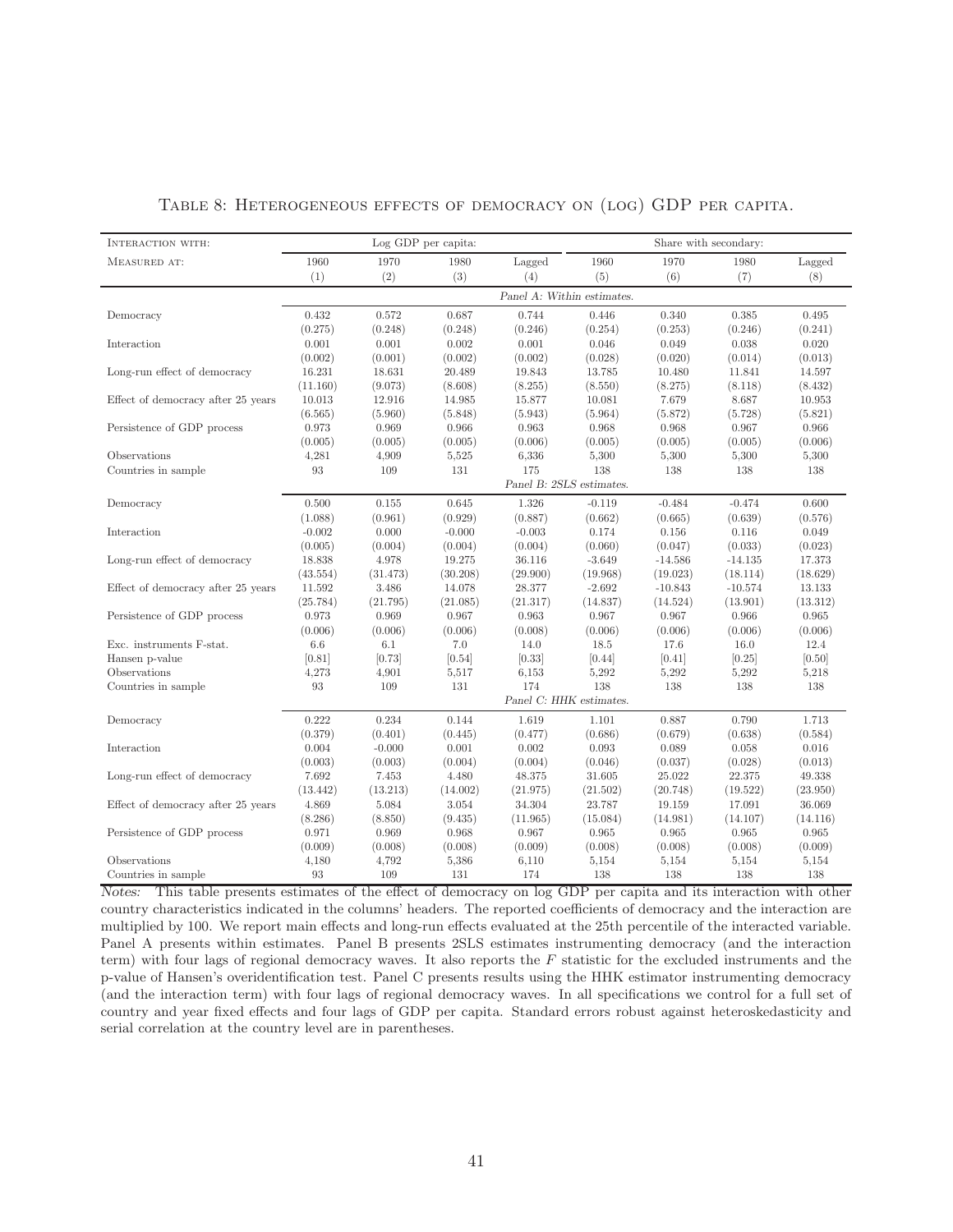FIGURE 1: GDP PER CAPITA BEFORE AND AFTER A DEMOCRATIZATION.



Notes: This figure plots GDP per capita in log points around a democratic transition. We normalize log GDP per capita to zero in the year preceding the democratization. Time (in years) relative to the year of democratization runs on the horizontal axis.

Figure 2: Dynamic panel model estimates of the over-time effects of democracy on the log of GDP per capita.



Notes: This figure plots the estimated change in the log of GDP per capita caused by a permanent transition to democracy. The effects are obtained by forward iteration of the estimated process for GDP modeled in equation [\(1\)](#page-7-0). A 95% confidence interval obtained using the delta method is presented in dotted lines. Time (in years) relative to the year of democratization runs on the horizontal axis.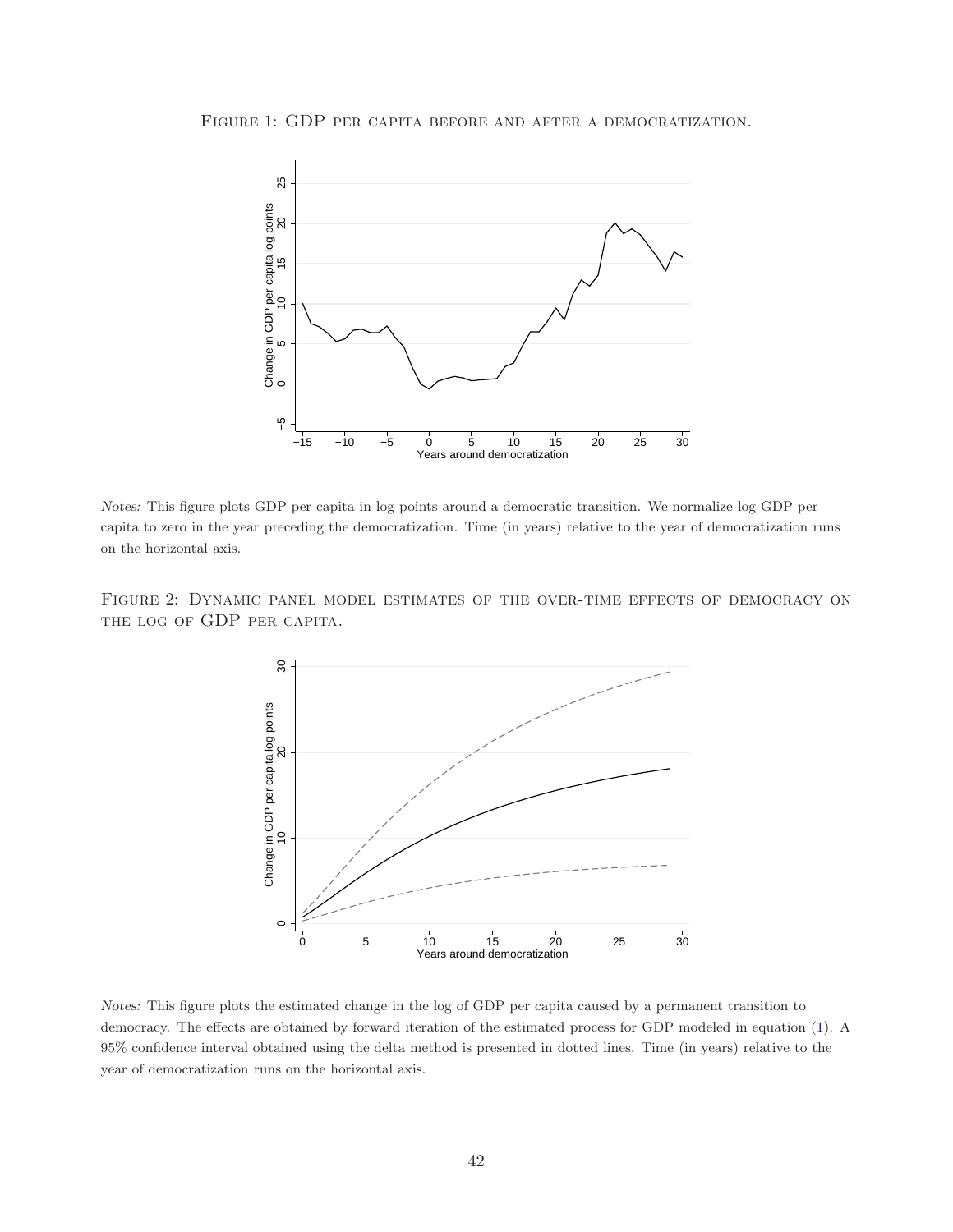<span id="page-43-0"></span>Figure 3: Semi-parametric estimates of the over-time effects of democracy on the log of GDP. Estimates obtained using a regression model to estimate counterfactuals.



Notes: This figure plots semi-parametric estimates of the effect of democratizations on GDP per capita in log points. The solid line plots the estimated average effect on GDP per capita on countries that democratized (in log points), together with a 95% confidence interval in dashed lines. Time (in years) relative to the year of democratization runs on the horizontal axis. The estimates are obtained by assuming and estimating a linear model for counterfactual outcomes, which we use to control for the influence of GDP dynamics. Section [4](#page-51-0) explains our approach in full detail.

<span id="page-43-1"></span>Figure 4: Semi-parametric estimates of the over-time effects of democracy on the log of GDP. Estimates obtained using inverse-propensity score reweighting.



Notes: This figure plots semi-parametric estimates of the effect of democratizations on GDP per capita in log points. The solid line plots the estimated average effect on GDP per capita on countries that democratized (in log points), together with a 95% confidence interval in dashed lines. Time (in years) relative to the year of democratization runs on the horizontal axis. The estimates are obtained by assuming and estimating a probit model for democratizations based on GDP lags, which we use to estimate the propensity score and reweight the data. Section [4](#page-51-0) explains our approach in full detail.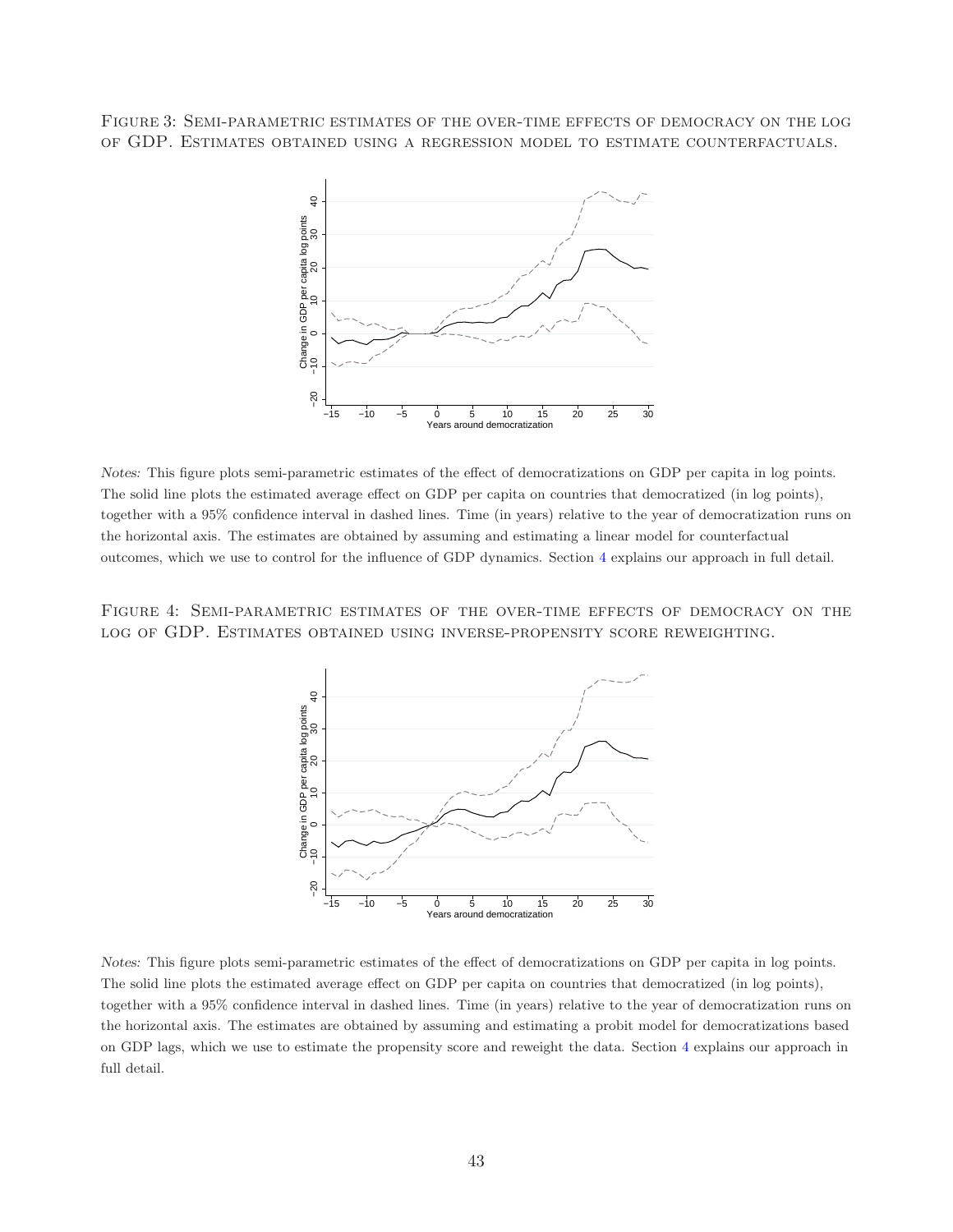<span id="page-44-0"></span>Figure 5: Semi-parametric estimates of the over-time effects of democracy on the LOG OF GDP. DOUBLY-ROBUST ESTIMATES.



Notes: This figure plots semi-parametric estimates of the effect of democratizations on GDP per capita in log points. The solid line plots the estimated average effect on GDP per capita on countries that democratized (in log points), together with a 95% confidence interval in dashed lines. Time (in years) relative to the year of democratization runs on the horizontal axis. The estimates are obtained by assuming and estimating a probit model for democratizations based on GDP lags, which we use to estimate the propensity score and reweight the data. In addition, we partial out lags of GDP linearly, making our approach doubly robust. Section [4](#page-51-0) explains our approach in full detail.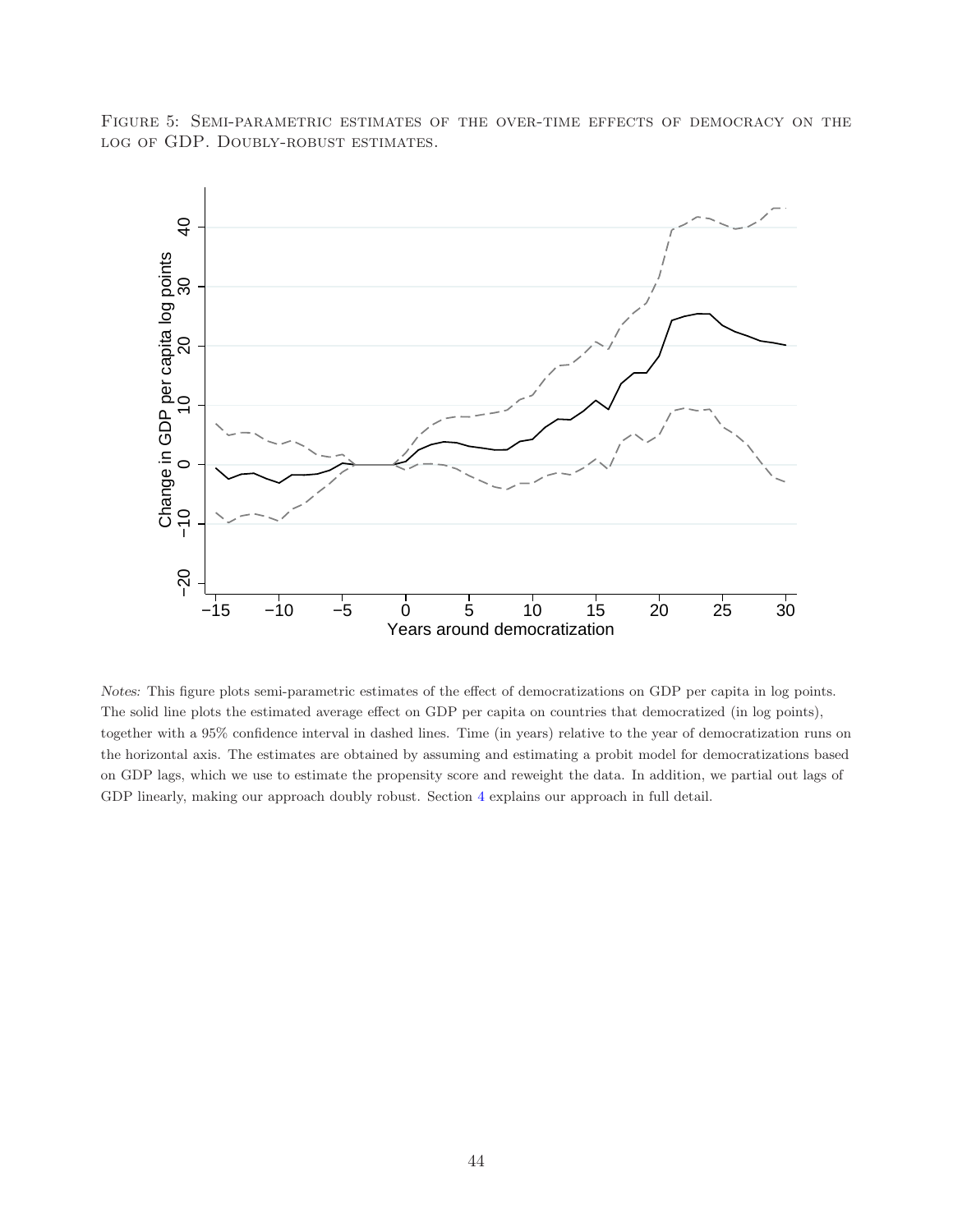



Notes: These figures illustrate the existence of regional democracy waves. The top figure plots average democracy among initial nondemocracies around the first democratization in the region. For comparison it also plots average democracy among other initial nondemocracies in other regions. The bottom figure plots average democracy among initial democracies around the first reversal in the region. For comparison it also plots average democracy among other initial democracies in other regions.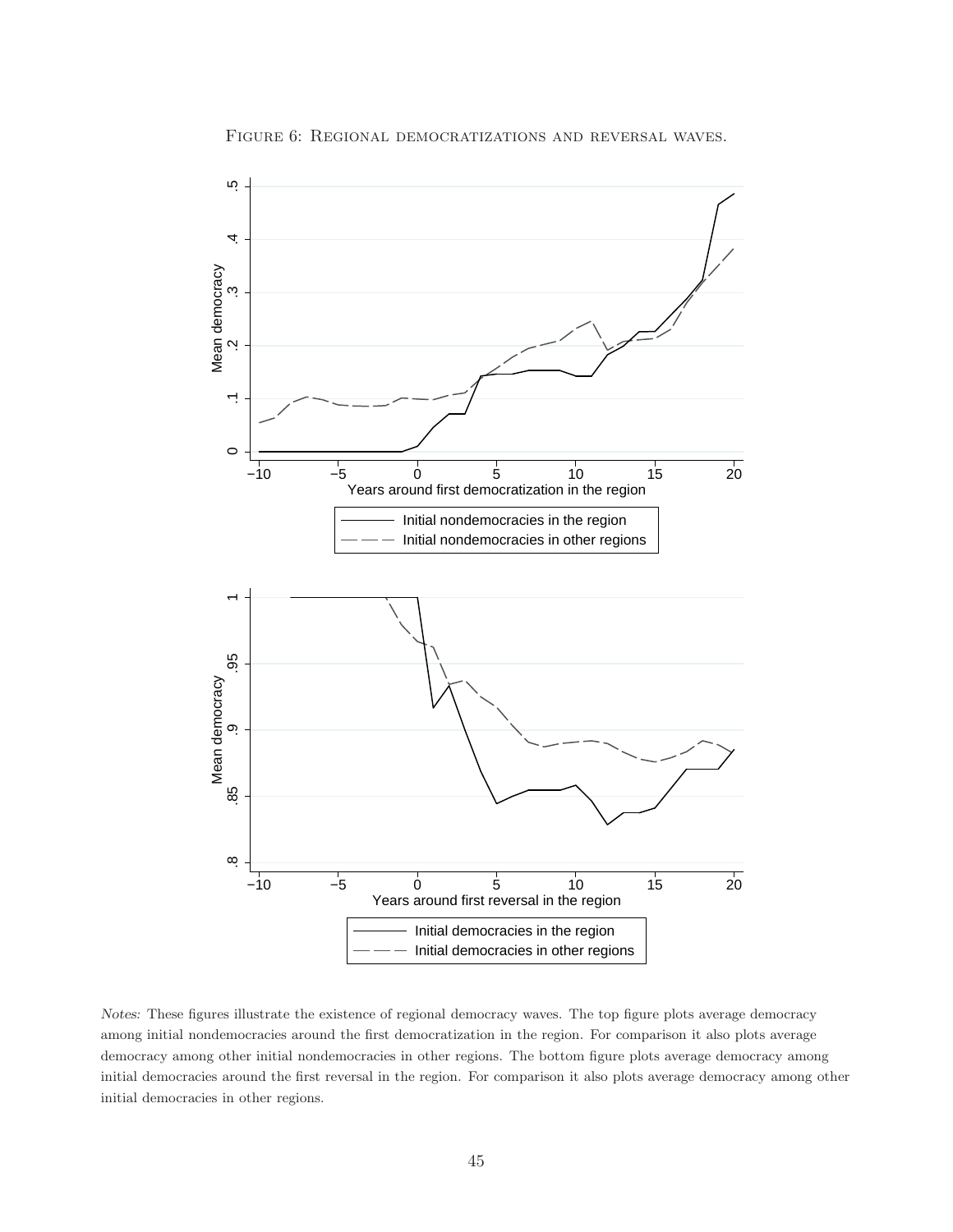# ONLINE APPENDIX FOR "DEMOCRACY DOES CAUSE GROWTH."

### A1 Detailed Construction of our Democracy Measure

We construct our consolidated measure of democracy using Freedom House and Polity IV as our main sources. We also use secondary sources to resolve ambiguous cases (those in which Polity and Freedom house report contrary assessments) or those without data coverage in Freedom House or Polity IV. For instance, Freedom House only covers the period since 1972, so we use secondary sources and the Polity IV index to code our measure of democracy prior to this period. Likewise, Polity IV does not cover some small countries that are in the Freedom House sample and in other secondary sources. The secondary sources are the dichotomous measures introduced by Cheibub, Gandhi, and Vreeland  $(2010)$ —henceforth CGV—and Boix, Miller, and Rosato  $(2012)$ —henceforth BMR.<sup>[24](#page-46-0)</sup> Both measures extend and refine Przeworski et al.'s (2000) measure of democracy. Finally, we use Papaioannou and Siourounis's (2008) data—henceforth PS—which contains the exact year of a permanent transition to democracy for many of the countries in our sample, but that does not include temporary transitions in and out of democracy.

Our measure of democracy,  $D_{ct} \in \{0,1\}$  for country c at time t, is coded as follows:

- 1. We code a country c as democratic in year t (i.e.,  $D_{ct} = 1$ ) if Freedom House regards it as "Free" or "Partially Free" and Polity IV gives it a positive democracy score (The Polity IV index is between -10 and 10). This procedure generates the bulk of the variation in our democracy measure.[25](#page-46-1)
- 2. For small countries that only appear in the Freedom House sample, we code them as democratic if their Freedom House status is "Free" or "Partially Free," and either CGV or BMR consider them to be democratic. There is overwhelming agreement between Freedom House, CGV and BMR in all such cases, making the coding straightforward.<sup>[26](#page-46-2)</sup>

<span id="page-46-0"></span> $^{24}$ CGV code a period as democratic when the chief executive is chosen by popular election (directly or indirectly), the legislature is popularly elected, there are multiple parties competing in the election, and an "alternation in power under electoral rules identical to the ones that brought the incumbent to office takes place." BMR update Przeworski et al. (2000) and add the additional qualification that only instances in which more than 50% of the male population are allowed to vote are coded as democracies.

<span id="page-46-1"></span> $^{25}$ Using the "Free" or "Partially Free" and the positive Polity scores to define dichotomous democracy indices is a relatively common practice in the literature. For instance, this is the approach used by Papaioannou and Siourounis (2008) to identify the transitions they then analyze in more detail using historical sources. Giavazzi and Tabellini (2005) and Persson and Tabellini (2006) use similar cutoffs for the Polity score to define dichotomous democracy indices.

<span id="page-46-2"></span><sup>&</sup>lt;sup>26</sup>The only ambiguous case is Samoa, which is coded as "Free" since 1989 by Freedom House, while CGV and BMR both code it as nondemocratic. We follow the latter coding since rulers in Samoa have a long tenure and are appointed to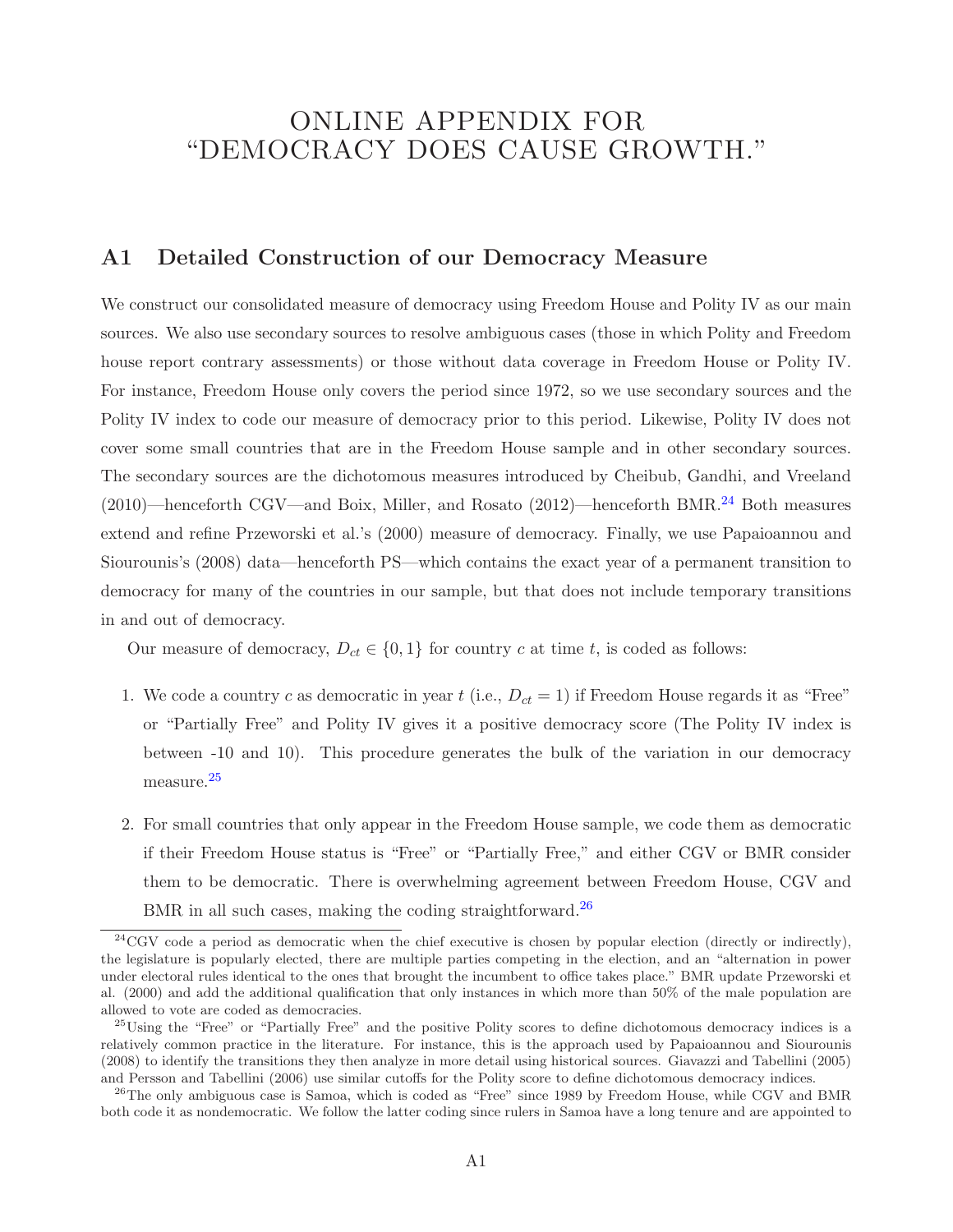- 3. Freedom House does not provide any data before 1972. For these early years, we code a country as democractic if it has a positive Polity score and either CGV or BMR code it as democratic. There are a few cases coded as nondemocracies by CGV and BMR with a positive Polity score. In these cases, the Polity score is always near zero and we code the observation as a nondemocracy.
- 4. Ex-Soviet and Ex-Yugoslav countries are coded as nondemocracies before 1990, based on the USSR and Yugoslavia scores before their dissolution.
- 5. When both Freedom House and Polity are missing (174 observations for 16 countries), we rely on our secondary sources and code our measure of democracy manually.<sup>[27](#page-47-0)</sup>
- 6. We remove spurious transitions created when countries enter or leave the Freedom House, Polity, or our secondary sources' samples. For instance, these spurious transitions arise when a country appears in (or leaves) the sample for one of our sources that gives it a more (or less) favorable assessment than the others.[28](#page-47-1)
- 7. Finally, we perform an additional refinements of our measure and adjust it to match the dates for permanent democratizations that PS coded. These dates are available for 68 transitions in our sample (recall PS only code permanent transitions), and are based on historical sources.<sup>[29](#page-47-2)</sup>

<span id="page-47-1"></span><sup>28</sup>This is the case for Cyprus, Malaysia, Gambia, and Guyana, which we handled manually. The particular coding of these countries does not affect our results. We follow most sources and code Cyprus as democratic after 1974. Malaysia is coded as nondemocratic throughout. Guyana is coded as nondemocratic between 1966 and 1990 and democratic in all other years. Finally, Gambia is coded as democratic between 1965 and 1993 only.

<span id="page-47-2"></span> $^{29}$ Some special cases, for which PS transition dates and our coding are not close in time, include Guatemala, El Salvador, Iran, Tanzania, and South Africa. For Guatemala, our coding described above dates a democratization in 1986, while PS code a permanent transition at the end of the civil war in 1996. For El Salvador, we code the democratization episode in 1982 based on Freedom House and Polity, while PS code it in 1994. We do not detect any transition to democracy for Iran and Tanzania. In all of these cases we keep our original coding. Our coding produces a transition to democracy in South Africa during the early 80s based solely on Freedom House and Polity. However, PS and all secondary sources agree that the official democratization was in 1994, so we use this date.

office for life. Besides this particular case, there are some countries for which only Freedom House provides information for the years 2009 and 2010 (the CGV and BMR sample ends in 2008 and 2009 respectively). These include Afghanistan, Bahamas, Barbados, Belize, Bosnia & Herzegovina, Brunei Darussalam, Dominica, Grenada, Iceland, Iraq, Kiribati, Luxembourg, Maldives, Malta, Nauru, Palau, Samoa, Seychelles, St. Kitts and Nevis, St. Lucia, St. Vincent & Grens., Suriname, São Tomé & Príncipe, Tonga and Vanuatu. In all of these cases the Freedom House indicator remains the same since 2008, so we assume these countries remain in the same political regime that was in place in 2008.

<span id="page-47-0"></span><sup>&</sup>lt;sup>27</sup>The first country is Antigua and Barbuda, which is coded as democratic following its independence in 1981. Barbados is set as democratic from its independence in 1966 until it enters the Freedom House sample in 1972, after which Freedom House codes it as democratic. Germany, Iceland, and Luxembourg are coded as always democratic. This matches the Freedom House coding once they enter into its sample. Kuwait is set to nondemocratic in 1961 and 1962, until it enters the Polity sample in 1963 and is also coded as nondemocratic. The Maldives are set as nondemocratic from its independence in 1965, until they enter the Freedom House sample in 1972 and is also coded as nondemocratic. Malta is set as democratic from its independence in 1964, until it enters the Freedom House sample in 1972 and is also coded as democratic. Nauru is set as democratic from its independence in 1968 until it enters the Freedom House sample in 1972, remaining democratic. Syria is coded as nondemocratic in 1960 when it was not in the Polity sample. It remains nondemocratic in the Polity sample. Tonga is coded as nondemocratic since its independence. This matches the Freedom House coding when it enters the sample. Vietnam and Yemen are coded as always nondemocratic, but they are not in Polity and Freedom House prior to their unification. However, they were nondemocratic according to all secondary sources. Samoa is nondemocratic since its independence based on CGV and BMR for years in which Polity and Freedom House are missing. Finally, Zimbabwe is also nondemocratic in 1965-1969, according to our secondary sources.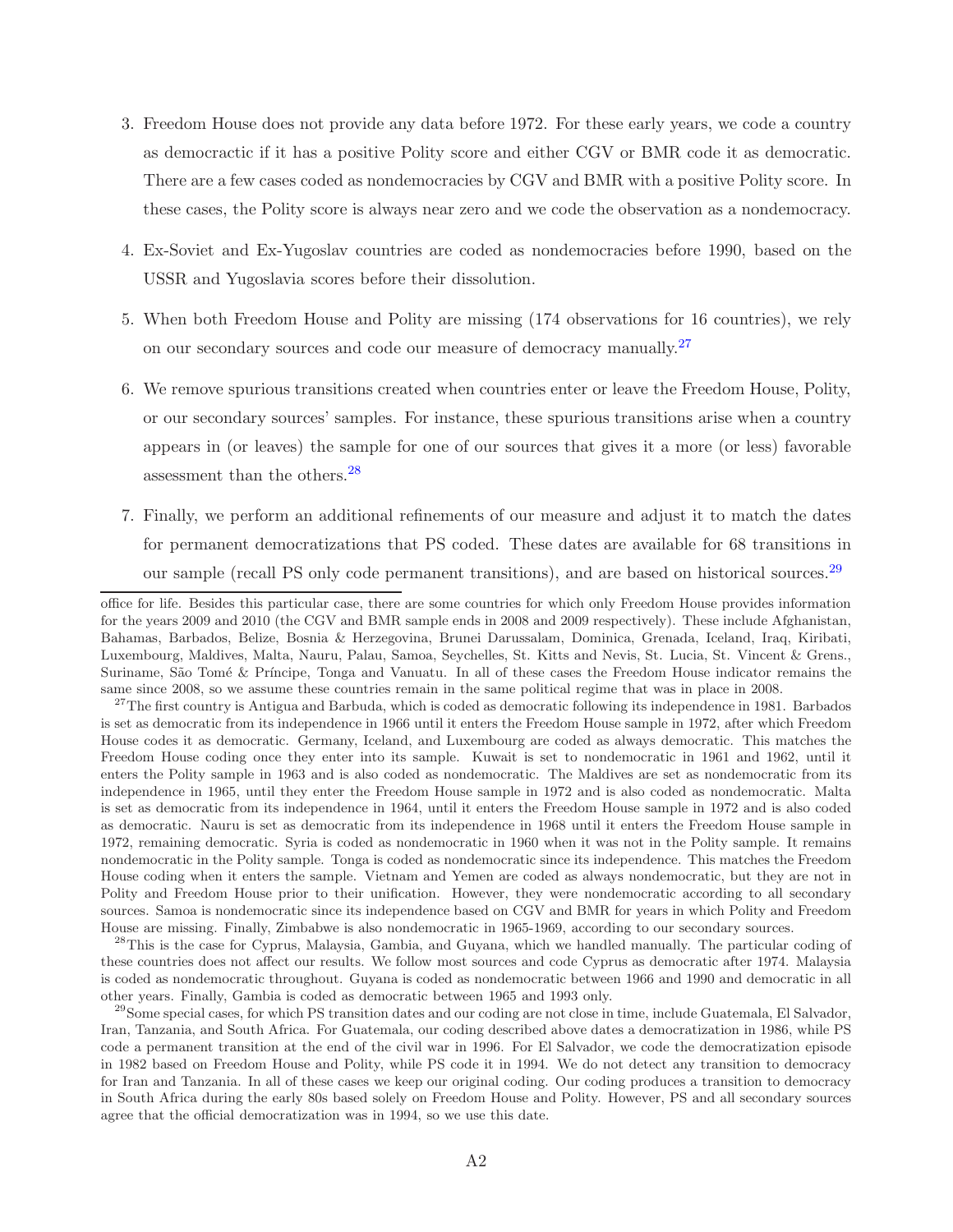Our dichotomous measure of democracy is available for 183 countries and covers their postindependence period since 1960 and until 2010. Out of the 8,733 country/year observations, we code 3,777 instances of democracy and 4,956 instances of nondemocracy. Out of the 183 countries, 45 are always democratic, 45 are always nondemocratic, and the rest transition in and out of democracy. A total of 122 democratizations and 71 reversals suggest significant within-country variation in our democracy measure.

Figure [A1](#page-78-0) plots the yearly average of our democracy measure for the whole world, and separately for each of the regions in our sample. We also plot other indices of democracy for comparison (Freedom House and Polity are normalized to lie between 0 and 1 to ease the comparison). All measures show very similar patterns in all regions over time. The correlation between our measure and PS's measure is 0.9054; with CGV it is 0.8880, and with BMR it is 0.9050, suggesting all measures are highly correlated.

In Tables [A1](#page-63-0) and [A2,](#page-64-0) we list all democratizations and reversals in our sample. We also present the estimated propensity scores for each transition obtained from our semi-parametric analysis in Section [4](#page-51-0) and explained in detail in Section [A7](#page-55-0) of this Online Appendix. The estimated propensity score is missing for countries for which we do not have the GDP data required to compute it.

#### A1.1 Comparison to Previous Measures of Democracy

We now compare the performance of our measure with other indices used previously in the literature. These include dichotomous versions of Freedom House and Polity, as well as the dichotomous measures by PS, CGV, and BMR.<sup>[30](#page-48-0)</sup>

Table [A6](#page-68-0) presents our results. Panel A shows the within estimates of our baseline dynamic panel model with four lags of GDP. We display the results for each democracy index in a different column (as indicated in the top row), with the dependent variable always being the log of GDP per capita. Panel B presents 2SLS estimates using the specification in column 2, Panel A, of Table [6.](#page-39-0) Finally, Panel C presents within estimates that do not control for GDP dynamics. These correspond to traditional differences-in-differences models (in levels) that do not take into account GDP dynamics.

All estimates in Panels A and B show uniformly positive effects of democracy on growth. Our within estimates in Panel A are all significant except for the Polity dummy and the CGV measure of democracy. Moreover, our 2SLS results in Panel B are always significant except for the BMR democracy measure. In this case they are still positive and of a reasonable size, but less precisely estimated. The 2SLS estimates are considerably larger than their OLS counterparts (except for our

<span id="page-48-0"></span><sup>&</sup>lt;sup>30</sup>The dichotomous version of Freedom House is obtained by coding as democratic countries that are "Free" or "Partially Free". For Polity, we code the countries with a positive score as democratic. Some of these alternative data sources do not assign any score to former Soviet countries before 1991. We follow our procedure and code them as nondemocracies before 1991 (this is also the coding given by all these sources to former Soviet Union countries and Satellite countries).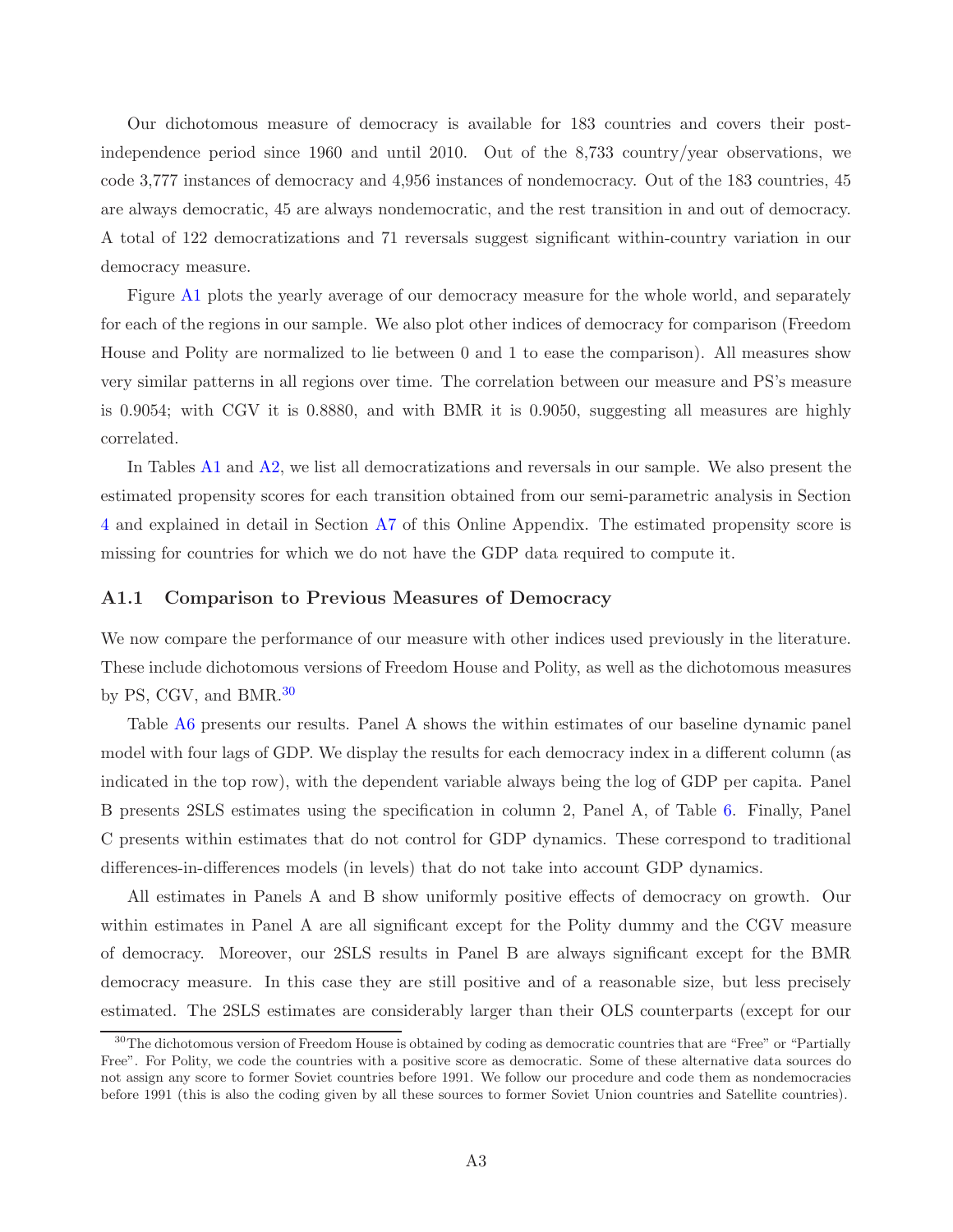measure and PS). This supports our claim that the alternative measures are more heavily affected by measurement error than our consolidated measure. Overall, we take these results as suggesting that our results do not strictly rely in the way we coded democracy. Further, the results relying on our consolidated measure are less attenuated by measurement error, which lends support for our approach of constructing a consolidated measure.

Panel C presents traditional differences-in-differences estimates of democracy on GDP levels that do not control for GDP dynamics. In all these cases, independently of the measure used, our estimates for democracy are never positive and always imprecise. The difference between Panel A—in which we control for GDP dynamics—and Panel C—in which we do not—underscores that the bias created by the dip in GDP that precedes a democratization may be large. The failure to adequately control for GDP dynamics when estimating the relationship between democracy and economic growth explains, at least in part, the difference between our positive findings and previous results in the literature.

#### A1.2 Components of Democracy

In this subsection, we document the institutional variation that our democracy measure captures. All the sources that we use define democracy as an institutional arrangement that comprises several components. These include free elections, the existence of institutional checks on the executive, inclusive participation and representation, that non-ruling parties are organized and compete for political influence regularly, and to a lesser extent civil rights. These basic components constitute the institutional variation captured by our measure of democracy.

Our measure of democracy is highly correlated with specific measures for all of these components.<sup>[31](#page-49-0)</sup> To illustrate which particular institutional components vary with a democratization, Figure [A2](#page-79-0) plots the behavior of several components of democracy after a transition to democracy in our data. The figure shows that transitions to democracy are characterized by an improvement in all of these basic components of democracy. These patterns suggest that, in our sample, transitions to democracy typically entail a similar set of institutional changes characterized by a greater likelihood of choosing leaders through elections, more constraints on elected officials, and a more open and inclusive political process in which a broad segment of society may participate. To a lesser extent, democratizations are also accompanied by improvements in civil rights.

<span id="page-49-0"></span><sup>&</sup>lt;sup>31</sup>We construct measures for all components using Polity and Freedom House raw data. We code a country as having free elections when, according to Polity, the executive is chosen via elections (or the executive is dual, and one member is chosen by elections). Moreover, we require the election to be open to challengers. We code a country as having constraints on the executive when, according to Polity, there are substantial limitations for the exercise of power by the chief executive. Finally, we code a country as having inclusive politics when, according to Polity, there are organized political groups outside the government which regularly compete for political influence. We also use the Freedom House index of civil liberties, normalized between 0 and 1.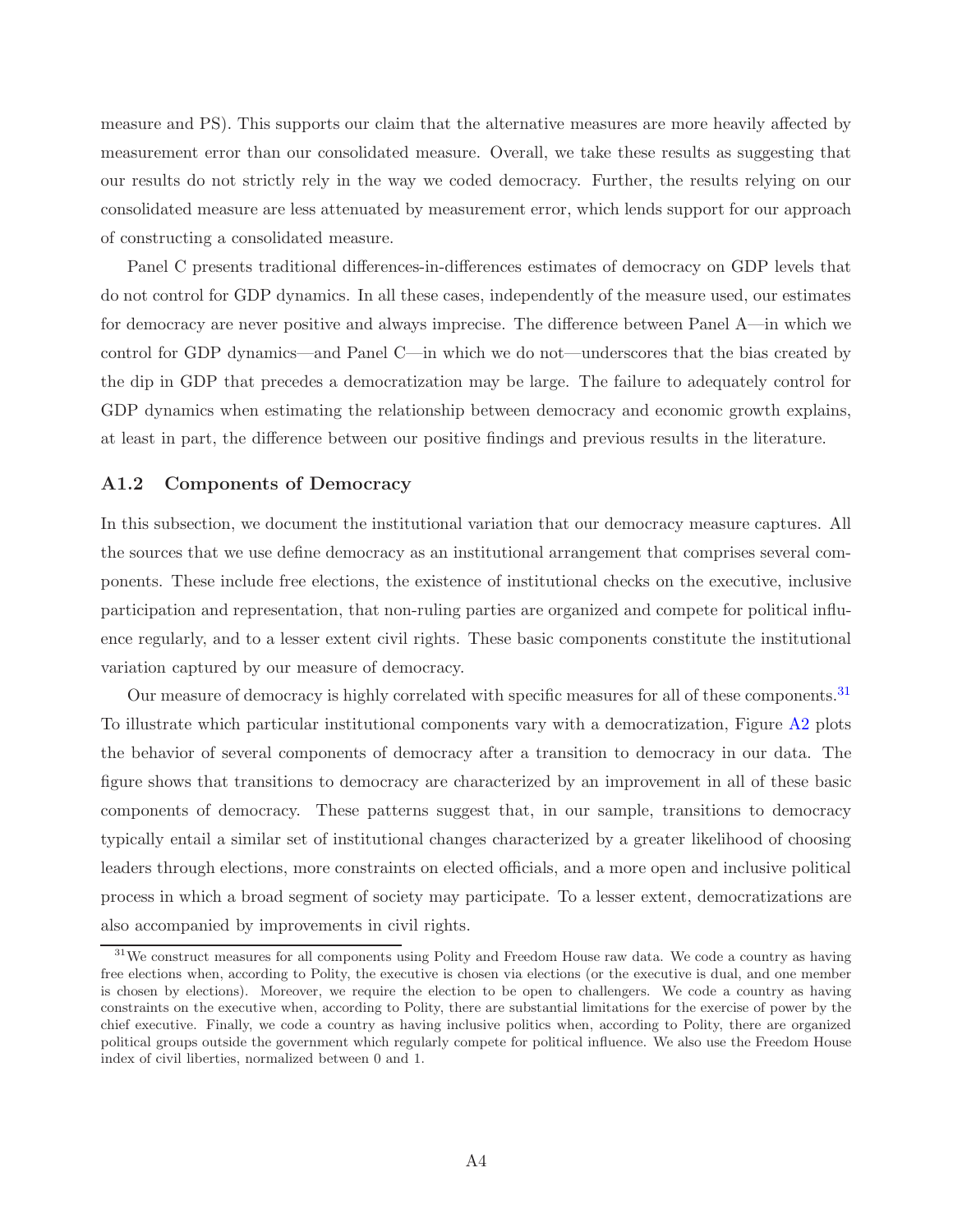### A2 Alternative GDP measures

Table [A7](#page-69-0) explores the impact of democracy on GDP using alternative measures of GDP per capita. As indicated by the column headers, in columns 1 through 3, we focus on our three main specifications with no external instruments (the within, Arellano and Bond, and HHK estimates), while in columns 4 and 5 we present instrumental-variables estimates.

Following the advice from Johnson et al. (2009), we start by focusing on measures of real GDP per capita that are constructed from national accounts and do not adjust for changes over time in purchasing power parity (PPP). Panel A presents results using a measure of real GDP from the World Bank, which is computed in constant units of each country's local currency (not in year 2000 dollars as our baseline measure). Panel B presents results using a measure of real GDP provided in version 9 of the Penn World Tables and computed from national accounts, and converted to per capita terms using population data also from the Penn World Tables. The results in these two panels are very similar to our baseline estimates.

In Panel C, for the sake of completeness, we deviate from the advice by Johnson et al. (2009) and present results using a measure of GDP per capita adjusted for changes in PPP over time and across countries from version 7 of the Penn World Tables. These results should be interpreted with caution, since PPP adjustments over time are likely to introduce non-trivial and non-classical measurement error. In this case, the results are similar using the within, Arellano and Bond, and the HHK estimators, but are significantly attenuated in our instrumental-variables specifications in columns 4 and 5.

### A3 Alternative Estimates of the Long-Run Impact of Democracy

In this section we present alternative estimates of the long-run impact of a permanent transition to democracy. In the main text we compared a country that permanently transitions to democracy to a counterfactual scenario in which the country remains in nondemocracy throughout. In this Appendix, we provide results in which we assume a counterfactual scenario in which the country may democratize in future periods according to the estimated probability of a transition to democracy.

To compute these alternative counterfactuals, we estimate an  $AR(p)$  model for the likelihood of democratization in our sample. This model predicts a gradual increase in democracy for a country that starts nondemocratic at a given year and does not democratize. To compute the counterfactual growth in a country 25 years after failing to democratize, we take the predicted likelihood of democracy from our  $AR(p)$  model for each year and multiply it by the expected growth gains from democracy expected from that year to the 25th year after the failure to democratize. We then subtract this counterfactual growth from our estimates in the main text. This calculation takes into account the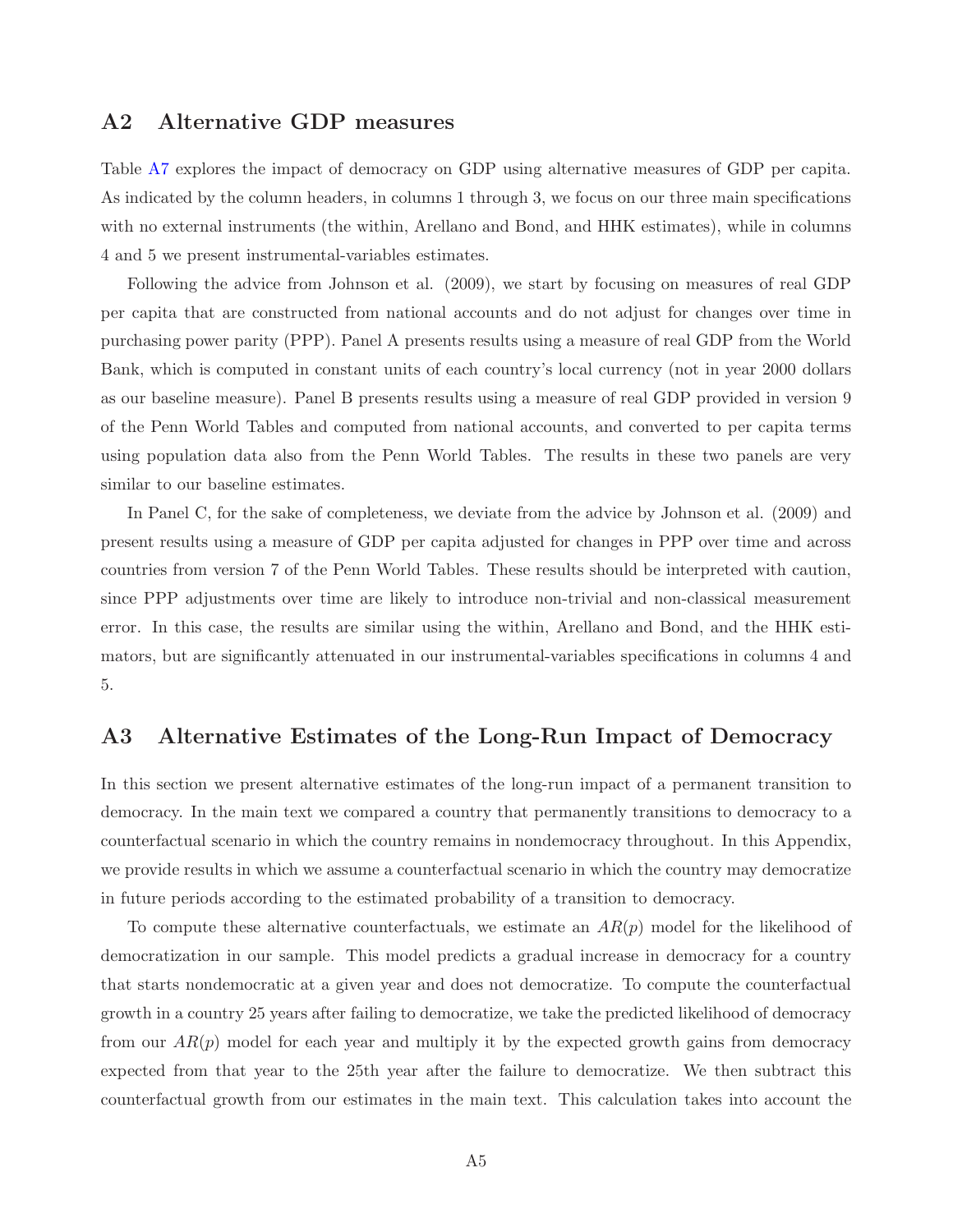fact that the country would have democratized with some low probability in any case even if it failed to democratize in a given year.

Table [A3](#page-65-0) presents our results using different number of lags for the  $AR(p)$  model in each column. Overall, we find that once we adjust for the possibility that countries would have democratized anyway, the cumulative effects on GDP 25 years after a transition to democracy are about 25% lower. The Table also reports estimates of the counterfactual probability of a transition to democracy in this 25-year period, which is roughly 36.6% in the AR(4) specification in column 3.

## <span id="page-51-0"></span>A4 Alternative Strategy for Controlling for High Levels of Persistence in the GDP Process

In this part of the Online Appendix, we provide further evidence that the assumption of a stationary process for GDP is not playing an important role in our results. In particular, we show that if we impose high levels of persistence for our GDP process we obtain similar findings. This allows us to investigate how our estimates behave when we allow GDP to have a near unit root behavior, and provides further robustness checks that deal with the possibility that, because of the Nickell bias, we might under-estimate the persistence of the GDP process.

To do so, we rearrange equation [\(1\)](#page-7-0) as

<span id="page-51-1"></span>
$$
y_{ct} - \rho y_{ct-1} = \beta D_{ct} + \sum_{j=1}^{p-1} \eta_j (y_{ct-j} - y_{ct-j-1}) + \alpha_c + \delta_t + \varepsilon_{ct},
$$
 (A1)

where  $\rho = \sum_{j=1}^p \gamma_j$  is the level of persistence of the GDP process, and  $\eta_j = \sum_{i=1}^j \gamma_j - \rho$  (with  $\gamma_j$  the coefficients that we defined for the equation in levels).

In our baseline specifications in Table [2,](#page-35-0) we estimated persistence levels of around 0.95-0.96. We now estimate equation [\(A1\)](#page-51-1) imposing different values of  $\rho$  ranging from 0.95 to 1. Here,  $\rho = 1$ corresponds to the extreme case in which the GDP process has a exact unit root, which we also considered in the main text. We only consider processes for GDP with higher persistence because the concern is that because of the Nickell bias we might underestimate  $\rho$ .

Table [A4](#page-66-0) presents our within estimates (Panel A) and 2SLS estimates (Panel B) obtained by imposing these restrictions on  $\rho$ . The dependent variable in each model is  $y_{ct} - \rho y_{ct-1}$ , and the explanatory variables include lagged growth rates of GDP. Provided that  $\sum_{j=1}^{p} \gamma_j < 1.95$ , this model has the advantage that all these terms are clearly stationary. Thus, inference in these models is not affected by the possibility of near-unit root dynamics in GDP.

Reassuringly, we find larger short- and long-run effects as  $\rho \to 1$ , suggesting that, if anything, a highly persistent process for GDP would produce larger effects of democracy on GDP levels.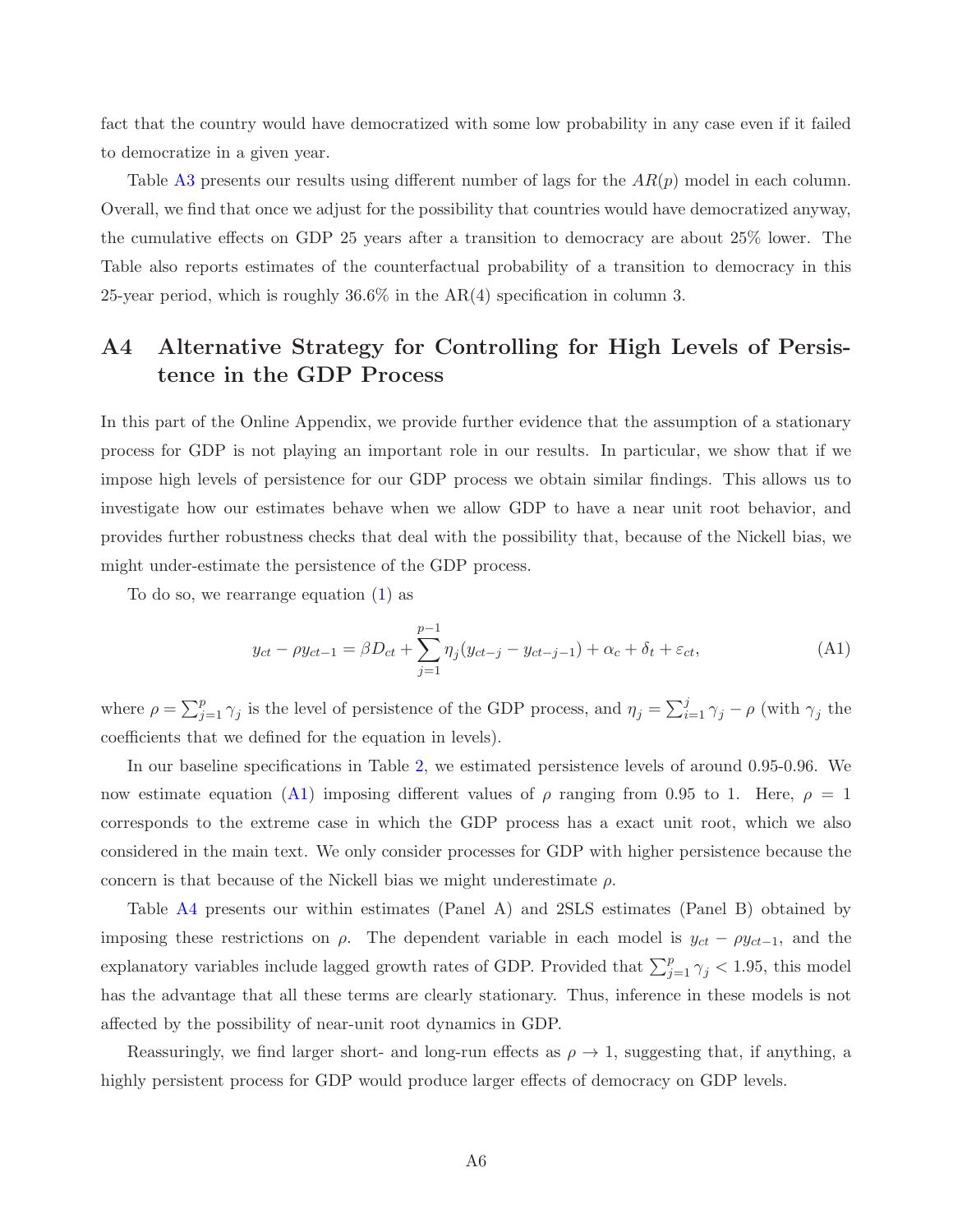### A5 Monte Carlo Simulations

In this section, we explore the severity of the Nickell bias under high levels of persistence of the GDP process by conducting a Monte Carlo simulation exercise. Although some authors have shown that the Nickell bias is small for panels with a long time dimension (see Judson and Owen, 1999), they do not consider levels of persistence as high as the ones that we deal with in our empirical context.

We simulate 1,000 samples for  $\{y_{ct}, D_{ct}\}\$  obtained from the following data generating process:

$$
y_{ct} = \mu_c + 0.787D_{ct} + 1.238y_{ct-1} - 0.207y_{ct-2} - 0.026y_{ct-3} - 0.043y_{ct-4} + \varepsilon_{ct},
$$
  

$$
D_{ct} = \alpha_c + 0.130y_{ct-1} - 0.222y_{ct-2} + 0.007y_{ct-3} - 0.053y_{ct-4} + v_{ct}.
$$

We assume  $\mu_c \sim N(0, 0.0574)$ ,  $\alpha_c \sim N(0, 0.548)$ ,  $\varepsilon_{ct} \sim N(0, 0.0502)$  and  $v_{ct} \sim N(0, 0.28)$ . These distributions approximate the estimated variances of the fixed effects in our sample. Each sample comprises 175 countries and 38 observations for each country, which matches the dimensions of our panel.

The persistence of the simulated GDP processes is set to 0.963 (and the coefficients on the lags match our preferred estimates). The coefficient of democracy and the democracy process match the within estimates of our preferred specification.

We first assume that the initial values for GDP and democracy are not mean-stationary. Since many countries enter our sample as transition economies and exhibit considerable catch-up growth, we believe this is the most plausible scenario. Moreover, the vast number of democratizations during our period of analysis suggest that political institutions at the start of our sample were not at their steady-state level. In this case, we draw the starting values for the GDP processes,  $y_{c0}$ , from a normal distribution  $N(0, 1.4)$ , and we draw the starting values for the democracy processes,  $D_{c0}$ , from a distribution  $N(0, 0.31)$ , both of which match their empirical counterparts.

Figure [A3](#page-80-0) plots the distribution of our within estimates, the t-statistics of the effect of democracy, and the estimated persistence of GDP in our simulations. In each figure, the solid red line corresponds to the average across our simulations and the dashed line corresponds to the "true" value assumed in our data-generating process.

The top panel of Table [A5](#page-67-0) presents the average estimates, their standard deviations, and the relative bias for the within estimates. In each column we present the results obtained by assuming a different value for the persistence of the GDP process. In particular, column 1 imposes the persistence of 0.963, which is what we estimate in our baseline models. Columns 2 to 4 re-scale the process for GDP so that its persistence increases to 0.97, 0.98 and 0.99, respectively. Columns 5 to 8 reproduce the same exercises for the GMM estimator.

Three messages emerge from these results. First, the within-group estimator and the GMM estimator slightly underestimate the persistence of the GDP process (by less than 1%), which suggest that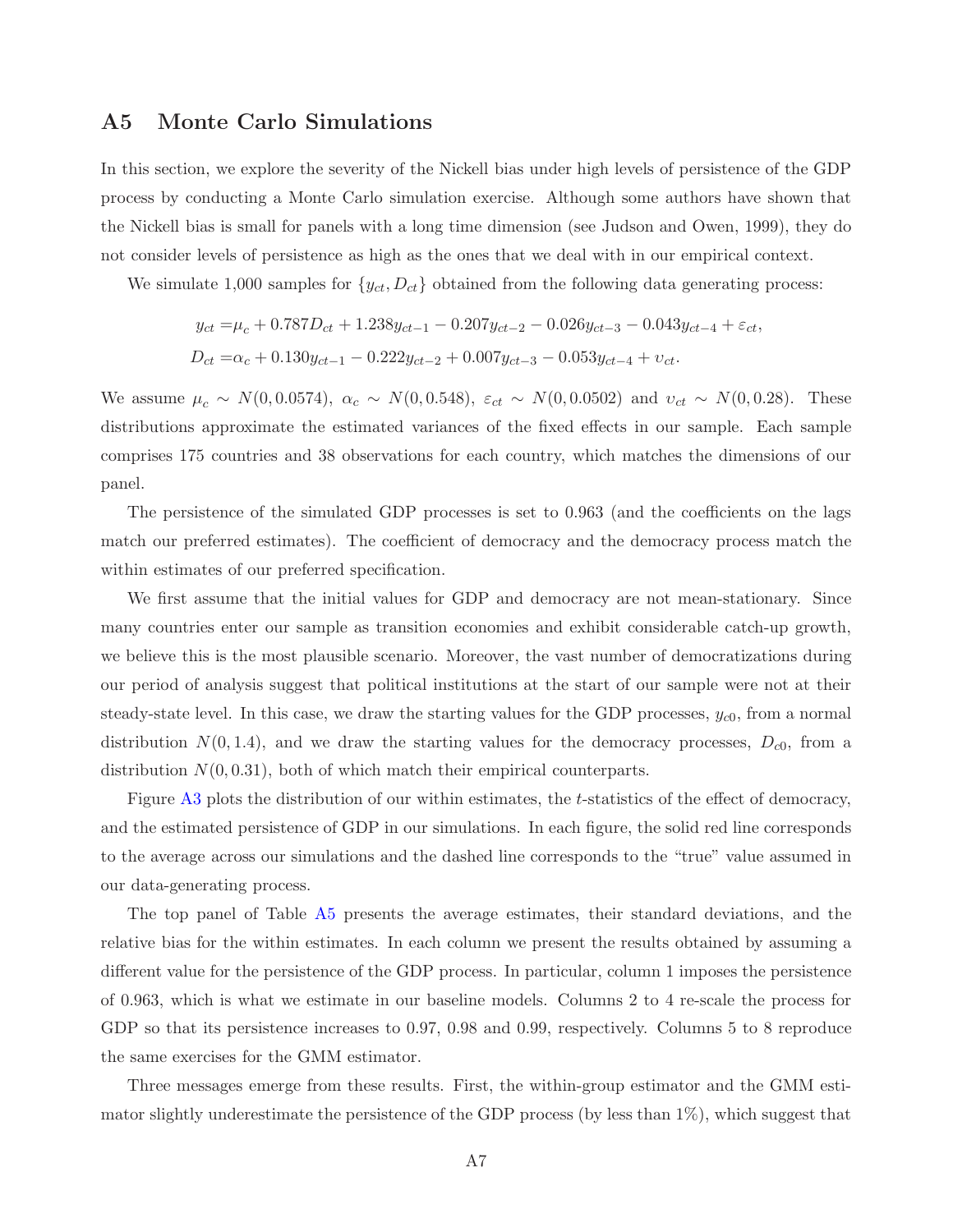the Nickell bias may be very small in our context. Second, the average bias in the estimate of the effect of democracy, which is our main focus, is negligible. The reason why the coefficient of democracy is not biased is because the GDP dip that precedes democratizations is only temporary. Thus, its effect on subsequent GDP is sufficiently well approximated by the GDP dynamics that we estimate, which are only subject to a minor bias. Third, if anything, we may underestimate the long-run effect of a permanent democratization on growth by about 15%. Finally, the standard deviation of our estimates in column 1 roughly matches the standard error estimated in Table [2,](#page-35-0) column 3, which suggests that the asymptotic limit used for traditional inference remains a valid approximation in our context.

As mentioned in the text, two features of our data explain the good performance of the within and GMM estimator in our context. The first is the long time series of roughly 38 observations per country. The second is the fact that country fixed effects (the  $\mu_c$  terms in the simulated data) exhibit a considerable degree of variation. Coupled with the fact that the initial conditions are not mean-stationary, the heterogeneity in  $\mu_c$  generates large variation in the extent of catch-up growth that provides traction to identify the persistence of the GDP process. Unobserved heterogeneity also improves the performance of the Arellano and Bond GMM estimator; the level instruments become stronger predictors of subsequent growth even when the persistence of the GDP process is close to 1 (see Alvarez and Arellano, 2003, and Hayakawa, 2009).

We next conducted 1,000 Monte Carlo simulations in which the initial conditions are assumed to be mean-stationarity. Although we believe that mean-stationarity is a restrictive assumption, these results show how large the biases are in a worst-case scenario. Figure [A4](#page-81-0) presents these results for the within estimator. In this case, the bottom panel of Table [A5](#page-67-0) shows that the persistence of the GDP process is underestimated by about 5% on average. The average bias in the estimate of the effect of democracy is still negligible, though the long-run impact of democracy on GDP may be severely underestimated.

## <span id="page-53-0"></span>A6 Additional Tests and Checks for the Dynamic Panel Model Estimates

#### A6.1 Robustness to Outliers

We investigate the robustness of our baseline within estimates to outliers in Table [A8.](#page-70-0) Column 1 shows estimates for our baseline model for comparison. In column 2 we remove points with a standardized residual (in column 1's model) above 1.96 or below -1.96. In column 3 we remove points with a Cook's distance (in column 1's model) above the rule-of-thumb value of  $4/NT$  (four over the number of observations). In column 4 we compute a robust regression estimator following Li (1985). Finally, in the last column we present a Huber M-estimator which is more resilient to outliers.

The results in Table [A8](#page-70-0) show that our within estimates are not driven by outliers. Remarkably, the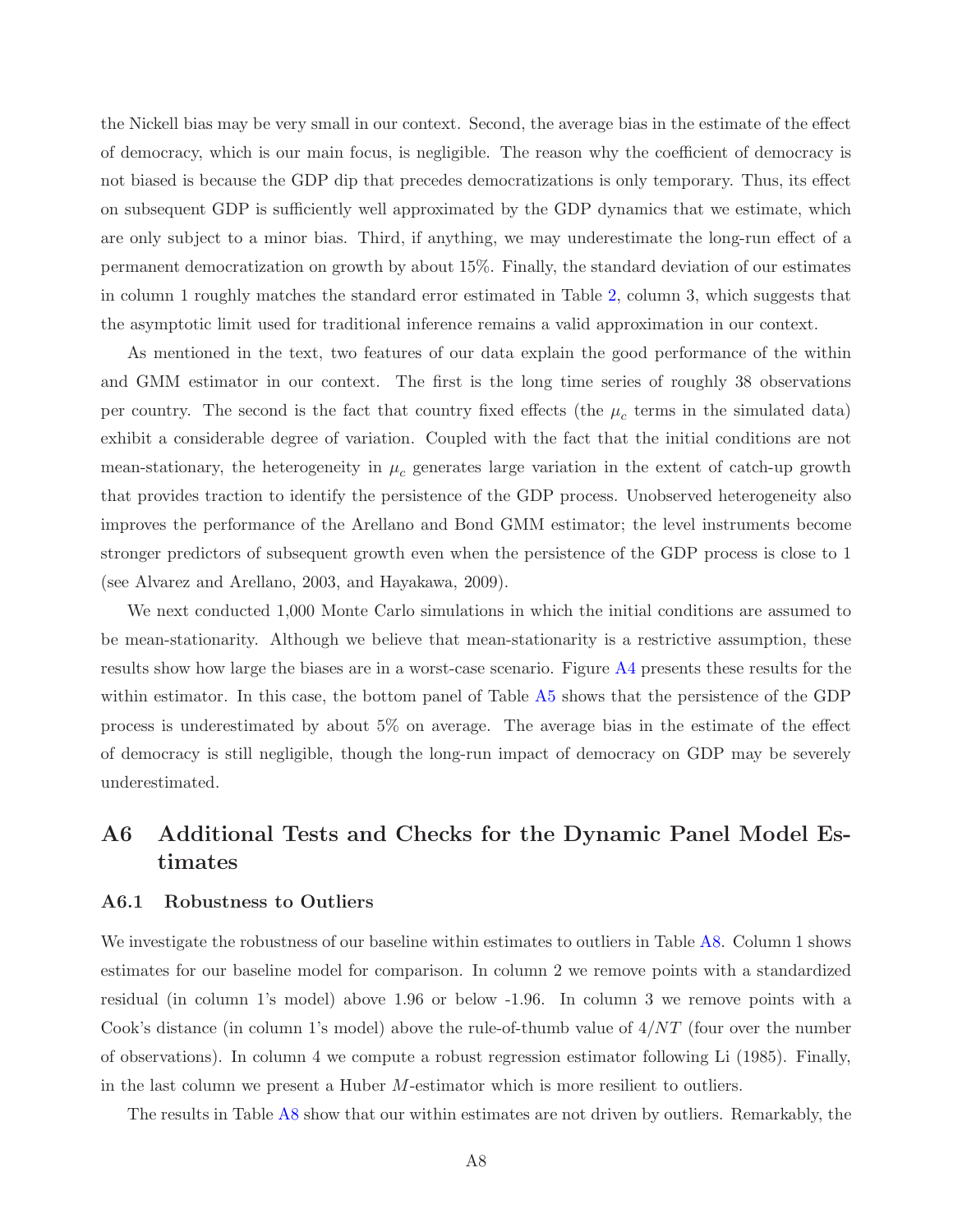long-run effect of democracy remains broadly unchanged from our preferred specification in Column 1.

#### A6.2 Additional GMM Estimates

Arellano and Bond's GMM estimator exploits a full set of moment conditions derived from Assumption 1. We now explore the robustness of our results to using different sets of moments in Table [A9.](#page-71-0)

Column 1 presents our preferred within-country estimator, and column 2 shows the usual Arellano and Bond GMM estimator from Table [2.](#page-35-0) Column 3 replaces the moments formed using lags of democracy with the single moment  $E[(\varepsilon_{ct} - \varepsilon_{ct-1})D_{ct-1}] = 0$ . This brings the number of moments down to a half, as reported in the bottom rows. The estimated long-run effect of democracy is now 17.93%, which is slightly larger than the baseline GMM estimate and closer to our within estimate. Rather than using all available lags of GDP as instruments, column 4 uses up to the 25th lag of GDP when forming the GMM conditions. The results are again similar, but less precise. Column 5 uses a different approach, and instead of taking first differences of the data, it eliminates country fixed effects by taking orthogonal forward deviations. Moment conditions can then be constructed as in our baseline GMM estimator. This transformation allows us to capture the dynamics of GDP using only up to its fifth lag as instrument, cutting the number of moment conditions down significantly. Both the estimated persistence and the coefficient of democracy are greater in this case, implying a larger long-run effect of 37.56% (this effect is imprecisely estimated because GDP persistence is close to 1 in this case).

As an additional check, we add Ahn and Schmidt's (1995) additional moment conditions, which are non-linear and also derived from Assumption 1 (but not exploited by the Arellano and Bond estimator). The additional moments take the form (in a balanced panel)

$$
\mathbb{E}[\varepsilon_{cT}(\varepsilon_{ct}-\varepsilon_{ct-1})]=0\forall t=2,\ldots,T-1.
$$

Columns 6, 7, and 8 present GMM estimators adding the Ahn and Schmidt moment conditions to the moment conditions exploited in columns 2, 3, and 4, respectively.<sup>[32](#page-54-0)</sup> These additional nonlinear moment conditions improve our estimates of GDP dynamics and imply a somewhat larger persistence for GDP. Overall, we find slightly larger, but still plausible, long-run effects of democracy.

#### A6.3 Separating the Effect of Democratizations and Reversals

As noted in the main text, our dynamic panel model forces democratizations and reversals to have effects of the same magnitude but of opposite sign. Here, we relax this restriction and allow democ-

<span id="page-54-0"></span><sup>&</sup>lt;sup>32</sup>We estimate these models using an iterative procedure. We start with the estimates obtained using the linear conditions, and at each step, we add the nonlinear conditions computed with the previous estimated coefficients. We iterate the procedure 15 times, which is sufficient for the estimates to converge in our case.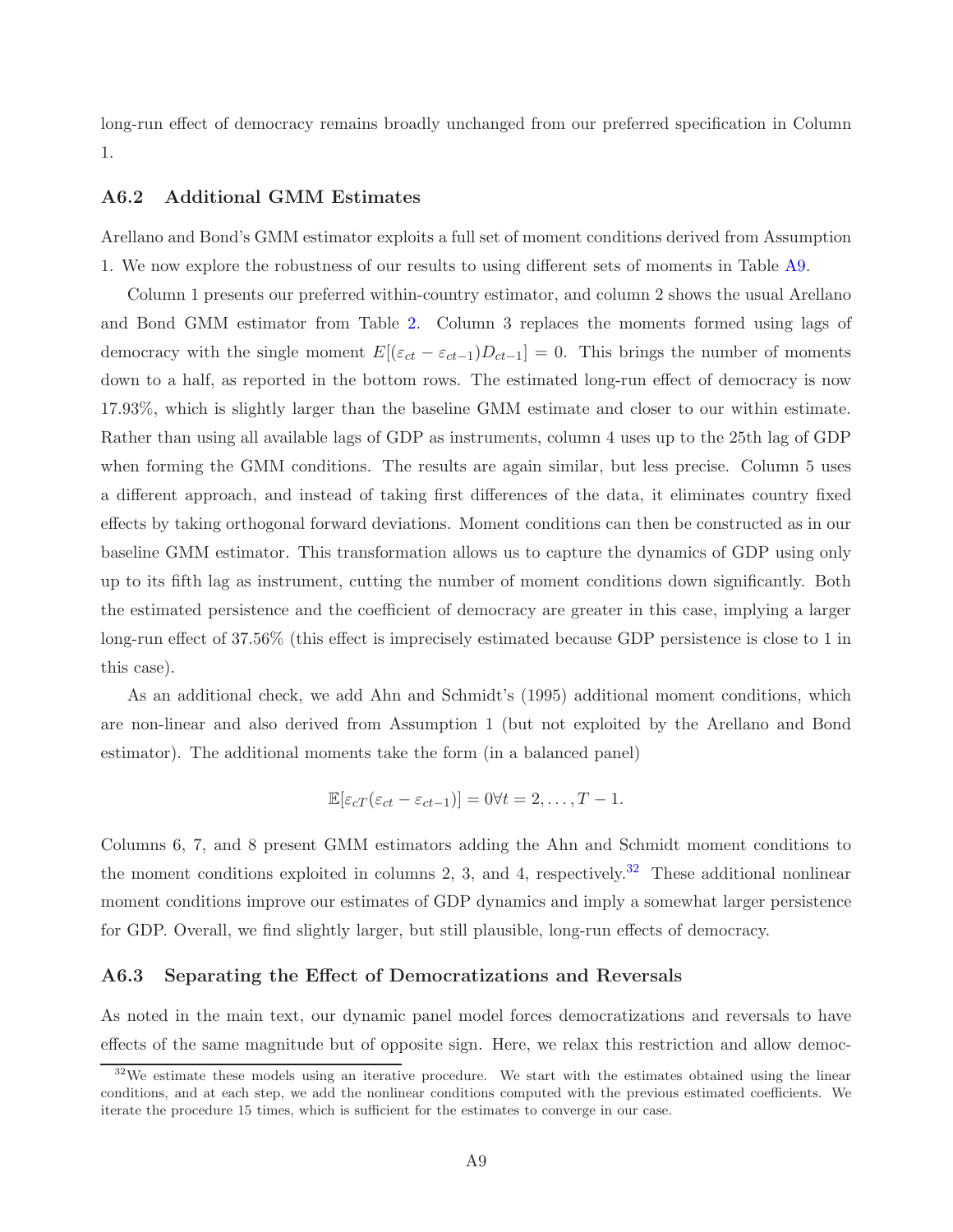ratizations and reversals to have different coefficients in equation [\(1\)](#page-7-0).

To do so, we let

$$
DC_{ct} \equiv \sum_{t' \leq t} \Delta D_{ct} 1 \{\Delta D_{ct} = 1\}
$$
  

$$
RC_{ct} \equiv \sum_{t' \leq t} \Delta D_{ct} 1 \{\Delta D_{ct} = -1\},
$$

denote the cumulative number of democratizations and reversals for country c at time t. Notice that  $\Delta DC_{ct} = 1$  if there is a democratization at t, and  $\Delta RC_{ct} = 1$  if there is a reversal, while  $\Delta DC_{ct} =$  $\Delta RC_{ct} = 0$  otherwise. This implies that democracy can be decomposed as  $D_{ct} = DC_{ct} - RC_{ct}$ , with  $DC_{ct}$  capturing the within-country variation in  $D_{ct}$  driven by democratizations and  $RC_{ct}$  capturing the within-country variation in  $D_{ct}$  driven by reversals.

Using this terminology, we consider the following generalization of our model:

<span id="page-55-1"></span>
$$
y_{ct} = \beta^d DC_{ct} + \beta^r RC_{ct} + \sum_{j=1}^p \gamma_j y_{ct-j} + \alpha_c + \delta_t + \varepsilon_{ct}.
$$
 (A2)

Equation [\(1\)](#page-7-0) now corresponds to the special case of this equation that imposes the restriction  $\beta =$  $\beta^d = -\beta^r$ —so that democratizations and reversals have opposite effects on GDP of equal magnitudes.

Table  $A10$  presents estimates of this model. Column 1 presents within estimates of equation  $(A2)$ , controlling for four lags of GDP. Column 2 adds up to eight lags of GDP to allow for the possibility that reversals may be preceded by more long-lasting declines in GDP. Columns 3 and 4 present GMM estimates in which we instrument  $DC_{ct}$  and  $RC_{ct}$  using their lags. Columns 5 and 6 present results from the HHK estimator, in which we also instrument  $DC_{ct}$  and  $RC_{ct}$  using their lags.

Our results suggest that permanent democratizations are associated with an increase in GDP per capita of about 20% in the long run, and this effect is precisely estimated in most specifications. We find a similar long-run effect for reversals, though of the opposite sign and less precise. Interestingly, in no case can we reject the hypothesis that  $\beta^d = -\beta^d$ . These results imply that the estimates of equation [\(1\)](#page-7-0) presented in the main text are driven by both the gains in growth from a democratization and the losses from reversals to nondemocracy. These findings, combined with the semi-parametric results for reversals in Section [A7](#page-55-0) of this Online Appendix, also suggest that democratizations, and not any transition to a new political regime, impacts GDP.

### <span id="page-55-0"></span>A7 Additional Checks for our Semi-Parametric Estimates

We start by presenting our estimates for reversals (transitions to nondemocracy). As in the main text, we focus on the average effect on growth on the treated (i.e., in countries that experienced a reversal to nondemocracy) and present results using the three estimation approaches outlined in the text. Figure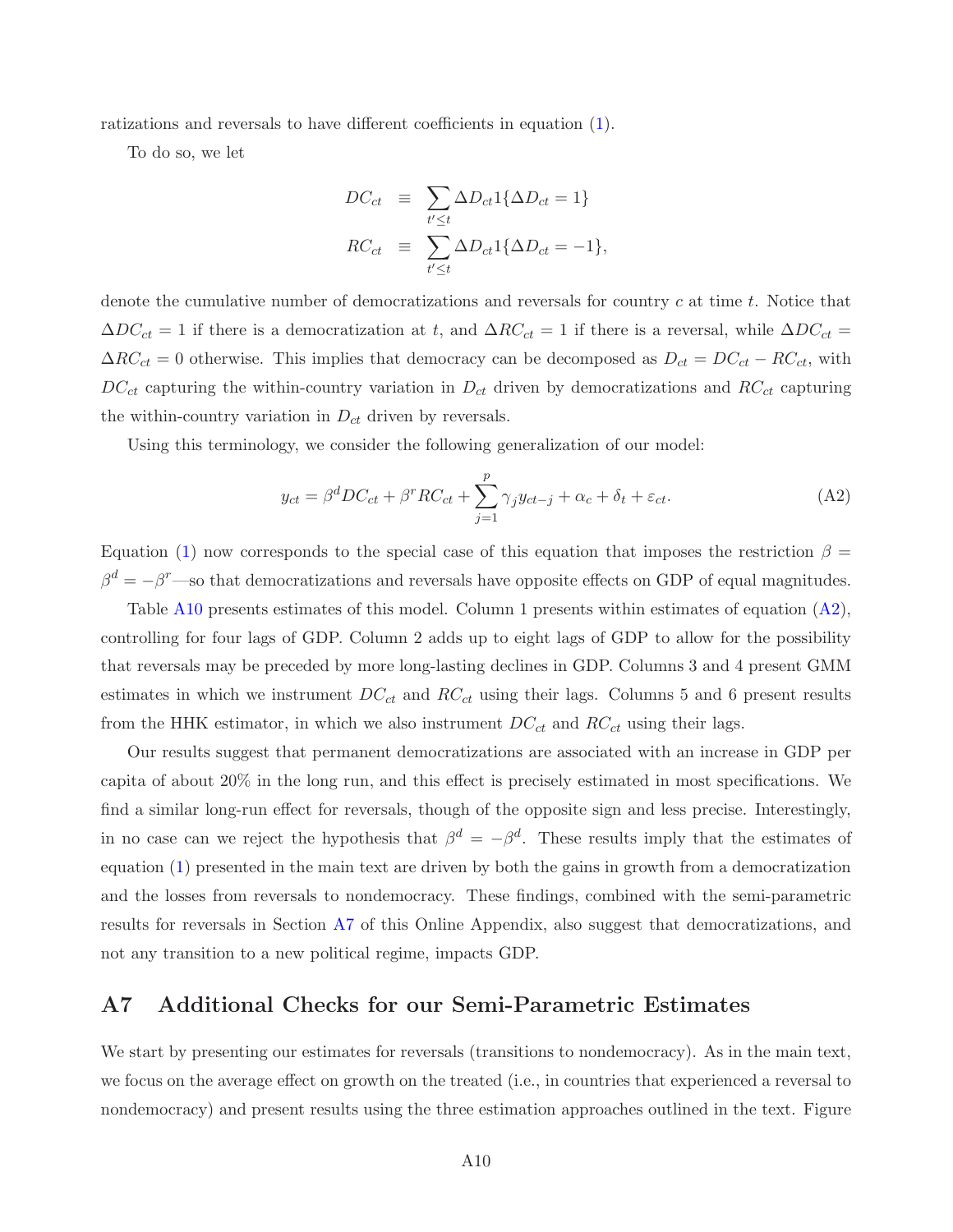[A5](#page-82-0) depicts our estimates. Though our yearly estimates are now less precise, and pre-democratization behavior is somewhat noisier, these results on the whole suggest that reversals reduce GDP by about 20%, 20 to 25 years after they occur.

In the main text we focused on the average treatment effect on countries that democratized. Alternatively, here we present estimates of the average effect of a democratization on subsequent GDP growth. Figure [A6](#page-83-0) presents our semi-parametric estimates for the average treatment effect using the doubly-robust estimator. As anticipated in the main text, because the computation of the ATE requires a stronger form of the overlap assumption and precise estimates of potential outcomes for the few treated countries, these estimates are less precise and exhibit poor finite sample behavior.<sup>[33](#page-56-0)</sup> Despite these shortcomings, the estimated average treatment effects exhibit a similar pattern to the one reported for the average effect on democratizers in Figures [3,](#page-43-0) [4,](#page-43-1) and [5,](#page-44-0) with GDP increasing gradually following a democratization and reaching a level 20% higher after 20 years.

We next present several estimates of the probit model for democratizations and reversals, which we use to compute the propensity scores. Our model for democratizations (defined analogously for reversals) is given by

$$
\mathbb{P}(D_{ct} = 1 | D_{ct-1} = 0, \{y_{ct-j}\}_{j \ge 1}) = \Phi\left(\frac{\delta_t + \sum_{j=1}^p \pi_j y_{ct-j}}{\sigma}\right),
$$

with  $\Phi$  the cumulative normal distribution.

The results reported in the main text are based on the predicted propensity score of the above model with  $p = 4$ . We present alternative estimates of this model in the top panel (columns 1-5) of Table [A11.](#page-73-0)

To underscore the role of temporary changes in GDP leading to a democratization, we rearrange the coefficients above and report the implied marginal effect of  $\delta y_{ct-1}, \delta y_{ct-2}, \ldots, \delta y_{ct-p+1}$ , and  $\sum_{j=1}^{p} y_{ct-j}$ , separately. We interpret the coefficient on the sum of the lags as the effect of a permanent increase in income on the likelihood of a democratization. Columns 1 to 4 present models with  $p$  ranging from 1 to 4.

Column 4 is our preferred specification, and the one used to compute our semi-parametric estimates in the main text. These estimates suggest that a  $10\%$  decrease in GDP at  $t-2$  has the largest impact on the likelihood of a democratization, increasing it by 1.3 percentage points (standard error=0.45). This effect is quantitatively large, if we take into account that the average probability of a democratization in our sample is of 1.84 percentage points. In contrast, a permanent increase in GDP does not raise

<span id="page-56-0"></span><sup>&</sup>lt;sup>33</sup>Because the ATE involves a separate regression to predict counterfactual outcomes for transitions to democracy and nondemocracy (whereas estimating average effects on the treated requires only the former) and because we have fewer transitions to nondemocracy, we cannot include year effects in the regression adjustment. For the same reason and because the overlap assumption starts failing, we could only compute these estimates for the first 20 years following a transition.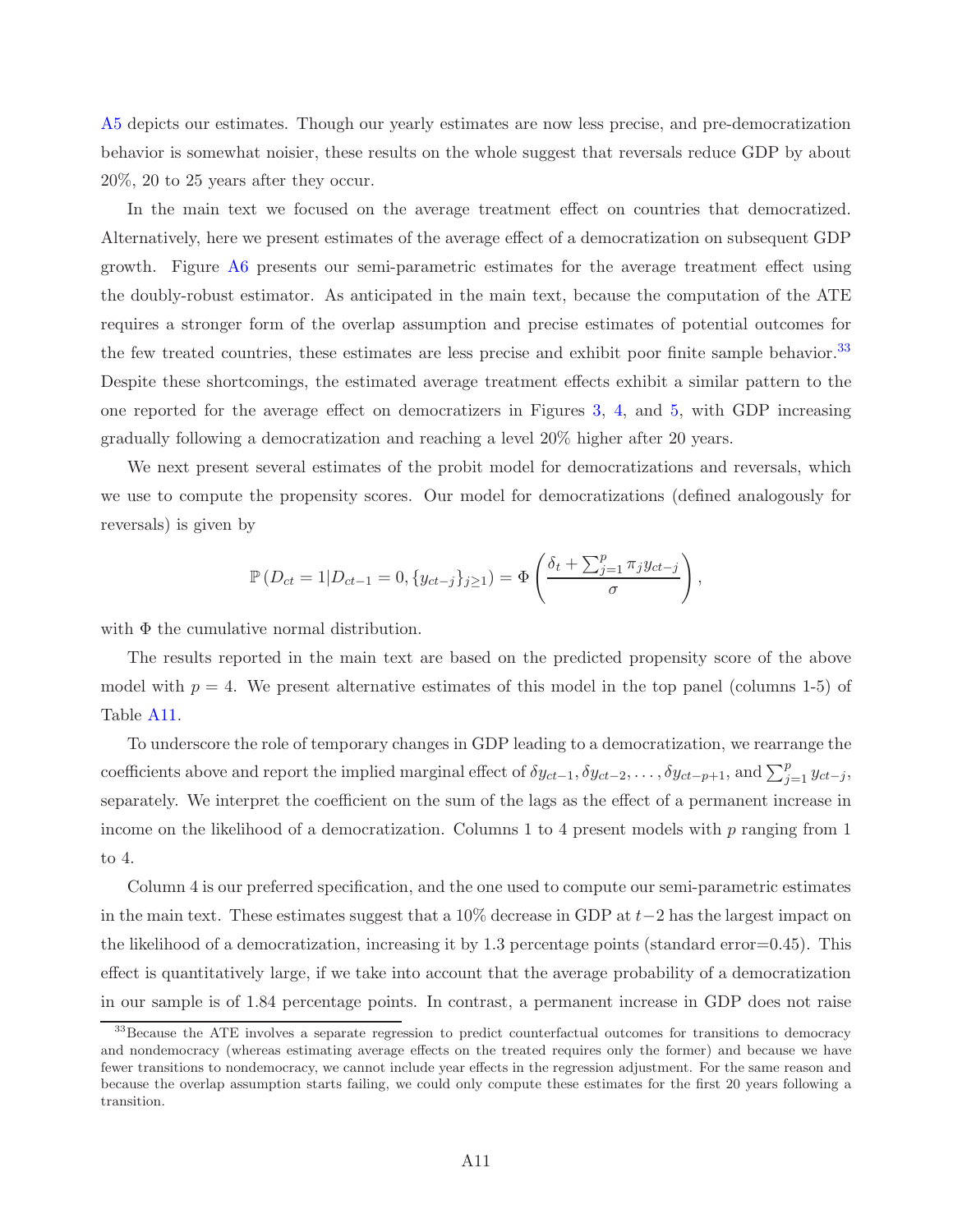the likelihood of democracy, consistent with the evidence in Acemoglu et al. (2005), and our discussion of Assumption 2 in the main text.

One potential concern with our preferred estimates of the propensity score is that they may have poor finite sample performance if GDP is nonstationary (see Park and Phillips, 2000). To address this issue, the model in column 5 sets the permanent effect of GDP to zero and only allows changes in GDP to impact the likelihood of democratization. The estimated propensity score remains roughly unchanged, and its correlation with our baseline propensity score is .9965. This is not surprising, as our previous results implied that the effect of the *level* of GDP on the likelihood of a democratization is zero.

We also present several estimates of the propensity to revert to nondemocracy in columns 6-10 of Table [A11.](#page-73-0) Contrary to democratizations, we find that GDP has a strong level effect on the likelihood of a reversal. In principle, this does not represent any threat to the validity of our empirical strategy provided that the propensity score is correctly specified. Nevertheless, as noted above, the propensity score estimates may have poor finite sample properties if GDP dynamics have a very high degree of persistence or an exact unit root.

Figure [A7](#page-84-0) plots the estimated density both for the propensity to transition to democracy (top panel) or to nondemocracy (bottom panel). The black line plots the smoothed density for "treated" countries in each case, and the gray line for "control" countries. Though the estimated propensities of a regime change are low, the figure reveals a considerable level of overlap (in particular, control observations cover the support of the treatment's propensity scores), providing support for strategies relying on the propensity score, and especially for estimates of the average treatment effects on the treated.

### A8 Two Illustrative Examples of Democratization

In this Appendix subsection, we discuss two examples of transitions to democracy that illustrate our findings: the end of the Portuguese Estado Novo in 1974 and the South Korean transition to democracy in 1988.

In Portugal, the 1974 coup replaced Salazar's right-wing dictatorship with a left-wing dictatorship which, after a series of further coups, eventually gave way to democracy. Portugal held its first elections in 1976 (which is when we code it as a democracy). As emphasized by the low propensity score of this democratization episode in Table [A1](#page-63-0) (0.018), democracy was not an ex ante likely outcome in Portugal. There was no economic crisis precipitating the downfall of Salazar's dictatorship. Rather, democratization resulted from mounting discontent with, and the internal crisis of, the military regime (e.g., Fearon and Laitin, 2005, Gil Ferreira and Marshall, 1986, and Chilcote, 2010).

Similarly, in South Korea democracy was by no means a foregone conclusion, as reflected in the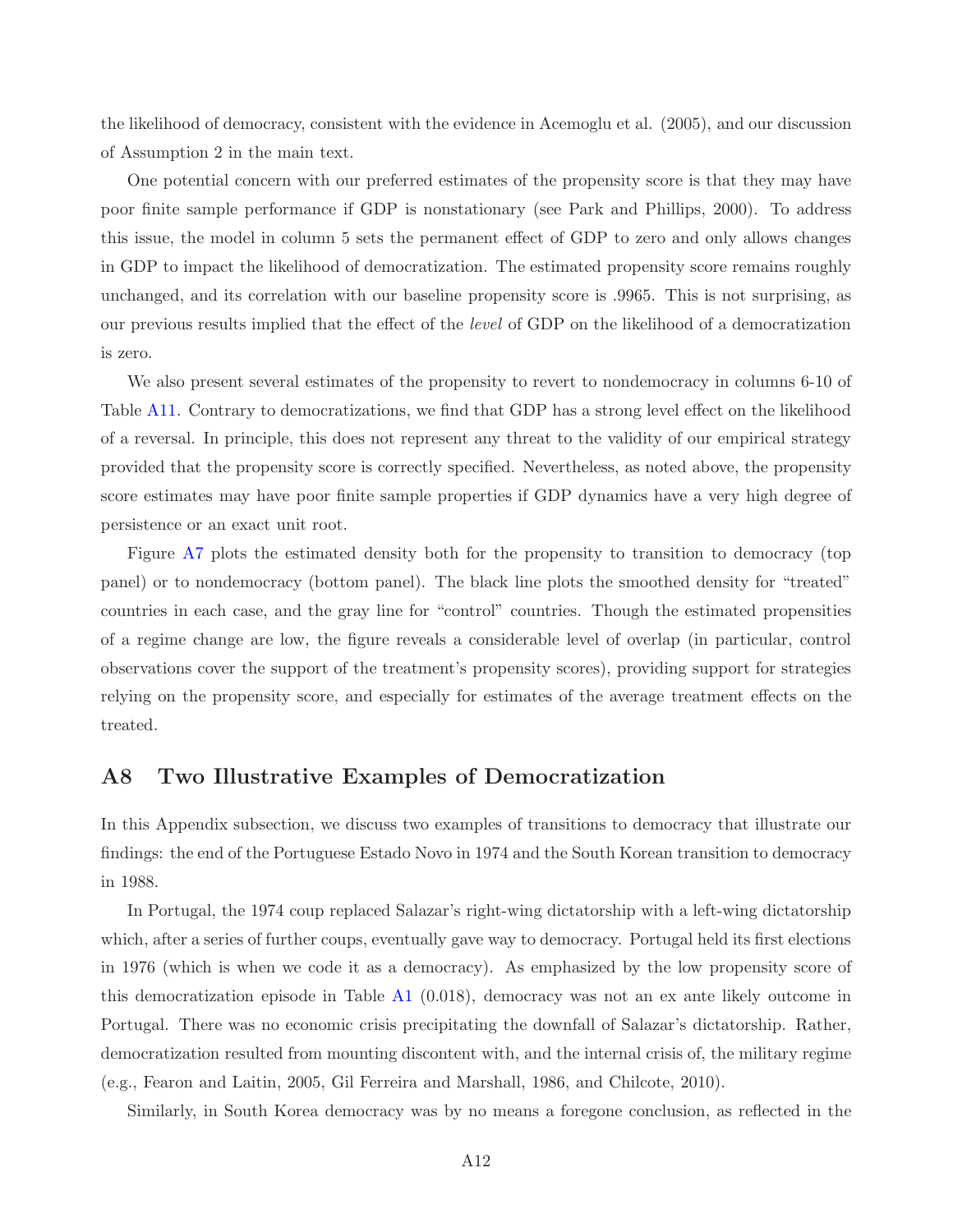estimated propensity score of 0.02 (see again Table [A1\)](#page-63-0). The dictatorship's succession announcement on June 10, 1987 triggered large student protests. Nevertheless, large and even more daring prodemocracy protests had been decisively repressed earlier in the decade, notably in the Gwangju uprising of 1980. Repression was eschewed by the government this time, in part because of world image concerns in anticipation of the 1988 Olympics, and the regime acquiesced to holding elections (see Cumings, 1997).

The long-run growth effects of the resulting democratic transitions are evident in both cases. Portugal's real GDP per capita in 1975 was \$5,400, and grew at a 2.4% annual growth rate between 1976 and 2006. All of our estimators, and most clearly the semi-parametric ones in the previous subsection, compute the effects of transitions to democracy by comparing such growth experiences to those of countries with similar GDP (or GDP dynamics). For Portugal, the six countries with the closest GDP per capita in 1975 (Barbados, Gabon, Oman, Trinidad and Tobago, Uruguay, and Venezuela) had an average growth rate of 0.5% during the same period. South Korea's growth was even more impressive following its democratization, at 4.7% per year between 1988 and 2008, compared to an average of 2.6% among the six countries with the closest GDP per capita to South Korea in 1987 (St. Kitts and Nevis, Malta, Czechoslovakia/the Slovak Republic, Trinidad and Tobago, Uruguay, and Venezuela).

Also relevant to our discussion of mechanisms in Section [6,](#page-53-0) both countries undertook important reforms after their transition to democracy, in particular expanding health and education. The democratic Portuguese government created the National Health Scheme in 1979, and expanded rural primary health centers, cutting infant mortality in half (Gil Ferreira and Marshall, 1986). The Korean government similarly instituted universal health care one year after the transition to democracy. Portuguese secondary school enrollment increased from 55% to 97% over the 30 years after democratization, while newly democratic Korea stopped repressing unions, deregulated finance, and reformed regulations concerning competition and the *chaebols'* ownership of firms in the early 1990s (Lee, 2005).

### A9 Additional Checks and Material for the IV Estimates

#### A9.1 Role of Regional Diffusion Patterns in Democracy and Political Discontent

In this subsection we document that democracy spreads more strongly within region  $\times$  initial regime cells—as assumed in our IV strategy—than to countries depending solely on their distance, as economic shocks potentially do.

The top panel of Table [A12](#page-74-0) presents our results. In particular, it presents estimates obtained by regressing own country democracy on its own lag, a lagged jackknifed average of democracy in its region  $\times$  initial regime cell (lagged regional democracy for simplicity), average democracy in other countries weighed by the inverse of their distance, and average democracy on neighboring countries. All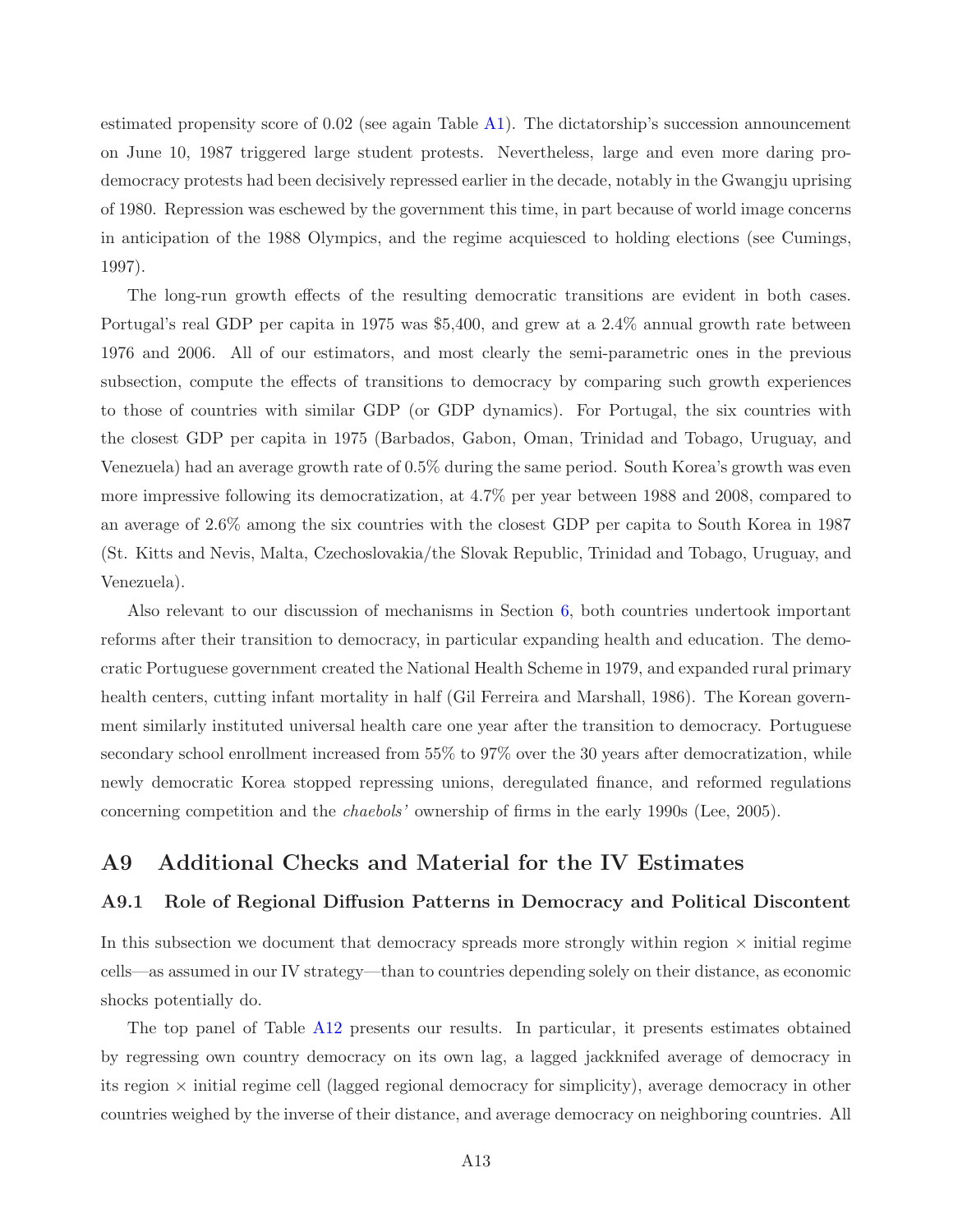these models include a full set of country and year fixed effects. Our findings suggest that innovations to democracy are highly correlated with lagged regional democracy, but not so much with distancebased averages of democracy or neighbors' democracy. When we include all these variables together, lagged regional democracy explains the bulk of the variation in the innovation, while distance-based measures of democracy have small and insignificant effects. Panel B shows that the same holds for unrest, which we view as a proxy for political discontent. Finally, in Panel C we do not find evidence of strong regional correlation or distance-based correlation in GDP shocks.

The findings in this section suggest that, as emphasized in classic accounts of the democratization process, historical, cultural, and political commonalities among countries in one region are more important than geographic distance in mediating the spread of democracy and political discontent. This provides further support for our choice of instruments. Moreover, the fact that we do not find such strong correlation in GDP within region  $\times$  initial regime cells, suggests (but does not prove) that the commonalities that are useful for the diffusion of democracy are not so relevant for the spread of economic shocks, as required by our exclusion restriction.

#### A9.2 Robustness to Outliers (IV Estimates)

We now explore the robustness of our IV estimates to outliers in Table [A13.](#page-75-0) We focus on our preferred IV specification presented in column 2, Panel A of Table [6.](#page-39-0) Column 1 reproduces these estimates for comparison. Columns 2-4 show estimates in which we identify outliers in the second stage. In column 2 we identify observations whose second-stage standardized residual is above 1.96 or below -1.96, and re-estimate the 2SLS model without these observations. In column 3 we identify observations whose second-stage Cook's distance is above the rule of thumb value of  $4/NT$  (four over the number of observations), and re-estimate the 2SLS model without these observations. In column 4 we compute robust regression weights for the second stage following Li (1985) and re-estimate the 2SLS model using these weights. Our results remain roughly unchanged, suggesting that our IV estimates are not driven by outliers in the second stage.

In the remaining columns, we present estimates in which we take into account the influence of outliers in both the first and second stage. To do so, we replace the first stage by an estimator that is robust to outliers, compute the predicted values using this robust estimator for the whole estimation sample, and estimate the second stage with the same robust estimator. We compute standard errors using a Sandwich estimator formula presented in Stefanski and Boos (2002) and that builds on Murphy and Topel (1985), which works for our two-step procedure. Column 5 presents results in which we remove observations with standardized errors above 1.96 or below -1.96 at each stage. Column 6 presents results in which we remove observations with a Cook's distance above four over the number of observations at each stage. Column 7 presents results estimating each stage using Li's (1985)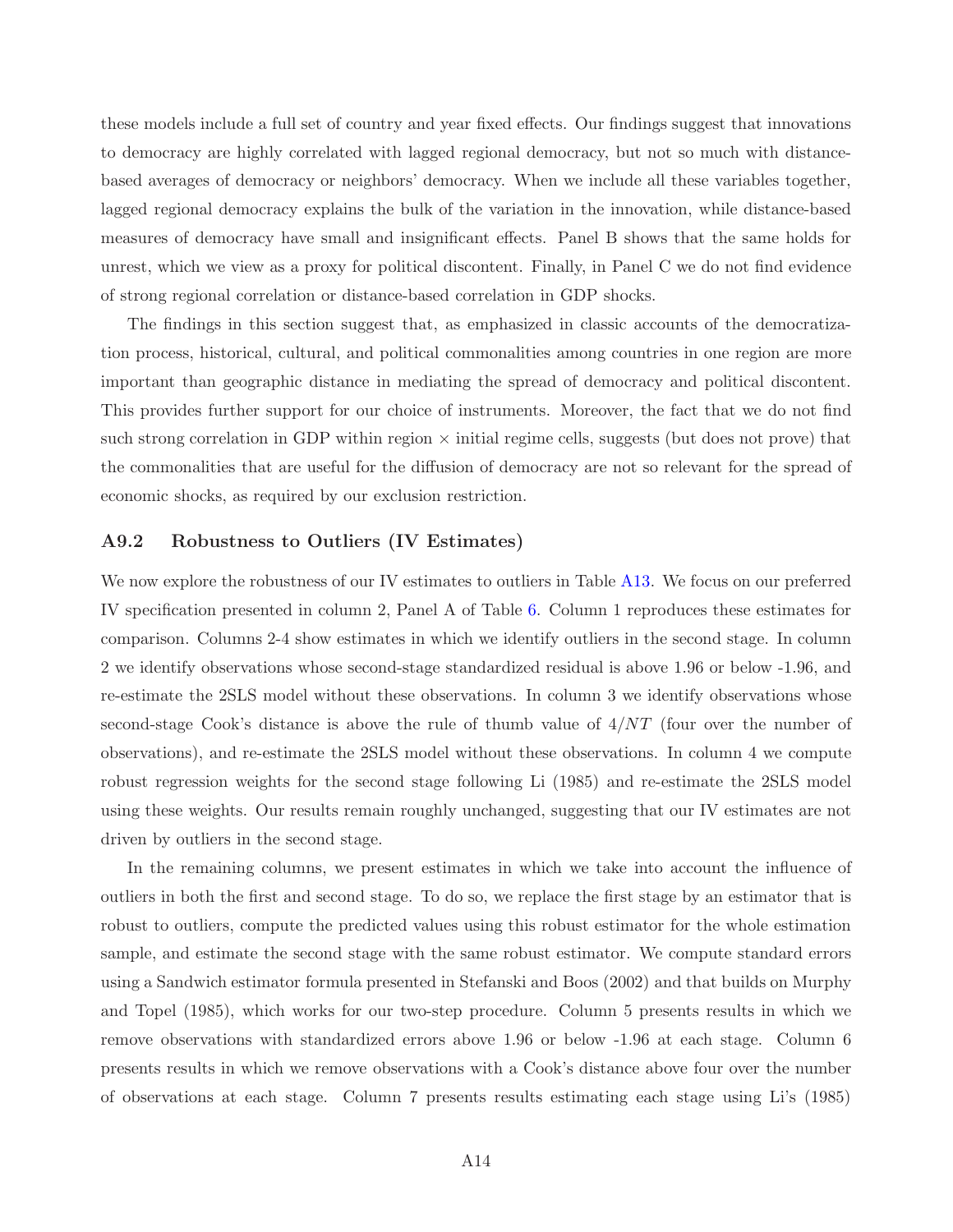procedure. Finally, column 8 presents results using a Huber M−estimator at each stage. We find similar long-run effects of democracy on growth, except in column 7. The evidence suggests that outliers have little effect on our IV estimates.

#### A9.3 Alternative Construction of Regional Instruments

In this section we show that our 2SLS estimates do not hinge on our particular construction of the democratic waves' instrument.

For our baseline instrument we define  $D_{ct_0} = 1$  for countries that were democratic during the first five years they appear in our sample (recall that our estimation sample excludes periods in which countries were not independent). Though we find this definition intuitive, we explore the robustness of our results to using three different definitions of the initial regime  $D_{ct_0}$ . Columns 1-4 of Table [A14](#page-76-0) present the results.

In the first column, we code  $D_{ct_0} = 1$  if a country is democratic from 1960-1964. In this coding, non-independent countries are coded as nondemocracies,  $D_{ct_0} = 0$ . Column 2 presents our 2SLS estimates using four lags of the instrument obtained with this alternative coding of the initial regime cells. The coefficient on democracy and the estimated long-run effect are larger than our baseline estimates in column 1, but still plausible.

Our second alternative is to code  $D_{ct_0} = 1$  for countries that are always democratic in our sample. This has the drawback of using future information in the construction of the instrument, but has the advantage of putting together in one region  $\times$  initial regime cell countries that eventually had transitions, which increases the predictive power of the instrument. Column 3 presents our 2SLS estimates using four lags of the instrument obtained with this alternative coding of the initial regime cells. The coefficient of democracy and the estimated long-run effect are larger than our baseline estimates in column 1, but still plausible and more precisely estimated.

Finally we explored a broader definition of initial regimes based on country characteristics in 1960. In particular we classified countries as British colonies, French colonies, civil dictatorships, military dictatorships, mixed and presidential democracies, parliamentary democracies, royal dictatorships and socialist regimes. We constructed the instrument as in equation [\(4\)](#page-20-0), using this alternative region  $\times$ initial regime classification (in this case we have  $34$  region  $\times$  regime cells). The results using four lags of this alternative instrument are presented in column 4 and imply somewhat larger effects of democracy.

We also explore an alternative way of capturing regional waves other than the one presented in equation [\(4\)](#page-20-0). In particular, we construct a set of instruments of the form

$$
Z_{ct}^{ar} = 1\{D_{ct_0} = a, c \in r\} \times \frac{1}{N_r - 1} \sum_{c' \in r, c' \neq c} D_{c't},
$$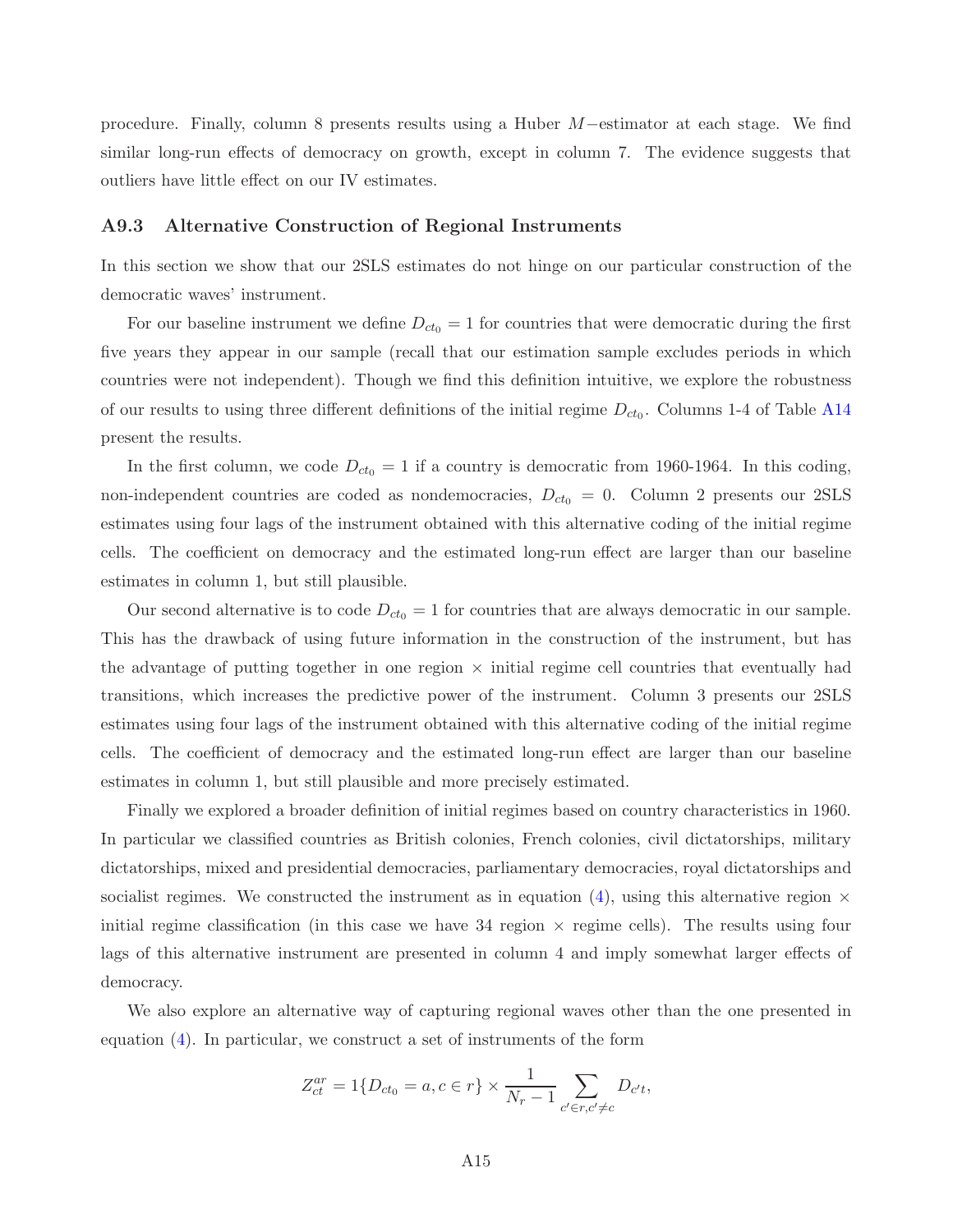with r indexing the seven geographic regions in our analysis and  $N_r$  the number of countries in each. Thus, the number of instruments equals the number of region  $\times$  initial regime cells. The motivation for this construction is that regional democracy waves may have a differential effect on each region  $\times$ initial regime cell.

Columns 5-8 of Table [A14](#page-76-0) present results using this alternative constructions of the instruments. We use four lags of the instruments as before. Column 5 presents 2SLS estimates obtained using our baseline definition of initial regimes. Columns 6-8 present results using this alternative construction of the instrument and each of the three alternative definitions of initial regime used in columns 2-4, respectively. All these 2SLS estimates produce results in the ballpark of our baseline 2SLS results.

Overall, the results suggest that our 2SLS results are not driven by the particular details or construction of our instrument.

### A10 Appendix: Additional Heterogeneous Effects

Table [A15](#page-77-0) presents within estimates in which we also estimate the interaction of democracy with other measures of education. Columns 1-4 focus on the share of the population with primary education from the Barro-Lee dataset, while columns 5-8 present results using the share with tertiary education. We do not find evidence of a consistent interaction between democracy and these alternative measures of education.

### Additional References (not cited in the main text)

Cumings, Bruce (1997) *Korea's Place in the Sun: A Modern History*, WW Norton and Company, New York.

Chilcote, Ronald (2010) *The Portuguese Revolution: State and Class in the Transition to Democracy*, Rowman and Littlefield Publishers, Plymouth.

Fearon, James and David Laitin (2005) "Random Narratives: Portugal. " Mimeo. Stanford University.

Gil Ferreira, Hugo and Michael Marshall (1986) *Portugal's Revolution: Ten Years On* , Cambridge University Press.

Johnson, Simon, Will Larson, Chris Papageorgiou, and Arvind Subramanian (2009) "Is Newer Better? Penn World Table Revisions and Their Impact on Growth Estimates",*Journal of Monetary Economics,* 60(2), 255–274.

Judson, Ruth A. and Ann L. Owen (1999) "Estimating Dynamic Panel Data Models: A Guide for Macroeconomists, " *Economic Letters*, 65(1), 9–15.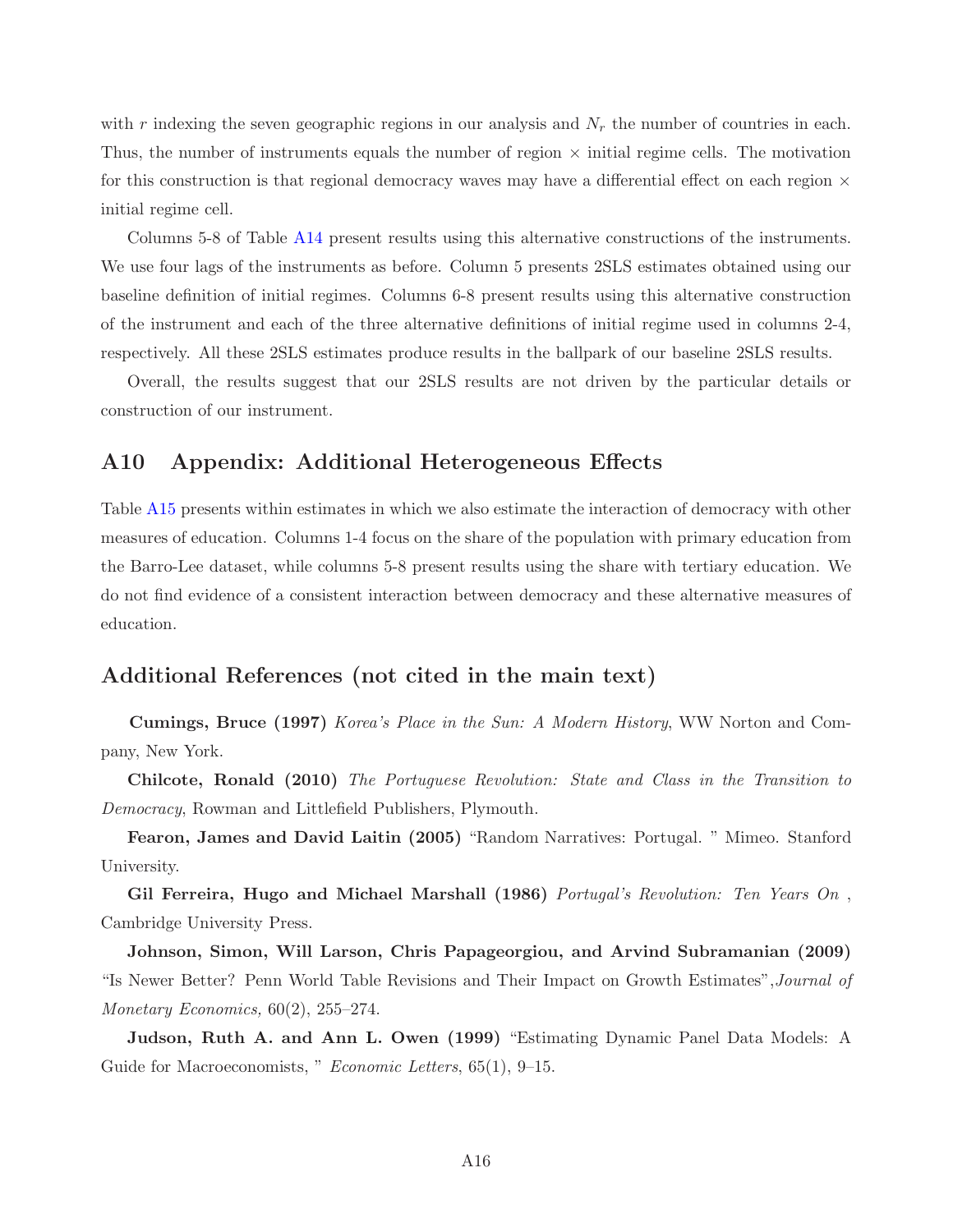Lee, Chung H. (2005) "The Political Economy of Institutional Reform in Korea, " *Journal of the Asia Pacific Economy*, 10(3), 257-277.

Murphy, Kevin M. and Robert Topel (1985) "Estimation and Inference in Two-Step Econometric Models," *Journal of Business and Economic Statistics*, 3(4), 88–97.

Stefanski, Leonard A., and Boos, Dennis D. (2002) "The Calculus of M-Estimation," *The American Statistician*, 56(1), 29–38.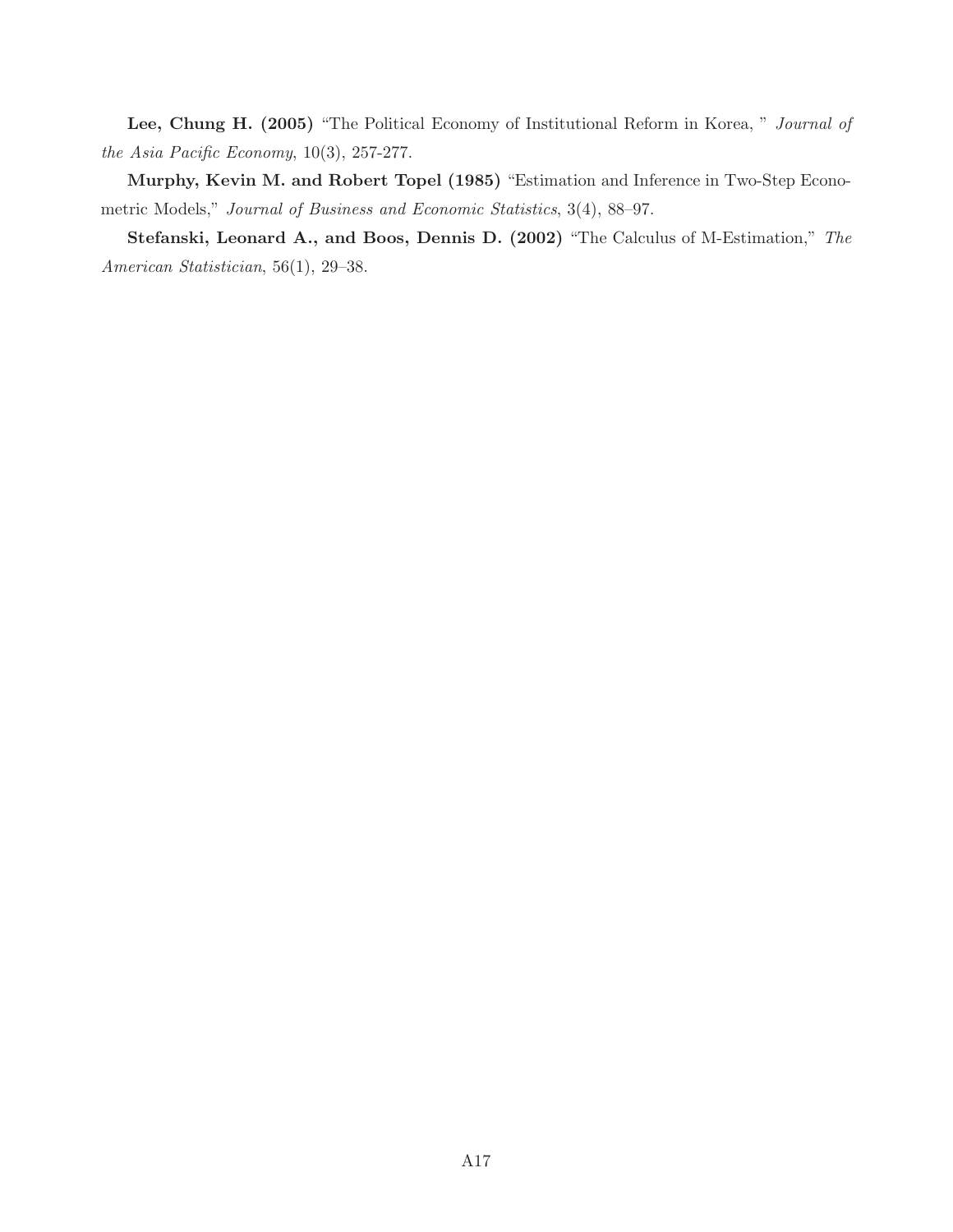<span id="page-63-0"></span>

|                                                                                              |                                                                      | Propensity                                                                             |                                                                               |                                                                      | Propensity                                                                             |                                                                                                  |                                                                      | Propensity                                                                         |
|----------------------------------------------------------------------------------------------|----------------------------------------------------------------------|----------------------------------------------------------------------------------------|-------------------------------------------------------------------------------|----------------------------------------------------------------------|----------------------------------------------------------------------------------------|--------------------------------------------------------------------------------------------------|----------------------------------------------------------------------|------------------------------------------------------------------------------------|
| Country                                                                                      | Year                                                                 | score                                                                                  | Country                                                                       | Year                                                                 | score                                                                                  | Country                                                                                          | Year                                                                 | score                                                                              |
| Albania                                                                                      | 1992                                                                 | 0.1687                                                                                 | Guinea-Bissau                                                                 | $\,2005\,$                                                           | 0.0669                                                                                 | Pakistan                                                                                         | 1972                                                                 | 0.0158                                                                             |
| Albania                                                                                      | 1997                                                                 | 0.0169                                                                                 | Greece                                                                        | 1975                                                                 | 0.0126                                                                                 | Pakistan                                                                                         | 1988                                                                 | 0.0351                                                                             |
| Argentina                                                                                    | 1973                                                                 | 0.0279                                                                                 | Grenada                                                                       | 1984                                                                 | 0.0117                                                                                 | Pakistan                                                                                         | 2008                                                                 | 0.0523                                                                             |
| Argentina                                                                                    | 1983                                                                 | 0.0411                                                                                 | Guatemala                                                                     | 1966                                                                 | 0.0194                                                                                 | Panama                                                                                           | 1994                                                                 | 0.0595                                                                             |
| Armenia                                                                                      | 1991                                                                 | n.a.                                                                                   | Guatemala                                                                     | 1986                                                                 | 0.0283                                                                                 | Peru                                                                                             | 1963                                                                 | n.a.                                                                               |
| Armenia                                                                                      | 1998                                                                 | 0.0129                                                                                 | Guyana                                                                        | 1992                                                                 | 0.0725                                                                                 | $\ensuremath{\mathop{\mathrm{Peru}}\nolimits}$                                                   | 1980                                                                 | 0.0160                                                                             |
| Azerbaijan                                                                                   | 1992                                                                 | n.a.                                                                                   | Honduras                                                                      | 1982                                                                 | 0.0462                                                                                 | Peru                                                                                             | 1993                                                                 | 0.1107                                                                             |
| Burundi                                                                                      | 2003                                                                 | 0.0195                                                                                 | Croatia                                                                       | 2000                                                                 | 0.0453                                                                                 | Philippines                                                                                      | 1987                                                                 | 0.0195                                                                             |
| Benin                                                                                        | 1991                                                                 | 0.1196                                                                                 | Haiti                                                                         | 1990                                                                 | n.a.                                                                                   | Poland                                                                                           | 1990                                                                 | n.a.                                                                               |
| Burkina Faso                                                                                 | 1977                                                                 | 0.0149                                                                                 | Haiti                                                                         | 1994                                                                 | n.a.                                                                                   | Portugal                                                                                         | 1976                                                                 | 0.0180                                                                             |
| Bangladesh                                                                                   | 1991                                                                 | 0.0975                                                                                 | Haiti                                                                         | 2006                                                                 | 0.0505                                                                                 | Paraguay                                                                                         | 1993                                                                 | 0.1052                                                                             |
| Bangladesh                                                                                   | 2009                                                                 | 0.0167                                                                                 | Hungary                                                                       | 1990                                                                 | 0.0669                                                                                 | Romania                                                                                          | 1990                                                                 | 0.0836                                                                             |
| Bulgaria                                                                                     | 1991                                                                 | 0.1115                                                                                 | Indonesia                                                                     | 1999                                                                 | 0.1128                                                                                 | Russia                                                                                           | 1993                                                                 | 0.1532                                                                             |
| <b>Belarus</b>                                                                               | 1991                                                                 | n.a.                                                                                   | Kenya                                                                         | 2002                                                                 | 0.0386                                                                                 | Sudan                                                                                            | 1965                                                                 | 0.0292                                                                             |
| <b>Bolivia</b>                                                                               | 1982                                                                 | 0.0498                                                                                 | Kyrgyz Republic                                                               | $\,2005\,$                                                           | 0.0434                                                                                 | Sudan                                                                                            | 1986                                                                 | 0.0439                                                                             |
| <b>Brazil</b>                                                                                | 1985                                                                 | 0.0263                                                                                 | Kyrgyz Republic                                                               | 2010                                                                 | 0.0449                                                                                 | Senegal                                                                                          | 2000                                                                 | 0.0467                                                                             |
| Bhutan                                                                                       | 2008                                                                 | 0.0410                                                                                 | Cambodia                                                                      | 1993                                                                 | n.a.                                                                                   | Serbia & Montenegro                                                                              | 2000                                                                 | n.a.                                                                               |
| Central African Rep.                                                                         | 1993                                                                 | 0.1439                                                                                 | Korea                                                                         | 1988                                                                 | 0.0200                                                                                 | Solomon Islands                                                                                  | 2004                                                                 | 0.0361                                                                             |
| Chile                                                                                        | 1990                                                                 | 0.0513                                                                                 | Lebanon                                                                       | $\,2005\,$                                                           | 0.0426                                                                                 | Sierra Leone                                                                                     | 1996                                                                 | 0.0553                                                                             |
| Côte d'Ivoire                                                                                | 2000                                                                 | 0.0514                                                                                 | Liberia                                                                       | 2004                                                                 | 0.0689                                                                                 | Sierra Leone                                                                                     | $\,2001\,$                                                           | 0.0267                                                                             |
| Congo, Republic of                                                                           | 1992                                                                 | 0.0758                                                                                 | Lesotho                                                                       | 1993                                                                 | 0.1022                                                                                 | El Salvador                                                                                      | 1982                                                                 | 0.0823                                                                             |
| Comoros                                                                                      | 1990                                                                 | 0.0866                                                                                 | Lesotho                                                                       | 1999                                                                 | 0.0909                                                                                 | São Tomé & Príncipe                                                                              | 1991                                                                 | n.a.                                                                               |
| Comoros                                                                                      | 1996                                                                 | 0.0561                                                                                 | Lithuania                                                                     | 1993                                                                 | n.a.                                                                                   | Suriname                                                                                         | 1988                                                                 | 0.0592                                                                             |
| Comoros                                                                                      | 2002                                                                 | 0.0383                                                                                 | Latvia                                                                        | 1993                                                                 | 0.2413                                                                                 | Suriname                                                                                         | 1991                                                                 | 0.0755                                                                             |
| Cape Verde                                                                                   | 1991                                                                 | 0.0868                                                                                 | Moldova                                                                       | 1994                                                                 | 0.2090                                                                                 | Slovak Republic                                                                                  | 1993                                                                 | 0.1690                                                                             |
| Cyprus                                                                                       | 1974                                                                 | n.a.                                                                                   | Madagascar                                                                    | 1993                                                                 | 0.1503                                                                                 | Slovenia                                                                                         | 1992                                                                 | n.a.                                                                               |
| Czech Republic                                                                               | 1993                                                                 | n.a.                                                                                   | Mexico                                                                        | 1997                                                                 | 0.0395                                                                                 | Taiwan                                                                                           | 1992                                                                 | n.a.                                                                               |
| Djibouti                                                                                     | 1999                                                                 | 0.1158                                                                                 | Macedonia, FYR                                                                | 1991                                                                 | n.a.                                                                                   | Thailand                                                                                         | 1974                                                                 | 0.0143                                                                             |
| Dominican Republic                                                                           | 1978                                                                 | 0.0531                                                                                 | Mali                                                                          | 1992                                                                 | 0.0866                                                                                 | Thailand                                                                                         | 1978                                                                 | 0.0473                                                                             |
| Ecuador                                                                                      | 1979                                                                 | 0.0443                                                                                 | Mongolia                                                                      | 1993                                                                 | 0.1734                                                                                 | Thailand                                                                                         | 1992                                                                 | 0.0454                                                                             |
| Spain                                                                                        | 1978                                                                 | 0.0529                                                                                 | Mozambique                                                                    | 1994                                                                 | 0.1031                                                                                 | Thailand                                                                                         | 2008                                                                 | 0.0485                                                                             |
|                                                                                              |                                                                      |                                                                                        | Mauritania                                                                    |                                                                      |                                                                                        |                                                                                                  |                                                                      |                                                                                    |
|                                                                                              |                                                                      |                                                                                        |                                                                               |                                                                      |                                                                                        |                                                                                                  |                                                                      |                                                                                    |
|                                                                                              |                                                                      |                                                                                        |                                                                               |                                                                      |                                                                                        |                                                                                                  |                                                                      |                                                                                    |
|                                                                                              |                                                                      |                                                                                        |                                                                               |                                                                      |                                                                                        |                                                                                                  |                                                                      |                                                                                    |
|                                                                                              |                                                                      |                                                                                        |                                                                               |                                                                      |                                                                                        |                                                                                                  |                                                                      |                                                                                    |
|                                                                                              |                                                                      |                                                                                        |                                                                               |                                                                      |                                                                                        |                                                                                                  |                                                                      |                                                                                    |
|                                                                                              |                                                                      |                                                                                        |                                                                               |                                                                      |                                                                                        |                                                                                                  |                                                                      |                                                                                    |
|                                                                                              |                                                                      |                                                                                        |                                                                               |                                                                      |                                                                                        |                                                                                                  |                                                                      |                                                                                    |
|                                                                                              |                                                                      |                                                                                        |                                                                               |                                                                      |                                                                                        |                                                                                                  |                                                                      |                                                                                    |
| Guinea-Bissau                                                                                | 1999                                                                 | 0.1559                                                                                 | Nepal                                                                         | 2006                                                                 | 0.0394                                                                                 |                                                                                                  |                                                                      |                                                                                    |
| Estonia<br>Ethiopia<br>Fiji<br>Georgia<br>Ghana<br>Ghana<br>Ghana<br>Guinea<br>Guinea-Bissau | 1992<br>1995<br>1990<br>1995<br>1970<br>1979<br>1996<br>2010<br>1994 | 0.0955<br>0.0191<br>0.0642<br>0.1025<br>0.0193<br>0.0453<br>0.0435<br>0.0564<br>0.0900 | Malawi<br>Niger<br>Niger<br>Niger<br>Nigeria<br>Nigeria<br>Nicaragua<br>Nepal | 2007<br>1994<br>1991<br>1999<br>2010<br>1979<br>1999<br>1990<br>1991 | 0.0131<br>0.0973<br>0.1173<br>0.0958<br>0.0581<br>0.0539<br>0.1001<br>0.1258<br>0.0955 | Turkey<br>Turkey<br>Turkey<br>Uganda<br>Ukraine<br>Uruguay<br>South Africa<br>Zambia<br>Zimbabwe | 1961<br>1973<br>1983<br>1980<br>1994<br>1985<br>1994<br>1991<br>1978 | n.a.<br>0.0275<br>0.0266<br>n.a.<br>0.1402<br>0.0356<br>0.0890<br>0.1177<br>0.0888 |

Table A1: Transitions to democracy in our sample.

Notes: This table summarizes all democratization events in our sample. Democratizations are identified as transitions from nondemocracy to democracy using our dichotomous measure. For each democratization we report the country and the year in which it took place. The table also reports the estimated propensity score of each event based on lags of GDP and our model in Column 4, in the top panel of Table [A11.](#page-73-0) Here, n.a. indicates insufficient GDP data to estimate the propensity score. The overall sample probability of a democratization following a period of nondemocracy is 0.0184.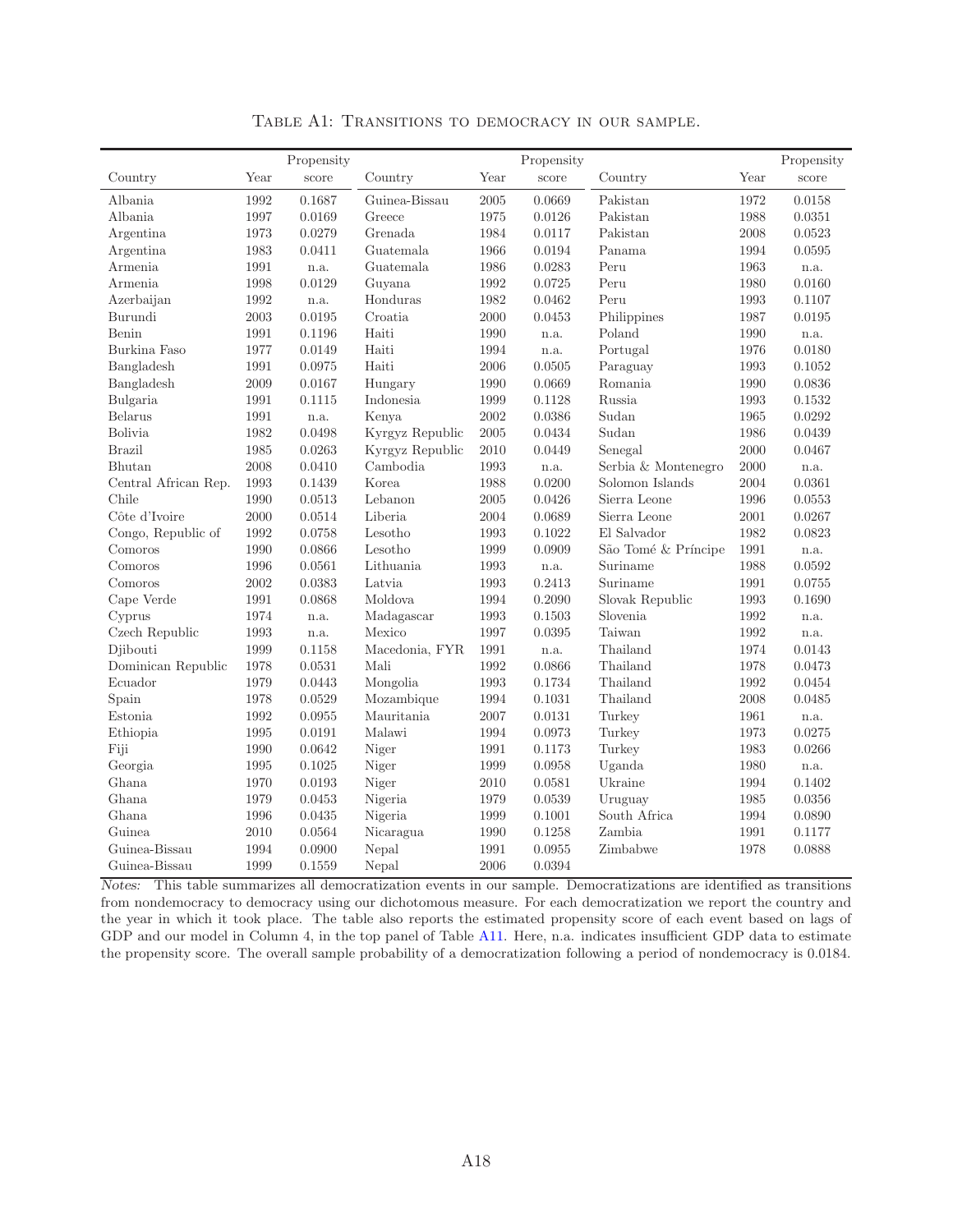<span id="page-64-0"></span>

|                      |      | Propensity |                      |          | Propensity |
|----------------------|------|------------|----------------------|----------|------------|
| Country              | Year | score      | Country              | Year     | score      |
| Albania              | 1996 | 0.0252     | Lebanon              | 1975     | n.a.       |
| Argentina            | 1976 | 0.0365     | Lesotho              | 1998     | 0.0537     |
| Armenia              | 1996 | 0.0777     | Madagascar           | 2009     | 0.1156     |
| Azerbaijan           | 1993 | n.a.       | Myanmar              | 1962     | n.a.       |
| Burkina Faso         | 1980 | 0.3021     | Mauritania           | 2008     | 0.0286     |
| Bangladesh           | 1974 | 0.1664     | Niger                | 1996     | 0.1383     |
| Bangladesh           | 2007 | 0.0189     | Niger                | 2009     | 0.1274     |
| <b>Belarus</b>       | 1995 | 0.0268     | Nigeria              | 1966     | 0.1026     |
| <b>Brazil</b>        | 1964 | 0.0393     | Nigeria              | 1984     | 0.1212     |
| Central African Rep. | 2003 | 0.0592     | Nepal                | $2002\,$ | 0.0696     |
| Chile                | 1973 | 0.0459     | Pakistan             | 1977     | 0.1151     |
| Côte d'Ivoire        | 2002 | 0.0261     | Pakistan             | 1999     | 0.0365     |
| Congo, Republic of   | 1963 | n.a.       | Panama               | 1968     | 0.0626     |
| Congo, Republic of   | 1997 | 0.0251     | Peru                 | 1962     | n.a.       |
| Comoros              | 1976 | n.a.       | Peru                 | 1968     | 0.0934     |
| Comoros              | 1995 | 0.0484     | Peru                 | 1992     | 0.0143     |
| Comoros              | 1999 | 0.0654     | Philippines          | 1965     | 0.0758     |
| Djibouti             | 2010 | 0.0354     | Russia               | 2004     | 0.0050     |
| Ecuador              | 1961 | n.a.       | Sudan                | 1969     | 0.1589     |
| Ethiopia             | 2010 | 0.0984     | Sudan                | 1989     | 0.1178     |
| Fiji                 | 1987 | 0.0224     | Solomon Islands      | 2000     | 0.0237     |
| Fiji                 | 2006 | 0.0140     | Sierra Leone         | 1967     | 0.2412     |
| Ghana                | 1972 | 0.2532     | Sierra Leone         | 1997     | 0.0449     |
| Ghana                | 1981 | 0.0721     | Somalia              | 1969     | n.a.       |
| Gambia, The          | 1994 | 0.0344     | Suriname             | 1980     | 0.0657     |
| Guinea-Bissau        | 1998 | 0.0842     | Suriname             | 1990     | 0.0276     |
| Guinea-Bissau        | 2003 | 0.0927     | Thailand             | 1976     | 0.1459     |
| Greece               | 1967 | 0.0289     | Thailand             | 1991     | 0.0207     |
| Grenada              | 1979 | n.a.       | Thailand             | 2006     | 0.0100     |
| Guatemala            | 1974 | 0.0858     | Turkey               | 1971     | 0.0340     |
| Haiti                | 1991 | n.a.       | Turkey               | 1980     | 0.0526     |
| Haiti                | 2000 | 0.0462     | Uganda               | 1985     | n.a.       |
| Haiti                | 2010 | 0.0608     | Uruguay              | 1972     | 0.0408     |
| Kyrgyz Republic      | 2009 | 0.0970     | Venezuela, Rep. Bol. | 2009     | 0.0090     |
| Cambodia             | 1995 | n.a.       | Zimbabwe             | 1987     | 0.1505     |
| South Korea          | 1961 | n.a.       |                      |          |            |

Table A2: Reversals to nondemocracy in our sample.

Notes: This table summarizes all reversal events in our sample. Reversals are identified as transitions from democracy to nondemocracy using our dichotomous measure. For each reversal we report the country and the year in which it took place. The table also reports the estimated propensity score of each event based on lags of GDP and our model in Column 4, in the bottom panel of Table [A11.](#page-73-0) Here, n.a. indicates insufficient GDP data to estimate the propensity score. The overall sample probability of a reversal following a period of democracy is 0.0121.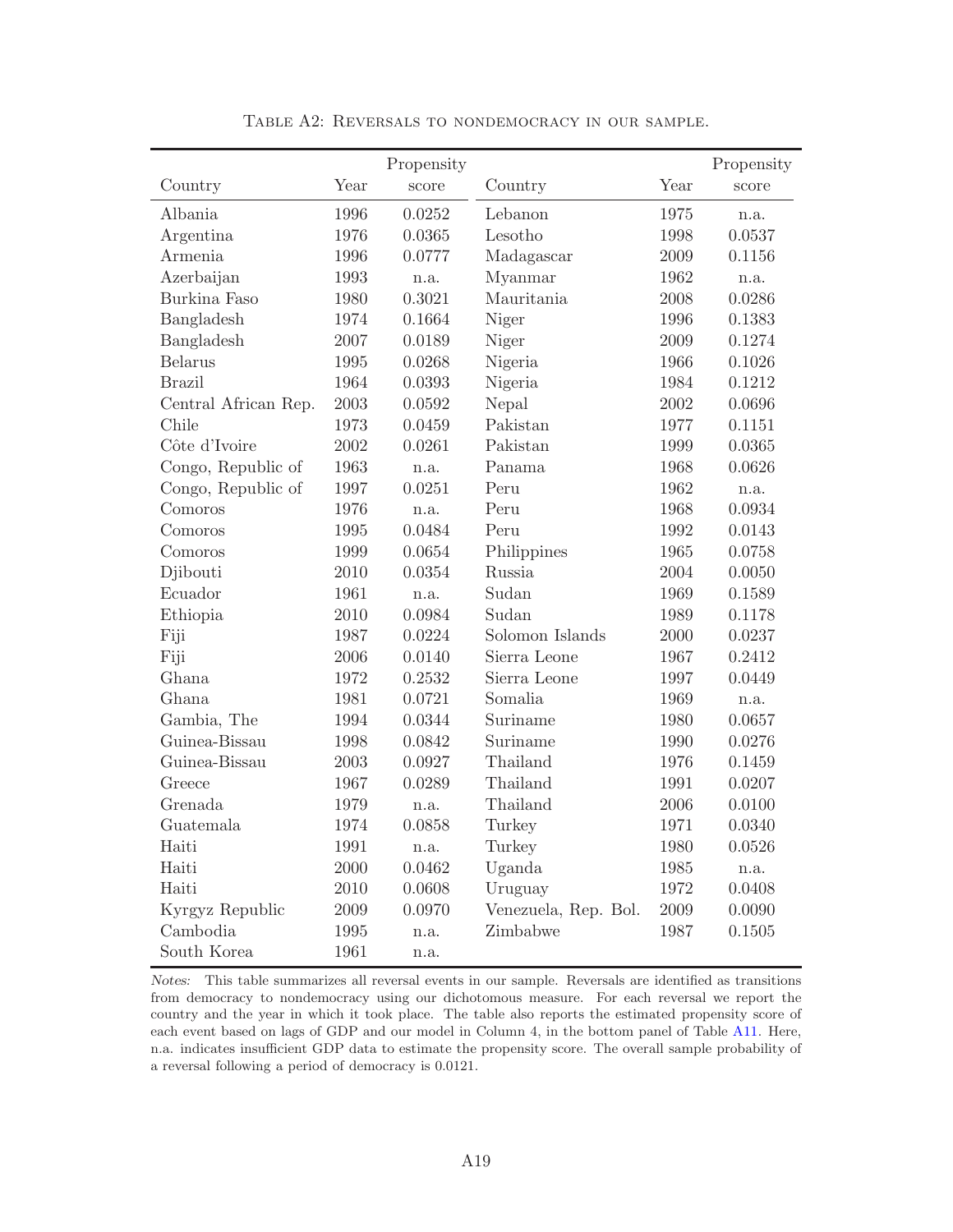|                                                | $AR(1)$ models<br>(1) | $AR(2)$ models<br>(2)                   | $AR(4)$ models<br>(3)        | $AR(8)$ models<br>(4) |
|------------------------------------------------|-----------------------|-----------------------------------------|------------------------------|-----------------------|
|                                                |                       |                                         | Panel A. Democracy equation: |                       |
| Propensity to democratize                      | 0.025                 | 0.025                                   | 0.025                        | 0.026                 |
|                                                | (0.003)               | (0.002)                                 | (0.002)                      | (0.003)               |
| Democracy first lag                            | 0.956                 | 0.903                                   | 0.900                        | 0.892                 |
|                                                | (0.005)               | (0.018)                                 | (0.018)                      | (0.019)               |
| Democracy second lag                           |                       | 0.055                                   | 0.002                        | 0.000                 |
|                                                |                       | (0.017)                                 | (0.024)                      | (0.026)               |
| Democracy third lag                            |                       |                                         | 0.019                        | 0.020                 |
|                                                |                       |                                         | (0.028)                      | (0.029)               |
| Democracy fourth lag                           |                       |                                         | 0.041                        | 0.005                 |
|                                                |                       |                                         | (0.018)                      | (0.027)               |
| Democracy fifth lag                            |                       |                                         |                              | 0.012                 |
|                                                |                       |                                         |                              | (0.037)               |
| Democracy first lag                            |                       |                                         |                              | 0.046                 |
|                                                |                       |                                         |                              | (0.029)               |
| Democracy seventh lag                          |                       |                                         |                              | $-0.034$              |
|                                                |                       |                                         |                              | (0.024)               |
| Democracy eight lag                            |                       |                                         |                              | 0.024                 |
|                                                |                       |                                         |                              | (0.014)               |
|                                                |                       | Panel B. Estimation of Counterfactuals: |                              |                       |
| Effect of democracy after 25 years             | 17.791                | 13.800                                  | 16.895                       | 17.715                |
|                                                | (5.627)               | (5.528)                                 | (5.275)                      | (5.430)               |
| Counterfactual likelihood of democracy         | 0.382                 | 0.374                                   | 0.366                        | 0.377                 |
|                                                | (0.026)               | (0.026)                                 | (0.026)                      | (0.030)               |
| Counterfactual growth                          | 4.269                 | 3.368                                   | 4.071                        | 4.417                 |
|                                                | (1.384)               | (1.370)                                 | (1.292)                      | (1.376)               |
| Effect of democracy relative to counterfactual | 13.521                | 10.432                                  | 12.824                       | 13.299                |
|                                                | (4.300)               | (4.194)                                 | (4.042)                      | (4.132)               |
| Observations                                   | 6,790                 | 6,642                                   | 6,336                        | 5,688                 |
| Countries in sample                            | 175                   | 175                                     | 175                          | 175                   |

<span id="page-65-0"></span>Table A3: Empirical process for GDP and democracy used in the alternative counterfactual for our long-run estimates.

Notes: This table reports a joint estimation of the GDP equation and an equation for democracy. The top panel presents estimates of the GDP equation. The bottom panel presents estimates of a model with democracy as dependent variable and lags of democracy as explanatory variables. All these models include a full set of country and year fixed effects. Standard errors robust against heteroskedasticity and serial correlation at the country level are in parentheses.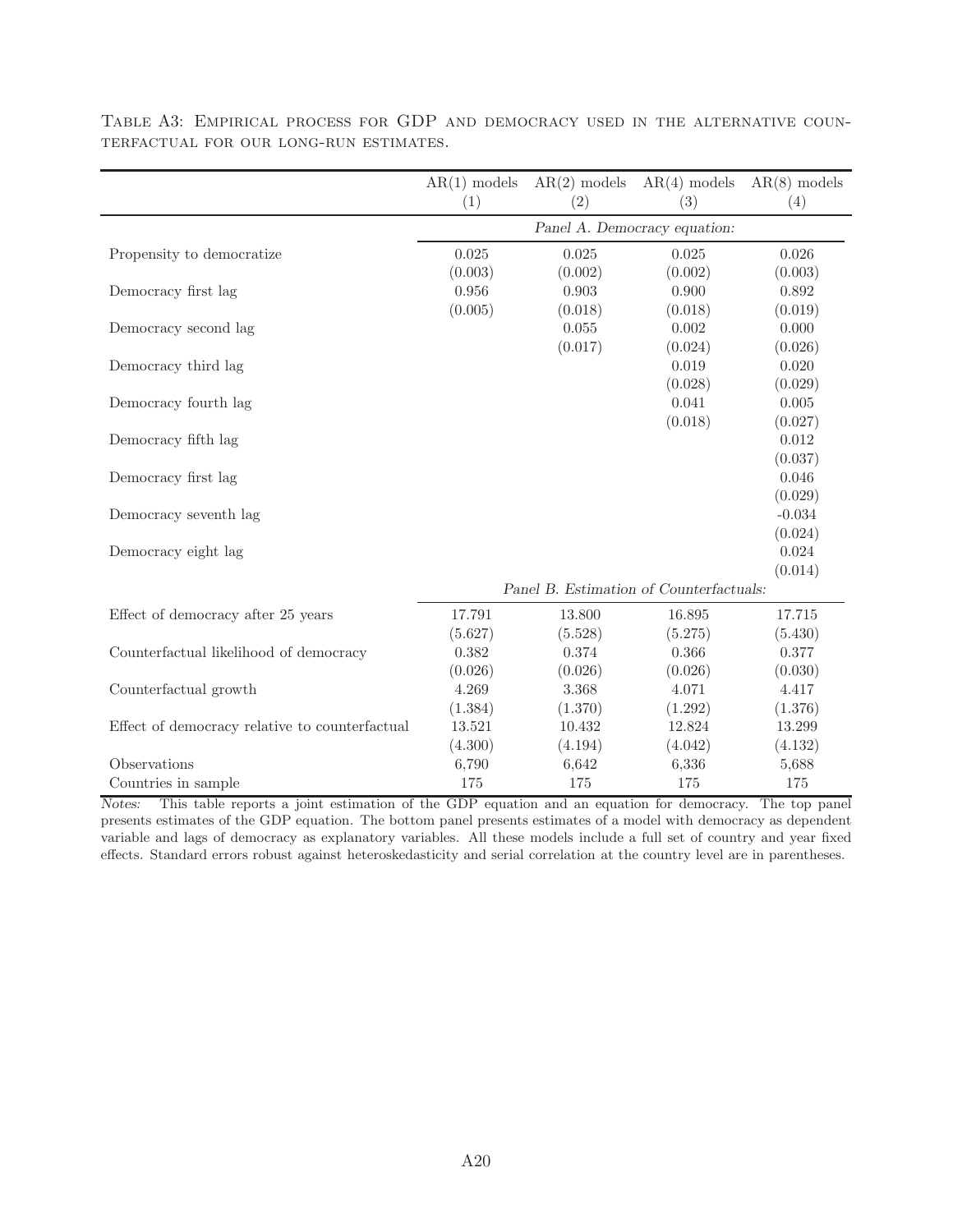| IMPOSED PERSISTENCE $\rho = \sum \gamma_i$ : | $\rho = 0.95$ | $\rho = 0.96$ | $\rho = 0.97$ | $\rho = 0.98$              | $\rho = 0.99$ | $\rho=1$ |
|----------------------------------------------|---------------|---------------|---------------|----------------------------|---------------|----------|
|                                              | (1)           | (2)           | (3)           | (4)                        | (5)           | (6)      |
|                                              |               |               |               | Panel A: Within estimates. |               |          |
| Democracy                                    | 0.638         | 0.752         | 0.867         | 0.982                      | 1.097         | 1.212    |
|                                              | (0.247)       | (0.228)       | (0.218)       | (0.216)                    | (0.223)       | (0.239)  |
| Long-run effect of democracy                 | 12.750        | 18.811        | 28.913        | 49.116                     | 109.724       |          |
|                                              | (4.943)       | (5.712)       | (7.255)       | (10.795)                   | (22.342)      | $\cdot$  |
| Effect of democracy after 25 years           | 11.477        | 15.511        | 20.574        | 26.927                     | 34.888        | 44.844   |
|                                              | (4.455)       | (4.735)       | (5.232)       | (6.071)                    | (7.393)       | (9.346)  |
| Observations                                 | 6,336         | 6,336         | 6,336         | 6,336                      | 6,336         | 6,336    |
| Countries in sample                          | 175           | 175           | 175           | 175                        | 175           | 175      |
|                                              |               |               |               | Panel B: 2SLS estimates.   |               |          |
| Democracy                                    | 0.483         | 0.974         | 1.464         | 1.955                      | 2.445         | 2.936    |
|                                              | (0.575)       | (0.527)       | (0.509)       | (0.523)                    | (0.567)       | (0.635)  |
| Long-run effect of democracy                 | 9.662         | 24.341        | 48.806        | 97.735                     | 244.525       |          |
|                                              | (11.509)      | (13.182)      | (16.956)      | (26.138)                   | (56.709)      |          |
| Effect of democracy after 25 years           | 8.698         | 20.060        | 34.683        | 53.448                     | 77.442        | 107.989  |
|                                              | (10.367)      | (10.915)      | (12.231)      | (14.743)                   | (18.849)      | (24.908) |
| Exc. Instruments F-stat.                     | 34.86         | 34.86         | 34.86         | 34.86                      | 34.86         | 34.86    |
| Observations                                 | 6,309         | 6,309         | 6,309         | 6,309                      | 6,309         | 6,309    |
| Countries in sample                          | 174           | 174           | 174           | 174                        | 174           | 174      |

<span id="page-66-0"></span>Table A4: Effect of democracy on (log) GDP per capita. Estimates obtained by imposing the persistence of the GDP process to lie between 0.95 and 1.

Notes: This table presents estimates of the effect of democracy on GDP per capita, imposing the persistence level of the GDP process at the top of each column. The coefficient on democracy is multiplied by 100. Panel A presents within estimates controlling for four lags of GDP per capita. Panel B presents 2SLS estimates instrumenting democracy with four lags of regional democracy waves and the  $F$  statistic for the excluded instruments. In all specifications we control for a full set of country and year fixed effects and four lags of GDP per capita. Standard errors robust against heteroskedasticity and serial correlation at the country level are in parentheses.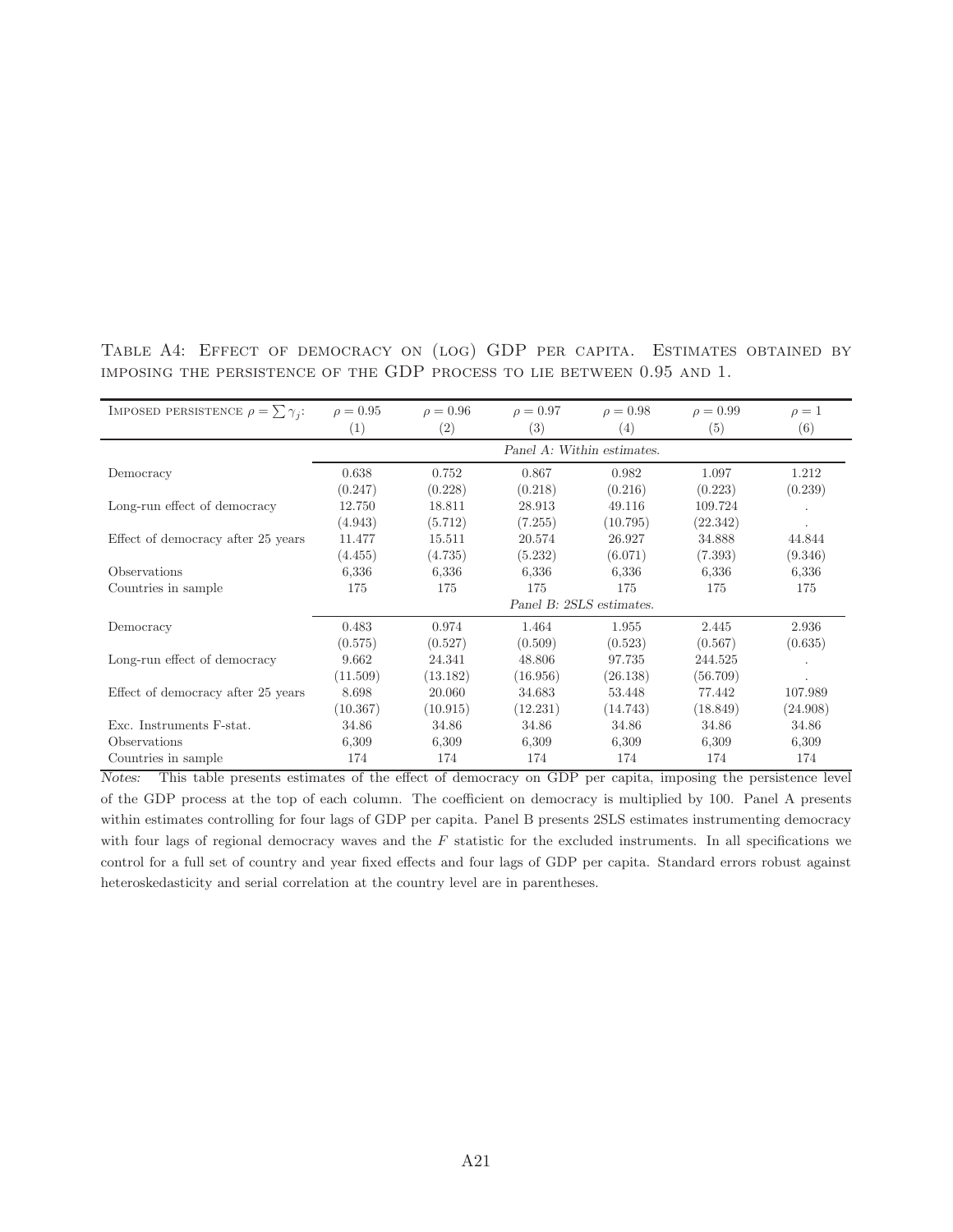<span id="page-67-0"></span>Table A5: Summary of the Monte Carlo simulations for panels with different levels of persistence.

|                                                              |                   |                   | <b>WITHIN ESTIMATOR</b> |                    |                                                                       | <b>GMM ESTIMATOR</b> |                    |                    |
|--------------------------------------------------------------|-------------------|-------------------|-------------------------|--------------------|-----------------------------------------------------------------------|----------------------|--------------------|--------------------|
| ASSUMED PERSISTENCE OF GDP:                                  | $\rho = 0.963$    | $\rho = 0.97$     | $\rho = 0.98$           | $\rho = 0.99$      | $\rho = 0.963$                                                        | $\rho = 0.97$        | $\rho = 0.98$      | $\rho = 0.99$      |
|                                                              | (1)               | (2)               | (3)                     | (4)                | (5)                                                                   | (6)                  | (7)                | (8)                |
|                                                              |                   |                   |                         |                    | Panel A: Assuming non-stationary initial conditions.                  |                      |                    |                    |
| Average persistence of GDP                                   | 0.9558            | 0.9637            | 0.9750                  | 0.9864             | 0.9586                                                                | 0.9662               | 0.9771             | 0.9881             |
| (standard deviation)                                         | (0.0016)          | (0.0014)          | (0.0012)                | (0.0009)           | (0.0019)                                                              | (0.0017)             | (0.0014)           | (0.0010)           |
| Relative bias (Nickell bias):                                | $-0.75\%$         | $-0.65%$          | $-0.51%$                | $-0.36\%$          | $-0.46\%$                                                             | $-0.39\%$            | $-0.29\%$          | $-0.19%$           |
| Average coefficient of democracy                             | 0.7925            | 0.7924            | 0.7923                  | 0.7922             | 0.7889                                                                | 0.7888               | 0.7886             | 0.7884             |
| (standard deviation)                                         | (0.2257)          | (0.2258)          | (0.2258)                | (0.2258)           | (0.2355)                                                              | (0.2355)             | (0.2355)           | (0.2355)           |
| Average long-run effect of democracy<br>(standard deviation) | 18.004<br>(5.266) | 21.951<br>(6.460) | 31.900<br>(9.533)       | 59.066<br>(18.438) | 19.141<br>(5.908)<br>Panel B: Assuming stationary initial conditions. | 23.489<br>(7.301)    | 34.714<br>(10.991) | 67.082<br>(22.476) |
| Average persistence of GDP                                   | 0.9171            | 0.9238            | 0.9334                  | 0.9485             | 0.9129                                                                | 0.9175               | 0.9247             | 0.9539             |
| (standard deviation)                                         | (0.0049)          | (0.0048)          | (0.0045)                | (0.0042)           | (0.0096)                                                              | (0.0096)             | (0.0095)           | (0.0075)           |
| Relative bias (Nickell bias):                                | $-4.7\%$          | $-4.8\%$          | $-4.8\%$                | $-4.2\%$           | $-5.2\%$                                                              | $-5.4\%$             | $-5.6\%$           | $-3.6\%$           |
| Average coefficient of democracy                             | 0.7757            | 0.7741            | 0.7712                  | 0.7706             | 0.7499                                                                | 0.7455               | 0.7394             | 0.7558             |
| (standard deviation)                                         | (0.2283)          | (0.2281)          | (0.2277)                | (0.2133)           | (0.2386)                                                              | (0.2383)             | (0.2376)           | (0.2376)           |
| Average long-run effect of democracy                         | 9.340             | 10.209            | 11.641                  | 15.069             | 8.744                                                                 | 9.189                | 10.013             | 16.971             |
| (standard deviation)                                         | (2.862)           | (3.123)           | (3.586)                 | (4.404)            | (3.032)                                                               | (3.226)              | (3.587)            | (6.438)            |

Notes: This table presents the average estimates obtained from 1,000 Monte Carlo simulations of samples for GDP and democracy that satisfy the same empirical properties as in our dataset. The persistence of GDP is set to the level indicated in the top row. The top panel presents results in which we assume that the initial level of GDP is independent of its stationary level. The bottom panel presents results in which we assume that the initial level of GDP is given by its stationary level. Columns 1 to 4 present results for the within estimator, and columns 5 to 8 present results for the GMM estimator. All the estimates and t-statistics are obtained using the within estimator and its standard asymptotic limit.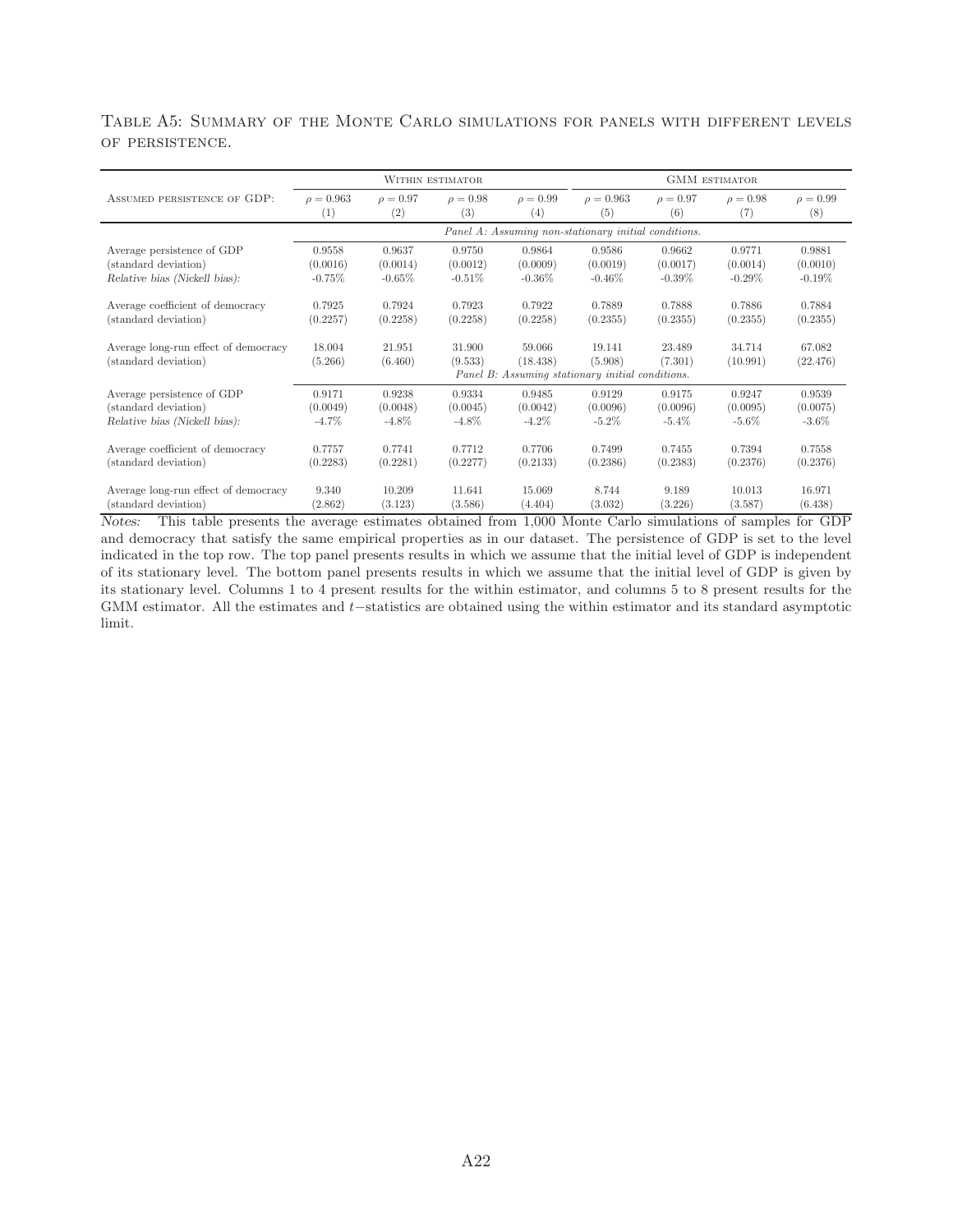<span id="page-68-0"></span>TABLE A6: EFFECT OF DEMOCRACY ON (LOG) GDP PER CAPITA. ESTIMATES OBTAINED WITH alternative dichotomous measures of democracy.

| MEASURE OF DEMOCRACY:              | <b>PS</b><br>Ours<br>(1)<br>(2)                         |          | Freedom<br>House<br>(3) | Polity<br>IV<br>(4)                                        | <b>CGV</b><br>(5) | <b>BMR</b><br>(6) |  |  |
|------------------------------------|---------------------------------------------------------|----------|-------------------------|------------------------------------------------------------|-------------------|-------------------|--|--|
|                                    | Panel A: Within estimates controlling for GDP dynamics. |          |                         |                                                            |                   |                   |  |  |
| Democracy                          | 0.787                                                   | 0.785    | 0.652                   | 0.152                                                      | 0.323             | 0.530             |  |  |
|                                    | (0.226)                                                 | (0.287)  | (0.222)                 | (0.251)                                                    | (0.259)           | (0.271)           |  |  |
| Long-run effect of democracy       | 21.240                                                  | 21.457   | 13.332                  | 4.406                                                      | 8.835             | 14.654            |  |  |
|                                    | (7.215)                                                 | (8.515)  | (4.577)                 | (7.463)                                                    | (7.437)           | (7.910)           |  |  |
| Effect of democracy after 25 years | 16.895                                                  | 16.967   | 11.938                  | 3.462                                                      | 6.996             | 11.700            |  |  |
|                                    | (5.297)                                                 | (6.440)  | (4.040)                 | (5.774)                                                    | (5.774)           | (6.128)           |  |  |
| Persistence of GDP process         | 0.963                                                   | 0.963    | 0.951                   | 0.966                                                      | 0.963             | 0.964             |  |  |
|                                    | (0.005)                                                 | (0.005)  | (0.006)                 | (0.005)                                                    | (0.005)           | (0.005)           |  |  |
| Observations                       | 6,336                                                   | 5,736    | 5,587                   | 5,630                                                      | 5,994             | 5,783             |  |  |
| Countries in sample                | 175                                                     | 153      | 174                     | 153                                                        | 175               | 174               |  |  |
|                                    | Panel B: 2SLS estimates controlling for GDP dynamics.   |          |                         |                                                            |                   |                   |  |  |
| Democracy                          | 1.149                                                   | 1.040    | 4.179                   | 1.139                                                      | 1.440             | 1.088             |  |  |
|                                    | (0.554)                                                 | (0.424)  | (1.594)                 | (0.537)                                                    | (0.760)           | (0.668)           |  |  |
| Long-run effect of democracy       | 31.521                                                  | 28.605   | 72.043                  | 34.515                                                     | 40.413            | 30.403            |  |  |
|                                    | (17.425)                                                | (13.791) | (30.453)                | (19.336)                                                   | (23.993)          | (20.649)          |  |  |
| Effect of democracy after 25 years | 24.866                                                  | 22.538   | 67.680                  | 26.553                                                     | 31.581            | 24.145            |  |  |
|                                    | (12.978)                                                | (10.090) | (28.112)                | (13.588)                                                   | (17.719)          | (15.639)          |  |  |
| Persistence of GDP process         | 0.964                                                   | 0.964    | 0.942                   | 0.967                                                      | 0.964             | 0.964             |  |  |
|                                    | (0.005)                                                 | (0.005)  | (0.007)                 | (0.005)                                                    | (0.005)           | (0.005)           |  |  |
| Observations                       | 6,309                                                   | 5,736    | 5,185                   | 5,577                                                      | 5,962             | 5,775             |  |  |
| Countries in sample                | 174                                                     | 153      | 174                     | 151                                                        | 174               | 174               |  |  |
|                                    |                                                         |          |                         | Panel C: Within estimates in levels ignoring GDP dynamics. |                   |                   |  |  |
| Democracy                          | $-10.112$                                               | $-8.387$ | 5.414                   | $-11.377$                                                  | $-7.116$          | $-4.225$          |  |  |
|                                    | (4.316)                                                 | (6.746)  | (3.150)                 | (4.091)                                                    | (4.713)           | (4.482)           |  |  |
| Observations                       | 6,934                                                   | 6,328    | 5,840                   | 6,179                                                      | 6,588             | 6,372             |  |  |
| Countries in sample                | 175                                                     | 153      | 174                     | 154                                                        | 175               | 174               |  |  |

Notes: This table presents estimates of the effect of democracy on GDP per capita, using alternative measures of democracy listed in the top row. PS stands for Papaioannou and Siourounis (2008), CGV stands for Cheibub, Gandhi, and Vreeland (2010), and BMR stands for Boix, Miller, and Rosato (2012). The coefficient of democracy is multiplied by 100. Panel A presents within estimates controlling for four lags of GDP per capita. Panel B presents 2SLS estimates instrumenting democracy with four lags of regional democracy waves and the  $F$  statistic for the excluded instruments. Panel C presents within estimates that do not control for GDP dynamics. In all specifications we control for a full set of country and year fixed effects. Standard errors robust against heteroskedasticity and serial correlation at the country level are in parentheses.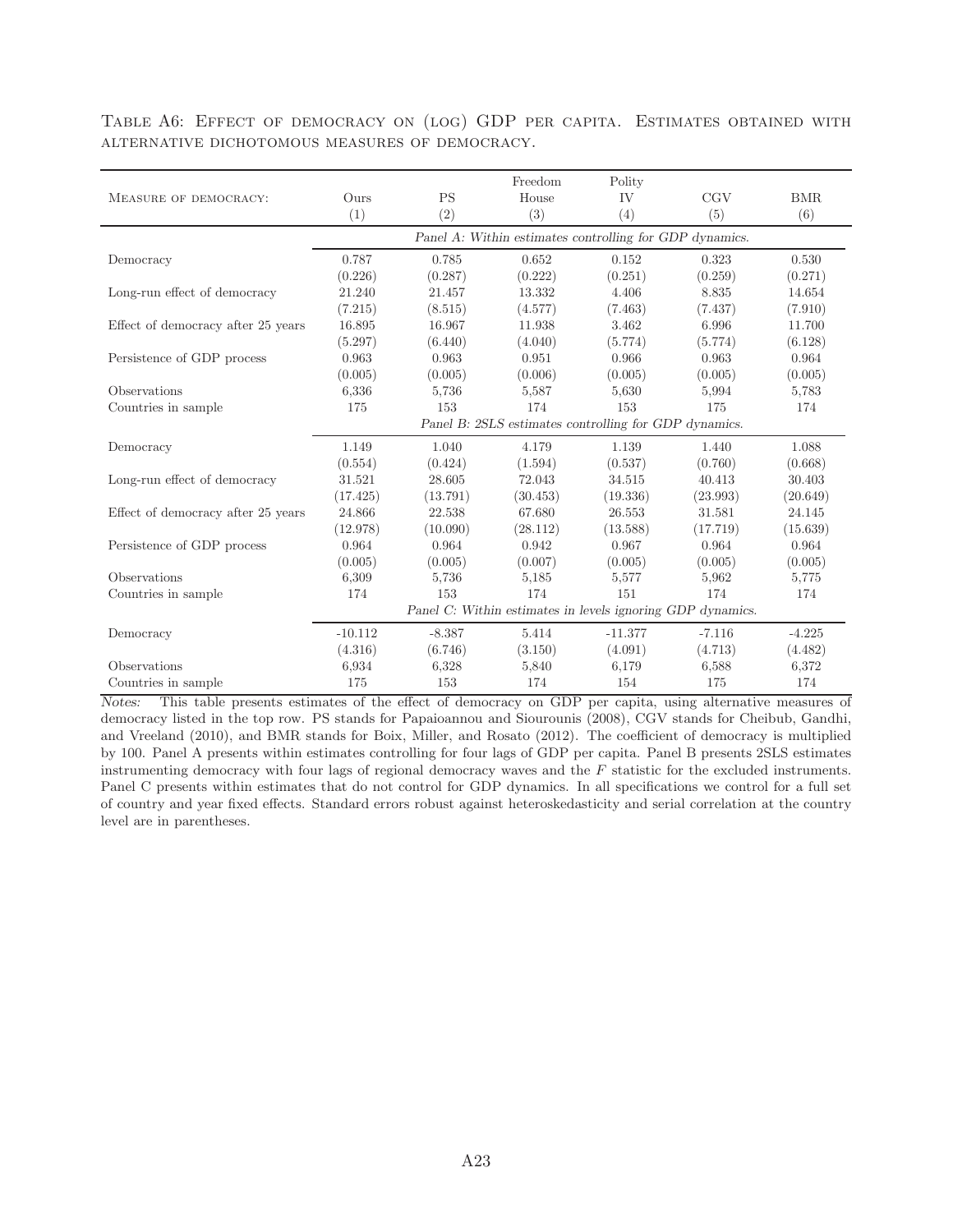<span id="page-69-0"></span>Table A7: Effect of democracy on (log) GDP per capita. Estimates obtained with alternative measures of GDP.

|                                    | WITHIN<br><b>ESTIMATES</b>                                             | ARELLANO &<br><b>BOND</b><br><b>ESTIMATES</b>                         | <b>HHK</b><br><b>ESTIMATES</b> | 2SLS<br><b>ESTIMATES</b> | HHK WITH<br>IV ESTIMATES |  |  |
|------------------------------------|------------------------------------------------------------------------|-----------------------------------------------------------------------|--------------------------------|--------------------------|--------------------------|--|--|
|                                    | (1)                                                                    | (2)                                                                   | (3)                            | (4)                      | (5)                      |  |  |
|                                    | Panel A. GDP per capita from the World Bank in constant local currency |                                                                       |                                |                          |                          |  |  |
| Democracy                          | 0.858                                                                  | 1.202                                                                 | 0.712                          | 1.430                    | 0.565                    |  |  |
|                                    | (0.237)                                                                | (0.487)                                                               | (0.387)                        | (0.680)                  | (0.610)                  |  |  |
| Long-run effect of democracy       | 21.110                                                                 | 17.326                                                                | 9.265                          | 35.699                   | 10.782                   |  |  |
|                                    | (7.106)                                                                | (8.027)                                                               | (5.475)                        | (20.321)                 | (12.415)                 |  |  |
| Effect of democracy after 25 years | 17.307                                                                 | 16.006                                                                | 8.570                          | 29.044                   | 8.675                    |  |  |
|                                    | (5.248)                                                                | (7.148)                                                               | (4.977)                        | (15.459)                 | (9.788)                  |  |  |
| Persistence of GDP process         | 0.959                                                                  | 0.931                                                                 | 0.923                          | 0.960                    | 0.948                    |  |  |
|                                    | (0.007)                                                                | (0.012)                                                               | (0.008)                        | (0.007)                  | (0.010)                  |  |  |
| Observations/Countries             | 6,377/181                                                              | 6,195/181                                                             | 6,195/181                      | 6,350/180                | 6,350/180                |  |  |
|                                    | Panel B. GDP per capita from the Penn World Tables 9.0                 |                                                                       |                                |                          |                          |  |  |
| Democracy                          | 0.473                                                                  | 1.141                                                                 | 1.268                          | 0.497                    | 1.139                    |  |  |
|                                    | (0.236)                                                                | (0.528)                                                               | (0.496)                        | (0.727)                  | (0.695)                  |  |  |
| Long-run effect of democracy       | 11.638                                                                 | 18.436                                                                | 19.609                         | 12.869                   | 22.931                   |  |  |
|                                    | (5.782)                                                                | (8.987)                                                               | (8.598)                        | (19.308)                 | (15.188)                 |  |  |
| Effect of democracy after 25 years | 8.863                                                                  | 16.128                                                                | 16.827                         | 9.776                    | 18.000                   |  |  |
|                                    | (4.371)                                                                | (7.664)                                                               | (7.024)                        | (14.535)                 | (11.388)                 |  |  |
| Persistence of GDP process         | 0.959                                                                  | 0.938                                                                 | 0.935                          | 0.961                    | 0.950                    |  |  |
|                                    | (0.006)                                                                | (0.008)                                                               | (0.011)                        | (0.006)                  | (0.010)                  |  |  |
| Observation/Countries              | 7,204/183                                                              | 7,021/183                                                             | 7,021/183                      | 7,159/182                | 7,159/182                |  |  |
|                                    |                                                                        | Panel C. GDP per capita from the Penn World Tables 7.0 (PPP adjusted) |                                |                          |                          |  |  |
|                                    |                                                                        |                                                                       |                                |                          |                          |  |  |
| Democracy                          | 0.646                                                                  | 1.068                                                                 | 0.705                          | 0.674                    | 0.471                    |  |  |
|                                    | (0.280)                                                                | (0.604)                                                               | (0.406)                        | (0.787)                  | (0.645)                  |  |  |
| Long-run effect of democracy       | 15.483                                                                 | 15.897                                                                | 8.529                          | 17.025                   | 8.530                    |  |  |
|                                    | (6.781)                                                                | (10.303)                                                              | (5.149)                        | (20.747)                 | (11.820)                 |  |  |
| Effect of democracy after 25 years | 11.399                                                                 | 13.795                                                                | 7.777                          | 12.436                   | 6.902                    |  |  |
|                                    | (4.858)                                                                | (8.601)                                                               | (4.615)                        | (14.895)                 | (9.519)                  |  |  |
| Persistence of GDP process         | $0.958\,$                                                              | 0.933                                                                 | 0.917                          | 0.960                    | 0.945                    |  |  |
|                                    | (0.007)                                                                | (0.012)                                                               | (0.011)                        | (0.006)                  | (0.010)                  |  |  |
| AR2 test p-value                   |                                                                        | 0.38                                                                  |                                |                          |                          |  |  |
| Observations/Countries             | 6,990/181                                                              | 6,809/181                                                             | 6,809/181                      | 6,945/180                | 6,945/180                |  |  |

Notes: This table presents estimates of the effect of democracy on log GDP per capita. Each panel presents results using a different measure of GDP. The reported coefficient on democracy is multiplied by 100. Column 1 presents results using the within estimator. Column 2 presents results using Arellano and Bond's GMM estimator. Column 3 presents results using the HHK estimator. Columns 4 presents 2SLS estimates instrumenting democracy with four lags of regional democracy waves and the p-value of a Hansen overidentification test. Column 5 presents results using the HHK estimator instrumenting democracy with four lags of regional democracy waves. In all specifications we control for a full set of country and year fixed effects. Standard errors robust against heteroskedasticity and serial correlation at the country level are reported in parentheses.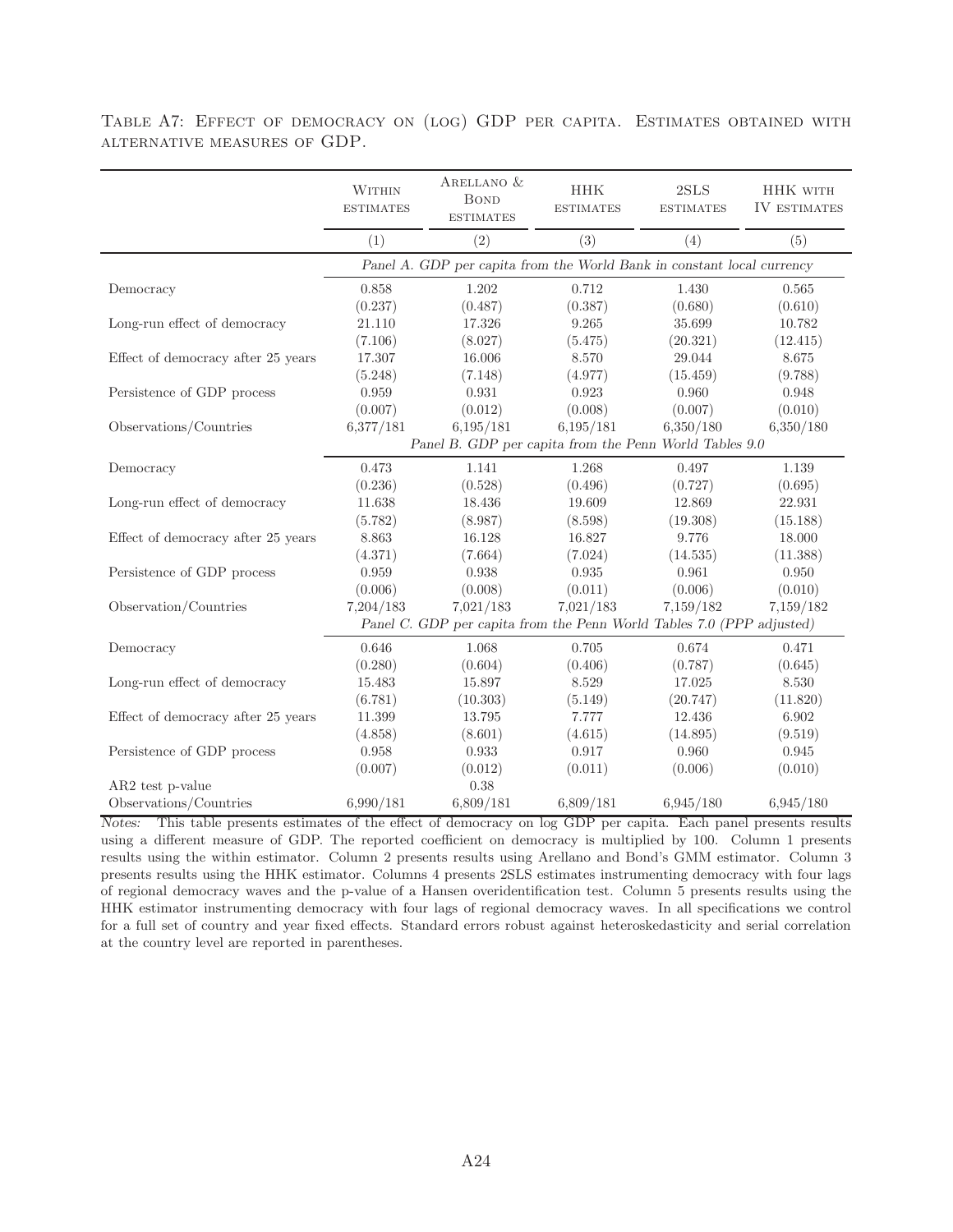|                                    | (1)      | (2)      | (3)      | (4)      | (5)      |
|------------------------------------|----------|----------|----------|----------|----------|
| Democracy                          | 0.787    | 0.558    | 0.596    | 0.397    | 0.490    |
|                                    | (0.226)  | (0.178)  | (0.173)  | (0.143)  | (0.171)  |
| $log$ GDP first $lag$              | 1.238    | 1.225    | 1.234    | 1.229    | 1.240    |
|                                    | (0.038)  | (0.015)  | (0.016)  | (0.011)  | (0.009)  |
| log GDP second lag                 | $-0.207$ | $-0.197$ | $-0.212$ | $-0.205$ | $-0.209$ |
|                                    | (0.046)  | (0.022)  | (0.022)  | (0.017)  | (0.015)  |
| log GDP third lag                  | $-0.026$ | $-0.028$ | $-0.020$ | $-0.034$ | $-0.031$ |
|                                    | (0.028)  | (0.018)  | (0.016)  | (0.014)  | (0.014)  |
| log GDP fourth lag                 | $-0.043$ | $-0.029$ | $-0.029$ | $-0.013$ | $-0.026$ |
|                                    | (0.017)  | (0.010)  | (0.010)  | (0.009)  | (0.009)  |
| Long-run effect of democracy       | 21.240   | 19.423   | 21.983   | 18.086   | 19.003   |
|                                    | (7.215)  | (7.039)  | (7.418)  | (7.019)  | (6.919)  |
| Effect of democracy after 25 years | 16.895   | 13.055   | 14.276   | 9.999    | 12.074   |
|                                    | (5.297)  | (4.338)  | (4.334)  | (3.672)  | (4.249)  |
| Persistence of GDP process         | 0.963    | 0.971    | 0.973    | 0.978    | 0.974    |
|                                    | (0.005)  | (0.003)  | (0.003)  | (0.002)  | (0.002)  |
| Observations                       | 6,336    | 6,046    | 6,027    | 6,160    | 6,336    |

<span id="page-70-0"></span>Table A8: Effects of democracy on (log) GDP per capita. The estimates control for THE INFLUENCE OF OUTLIERS.

Notes: This table presents within estimates of the effect of democracy on log GDP per capita. The coefficient on democracy is multiplied by 100. Column 1 presents our baseline within estimates. Column 2 removes observations with a a standardized residual estimated above 1.96 or below -1.96. In Column 3 we remove observations with Cook's distance above the rule of thumb value of four over the number of observations. Following Li (1985), in Column 4 we compute a robust regression estimator that assigns outliers a lower weight. In Column 5 we present a Huber  $M$ estimator, which is less sensitive to the presence of outliers. In all specifications we control for a full set of country and year fixed effects and four lags of GDP per capita. Standard errors robust against heteroskedasticity and serial correlation at the country level are in parentheses.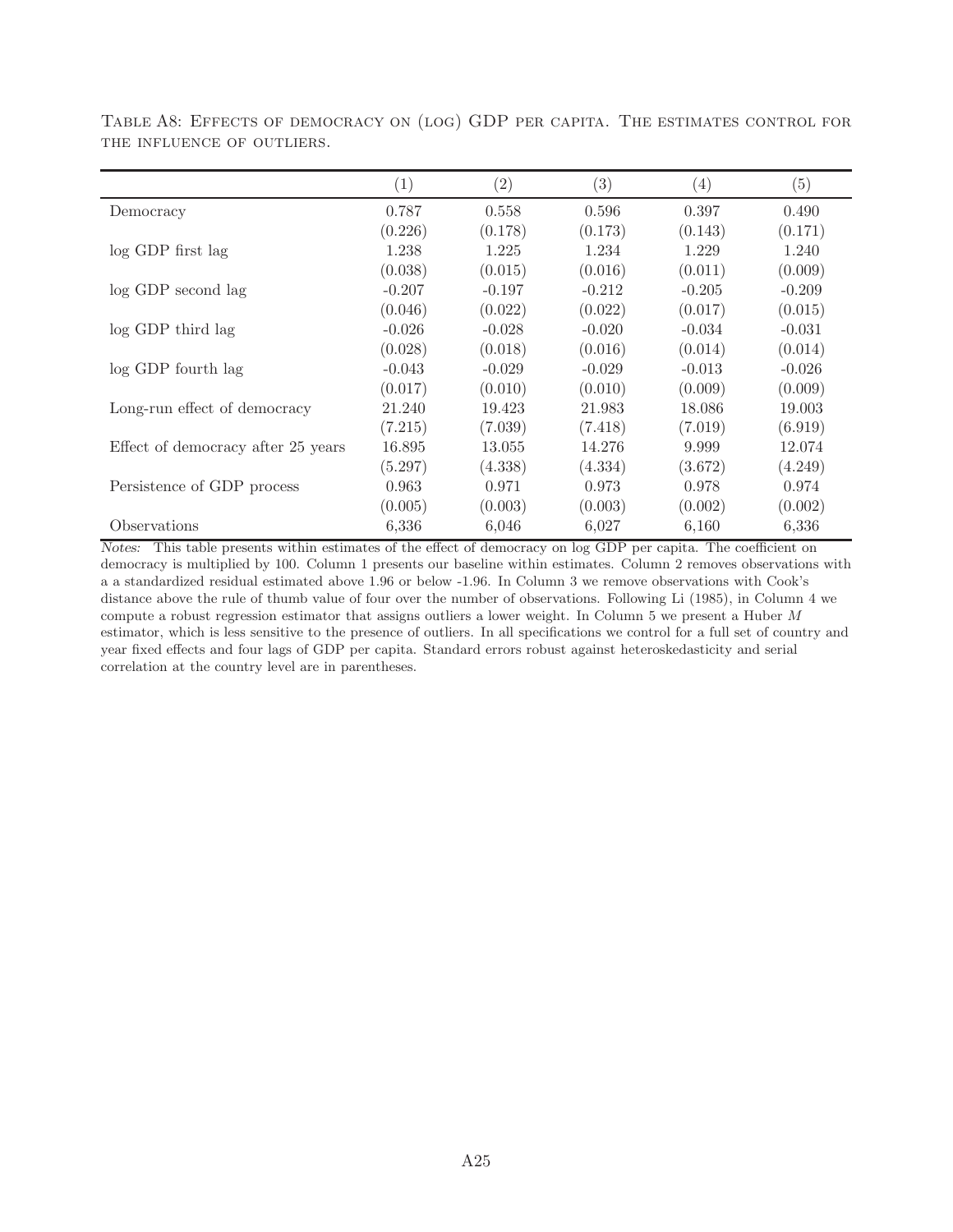<span id="page-71-0"></span>Table A9: Effect of democracy on (log) GDP per capita. GMM estimates that exploit alternative sets of moment conditions.

|                                    | <b>WITHIN</b><br><b>ESTIMATOR</b> | ARELLANO & BOND,<br>DIFFERENT SET OF MOMENTS |          |          |          | ADDING AHN & SCHMIDT<br>MOMENTS FROM COLUMNS 2 TO 4 |          |          |
|------------------------------------|-----------------------------------|----------------------------------------------|----------|----------|----------|-----------------------------------------------------|----------|----------|
|                                    | (1)                               | (2)                                          | (3)      | (4)      | (5)      | (6)                                                 | (7)      | (8)      |
| Democracy                          | 0.787                             | 0.875                                        | 0.994    | 1.034    | 1.268    | 1.107                                               | 1.257    | 1.461    |
|                                    | (0.226)                           | (0.374)                                      | (0.554)  | (0.700)  | (0.607)  | (0.336)                                             | (0.508)  | (0.661)  |
| $log$ GDP first $lag$              | 1.238                             | 1.204                                        | 1.204    | 1.176    | 1.238    | 1.230                                               | 1.241    | 1.237    |
|                                    | (0.038)                           | (0.041)                                      | (0.047)  | (0.048)  | (0.051)  | (0.039)                                             | (0.043)  | (0.043)  |
| log GDP second lag                 | $-0.207$                          | $-0.193$                                     | $-0.193$ | $-0.183$ | $-0.207$ | $-0.202$                                            | $-0.204$ | $-0.203$ |
|                                    | (0.046)                           | (0.045)                                      | (0.047)  | (0.046)  | (0.049)  | (0.046)                                             | (0.047)  | (0.047)  |
| log GDP third lag                  | $-0.026$                          | $-0.028$                                     | $-0.027$ | $-0.026$ | $-0.027$ | $-0.029$                                            | $-0.029$ | $-0.030$ |
|                                    | (0.028)                           | (0.028)                                      | (0.028)  | (0.027)  | (0.028)  | (0.028)                                             | (0.029)  | (0.028)  |
| log GDP fourth lag                 | $-0.043$                          | $-0.036$                                     | $-0.039$ | $-0.038$ | $-0.039$ | $-0.039$                                            | $-0.045$ | $-0.045$ |
|                                    | (0.017)                           | (0.020)                                      | (0.020)  | (0.022)  | (0.017)  | (0.019)                                             | (0.020)  | (0.021)  |
| Long-run effect of democracy       | 21.240                            | 16.448                                       | 17.930   | 14.526   | 37.564   | 27.928                                              | 33.321   | 36.386   |
|                                    | (7.215)                           | (8.436)                                      | (11.679) | (10.810) | (30.953) | (10.787)                                            | (17.133) | (20.106) |
| Effect of democracy after 25 years | 16.895                            | 14.713                                       | 16.307   | 13.885   | 28.391   | 22.743                                              | 26.965   | 30.193   |
|                                    | (5.297)                           | (7.128)                                      | (10.191) | (10.184) | (18.483) | (7.917)                                             | (12.562) | (15.440) |
| Persistence of GDP process         | 0.963                             | 0.947                                        | 0.945    | 0.929    | 0.966    | 0.960                                               | 0.962    | 0.960    |
|                                    | (0.005)                           | (0.009)                                      | (0.011)  | (0.013)  | (0.015)  | (0.006)                                             | (0.008)  | (0.008)  |
| AR2 test p-value                   |                                   | [0.51]                                       | [0.45]   | [0.53]   | [0.32]   | [0.46]                                              | [0.38]   | [0.39]   |
| Moments                            |                                   | 2,509                                        | 1,266    | 941      | 231      | 2,555                                               | 1,312    | 987      |
| Observations                       | 6,336                             | 6,161                                        | 6,161    | 6,161    | 6,161    | 6,161                                               | 6,161    | 6,161    |
| Countries in sample                | 175                               | 175                                          | 175      | 175      | 175      | 175                                                 | 175      | 175      |

Notes: This table presents different GMM estimates of the effect of democracy on log GDP per capita. The coefficient on democracy is multiplied by 100. Column 1 presents our baseline within estimates. Columns 2-4 remove the country fixed effects by taking first differences of the data and estimates the model by GMM. Column 2 uses Arellano and Bond's moment conditions, while columns 3 and 4 use different subsets of moment conditions described in the appendix. In Column 5 we remove fixed effects using forward orthogonal differences, and estimate the model using fewer moment conditions. In Columns 6-8 we add Ahn and Schmidt (1995) non-linear moment conditions to the models in columns 2-4. The AR2 row reports the p-value for a test of serial correlation in the residuals of the GDP series. The number of moments used by each estimator is reported below it. In all specifications we control for a full set of country and year fixed effects and four lags of GDP per capita. Standard errors robust against heteroskedasticity and serial correlation at the country level are in parentheses.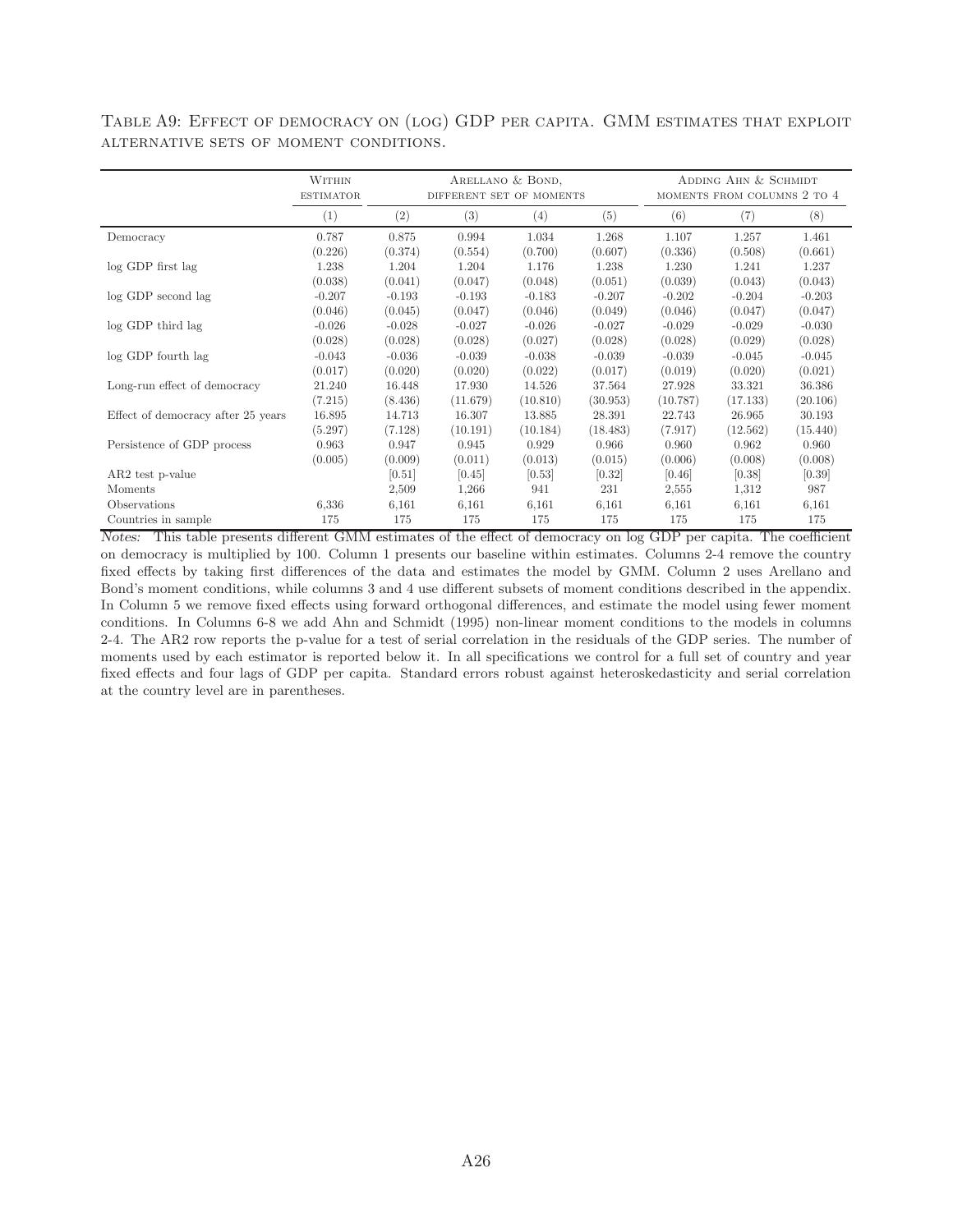|                                    | <b>WITHIN</b><br><b>ESTIMATOR</b> |           |           | ARELLANO & BOND<br><b>GMM ESTIMATOR</b> | HHK<br><b>ESTIMATOR</b> |           |  |
|------------------------------------|-----------------------------------|-----------|-----------|-----------------------------------------|-------------------------|-----------|--|
|                                    | $\left( 1\right)$                 | (2)       | (3)       | (4)                                     | (5)                     | (6)       |  |
| Democratizations                   | 0.803                             | 0.894     | 1.470     | 0.846                                   | 0.947                   | 1.132     |  |
|                                    | (0.235)                           | (0.256)   | (0.543)   | (0.524)                                 | (0.544)                 | (0.488)   |  |
| Reversals                          | $-0.705$                          | $-0.853$  | $-1.313$  | $-1.123$                                | $-0.465$                | $-0.753$  |  |
|                                    | (0.335)                           | (0.376)   | (0.957)   | (0.860)                                 | (0.796)                 | (0.743)   |  |
| Long-run effect of democracy       | 21.770                            | 22.199    | 27.377    | 15.141                                  | 18.955                  | 24.317    |  |
|                                    | (7.635)                           | (8.186)   | (12.982)  | (11.165)                                | (13.581)                | (13.790)  |  |
| Effect of democracy after 25 years | 17.283                            | 17.855    | 24.617    | 13.471                                  | 16.204                  | 20.492    |  |
|                                    | (5.560)                           | (5.743)   | (10.786)  | (9.370)                                 | (10.640)                | (10.269)  |  |
| Long-run effect of reversal        | $-19.116$                         | $-21.200$ | $-24.450$ | $-20.089$                               | $-9.301$                | $-16.187$ |  |
|                                    | (9.302)                           | (9.785)   | (17.763)  | (15.466)                                | (16.526)                | (16.403)  |  |
| Effect of reversal after 25 years  | $-15.177$                         | $-17.051$ | $-21.985$ | $-17.872$                               | $-7.951$                | $-13.642$ |  |
|                                    | (7.256)                           | (7.587)   | (16.098)  | (13.627)                                | (13.937)                | (13.617)  |  |
| Persistence of GDP process         | 0.963                             | 0.960     | 0.946     | 0.944                                   | 0.950                   | 0.953     |  |
|                                    | (0.005)                           | (0.007)   | (0.011)   | (0.012)                                 | (0.013)                 | (0.013)   |  |
| Observations                       | 6,336                             | 5,688     | 6,161     | 5,513                                   | 6,161                   | 5,513     |  |
| Countries in sample                | 175                               | 175       | 175       | 175                                     | 175                     | 175       |  |
| Number of GDP lags:                | 4                                 | 8         | 4         | 8                                       | 4                       | 8         |  |

Table A10: Effect of transitions in and out of democracy on (log) GDP per capita.

Notes: This table presents estimates of the effect of democracy on GDP per capita, allowing democratizations and reversals to have different effects. The coefficient on democratizations and reversals is multiplied by 100. Columns 1 and 2 present within estimates. Columns 3 and 4 present Arellano and Bond GMM estimates. Columns 5 and 6 present HHK estimates. Even columns add up to eight lags of GDP as controls. In all specifications we control for a full set of country and year fixed effects, as well as four lags of GDP. Standard errors robust against heteroskedasticity and serial correlation at the country level are in parentheses.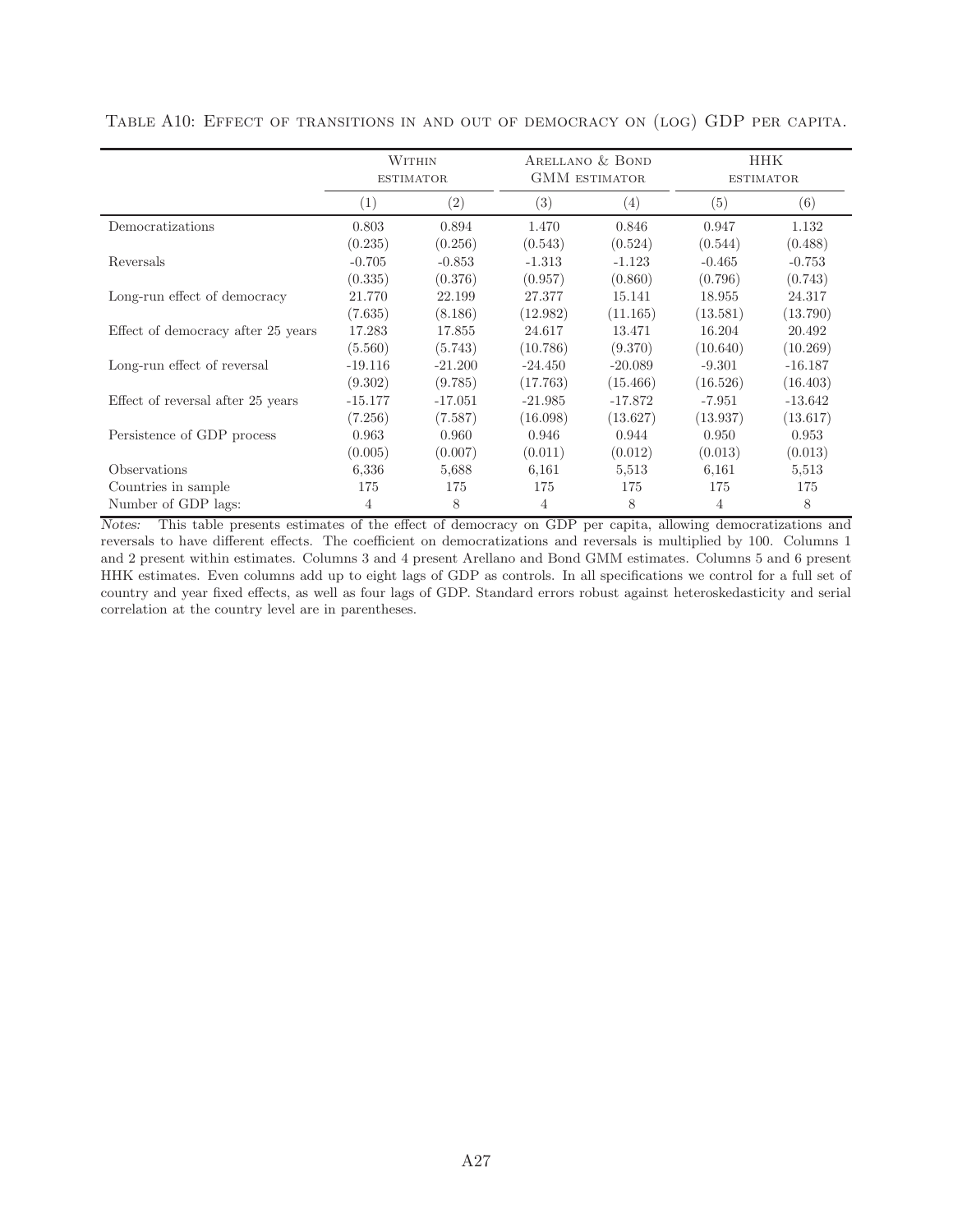|                        | (1)                                        | (2)      | (3)      | (4)      | (5)      |  |  |  |  |
|------------------------|--------------------------------------------|----------|----------|----------|----------|--|--|--|--|
|                        | Panel A: Probability of a democratization. |          |          |          |          |  |  |  |  |
| Change in GDP at $t-1$ |                                            | $-0.126$ | $-0.086$ | $-0.076$ | $-0.075$ |  |  |  |  |
|                        |                                            | (0.042)  | (0.047)  | (0.050)  | (0.051)  |  |  |  |  |
| Change in GDP at $t-2$ |                                            |          | $-0.121$ | $-0.128$ | $-0.129$ |  |  |  |  |
|                        |                                            |          | (0.045)  | (0.048)  | (0.048)  |  |  |  |  |
| Change in GDP at $t-3$ |                                            |          |          | $-0.011$ | $-0.013$ |  |  |  |  |
|                        |                                            |          |          | (0.049)  | (0.049)  |  |  |  |  |
| GDP level effect       | $-0.002$                                   | $-0.002$ | $-0.002$ | $-0.002$ |          |  |  |  |  |
|                        | (0.003)                                    | (0.003)  | (0.003)  | (0.003)  |          |  |  |  |  |
| Observations           | 2,832                                      | 2,752    | 2,706    | 2,616    | 2,616    |  |  |  |  |
|                        | Panel B: Probability of a reversal.        |          |          |          |          |  |  |  |  |
| Change in GDP at $t-1$ |                                            | $-0.094$ | $-0.133$ | $-0.100$ | $-0.106$ |  |  |  |  |
|                        |                                            | (0.044)  | (0.046)  | (0.050)  | (0.064)  |  |  |  |  |
| Change in GDP at $t-2$ |                                            |          | 0.074    | 0.080    | 0.079    |  |  |  |  |
|                        |                                            |          | (0.062)  | (0.069)  | (0.091)  |  |  |  |  |
| Change in GDP at $t-3$ |                                            |          |          | $-0.077$ | $-0.138$ |  |  |  |  |
|                        |                                            |          |          | (0.054)  | (0.062)  |  |  |  |  |
| GDP level effect       | $-0.017$                                   | $-0.017$ | $-0.017$ | $-0.017$ |          |  |  |  |  |
|                        | (0.002)                                    | (0.002)  | (0.002)  | (0.002)  |          |  |  |  |  |
| Observations           | 2,882                                      | 2,836    | 2,741    | 2,552    | 2,552    |  |  |  |  |

Table A11: Marginal effects of GDP lags on the propensity to democratize.

Notes: This table presents the estimated marginal effects derived from a Probit model of the propensity to democratize (top panel) or revert to nondemocracy (bottom panel) based on past dynamics of GDP. In the top panel, the sample comprises the countries that were nondemocracies at time  $t-1$ . In the bottom panel, the sample comprises the countries that were democracies at time  $t - 1$ . For each sample we estimate the probability of a transition based on past levels of GDP and year effects. Standard errors robust against heteroskedasticity and serial correlation at the country level are in parentheses.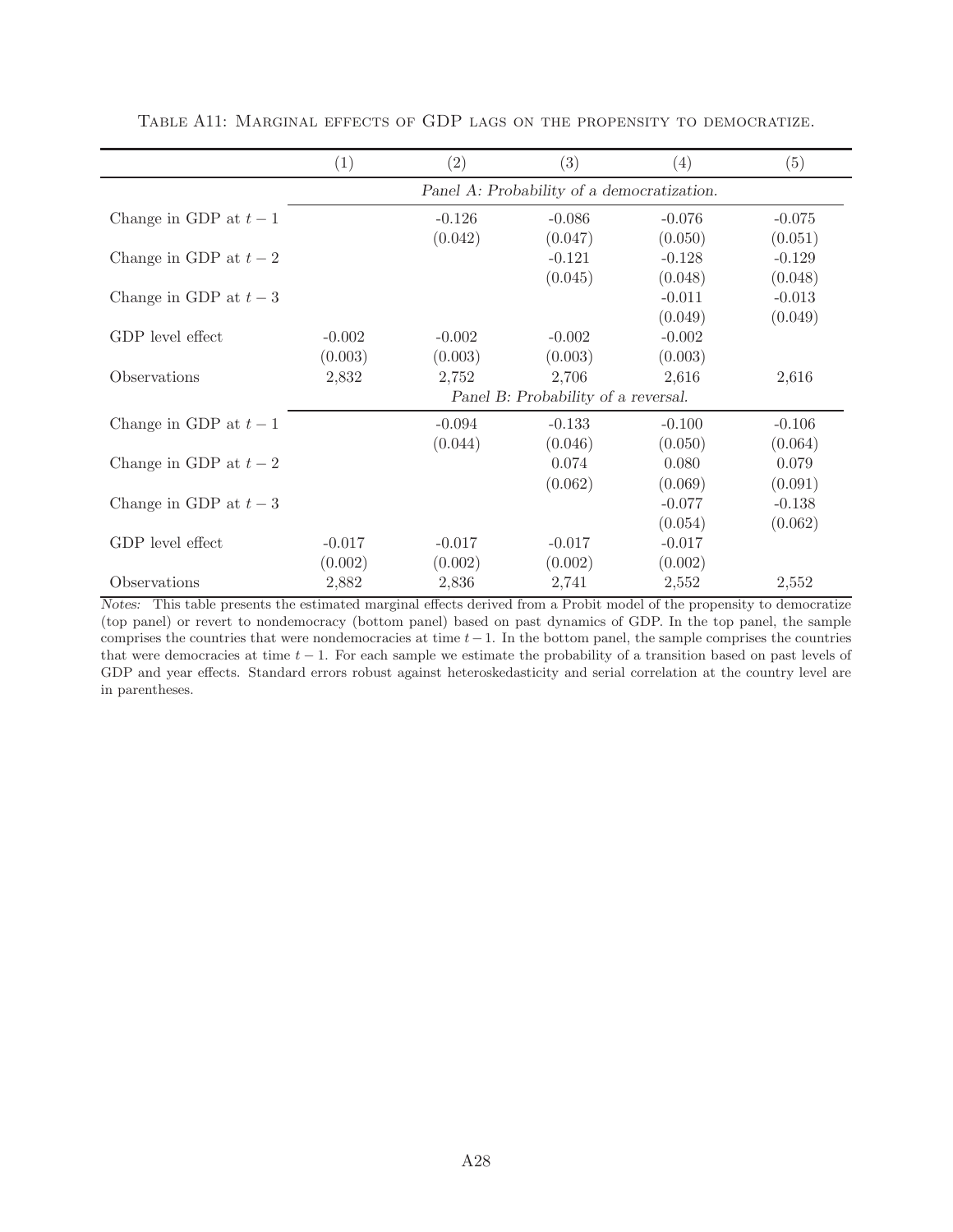|                                     | (1)                                                | (2)     | (3)      | (4)                                          | (5)      | (6)      |  |  |
|-------------------------------------|----------------------------------------------------|---------|----------|----------------------------------------------|----------|----------|--|--|
|                                     | Panel A: Spatial diffusion patterns for democracy. |         |          |                                              |          |          |  |  |
| Lagged democracy                    | 0.812                                              | 0.837   | 0.835    | 0.810                                        | 0.811    | 0.810    |  |  |
|                                     | (0.015)                                            | (0.013) | (0.013)  | (0.015)                                      | (0.015)  | (0.015)  |  |  |
| Lagged regional democracy           | 0.143                                              |         |          | 0.150                                        | 0.147    | 0.150    |  |  |
|                                     | (0.022)                                            |         |          | (0.024)                                      | (0.023)  | (0.024)  |  |  |
| Lagged distance-weighted democracy  |                                                    | 0.130   |          | $-0.029$                                     |          | $-0.027$ |  |  |
|                                     |                                                    | (0.056) |          | (0.058)                                      |          | (0.058)  |  |  |
| Lagged neighbors' average democracy |                                                    |         | 0.024    |                                              | $-0.003$ | $-0.001$ |  |  |
|                                     |                                                    |         | (0.013)  |                                              | (0.013)  | (0.013)  |  |  |
| Observations                        | 6,799                                              | 6,730   | 6,730    | 6,700                                        | 6,700    | 6,700    |  |  |
| Countries in sample                 | 174                                                | 174     | 174      | 173                                          | 173      | 173      |  |  |
|                                     | Panel B: Spatial diffusion patterns for unrest.    |         |          |                                              |          |          |  |  |
| Lagged unrest                       | 0.291                                              | 0.284   | 0.284    | 0.283                                        | 0.283    | 0.283    |  |  |
|                                     | (0.021)                                            | (0.021) | (0.021)  | (0.021)                                      | (0.021)  | (0.021)  |  |  |
| Lagged regional unrest              | 0.103                                              |         |          | 0.079                                        | 0.101    | 0.080    |  |  |
|                                     | (0.051)                                            |         |          | (0.054)                                      | (0.053)  | (0.055)  |  |  |
| Lagged distance-weighted unrest     |                                                    | 0.211   |          | 0.142                                        |          | 0.176    |  |  |
|                                     |                                                    | (0.130) |          | (0.140)                                      |          | (0.152)  |  |  |
| Lagged neighbors' average unrest    |                                                    |         | 0.007    |                                              | $-0.002$ | $-0.014$ |  |  |
|                                     |                                                    |         | (0.021)  |                                              | (0.021)  | (0.023)  |  |  |
| Observations                        | 7,027                                              | 6,730   | 6,730    | 6,708                                        | 6,708    | 6,708    |  |  |
| Countries in sample                 | 174                                                | 174     | 174      | 173                                          | 173      | 173      |  |  |
|                                     |                                                    |         |          | Panel C: Spatial diffusion patterns for GDP. |          |          |  |  |
| Lagged GDP                          | 0.972                                              | 0.972   | 0.972    | 0.970                                        | 0.970    | 0.970    |  |  |
|                                     | (0.006)                                            | (0.006) | (0.006)  | (0.007)                                      | (0.007)  | (0.007)  |  |  |
| Lagged regional GDP                 | 0.007                                              |         |          | 0.007                                        | 0.007    | 0.007    |  |  |
|                                     | (0.006)                                            |         |          | (0.006)                                      | (0.006)  | (0.006)  |  |  |
| Lagged distance-weighted GDP        |                                                    | 0.003   |          | 0.001                                        |          | $-0.002$ |  |  |
|                                     |                                                    | (0.017) |          | (0.017)                                      |          | (0.017)  |  |  |
| Lagged neighbors' average GDP       |                                                    |         | $-0.002$ |                                              | $-0.002$ | $-0.002$ |  |  |
|                                     |                                                    |         | (0.001)  |                                              | (0.001)  | (0.001)  |  |  |
| Observations                        | 6,941                                              | 6,730   | 6,730    | 6,703                                        | 6,703    | 6,703    |  |  |
| Countries in sample                 | 174                                                | 174     | 174      | 173                                          | 173      | 173      |  |  |

Table A12: Spatial patterns of diffusion for democracy, unrest, and GDP per capita.

Notes: This table reports estimates of the association between innovations to democracy and lagged regional democracy (by initial regime), lagged average democracy weighted by inverse distance and lagged neighbors' democracy. Panel B and C present analogous estimates for unrest and GDP. All models include a full set of country and year fixed effects. Standard errors robust against heteroskedasticity and serial correlation at the country level are in parentheses.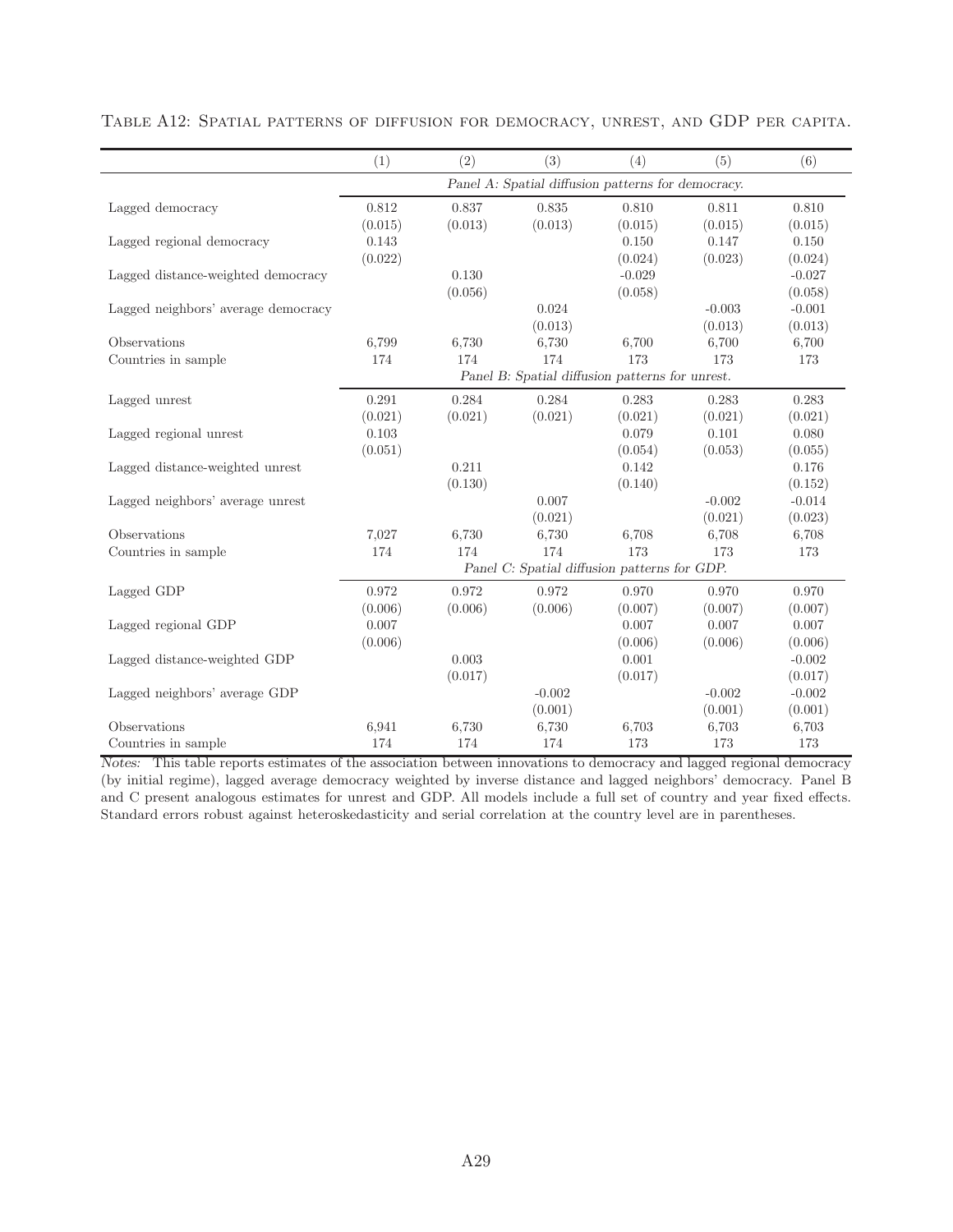Table A13: Effects of democracy on (log) GDP per capita. 2SLS estimates that also control for the influence of outliers.

|                                    |          | Robust second stage |          |          | Robust first and second stage |          |          |          |
|------------------------------------|----------|---------------------|----------|----------|-------------------------------|----------|----------|----------|
|                                    | (1)      | (2)                 | (3)      | (4)      | (5)                           | (6)      | (7)      | (8)      |
| Democracy                          | 1.149    | 0.869               | 0.813    | 0.836    | 1.098                         | 0.716    | 0.507    | 0.843    |
|                                    | (0.554)  | (0.446)             | (0.454)  | (0.395)  | (0.500)                       | (0.388)  | (0.268)  | (0.385)  |
| $log$ GDP first $lag$              | 1.238    | 1.228               | 1.235    | 1.231    | 1.332                         | 1.244    | 1.232    | 1.242    |
|                                    | (0.038)  | (0.015)             | (0.016)  | (0.011)  | (0.020)                       | (0.017)  | (0.008)  | (0.009)  |
| log GDP second lag                 | $-0.205$ | $-0.195$            | $-0.207$ | $-0.204$ | $-0.307$                      | $-0.219$ | $-0.206$ | $-0.209$ |
|                                    | (0.046)  | (0.021)             | (0.022)  | (0.017)  | (0.033)                       | (0.024)  | (0.013)  | (0.015)  |
| log GDP third lag                  | $-0.029$ | $-0.034$            | $-0.032$ | $-0.039$ | $-0.023$                      | $-0.029$ | $-0.038$ | $-0.035$ |
|                                    | (0.028)  | (0.017)             | (0.016)  | (0.013)  | (0.024)                       | (0.018)  | (0.012)  | (0.015)  |
| log GDP fourth lag                 | $-0.040$ | $-0.027$            | $-0.022$ | $-0.009$ | $-0.032$                      | $-0.021$ | $-0.009$ | $-0.022$ |
|                                    | (0.018)  | (0.010)             | (0.010)  | (0.008)  | (0.015)                       | (0.011)  | (0.008)  | (0.009)  |
| Long-run effect of democracy       | 31.521   | 30.743              | 31.227   | 39.697   | 36.859                        | 28.677   | 23.529   | 33.757   |
|                                    | (17.425) | (16.896)            | (19.210) | (20.397) | (19.517)                      | (18.020) | (14.029) | (16.508) |
| Effect of democracy after 25 years | 24.866   | 20.547              | 19.755   | 21.298   | 27.861                        | 17.691   | 12.844   | 21.002   |
|                                    | (12.978) | (10.776)            | (11.386) | (10.235) | (13.571)                      | (10.045) | (7.002)  | (9.808)  |
| Persistence of GDP process         | 0.964    | 0.972               | 0.974    | 0.979    | 0.970                         | 0.975    | 0.978    | 0.975    |
|                                    | (0.005)  | (0.003)             | (0.003)  | (0.002)  | (0.004)                       | (0.003)  | (0.003)  | (0.002)  |
| Observations                       | 6,309    | 6,015               | 6,000    | 6,133    | 5,967                         | 5,612    | 6,309    | 6,309    |

Notes: This table presents 2SLS estimates of the effect of democracy on GDP per capita that instrument democracy with four lags of regional democracy. The coefficient on democracy is multiplied by 100. Column 1 presents our baseline 2SLS estimates. In Column 2 we remove observations with a standardized residual above 1.96 or below -1.96 in the second stage. In Column 3 we remove points with estimated Cook's distance above the rule of thumb value of four over the number of observations in the second stage. In Column 4 we compute robust regression weights for the second stage following Li (1985), and re-estimate the model by 2SLS using these weights. In Column 5 we estimate the first and second stage manually excluding at each step countries with a standardized residual estimated above 1.96 or below -1.96. In Column 6 we estimate the first and second stage manually, excluding at each step countries with Cooks' distance above 4 over the number of observations. In Column 7 we estimate each stage using a robust estimator following Li (1985). In Column 8 we estimate each stage using a Huber  $M$  estimator. In all specifications we control for a full set of country and year fixed effects and four lags of GDP per capita. Standard errors robust against heteroskedasticity and serial correlation at the country level are in parentheses. Standard errors for our two step procedures in columns 5 to 8 are obtained following the adjustments proposed by Stefanski and Boos (2002) and Murphy and Topel (1985). We report the estimated persistence of the GDP process and the p−value for this being less than 1. We also report the estimated long-run effect of democracy and the p−value for this being different from 0.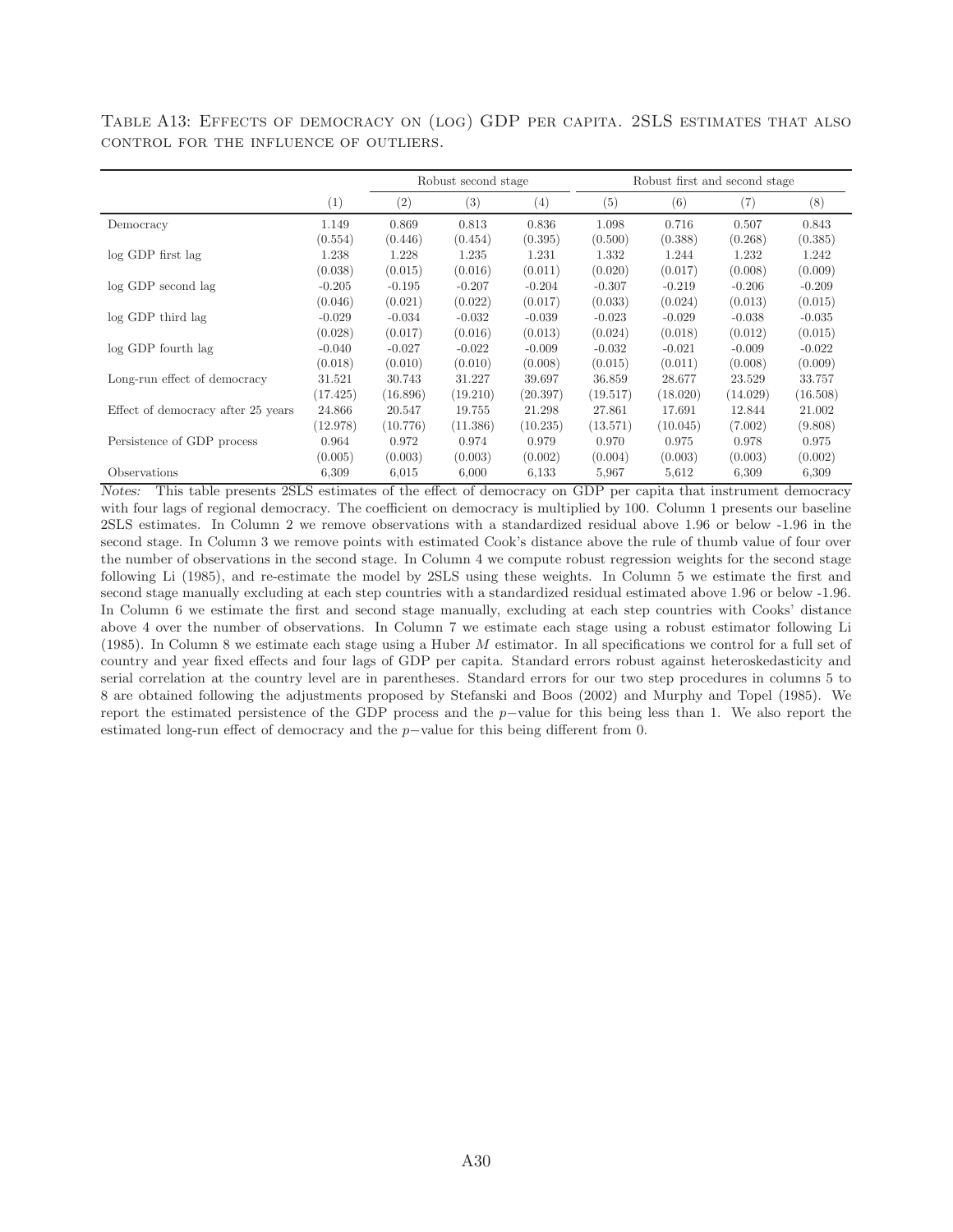Instrument construction: Baseline Alternative Initial regime measured at: Base 1960-65 All years Various Base 1960-65 All years Various  $(1)$   $(2)$   $(3)$   $(4)$   $(5)$   $(6)$   $(7)$   $(8)$ Democracy 1.149 1.598 1.672 1.996 0.849 0.988 1.041 0.939  $(0.554)$   $(0.674)$   $(0.552)$   $(0.909)$   $(0.512)$   $(0.606)$   $(0.547)$   $(0.539)$ Long-run effect of democracy 31.521 44.573 46.118 56.717 23.028 26.926 28.027 25.646 (17.425) (22.706) (19.516) (32.291) (15.878) (18.381) (17.293) (16.425) Effect of democracy after 25 years 24.866 34.853 36.229 43.962 18.275 21.313 22.297 20.299 (12.978) (16.384) (13.743) (22.659) (11.880) (13.850) (12.819) (12.378) Persistence of GDP process 0.964 0.964 0.964 0.965 0.963 0.963 0.963 0.963  $(0.005)$   $(0.005)$   $(0.005)$   $(0.006)$   $(0.005)$   $(0.005)$   $(0.006)$   $(0.005)$ Exc. instruments F-stat. 254.5 167.5 302.8 121.9 28.7 20.4 28.1 16.1 Observations 6,309 6,270 6,330 5,906 6,309 6,270 6,330 5,906 Countries in sample 174 173 175 164 174 173 175 164

Table A14: Effect of democracy on (log) GDP per capita. 2SLS estimates using alternative definitions of the regional democratization waves.

Notes: This table presents 2SLS estimates of the effect of democracy in GDP per capita using alternative constructions of the regional democracy instrument. The coefficient on democracy is multiplied by 100. In all models we instrument democracy using four lags of the alternative instruments. In columns 1-4, we use the baseline construction of the instrument. In columns 5-8 we use the alternative instruments described in the appendix. In columns 1 and 5 we use the baseline definition of initial regimes. In columns 2 and 6 we define initial regimes based on whether they were democratic during 1960-1964. We consider countries that were not independent as nondemocratic. In columns 3 and 7 we define initial regimes based on whether they were democratic throughout the sample. In columns 4 and 8 we use a richer set of initial regimes described in the text to construct the instrument. In all specifications we control for a full set of country and year fixed effects and four lags of GDP per capita. Standard errors robust against heteroskedasticity and serial correlation at the country level are in parentheses. We report the estimated persistence of the GDP process and the p−value for this being less than 1. We also report the estimated long-run effect of democracy and the p−value for this being different from 0. The  $F$  statistic for the excluded instruments is reported below each estimate.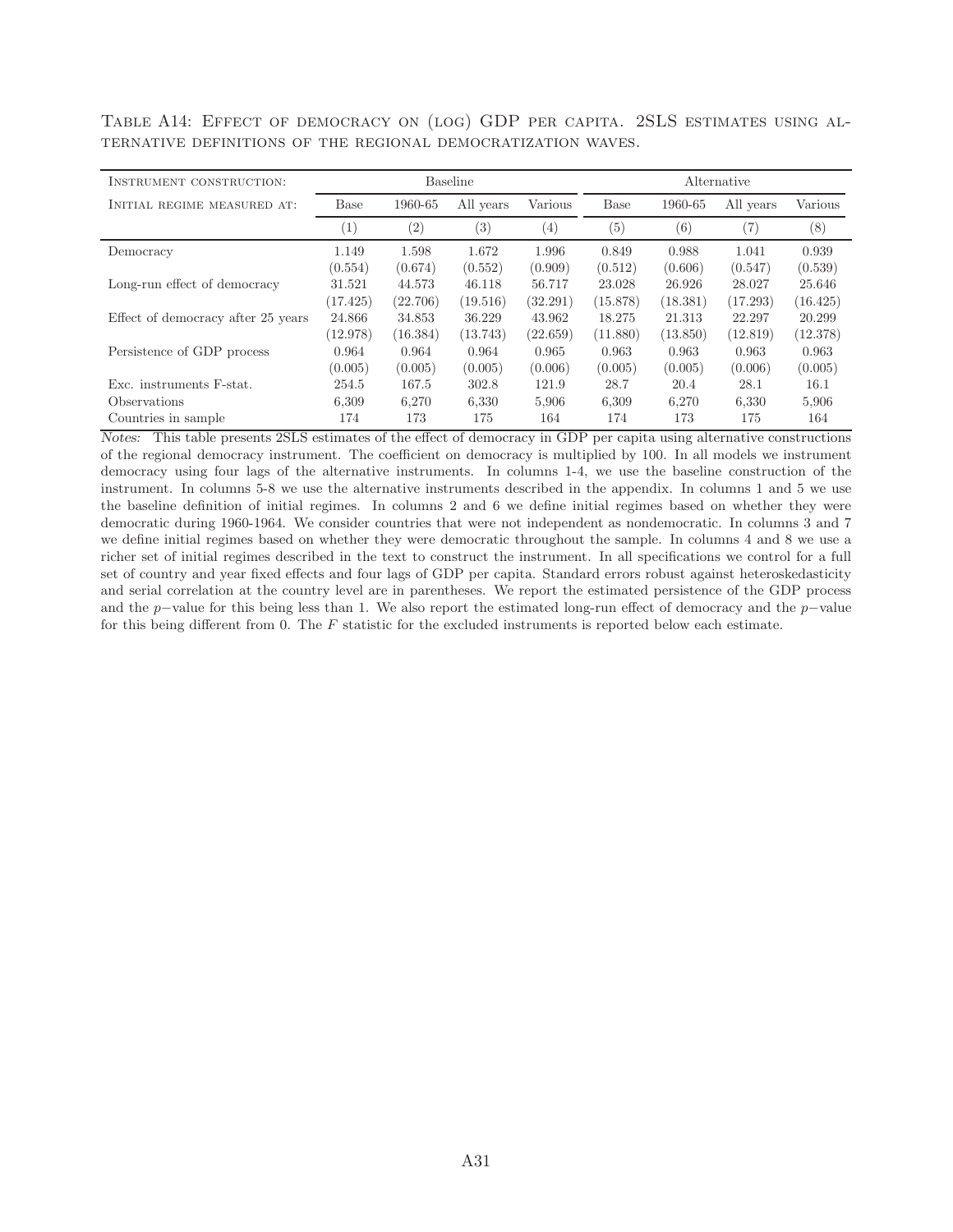| INTERACTION WITH:                  | Share with primary: |         |         |         | Share with tertiary: |         |         |         |
|------------------------------------|---------------------|---------|---------|---------|----------------------|---------|---------|---------|
| MEASURED AT:                       | 1960                | 1970    | 1980    | Lagged  | 1960                 | 1970    | 1980    | Lagged  |
|                                    | $\left( 1\right)$   | (2)     | (3)     | (4)     | (5)                  | (6)     | (7)     | (8)     |
| Democracy                          | 0.573               | 0.537   | 0.537   | 0.443   | 0.531                | 0.507   | 0.537   | 0.660   |
|                                    | (0.271)             | (0.279) | (0.268) | (0.257) | (0.252)              | (0.253) | (0.260) | (0.269) |
| Interaction                        | 0.008               | 0.008   | 0.010   | 0.016   | 0.182                | 0.136   | 0.073   | 0.031   |
|                                    | (0.007)             | (0.007) | (0.007) | (0.008) | (0.099)              | (0.070) | (0.046) | (0.042) |
| Long-run effect of democracy       | 17.730              | 16.561  | 16.488  | 13.481  | 16.532               | 15.746  | 16.624  | 20.037  |
|                                    | (9.493)             | (9.667) | (9.302) | (8.693) | (8.592)              | (8.558) | (8.882) | (9.081) |
| Effect of democracy after 25 years | 12.952              | 12.115  | 12.099  | 9.936   | 12.041               | 11.480  | 12.141  | 14.804  |
|                                    | (6.460)             | (6.628) | (6.370) | (6.041) | (5.914)              | (5.925) | (6.109) | (6.307) |
| Persistence of GDP process         | 0.968               | 0.968   | 0.967   | 0.967   | 0.968                | 0.968   | 0.968   | 0.967   |
|                                    | (0.005)             | (0.005) | (0.005) | (0.006) | (0.005)              | (0.005) | (0.005) | (0.006) |
| Observations                       | 5,300               | 5,300   | 5,300   | 5,300   | 5,300                | 5,300   | 5,300   | 5,300   |
| Countries in sample                | 138                 | 138     | 138     | 138     | 138                  | 138     | 138     | 138     |

TABLE A15: HETEROGENEOUS EFFECTS OF DEMOCRACY ON (LOG) GDP PER CAPITA (ADDITIONAL estimates).

Notes: This table presents within estimates of the effect of democracy on log GDP per capita and its interaction with other country characteristics. The column labels specify the variable interacted with democracy in each model. The reported coefficients on democracy and the interaction are multiplied by 100. We report main effects and long-run effects evaluated at the 25th percentile of the interacted variable. In all specifications we control for a full set of country and year fixed effects and four lags of GDP per capita. Standard errors robust against heteroskedasticity and serial correlation at the country level are in parentheses.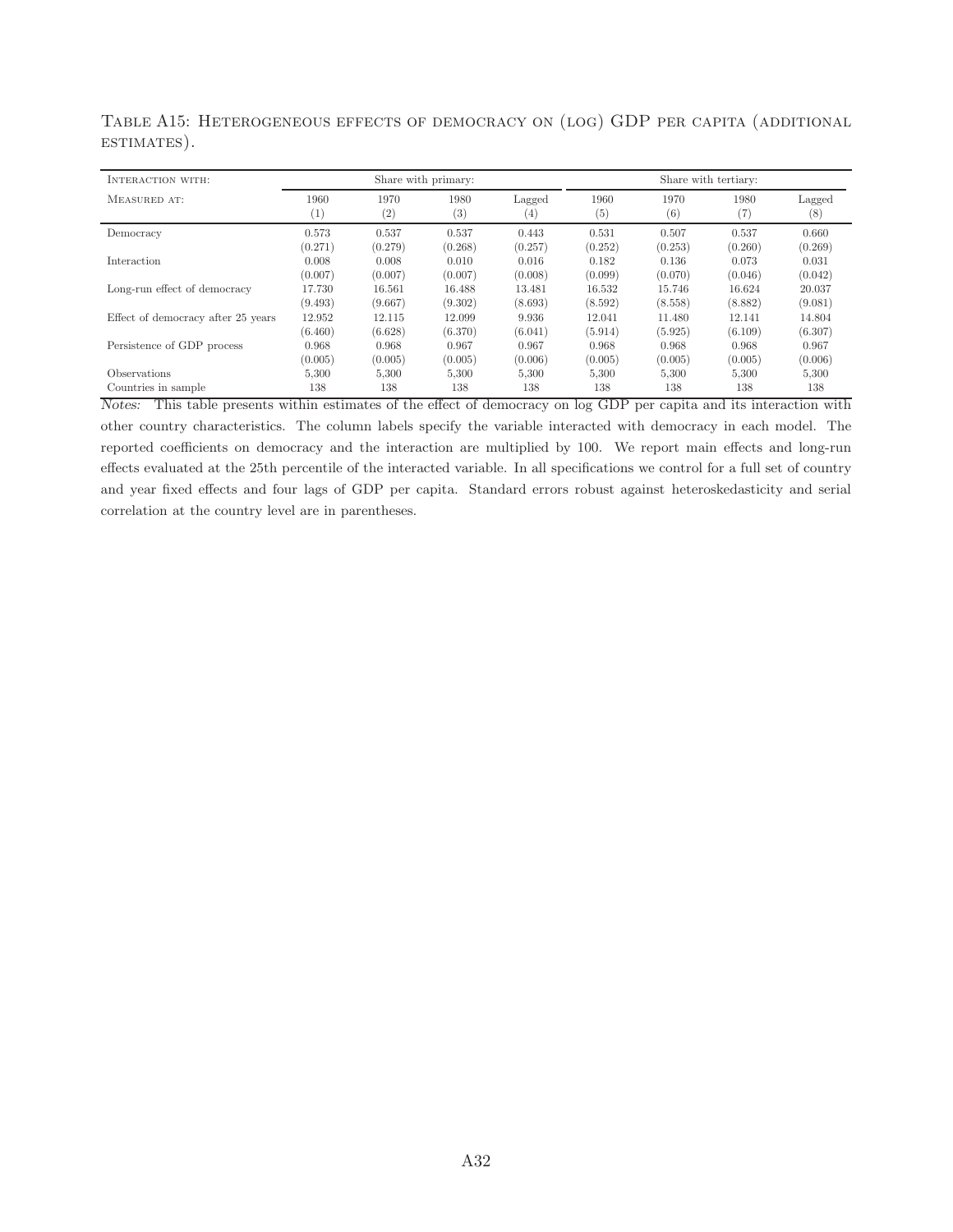

Figure A1: Different measures of democracy averaged across regions and worldwide.

Notes: The figures present the evolution over time of the several democracy measures for each of the seven regions used in the paper, as well as for the whole world.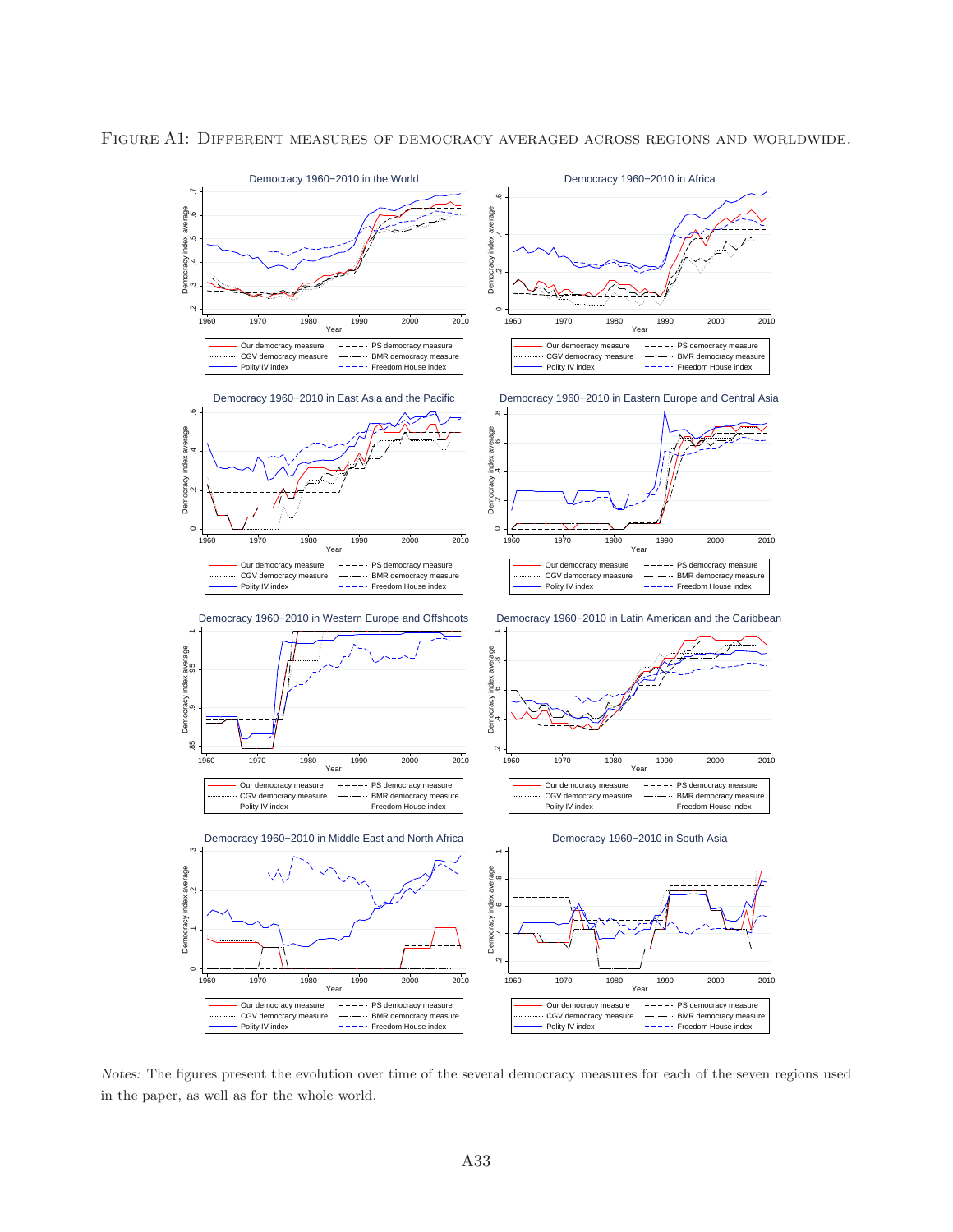

Figure A2: Institutional changes that follow an episode of democratization.

Notes: The figures plots the behavior of different components of democracy around a democratization (relative to continuing nondemocracies). Time (in years) relative to the year of democratization runs on the horizontal axis. See the text for a detailed explanation of how we measure these components separately from Polity IV and Freedom House raw data.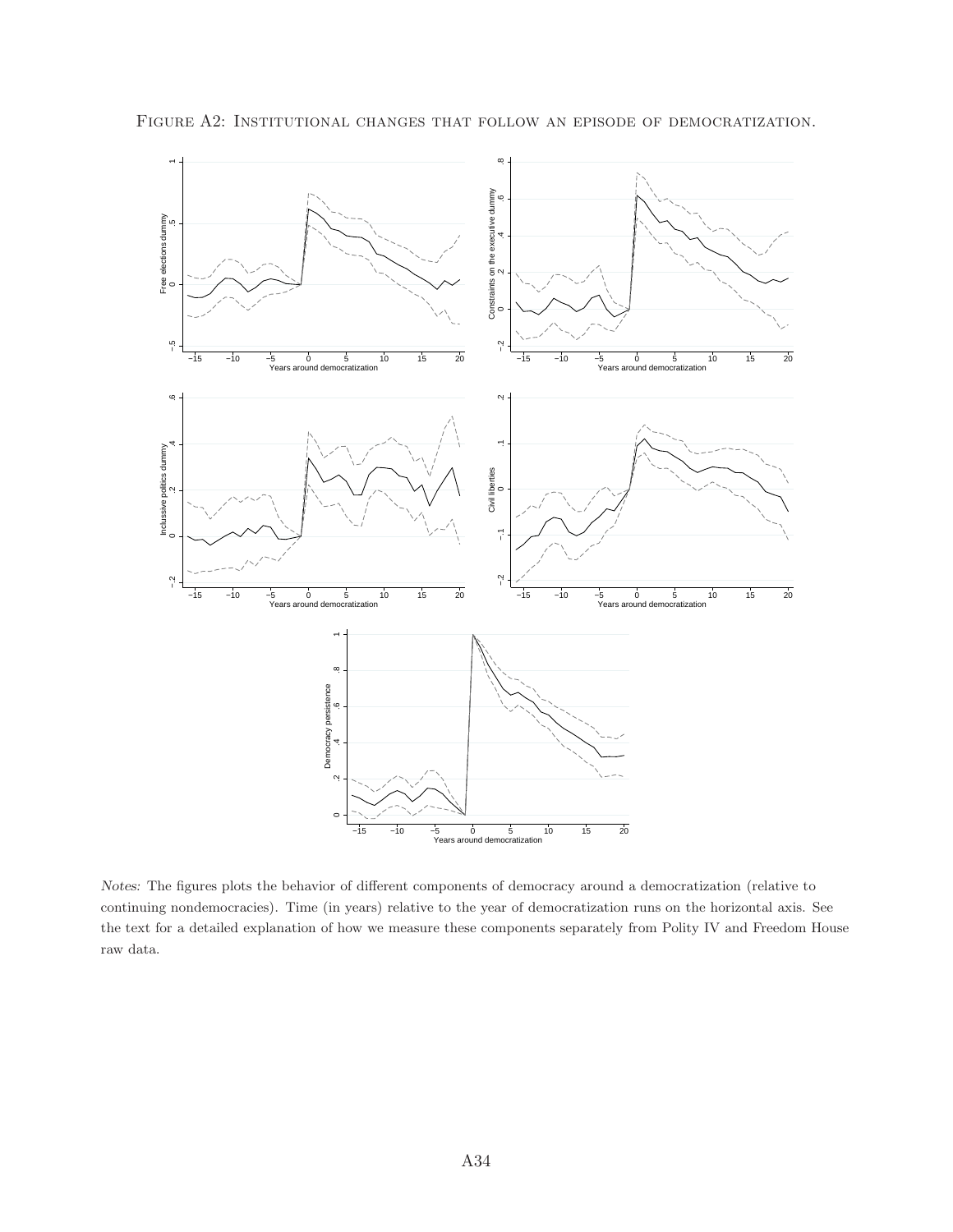

Figure A3: Results of our Monte Carlo simulations, non-stationary initial conditions.

Notes: These figures plot the histograms and smoothed densities that we obtained for several estimates in our Monte Carlo simulation. The dashed red line indicates the population paremeters, and the solid red line indicates the average estimate over 1,000 simulations. In this case, the simulations assume that the initial GDP in each country is independent of the level implied by its GDP process.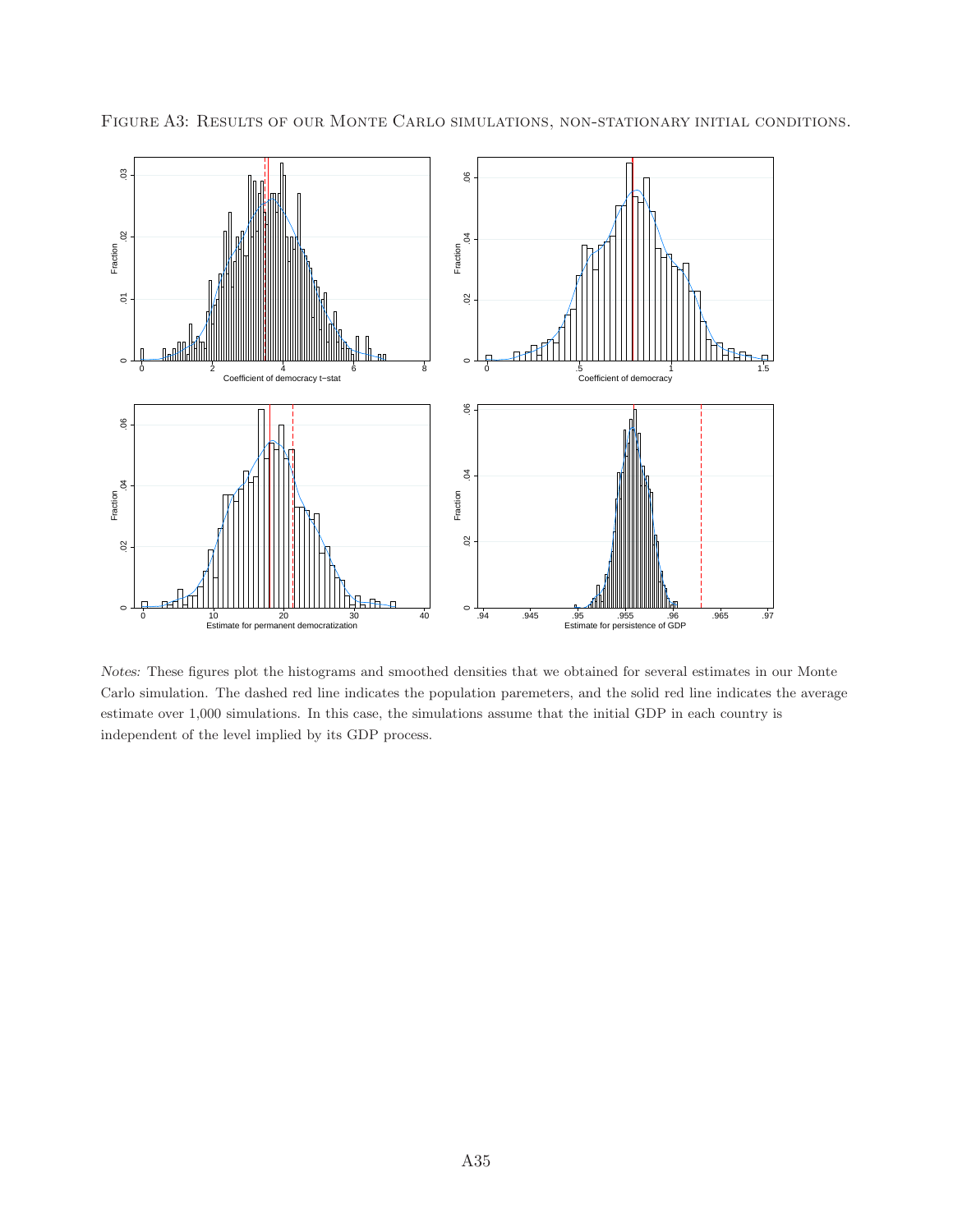

Figure A4: Results of our Monte Carlo simulations, stationary initial conditions.

Notes: These figures plot the histograms and smoothed densities that we obtained for several estimates in our Monte Carlo simulation. The dashed red line indicates the population paremeters, and the solid red line indicates the average estimate over 1,000 simulations. In this case, the simulations assume that the initial GDP in each country is given by the level implied by its GDP process.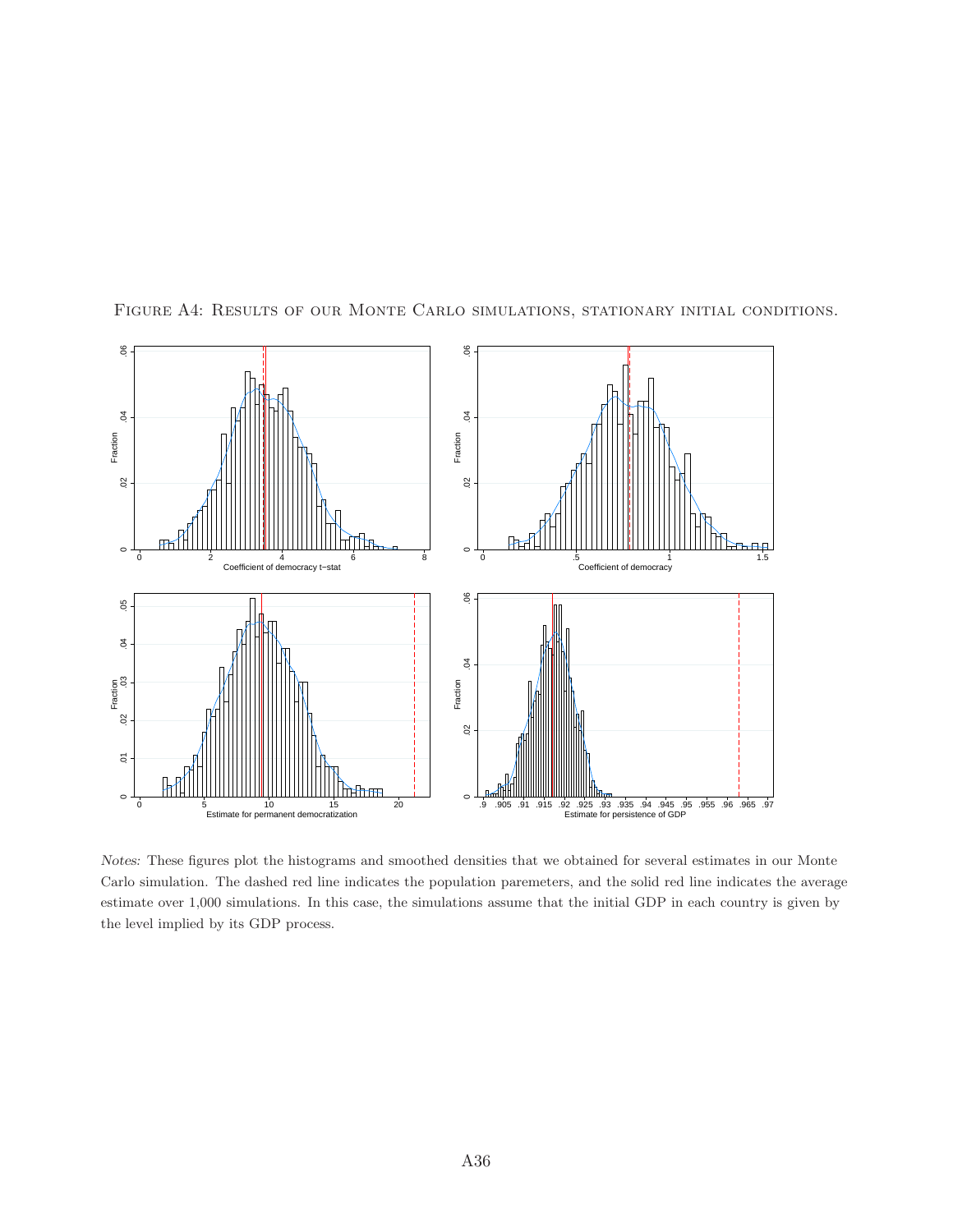Figure A5: Semi-parametric estimates of the over-time effects of a reversal to nondemocracy on the log of GDP.



Notes: These figures plot semi-parametric estimates of the effect of a reversal to nondemocracy on GDP per capita in log points. The solid line plots the estimated average effect on GDP per capita (in log points) on countries that reverted, together with a 95% confidence interval in dashed lines. Time (in years) relative to the year of reversal runs on the horizontal axis.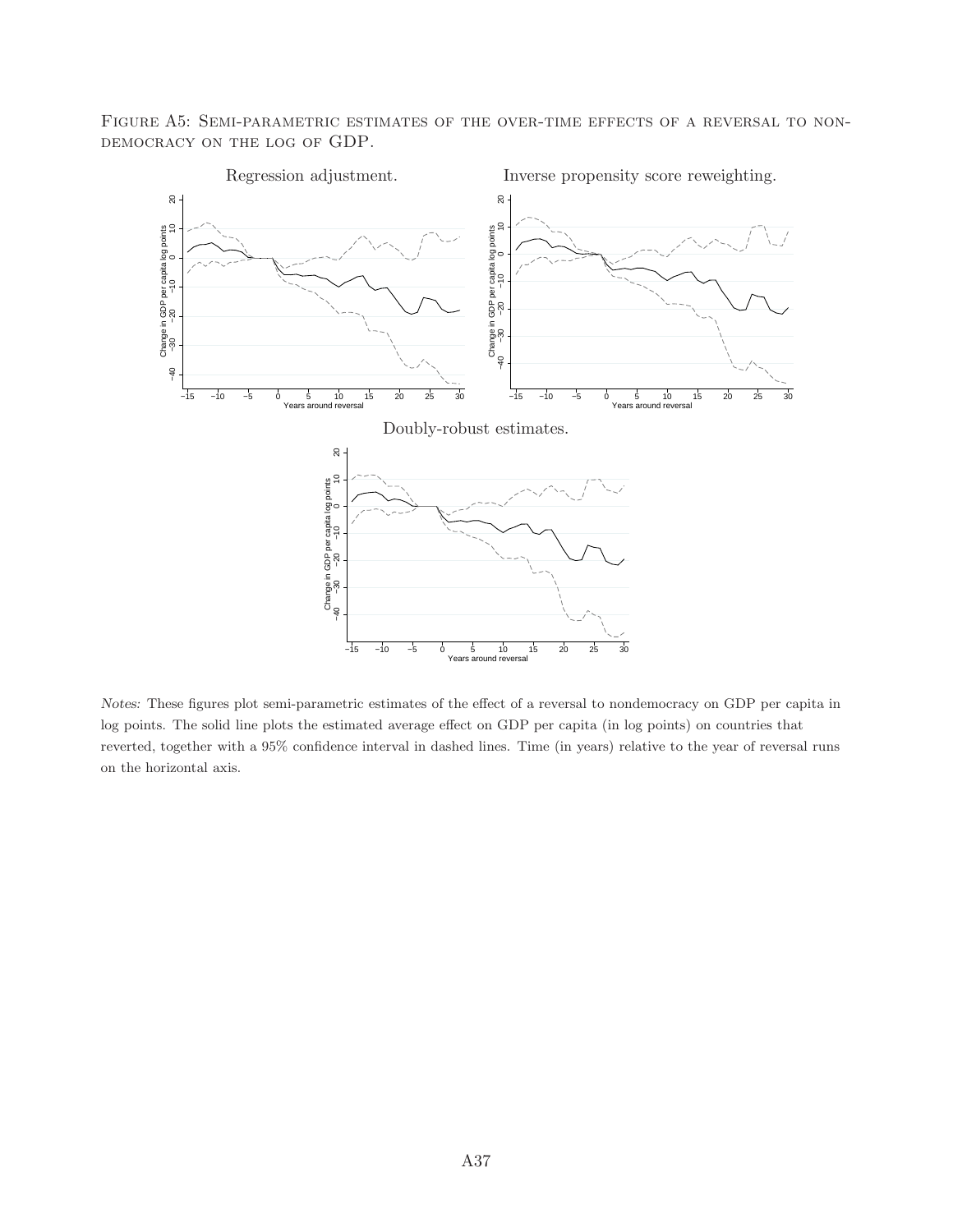Figure A6: Semi-parametric estimates of the over-time effects of a democratization on the log of GDP. Doubly-robust estimates for the average treatment effect.



Notes: This figure plots semi-parametric estimates of the effect of democratizations on GDP per capita in log points, using the doubly-robust estimator. The solid line plots the estimated average effect on GDP per capita (in log points), together with a 95% confidence interval in dashed lines. Time (in years) relative to the year of democratization runs on the horizontal axis.